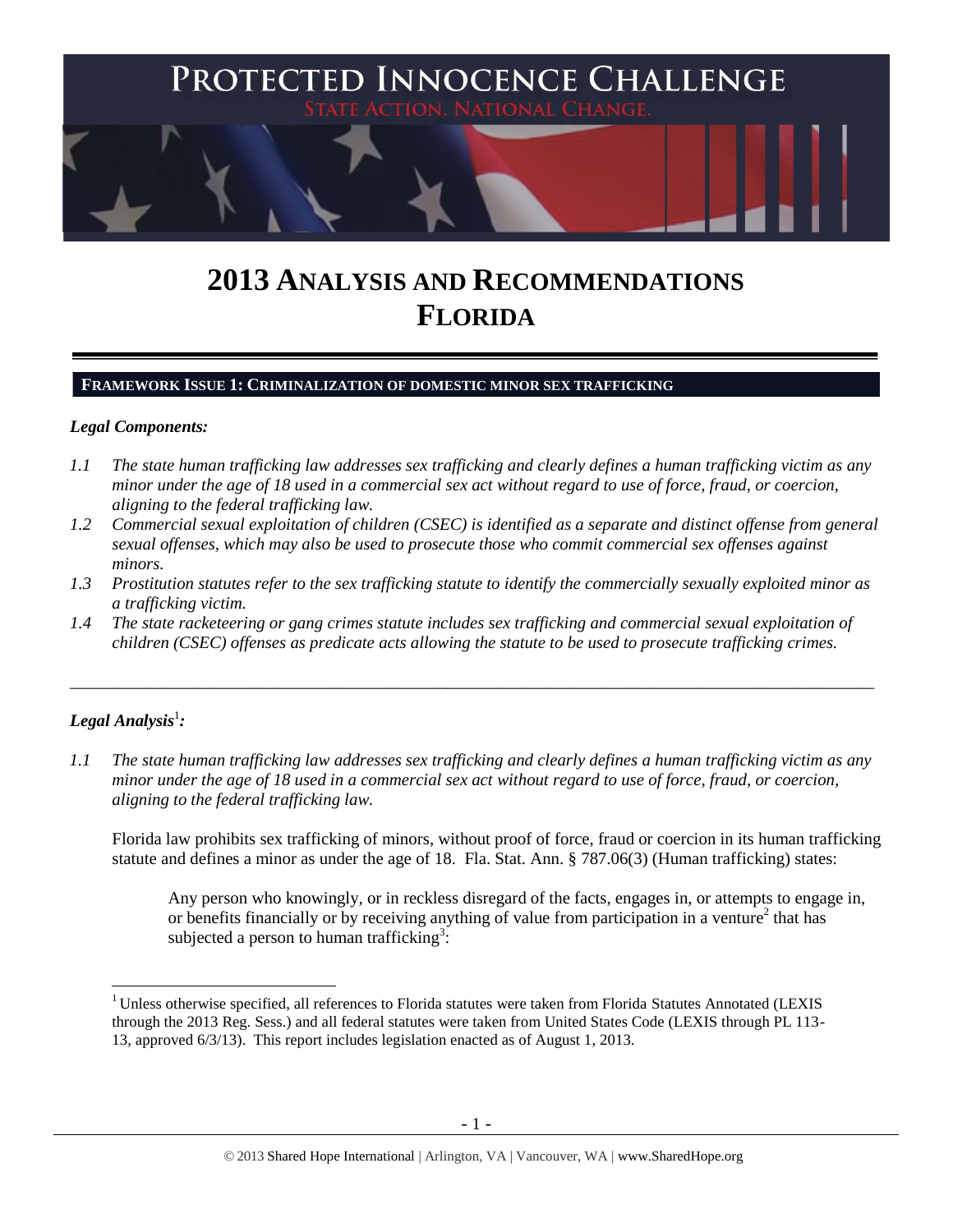. . . .

 $\overline{a}$ 

(g) For commercial sexual activity in which any child under the age of 18 is involved commits a felony of the first degree, punishable by a term of years not exceeding life . . . . In a prosecution under this paragraph in which the defendant had a reasonable opportunity to observe the person who was subject to human trafficking, the state need not prove that the defendant knew that the person had not attained the age of 18 years.

<span id="page-1-0"></span>(h) For commercial sexual activity in which any child under the age of 15 is involved commits a life felony . . . . In a prosecution under this paragraph in which the defendant had a reasonable opportunity to observe the person who was subject to human trafficking, the state need not prove that the defendant knew that the person had not attained the age of 15 years.

Fla. Stat. Ann. § 787.06(2)(b) defines "[c]ommercial sexual activity" as "any violation of chapter 796 [Prostitution]<sup>4</sup> or an attempt to commit any such offense, and includes sexually explicit performances and the production of pornography."

Fla. Stat. Ann. § 787.06(3)(g) is punishable as a first degree felony by up to life imprisonment<sup>5</sup> and a possible fine not to exceed \$10,000. Fla. Stat. Ann. §§ 787.06(3)(g), 775.082(3)(b), 775.083(1)(b). A conviction under

If the state attorney determines that a defendant is a prison releasee reoffender . . . the state attorney may seek to have the court sentence the defendant as a prison releasee reoffender. Upon proof from the state attorney that establishes by a preponderance of the evidence that a defendant is a prison releasee reoffender as defined in this section, such defendant . . . must be sentenced as follows:

a. For a felony punishable by life, by a term of imprisonment for life;

b. For a felony of the first degree, by a term of imprisonment of 30 years;

c. For a felony of the second degree, by a term of imprisonment of 15 years; and

d. For a felony of the third degree, by a term of imprisonment of 5 years.

Pursuant to Fla. Stat. Ann. § 775.082(9)(a)(1),

"Prison releasee reoffender" means any defendant who commits, or attempts to commit:

d. Sexual battery;

. . .

<sup>&</sup>lt;sup>2</sup> Fla. Stat. Ann. § 787.06(2)(k) defines "[v]enture" as "any group of two or more individuals associated in fact, whether or not a legal entity."

 $3$  Fla. Stat. Ann. § 787.06(2)(d) defines "[h]uman trafficking" as "transporting, soliciting, recruiting, harboring, providing, enticing, maintaining, or obtaining another person for the purpose of exploitation of that person.

 $4$  The following offenses are contained in Chapter 796: Fla. Stat. Ann. §§ 796.03 (Procuring a person under age of 18 for prostitution), 796.04 (Forcing, compelling or coercing another to become a prostitute), 796.05 (Deriving support from the proceeds of prostitution), 796.06 (Renting space to be used for lewdness, assignation, or prostitution), 796.07 (Prohibiting prostitution and related acts), 796.08 (Screening for HIV and sexually transmissible diseases; providing penalties), and 796.035 (Selling or buying of minors into prostitution).

<sup>&</sup>lt;sup>5</sup> Pursuant to Fla. Stat. Ann. § 775.082(3)(b) (Penalties; applicability of sentencing structures; mandatory minimum sentences for certain reoffenders previously released from prison), "a person may be punished . . . [f]or a felony of the first degree, by a term of imprisonment not exceeding 30 years or, when specifically provided by statute, by imprisonment for a term of years not exceeding life imprisonment."

<sup>&</sup>lt;sup>6</sup> Pursuant to Fla. Stat. Ann. § 775.084 (Violent career criminals; habitual felony offenders and habitual violent felony offenders; three-time violent felony offenders; definitions; procedure; enhanced penalties or mandatory minimum prison terms), an offender may be subject to enhanced penalties if the offender is classified as a "habitual felony offender," "habitual violent felony offender," three-time violent felony offender," or a "violent career criminal." Offenders may also be subject to enhanced penalties provided under Fla. Stat. Ann. § 775.082(9)(a)(3), which states,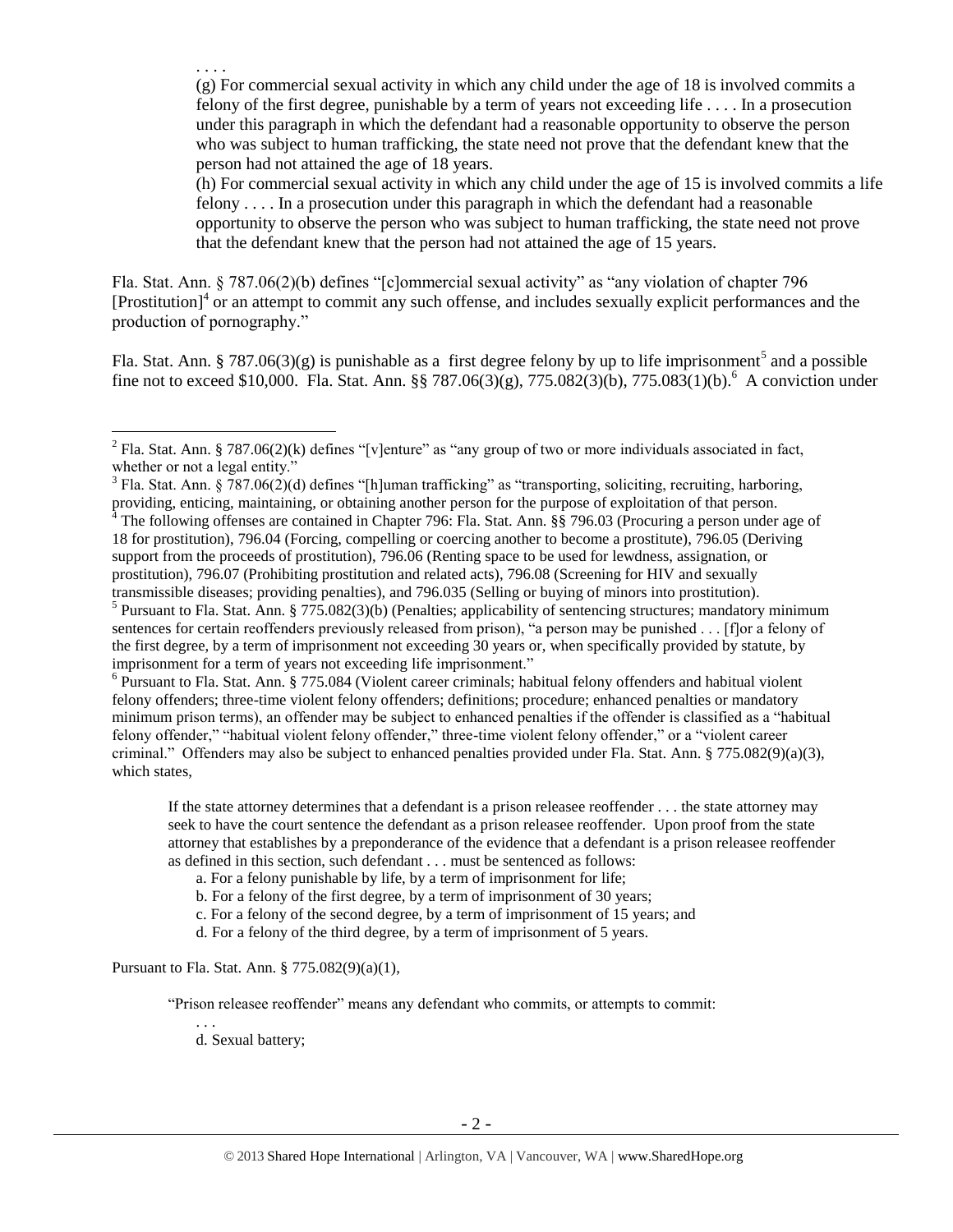Fla. Stat. Ann. § 787.06(3)(h) is punishable as a life felony by up to life imprisonment<sup>7</sup> and a possible fine not to exceed \$15,000. Fla. Stat. Ann. §§ 787.06(3)(h), 775.082(3)(a)(3.), 775.083(1)(a). Fla. Stat. Ann. § 787.06(3) further states, "For each instance of human trafficking of any individual under this subsection, a separate crime is committed and a separate punishment is authorized.

Fla. Stat. Ann. § 787.06(4) prohibits any "parent, legal guardian, or other person having custody or control of a minor who sells or otherwise transfers custody or control of such minor, or offers to sell or otherwise transfer custody of such minor, with knowledge or in reckless disregard of the fact that, as a consequence of the sale or transfer, the minor will be subject to human trafficking." A conviction under Fla. Stat. Ann. § 787.06(4) is punishable as a first degree felony by imprisonment up to 30 years and a possible fine not to exceed \$10,000. Fla. Stat. Ann. §§ 787.06(4), 775.082(3)(b), 775.083(1)(b).

Pursuant to Fla. Stat. Ann. § 787.06(7), "[a]ny real property or personal property that was used, attempted to be used, or intended to be used in violation of any provision of this section may be seized and shall be forfeited subject to the provisions of the Florida Contraband Forfeiture Act.<sup>8</sup>

*1.2 Commercial sexual exploitation of children (CSEC) is identified as a separate and distinct offense from general sexual offenses, which may also be used to prosecute those who commit commercial sex offenses against minors.*

Florida has several statutes that specifically criminalize CSEC, including the following:

1. Fla. Stat. Ann. § 800.04(4) (Lewd or lascivious battery) makes it a crime if a person

(a) Engages in sexual activity<sup>9</sup> with a person 12 years of age or older but less than 16 years of age; or

. . . i. Kidnapping;

. . .

 $\overline{a}$ 

r. Any felony violation of s. 790.07 [Persons engaged in criminal offense, having weapons], s. 800.04 [Lewd or lascivious offenses committed upon or in the presence of persons less than 16 years of age], s. 827.03 [Abuse, aggravated abuse, and neglect of a child; penalties], s. 827.071 [Sexual performance

by a child; penalties], or s. 847.0135(5) [Computer pornography; traveling to meet minor; penalties]; within 3 years after being released from a state correctional facility operated by the Department of Corrections or a private vendor or within 3 years after being released from a correctional institution of another state, the District of Columbia, the United States, any possession or territory of the United States, or any foreign jurisdiction, following incarceration for an offense for which the sentence is punishable by more than 1 year in this state.

Prison release reoffenders "shall be released only by expiration of sentence and shall not be eligible for parole, control release, or any form of early release" and "must serve 100 percent of the court-imposed sentence." Fla. Stat. Ann. § 775.082(9)(b).

<sup>7</sup> Pursuant to Fla. Stat. Ann. § 775.082(3)(a)(4.)(b.) (Penalties; applicability of sentencing structures; mandatory minimum sentences for certain reoffenders previously released from prison), "a life felony committed on or after July 1, 2008, which is a person's second or subsequent violation of s.  $800.04(5)(b)$ . . ." is punishable by "a term of imprisonment for life."

<sup>8</sup> See infra sections 2.8, 3.4 and 4.2 for discussion of the Florida Contraband Forfeiture Act.

<sup>9</sup> Pursuant to Fla. Stat. Ann. § 800.04(1)(a), "Sexual activity' means the oral, anal, or vaginal penetration by, or union with, the sexual organ of another or the anal or vaginal penetration of another by any other object; however, sexual activity does not include an act done for a bona fide medical purpose."

o. Any felony that involves the use or threat of physical force or violence against an individual;  $\ldots$  [or]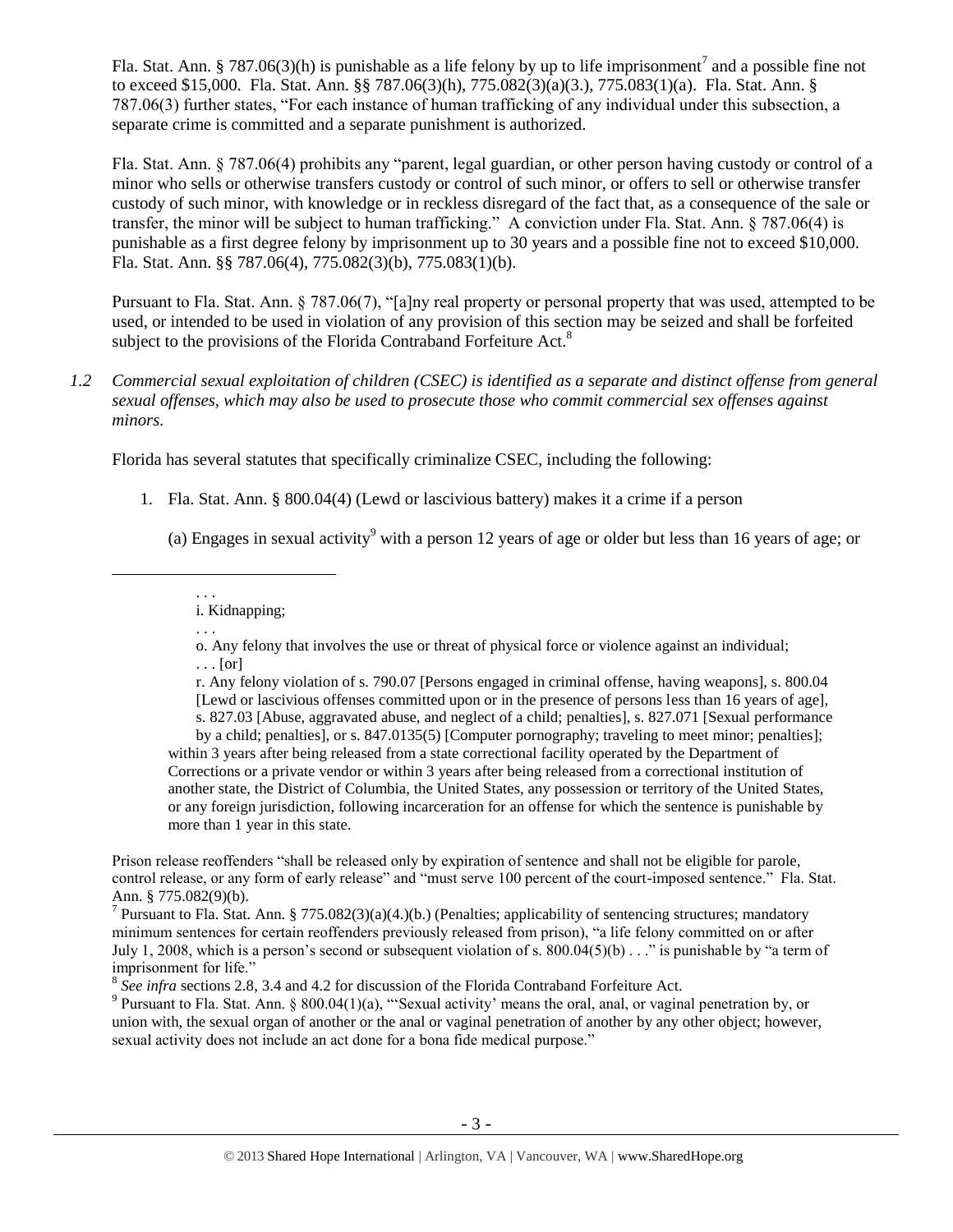(b) Encourages, forces, or entices any person less than 16 years of age to engage in sadomasochistic abuse, sexual bestiality, prostitution, or any other act involving sexual activity.

A conviction under Fla. Stat. Ann. § 800.04(4) is punishable as a second degree felony by imprisonment up to 15 years and a possible fine not to exceed \$10,000. Fla. Stat. Ann. §§ 800.04(4), 775.082(3)(c), 775.083(1)(b).

2. Fla. Stat. Ann. § 787.01(3)(a) (Kidnapping; kidnapping of child under age 13, aggravating circumstances) makes it a crime if a person

commits the offense of kidnapping<sup>10</sup> upon a child under the age of 13 and who, in the course of committing the offense, commits one or more of the following:

1. Aggravated child abuse, as defined in [s. 827.03;](https://www.lexis.com/research/buttonTFLink?_m=99d15fcbe8655d2e548ea5a7c9e85374&_xfercite=%3ccite%20cc%3d%22USA%22%3e%3c%21%5bCDATA%5bFla.%20Stat.%20%a7%20787.01%5d%5d%3e%3c%2fcite%3e&_butType=4&_butStat=0&_butNum=5&_butInline=1&_butinfo=FLCODE%20827.03&_fmtstr=FULL&docnum=1&_startdoc=1&wchp=dGLzVzV-zSkAl&_md5=746fc7f7f7aa62f611173920fd20cf81)

2. Sexual battery, as defined in chapter 794, against the child;

3. Lewd or lascivious battery, lewd or lascivious molestation, lewd or lascivious conduct, or lewd or lascivious exhibition, in violation of [s. 800.04](https://www.lexis.com/research/buttonTFLink?_m=99d15fcbe8655d2e548ea5a7c9e85374&_xfercite=%3ccite%20cc%3d%22USA%22%3e%3c%21%5bCDATA%5bFla.%20Stat.%20%a7%20787.01%5d%5d%3e%3c%2fcite%3e&_butType=4&_butStat=0&_butNum=6&_butInline=1&_butinfo=FLCODE%20800.04&_fmtstr=FULL&docnum=1&_startdoc=1&wchp=dGLzVzV-zSkAl&_md5=df3c01c0e18060582b3b6daf227a2ae7) or [s. 847.0135\(5\)](https://www.lexis.com/research/buttonTFLink?_m=99d15fcbe8655d2e548ea5a7c9e85374&_xfercite=%3ccite%20cc%3d%22USA%22%3e%3c%21%5bCDATA%5bFla.%20Stat.%20%a7%20787.01%5d%5d%3e%3c%2fcite%3e&_butType=4&_butStat=0&_butNum=7&_butInline=1&_butinfo=FLCODE%20847.0135&_fmtstr=FULL&docnum=1&_startdoc=1&wchp=dGLzVzV-zSkAl&_md5=99c51d1dd7b47fe6aa5f0a95515f540f) [Computer pornography; traveling to meet minor; penalties];

4. A violation of [s. 796.03](https://www.lexis.com/research/buttonTFLink?_m=99d15fcbe8655d2e548ea5a7c9e85374&_xfercite=%3ccite%20cc%3d%22USA%22%3e%3c%21%5bCDATA%5bFla.%20Stat.%20%a7%20787.01%5d%5d%3e%3c%2fcite%3e&_butType=4&_butStat=0&_butNum=8&_butInline=1&_butinfo=FLCODE%20796.03&_fmtstr=FULL&docnum=1&_startdoc=1&wchp=dGLzVzV-zSkAl&_md5=84f93ed08015b059f0a641285df59387) [Procuring person under age of 18 for prostitution] or [s. 796.04](https://www.lexis.com/research/buttonTFLink?_m=99d15fcbe8655d2e548ea5a7c9e85374&_xfercite=%3ccite%20cc%3d%22USA%22%3e%3c%21%5bCDATA%5bFla.%20Stat.%20%a7%20787.01%5d%5d%3e%3c%2fcite%3e&_butType=4&_butStat=0&_butNum=9&_butInline=1&_butinfo=FLCODE%20796.04&_fmtstr=FULL&docnum=1&_startdoc=1&wchp=dGLzVzV-zSkAl&_md5=ef47e03769c278dde132a8fbf8497698) [Forcing, compelling, or coercing another to become a prostitute], relating to prostitution, upon the child; or

5. Exploitation of the child or allowing the child to be exploited, in violation of [s. 450.151](https://www.lexis.com/research/buttonTFLink?_m=99d15fcbe8655d2e548ea5a7c9e85374&_xfercite=%3ccite%20cc%3d%22USA%22%3e%3c%21%5bCDATA%5bFla.%20Stat.%20%a7%20787.01%5d%5d%3e%3c%2fcite%3e&_butType=4&_butStat=0&_butNum=10&_butInline=1&_butinfo=FLCODE%20450.151&_fmtstr=FULL&docnum=1&_startdoc=1&wchp=dGLzVzV-zSkAl&_md5=521b539c10f3c7e3a8575e3e0da683fc) [Hiring and employing; infliction of pain or suffering; penalty],

. . . .

 $\overline{a}$ 

A conviction under Fla. Stat. Ann. § 787.01(3)(a) is punishable as a life felony by imprisonment up to life and a possible fine not to exceed \$15,000.<sup>11</sup> Fla. Stat. Ann. §§ 787.01(3)(a), 775.082(3)(a)(3), 775.083(1)(a).

3. Fla. Stat. Ann. § 787.02(3)(a) (False imprisonment; false imprisonment<sup>12</sup> of child under age 13, aggravating circumstances) states,

A person who commits the offense of false imprisonment upon a child under the age of 13 and who, in the course of committing the offense, commits any offense enumerated in subparagraphs 1–5, commits

<sup>10</sup> Pursuant to Fla. Stat. Ann. § 787.01(1)(a),

The term "kidnapping" means forcibly, secretly, or by threat confining, abducting, or imprisoning another person against her or his will and without lawful authority, with intent to:

- 1. Hold for ransom or reward or as a shield or hostage.
- 2. Commit or facilitate commission of any felony.
- 3. Inflict bodily harm upon or to terrorize the victim or another person.

4. Interfere with the performance of any governmental or political function.

<sup>11</sup> For punishments of life felonies prior to July 1, 1995 see Fla. Stat. Ann. § 775.082(3)(a)(1)–(3).

<sup>12</sup> Fla. Stat. Ann. § 787.02(1) (False imprisonment; false imprisonment of child under age 13, aggravating circumstances ) states,

(a) The term "false imprisonment" means forcibly, by threat, or secretly confining, abducting, imprisoning, or restraining another person without lawful authority and against her or his will.

(b) Confinement of a child under the age of 13 is against her or his will within the meaning of this section if such confinement is without the consent of her or his parent or legal guardian.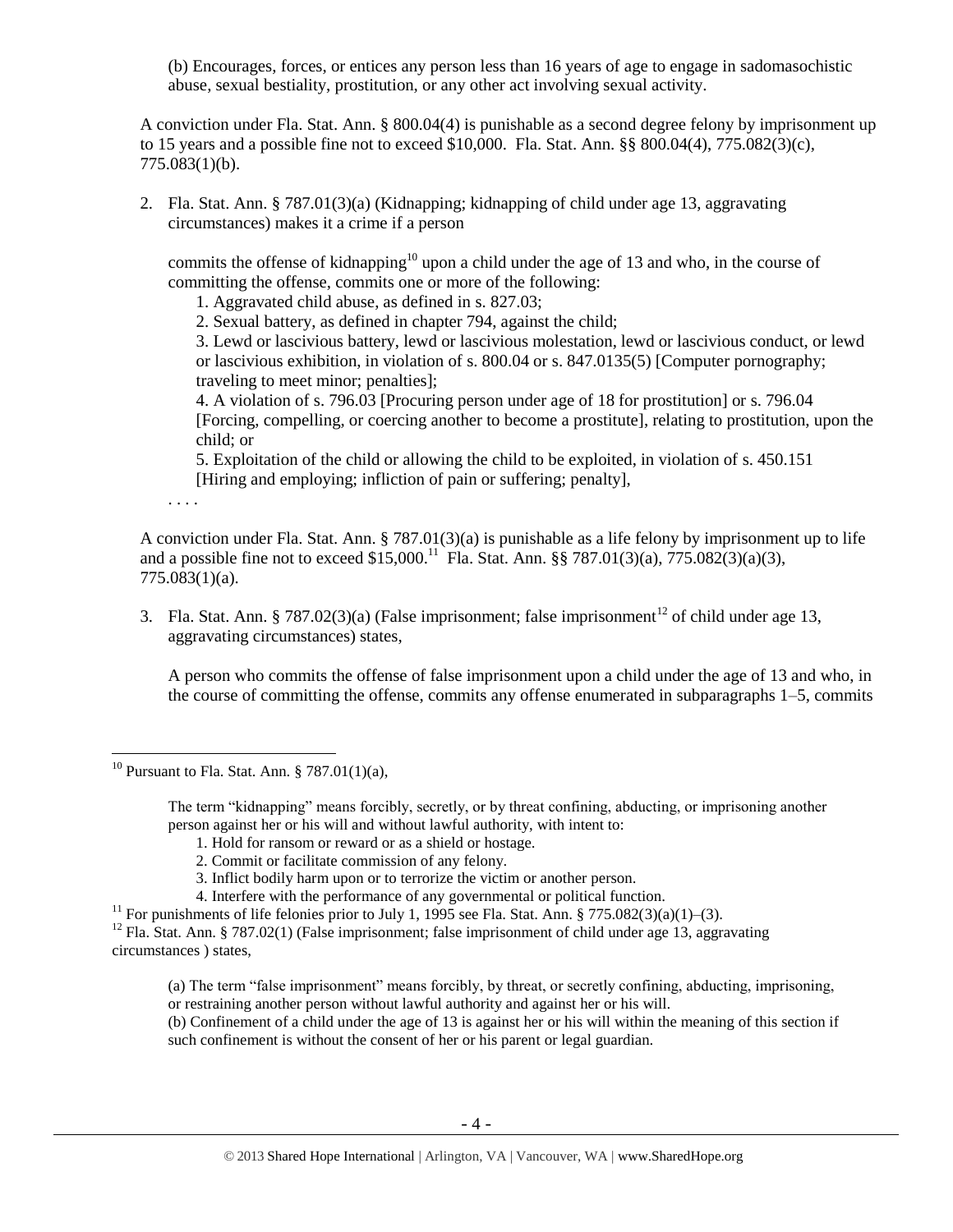a felony of the first degree, punishable by imprisonment for a term of years not exceeding life or as provided in s. 775.082, s. 775.083, or s. 775.084.

1. Aggravated child abuse, as defined in [s. 827.03;](https://www.lexis.com/research/buttonTFLink?_m=a683f2de9c465b2b4b05a5b951fbcaf0&_xfercite=%3ccite%20cc%3d%22USA%22%3e%3c%21%5bCDATA%5bFla.%20Stat.%20%a7%20787.02%5d%5d%3e%3c%2fcite%3e&_butType=4&_butStat=0&_butNum=8&_butInline=1&_butinfo=FLCODE%20827.03&_fmtstr=FULL&docnum=1&_startdoc=1&wchp=dGLbVzV-zSkAA&_md5=b4c47de4d7d6a69e144a0b6f7761592e)

2. Sexual battery, as defined in chapter 794, against the child;

3. Lewd or lascivious battery, lewd or lascivious molestation, lewd or lascivious conduct, or lewd or lascivious exhibition, in violation of [s. 800.04](https://www.lexis.com/research/buttonTFLink?_m=a683f2de9c465b2b4b05a5b951fbcaf0&_xfercite=%3ccite%20cc%3d%22USA%22%3e%3c%21%5bCDATA%5bFla.%20Stat.%20%a7%20787.02%5d%5d%3e%3c%2fcite%3e&_butType=4&_butStat=0&_butNum=9&_butInline=1&_butinfo=FLCODE%20800.04&_fmtstr=FULL&docnum=1&_startdoc=1&wchp=dGLbVzV-zSkAA&_md5=fe76faf30e21d394d251e4d5e03c027e) or [s. 847.0135\(5\);](https://www.lexis.com/research/buttonTFLink?_m=a683f2de9c465b2b4b05a5b951fbcaf0&_xfercite=%3ccite%20cc%3d%22USA%22%3e%3c%21%5bCDATA%5bFla.%20Stat.%20%a7%20787.02%5d%5d%3e%3c%2fcite%3e&_butType=4&_butStat=0&_butNum=10&_butInline=1&_butinfo=FLCODE%20847.0135&_fmtstr=FULL&docnum=1&_startdoc=1&wchp=dGLbVzV-zSkAA&_md5=613946b829e9953e9ee10d0b28f2e01f)

4. A violation of [s. 796.03](https://www.lexis.com/research/buttonTFLink?_m=a683f2de9c465b2b4b05a5b951fbcaf0&_xfercite=%3ccite%20cc%3d%22USA%22%3e%3c%21%5bCDATA%5bFla.%20Stat.%20%a7%20787.02%5d%5d%3e%3c%2fcite%3e&_butType=4&_butStat=0&_butNum=11&_butInline=1&_butinfo=FLCODE%20796.03&_fmtstr=FULL&docnum=1&_startdoc=1&wchp=dGLbVzV-zSkAA&_md5=182aab13917c870876f05104cae476c4) or [s. 796.04,](https://www.lexis.com/research/buttonTFLink?_m=a683f2de9c465b2b4b05a5b951fbcaf0&_xfercite=%3ccite%20cc%3d%22USA%22%3e%3c%21%5bCDATA%5bFla.%20Stat.%20%a7%20787.02%5d%5d%3e%3c%2fcite%3e&_butType=4&_butStat=0&_butNum=12&_butInline=1&_butinfo=FLCODE%20796.04&_fmtstr=FULL&docnum=1&_startdoc=1&wchp=dGLbVzV-zSkAA&_md5=e419899da71fd3c0642830187d86905a) relating to prostitution, upon the child; or

5. Exploitation of the child or allowing the child to be exploited, in violation of [s. 450.151](https://www.lexis.com/research/buttonTFLink?_m=a683f2de9c465b2b4b05a5b951fbcaf0&_xfercite=%3ccite%20cc%3d%22USA%22%3e%3c%21%5bCDATA%5bFla.%20Stat.%20%a7%20787.02%5d%5d%3e%3c%2fcite%3e&_butType=4&_butStat=0&_butNum=13&_butInline=1&_butinfo=FLCODE%20450.151&_fmtstr=FULL&docnum=1&_startdoc=1&wchp=dGLbVzV-zSkAA&_md5=2e3386bd48830e1fef7b4eaf9b269dfd) [Hiring and employing; infliction of pain or suffering; penalty].

A conviction under Fla. Stat. Ann. § 787.02(3)(a) is punishable as a first degree felony by imprisonment up to 30 years, or when the statute permits "a term of years not exceeding life imprisonment" and a possible fine not to exceed \$10,000. Fla. Stat. Ann. §§ 775.082(3)(b), 775.083(1)(b).

4. Fla. Stat. Ann. § 827.071(2), (3) (Sexual performance by a child; penalties) states,

<span id="page-4-2"></span><span id="page-4-0"></span>the second degree, punishable as provided in s. 775.082, s. 775.083, or s. 775.084.

<span id="page-4-1"></span>(2) A person is guilty of the use of a child in a sexual performance if, knowing the character and content thereof, he or she employs, authorizes, or induces a child less than 18 years of age to engage in a sexual performance<sup>13</sup> or, being a parent, legal guardian, or custodian of such child, consents to the participation by such child in a sexual performance. Whoever violates this subsection is guilty of a felony of the second degree, punishable as provided in s. 775.082, s. 775.083, or s. 775.084. (3) A person is guilty of promoting a sexual performance by a child when, knowing the character and content thereof, he or she produces, directs, or promotes<sup>14</sup> any performance which includes sexual conduct<sup>15</sup> by a child less than 18 years of age. Whoever violates this subsection is guilty of a felony of

A conviction under Fla. Stat. Ann. § 827.071(2), (3) is punishable as a second degree felony by imprisonment up to 15 years and a possible fine not to exceed \$10,000. Fla. Stat. Ann. §§ 775.082(3)(c), 775.083(1)(b).

5. Fla. Stat. Ann. § 796.03 (Procuring person under age of 18 for prostitution) states, "A person who procures for prostitution, or causes to be prostituted, any person who is under the age of 18 years commits a felony of the second degree, punishable as provided in s. 775.082, s. 775.083, or s. 775.084." A conviction under Fla. Stat. Ann. § 796.03 is punishable as a second degree felony by imprisonment up to 15 years and a possible fine not to exceed \$10,000. Fla. Stat. Ann. §§ 775.082(3)(c), 775.083(1)(b).

 $\overline{a}$ <sup>13</sup> Fla. Stat. Ann. § 827.071(1)(i) states, "Sexual performance' means any performance or part of thereof which includes sexual conduct by a child of less than 18 years of age." Fla. Stat. Ann. § 827.071(1)(c) defines "performance" as "any play, motion picture, photograph, or dance or any other visual representation exhibited before an audience."

<sup>&</sup>lt;sup>14</sup> Fla. Stat. Ann. § 827.071(1)(d) states, "Promote' means to procure, manufacture, issue, sell, give, provide, lend, mail, deliver, transfer, transmute, publish, distribute, circulate, disseminate, present, exhibit, or advertise, or to offer or to agree to do the same."

<sup>15</sup> Fla. Stat. Ann. § 827.071(1)(h) states,

<sup>&</sup>quot;Sexual conduct" means actual or simulated sexual intercourse, deviate sexual intercourse, sexual bestiality, masturbation, or sadomasochistic abuse; actual lewd exhibition of the genitals; actual physical contact with a person's clothed or unclothed genitals, pubic area, buttocks, or, if such person is female, breast, with the intent to arouse or gratify the sexual desire of either party; or any act or conduct which constitutes sexual battery or simulates that sexual battery is being or will be committed. . . .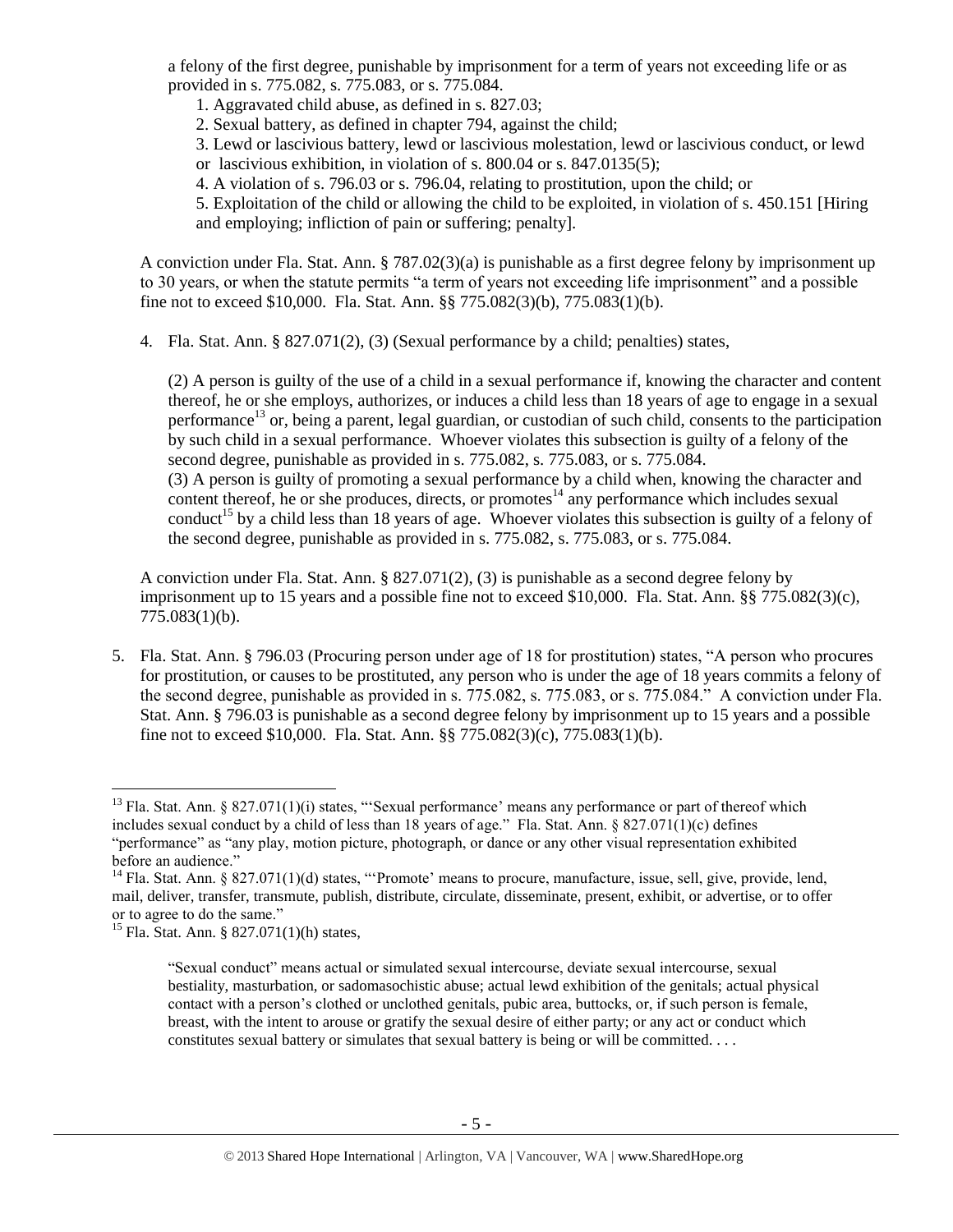- 6. Fla. Stat. Ann. § 847.0135(2) (Computer pornography; traveling to meet minor; penalties) makes it a crime if a person
	- $(2) \ldots$ 
		- (a) Knowingly compiles, enters into, or transmits by use of computer;
		- (b) Makes, prints, publishes, or reproduces by other computerized means;

(c) Knowingly causes or allows to be entered into or transmitted by use of computer; or (d) Buys, sells, receives, exchanges, or disseminates, any notice, statement, or advertisement of any minor's name, telephone number, place of residence, physical characteristics, or other descriptive or identifying information for purposes of facilitating, encouraging, offering, or soliciting sexual conduct of or with any minor, or the visual depiction of such conduct, commits a felony of the third degree, punishable as provided in s. 775.082, s. 775.083, or s. 775.084. The fact that an undercover operative or law enforcement officer was involved in the detection and investigation of an offense under this section shall not constitute a defense to a prosecution under this section.

A conviction under Fla. Stat. Ann. § 847.0135(2) is punishable as a third degree felony by imprisonment up to 5 years and a possible fine not to exceed \$5,000. Fla. Stat. Ann.  $\S$ § 775.082(3)(d), 775.083(1)(c).

7. Fla. Stat. Ann. § 796.035 (Selling or buying of minors into prostitution; penalties) prohibits,

[a]ny parent, legal guardian, or other person having custody or control of a minor who sells or otherwise transfers custody or control of such minor, or offers to sell or otherwise transfer custody of such minor, with knowledge or in reckless disregard of the fact that, as a consequence of the sale or transfer, the minor will engage in prostitution . . . .

A conviction under this statute is punishable as a first degree felony by imprisonment up to 30 years and a possible fine not to exceed \$10,000. Fla. Stat. Ann. §§ 796.035, 775.082(3)(b), 775.083(1)(b).

8. Fla. Stat. Ann. § 847.0145(1) (Selling or buying of minors; penalties) makes it a crime if

[a]ny parent, legal guardian, or other person having custody or control of a minor<sup>16</sup> who sells or otherwise transfers custody or control of such minor, or offers to sell or otherwise transfer custody of such minor, either:

(a) With knowledge that, as a consequence of the sale or transfer, the minor will be portrayed in a visual depiction engaging in, or assisting another person to engage in, sexually explicit conduct;<sup>17</sup> or

(b) With intent to promote either:

1. The engaging in of sexually explicit conduct by such minor for the purpose of producing any visual depiction of such conduct; or

2. The rendering of assistance by the minor to any other person to engage in sexually explicit conduct for the purpose of producing any visual depiction of such conduct;

<sup>&</sup>lt;sup>16</sup> Pursuant to Fla. Stat. Ann. § 847.001(8) (Definitions), "'Minor' means any person under the age of 18 years."

<sup>&</sup>lt;sup>17</sup> Pursuant to Fla. Stat. Ann.  $§ 847.001(16)$  (Definitions),

<sup>&</sup>quot;Sexual conduct" means actual or simulated sexual intercourse, deviate sexual intercourse, sexual bestiality, masturbation, or sadomasochistic abuse; actual lewd exhibition of the genitals; actual physical contact with a person's clothed or unclothed genitals, pubic area, buttocks, or, if such person is a female, breast with the intent to arouse or gratify the sexual desire of either party; or any act or conduct which constitutes sexual battery or simulates that sexual battery is being or will be committed. A mother's breastfeeding of her baby does not under any circumstance constitute "sexual conduct."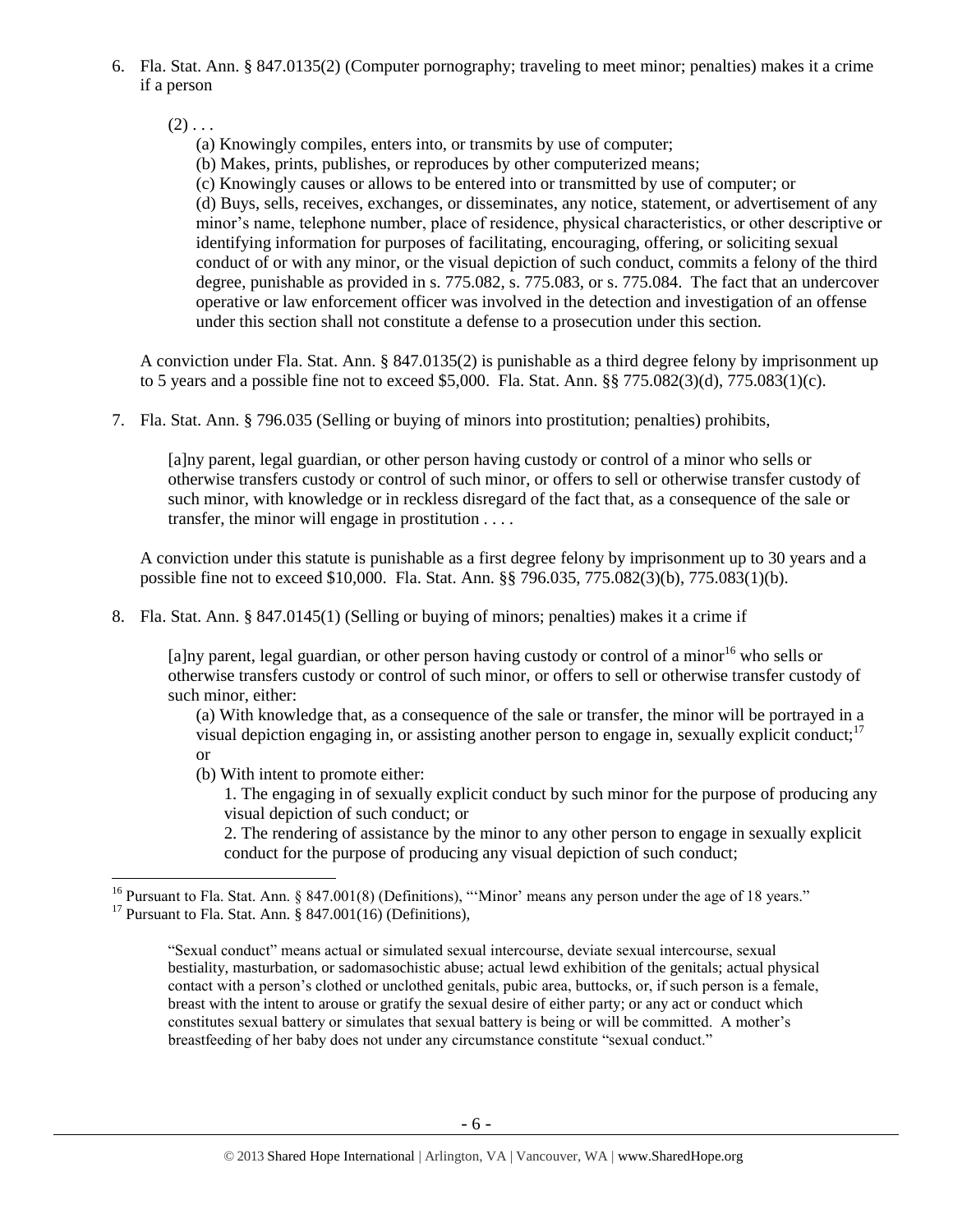. . . .

Fla. Stat. Ann. § 847.0145(2) also makes it a crime if a person

purchases or otherwise obtains custody or control of a minor, or offers to purchase or otherwise obtain custody or control of a minor, either:

(a) With knowledge that, as a consequence of the purchase or obtaining of custody, the minor will be portrayed in a visual depiction engaging in, or assisting another person to engage in, sexually explicit conduct;

(b) With intent to promote either:

1. The engaging in of sexually explicit conduct by such minor for the purpose of producing any visual depiction of such conduct; or

2. The rendering of assistance by the minor to any other person to engage in sexually explicit conduct for the purpose of producing any visual depiction of such conduct;

. . . .

A conviction under this statute is punishable as a first degree felony by imprisonment up to 30 years and a possible fine not to exceed \$10,000. Fla. Stat. Ann. §§ 847.0145, 775.082(3)(b), 775.083(1)(b).

Sexual offense laws that are not expressly commercial but that may apply in cases of CSEC include:

1. Fla. Stat. Ann. § 787.025(2) (Luring or enticing a child) states,

(a) A person 18 years of age or older who intentionally lures or entices, or attempts to lure or entice, a child under the age of 12 into a structure, dwelling, or conveyance for other than a lawful purpose commits a misdemeanor of the first degree, punishable as provided in s. 775.082 or s. 775.083. (b) A person 18 years of age or older who, having been previously convicted of a violation of paragraph (a), intentionally lures or entices, or attempts to lure or entice, a child under the age of 12 into a structure, dwelling, or conveyance for other than a lawful purpose commits a felony of the third degree, punishable as provided in s. 775.082, s. 775.083, or s. 775.084.

(c) A person 18 years of age or older who, having been previously convicted of a violation of chapter 794, s. 800.04, or s. 847.0135(5), or a violation of a similar law of another jurisdiction, intentionally lures or entices, or attempts to lure or entice, a child under the age of 12 into a structure, dwelling, or conveyance for other than a lawful purpose commits a felony of the third degree, punishable as provided in s. 775.082, s. 775.083, or s. 775.084.

A conviction under Fla. Stat. Ann. § 787.025(2)(a) is punishable as a first degree misdemeanor by imprisonment up to 1 year and a possible fine not to exceed \$1,000. Fla. Stat. Ann. §§ 775.082(4)(a), 775.083(1)(d). A conviction under Fla. Stat. Ann. § 787.025(b), (c) is punishable as a third degree felony by imprisonment up to 5 years and a possible fine not to exceed \$5,000. Fla. Stat. Ann. §§ 775.082(3)(d), 775.083(1)(c).

2. Fla. Stat. Ann. § 847.0135(3)–(4) (Computer pornography; traveling to meet minor; penalties) makes it unlawful to use a computer or other similar device to solicit a minor for illegal sexual acts and states in part,

(3) Certain uses of computer services or devices prohibited.—Any person who knowingly uses a computer online service, Internet service, local bulletin board service, or any other device capable of electronic data storage or transmission to:

(a) Seduce, solicit, lure, or entice, or attempt to seduce, solicit, lure, or entice, a child or another person believed by the person to be a child, to commit any illegal act described in chapter 794, chapter 800 [Lewdness; Indecent exposure], or chapter 827 [Abuse of children], or to otherwise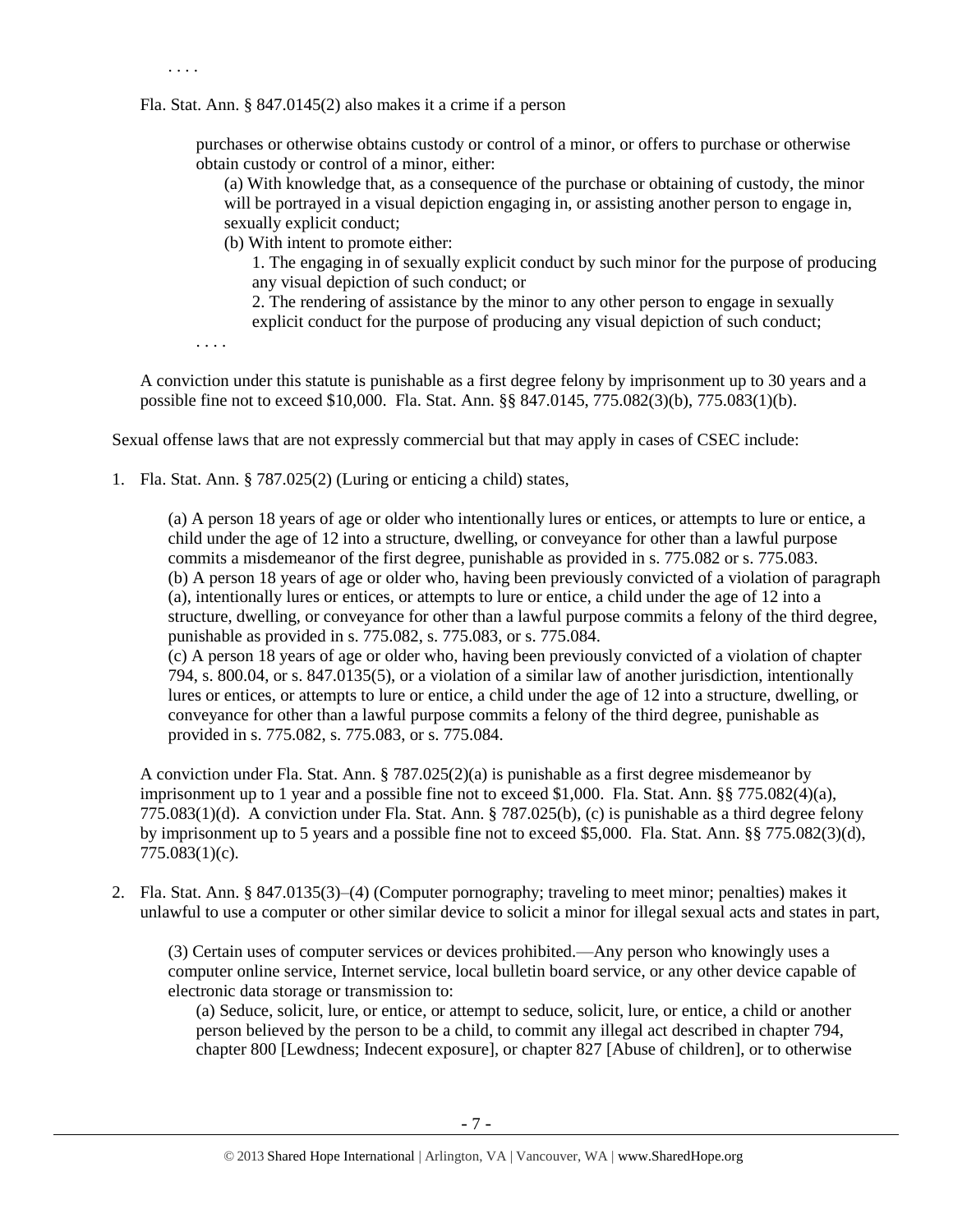engage in any unlawful sexual conduct<sup>18</sup> with a child or with another person believed by the person to be a child; or

(b) Solicit, lure, or entice, or attempt to solicit, lure, or entice a parent, legal guardian, or custodian of a child or a person believed to be a parent, legal guardian, or custodian of a child to consent to the participation of such child in any act described in chapter 794, chapter 800, or chapter 827, or to otherwise engage in any sexual conduct,

commits a felony of the third degree, punishable as provided in s. 775.082, s. 775.083, or s. 775.084. Any person who, in violating this subsection, misrepresents his or her age, commits a felony of the second degree, punishable as provided in s. 775.082, s. 775.083, or s. 775.084. Each separate use of a computer online service, Internet service, local bulletin board service, or any other device capable of electronic data storage or transmission wherein an offense described in this section is committed may be charged as a separate offense.

(4) Traveling to meet a minor.—Any person who travels any distance either within this state, to this state, or from this state by any means, who attempts to do so, or who causes another to do so or to attempt to do so for the purpose of engaging in any illegal act described in chapter 794, chapter 800, or chapter 827, or to otherwise engage in other unlawful sexual conduct with a child or with another person believed by the person to be a child after using a computer online service, Internet service, local bulletin board service, or any other device capable of electronic data storage or transmission to:

(a) Seduce, solicit, lure, or entice or attempt to seduce, solicit, lure, or entice a child or another person believed by the person to be a child, to engage in any illegal act described in chapter 794, chapter 800, or chapter 827, or to otherwise engage in other unlawful sexual conduct with a child; or

(b) Solicit, lure, or entice or attempt to solicit, lure, or entice a parent, legal guardian, or custodian of a child or a person believed to be a parent, legal guardian, or custodian of a child to consent to the participation of such child in any act described in chapter 794, chapter 800, or chapter 827, or to otherwise engage in any sexual conduct,

commits a felony of the second degree, punishable as provided in s. 775.082, s. 775.083, or s. 775.084.

A conviction under Fla. Stat. Ann. § 847.0135(3), (4) is punishable as a second degree felony by imprisonment up to 15 years and a possible fine not to exceed \$10,000. Fla. Stat. Ann. §§ 775.082(3)(c), 775.083(1)(b). In some circumstances, a conviction under Fla. Stat. Ann. § 847.0135(3) may be punishable as a third degree felony by imprisonment up to 5 years and a possible fine not to exceed \$5,000. Fla. Stat. Ann. §§ 775.082(3)(d), 775.083(1)(c).

<span id="page-7-0"></span>3. Fla. Stat. Ann. § 847.012(4)<sup>19</sup> (Harmful materials; sale or distribution to minors or using minors in production prohibited; penalty) states, "A person may not knowingly use a minor in the production of any material described in subsection  $(3)$ ,<sup>20</sup> regardless of whether the material is intended for distribution to

<sup>&</sup>lt;sup>18</sup> Fla. Stat. Ann. § 847.001(16) (Definitions) provides the same definition of sexual conduct as the definition that appears in Fla. Stat. Ann. § 827.071(h). *See supra* not[e 15,](#page-4-0) for the definition of sexual conduct.

<sup>&</sup>lt;sup>19</sup> Here and elsewhere in this report that Fla. Stat. Ann. § 847.012 is discussed, it has been updated to reflect the amendments added by the passage of House Bill 113 during the 2013 regular session of the Florida Legislature, 2013 Fla. Laws ch. 75 (effective October 1, 2013).

<sup>20</sup> Fla. Stat. Ann. § 847.012(3) states,

A person may not knowingly sell, rent, or loan for monetary consideration to a minor: (a) Any picture, photograph, drawing, sculpture, motion picture film, videocassette, or similar visual representation or image of a person or portion of the human body which depicts nudity or sexual conduct, sexual excitement, sexual battery, bestiality, or sadomasochistic abuse and which is harmful to minors; or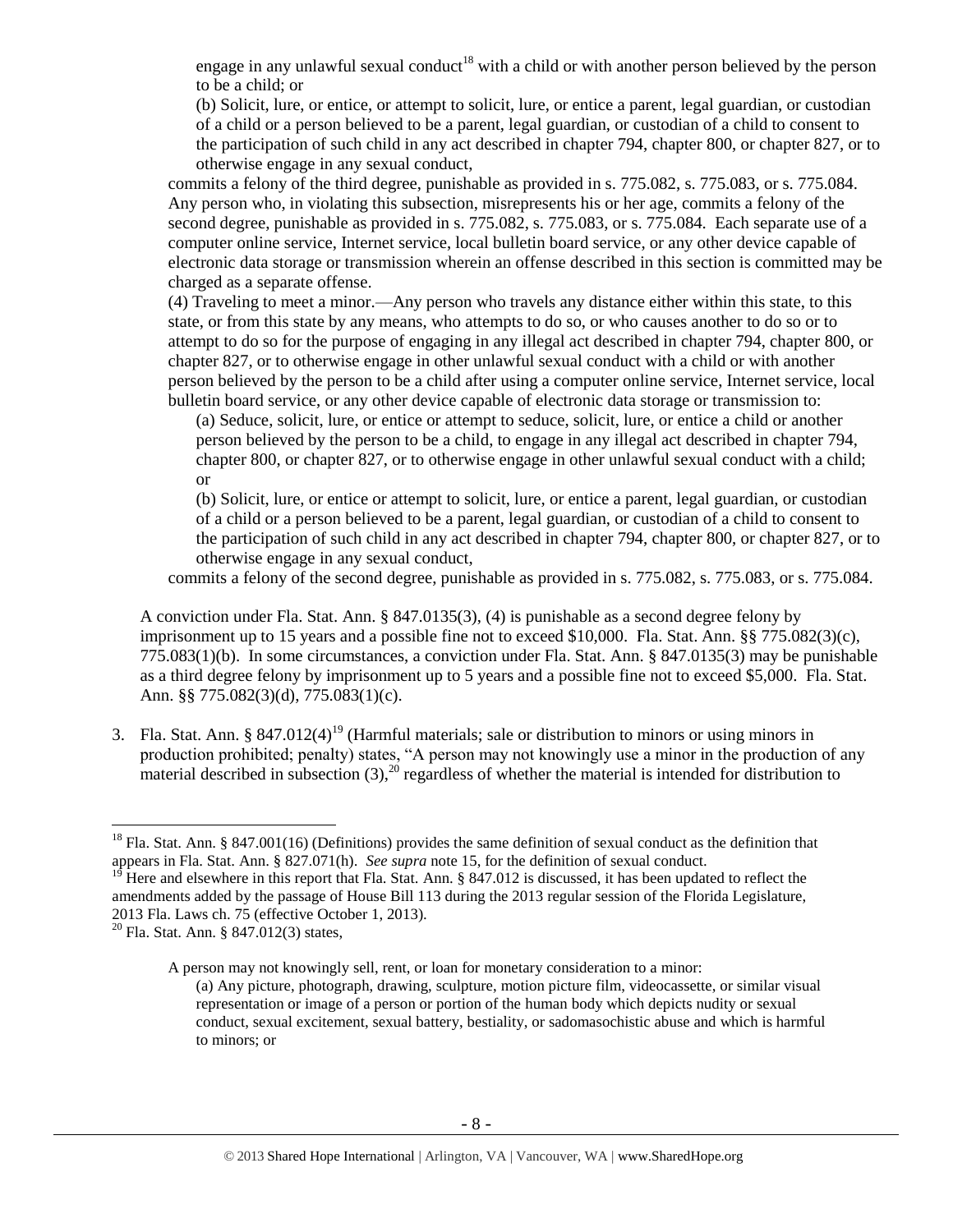minors or is actually distributed to minors." Further, Fla. Stat. Ann. § 847.012(5) states: "An adult may not knowingly distribute to a minor on school property,<sup>21</sup> or post on school property, any material<sup>22</sup> described in subsection (3)." Under Fla. Stat. Ann. § 847.012(6), a conviction of any provision of section 847.012 is punishable as a third degree felony by imprisonment up to 5 years and a possible fine not to exceed  $$5,000.<sup>23</sup>$ 

- 4. Fla. Stat. Ann. § 794.05(1) (Unlawful sexual activity with certain minors) states in part, "A person 24 years of age or older who engages in sexual activity<sup>24</sup> with a person 16 or 17 years of age commits a felony of the second degree, punishable as provided in s. 775.082, s. 775.083, or s. 775.084." A conviction under Fla. Stat. Ann. § 794.05(1) is punishable as a second degree felony by imprisonment up to 15 years and a possible fine not to exceed \$10,000. Fla. Stat. Ann. §§ 775.082(3)(c), 775.083(1)(b).
- 5. Fla. Stat. Ann. § 800.04(5), (6) (Lewd or lascivious offenses committed upon or in the presence of persons less than 16 years of age) states,

(5) Lewd or lascivious molestation.

(a) A person who intentionally touches in a lewd or lascivious manner the breasts, genitals, genital area, or buttocks, or the clothing covering them, of a person less than 16 years of age, or forces or entices a person under 16 years of age to so touch the perpetrator, commits lewd or lascivious molestation.

(b) An offender 18 years of age or older who commits lewd or lascivious molestation against a victim less than 12 years of age commits a life felony, punishable as provided in s. 775.082(3)(a)4.  $(c)$ ...

2. An offender 18 years of age or older who commits lewd or lascivious molestation against a victim 12 years of age or older but less than 16 years of age commits a felony of the second degree, punishable as provided in s. 775.082, s. 775.083, or s. 775.084.

- . . . . (6) Lewd or lascivious conduct.
	- (a) A person who:
		- 1. Intentionally touches a person under 16 years of age in a lewd or lascivious manner; or
		- 2. Solicits a person under 16 years' of age to commit a lewd or lascivious act commits lewd or lascivious conduct.

(b) An offender 18 years of age or older who commits lewd or lascivious conduct commits a felony of the second degree, punishable as provided in s. 775.082, s. 775.083, or s. 775.084.

. . . .

<sup>(</sup>b) Any book, pamphlet, magazine, printed matter however reproduced, or sound recording that contains any matter defined in s. 847.001 [Definitions], explicit and detailed verbal descriptions or narrative accounts of sexual excitement, or sexual conduct and that is harmful to minors.

<sup>&</sup>lt;sup>21</sup> "'[S]chool property' means the grounds or facility of any kindergarten, elementary school, middle school, junior high school, or secondary school, whether public or nonpublic." Fla. Stat. Ann. § 847.012(5)

<sup>&</sup>lt;sup>22</sup> Pursuant to Fla. Stat. Ann. § 847.012(5) materials do "not apply to the distribution or posting of school-approved instructional materials that by design serve as a major tool for assisting in the instruction of a subject or course by school officers, instructional personnel, administrative personnel, school volunteers, educational support employees, or managers. . . ."

<sup>&</sup>lt;sup>23</sup> See Fla. Stat. Ann. §§ 775.082, 775.083, and 775.084 for the available punishment provisions. .

<sup>&</sup>lt;sup>24</sup> "As used in this section, 'sexual activity' means oral, anal, or vaginal penetration by, or union with, the sexual organ of another; however, sexual activity does not include an act done for a bona fide medical purpose." Fla. Stat. Ann. § 794.05(1).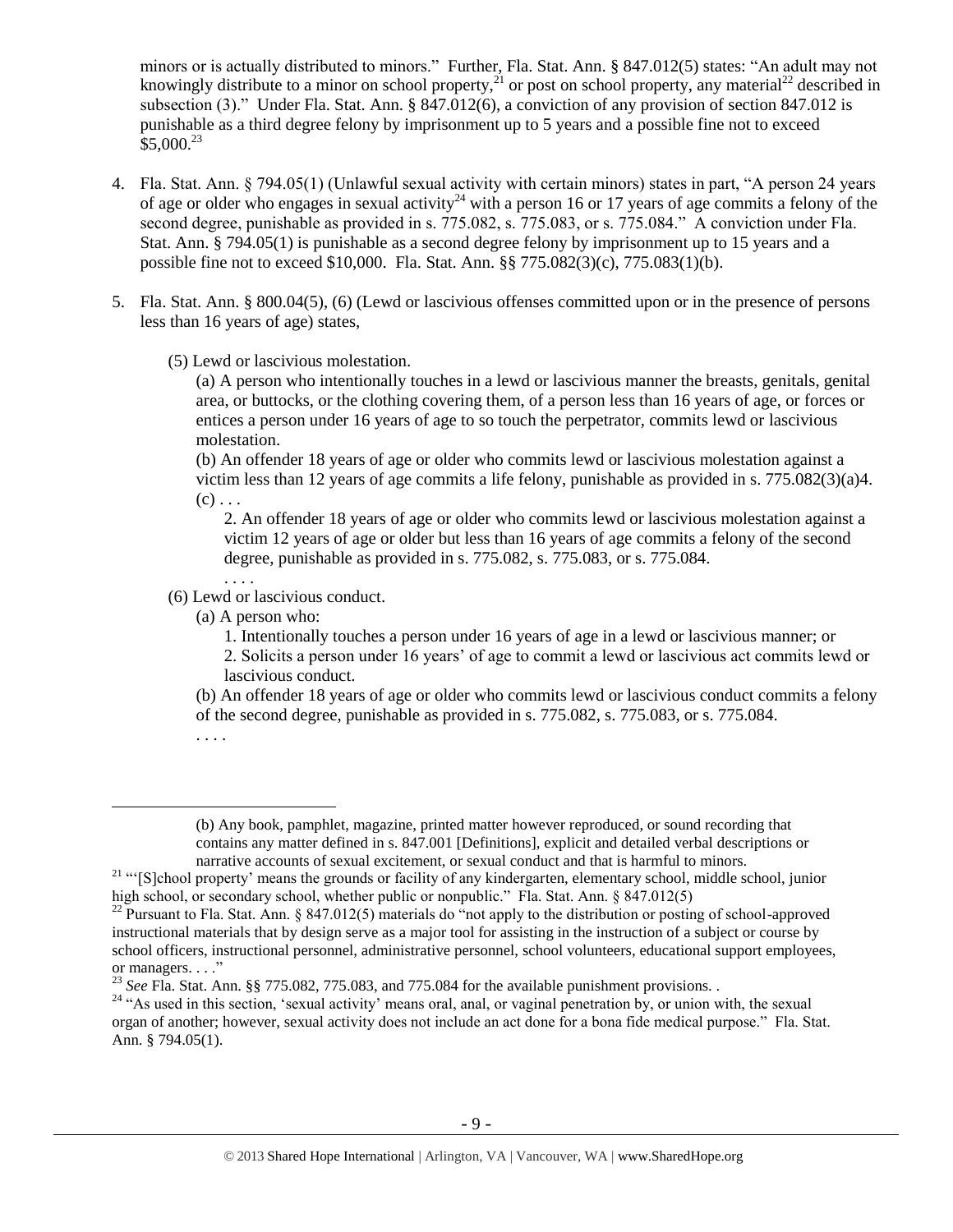An offender's first conviction under Fla. Stat. Ann. § 800.04(5)(b) is punishable as a life felony by "(I) A term of imprisonment for life; or (II) A split sentence that is a term of not less than 25 years' imprisonment and not exceeding life imprisonment, followed by probation or community control for the remainder of the person's natural life . . . .<sup>25</sup> Fla. Stat. Ann. § 775.082(3)(a)4.a. A subsequent conviction under Fla. Stat. Ann. §  $800.04(5)(b)$  is punishable as a life felony by life imprisonment.<sup>26</sup> Fla. Stat. Ann. § 775.082(3)(a)4.b. A conviction under Fla. Stat. Ann. § 800.04(6)(b) is punishable as a second degree felony by imprisonment up to 15 years and a possible fine not to exceed \$10,000. Fla. Stat. Ann. §§ 775.082(3)(c), 775.083(1)(b).

*1.3 Prostitution statutes refer to the sex trafficking statute to identify the commercially sexually exploited minor as a trafficking victim.* 

Florida's prostitution law, Fla. Stat. Ann. § 796.07 (Prohibiting prostitution and related acts) does not refer to Fla. Stat. Ann. § 787.06 (Human trafficking) when a minor is engaged in prostitution.

- 1.3.1 Recommendation: Amend Fla. Stat. Ann. § 796.07 (Prohibiting prostitution and related acts) to refer to Fla. Stat. Ann. § 787.06 (Human trafficking) when a minor is engaged in prostitution to ensure that sexually exploited minors are identified as trafficking victims.
- *1.4 The state racketeering or gang crimes statute includes sex trafficking and commercial sexual exploitation of children (CSEC) offenses as predicate acts allowing the statute to be used to prosecute trafficking crimes.*

Florida's Racketeering Influenced and Corrupt Organization (RICO) statute is codified at Fla. Stat. Ann. § 895.03 (Prohibited activities and defense) which states,

(1) It is unlawful for any person who has with criminal intent received any proceeds derived, directly or indirectly, from a pattern of racketeering activity or through the collection of an unlawful debt to use or invest, whether directly or indirectly, any part of such proceeds, or the proceeds derived from the investment or use thereof, in the acquisition of any title to, or any right, interest, or equity in, real property or in the establishment or operation of any enterprise. (2) It is unlawful for any person, through a pattern of racketeering activity or through the collection of an unlawful debt, to acquire or maintain, directly or indirectly, any interest in or control of any enterprise or real property.

(3) It is unlawful for any person employed by, or associated with, any enterprise to conduct or participate, directly or indirectly, in such enterprise through a pattern of racketeering activity or the collection of an unlawful debt.

(4) It is unlawful for any person to conspire or endeavor to violate any of the provisions of subsection  $(1)$ , subsection  $(2)$ , or subsection  $(3)$ .

Both human trafficking and CSEC offenses constitute predicate racketeering acts. Fla. Stat. Ann.  $§ 895.02(1),<sup>27</sup>$  defines "racketeering activity" in part as the following:

to commit, to attempt to commit, to conspire to commit, or to solicit, coerce, or intimidate another person to commit:

<sup>&</sup>lt;sup>25</sup> For punishments of life felonies prior to September 1, 2005 see Fla. Stat. Ann. § 775.082(3).

<sup>&</sup>lt;sup>26</sup> For punishments of life felonies prior to July 1, 2008 see Fla. Stat. Ann. § 775.082(3).

<sup>&</sup>lt;sup>27</sup> Here and elsewhere in this report that Fla. Stat. Ann. § 895.02 is discussed, it has been updated to reflect the amendments added by the passage of House Bill 155 during the 2013 regular session of the Florida Legislature, 2013 Fla. Laws ch. 2 (effective April 10, 2013).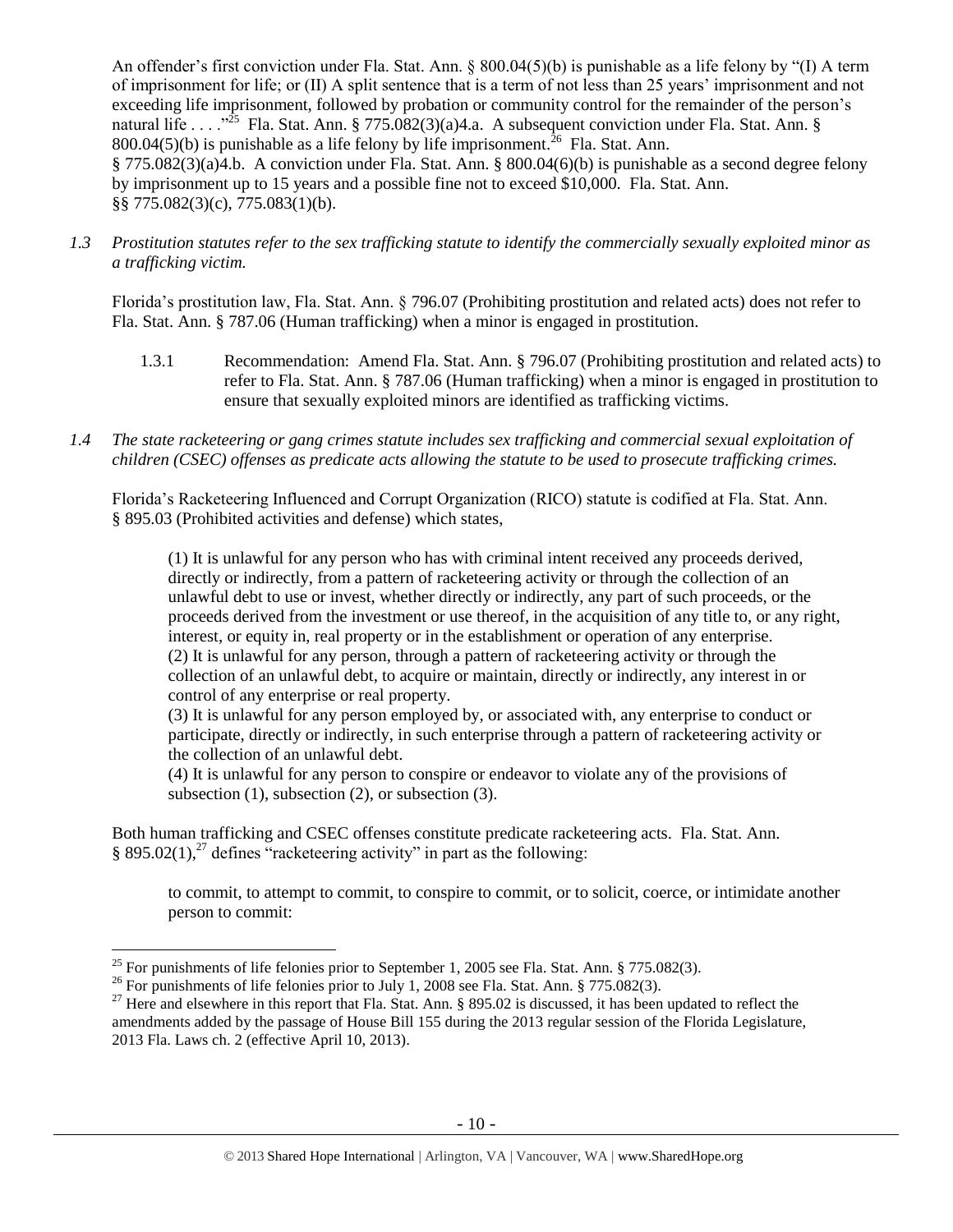(a) Any crime that is chargeable by petition, indictment, or information under the following provisions of the Florida Statutes:

26. Chapter 787, relating to kidnapping or human trafficking.

. . . .

. . . .

29. Section 796.03 [Procuring person under age of 18 for prostitution], s. 796.035 [Selling or buying of minors into prostitution; penalties], s. 796.04 [Forcing, compelling, or coercing another to become a prostitute], s. 796.05 [Deriving support from the proceeds of prostitution], or s. 796.07 [Prohibiting prostitution and related acts], relating to prostitution and sex trafficking.

. . . .

. . . .

36. Section 827.071 [Relating to commercial sexual exploitation of children].

43. Section 847.011 [Prohibition of certain acts in connection with obscene, lewd, etc., materials; penalty], s.  $847.012^{28}$  [Harmful materials; sale or distribution to minors or using minors in production prohibited; penalty], s. 847.013 [Exposing minors to harmful motion pictures, exhibitions, shows, presentations, or representations], s. 847.06 [Obscene matter; transportation into state prohibited; penalty], or s. 847.07 [Wholesale promotion of obscene materials; penalties], relating to obscene literature and profanity.

"Pattern of racketeering activity" is defined in Fla. Stat. Ann. § 895.02(4) as,

[E]ngaging in at least two incidents of racketeering conduct that have the same or similar intents, results, accomplices, victims, or methods of commission or that otherwise are interrelated by distinguishing characteristics and are not isolated incidents, provided at least one of such incidents occurred after the effective date of this act and that the last of such incidents occurred within 5 years after a prior incident of racketeering conduct.

Defendants convicted under the racketeering statute also face stiff penalties. Pursuant to Fla. Stat. Ann. § 895.04(1) (Criminal penalties and alternative fine), "[a]ny person convicted of engaging in activity in violation of the provisions of s. 895.03 is guilty of a felony of the first degree and shall be punished as provided in s. 775.082, s. 775.083, or s. 775.084." Fla. Stat. Ann. § 895.04(2) (Criminal penalties and alternative fine) states in part,

(2) In lieu of a fine otherwise authorized by law, any person convicted of engaging in conduct in violation of the provisions of s. 895.03 [Prohibited activities and defenses], through which the person derived pecuniary value,<sup>29</sup> or by which he or she caused personal injury or property damage or other loss, may be sentenced to pay a fine that does not exceed 3 times the gross value gained or 3 times the gross loss caused, whichever is the greater, plus court costs and the costs of investigation and prosecution, reasonably incurred.

Fla. Stat. Ann. § 895.05(2)(a) (Civil remedies), which provides for civil asset forfeiture, states, "All property, real or personal, including money, used in the course of, intended for use in the course of, derived from, or

<sup>28</sup> *See supra* note [19.](#page-7-0)

<sup>&</sup>lt;sup>29</sup> Pecuniary value is defined in Fla. Stat. Ann. § 895.04(4) for the purposes of subsection (2) as "(a) Anything of value in the form of money, a negotiable instrument, or a commercial interest or anything else the primary significance of which is economic advantage; or (b) Any other property or service that has a value in excess of \$  $100."$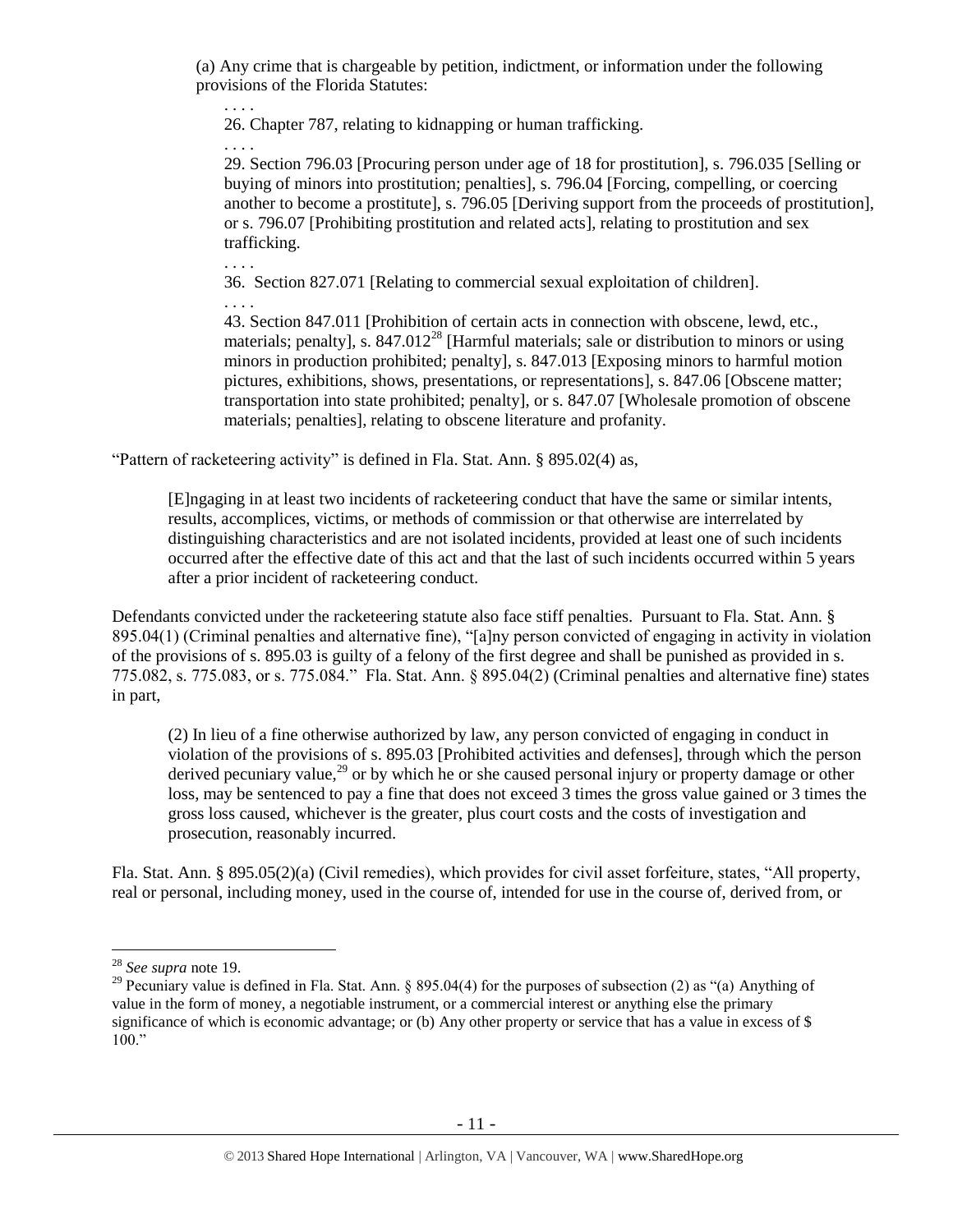realized through conduct in violation of a provision of ss. 895.01–895.05 is subject to civil forfeiture to the state."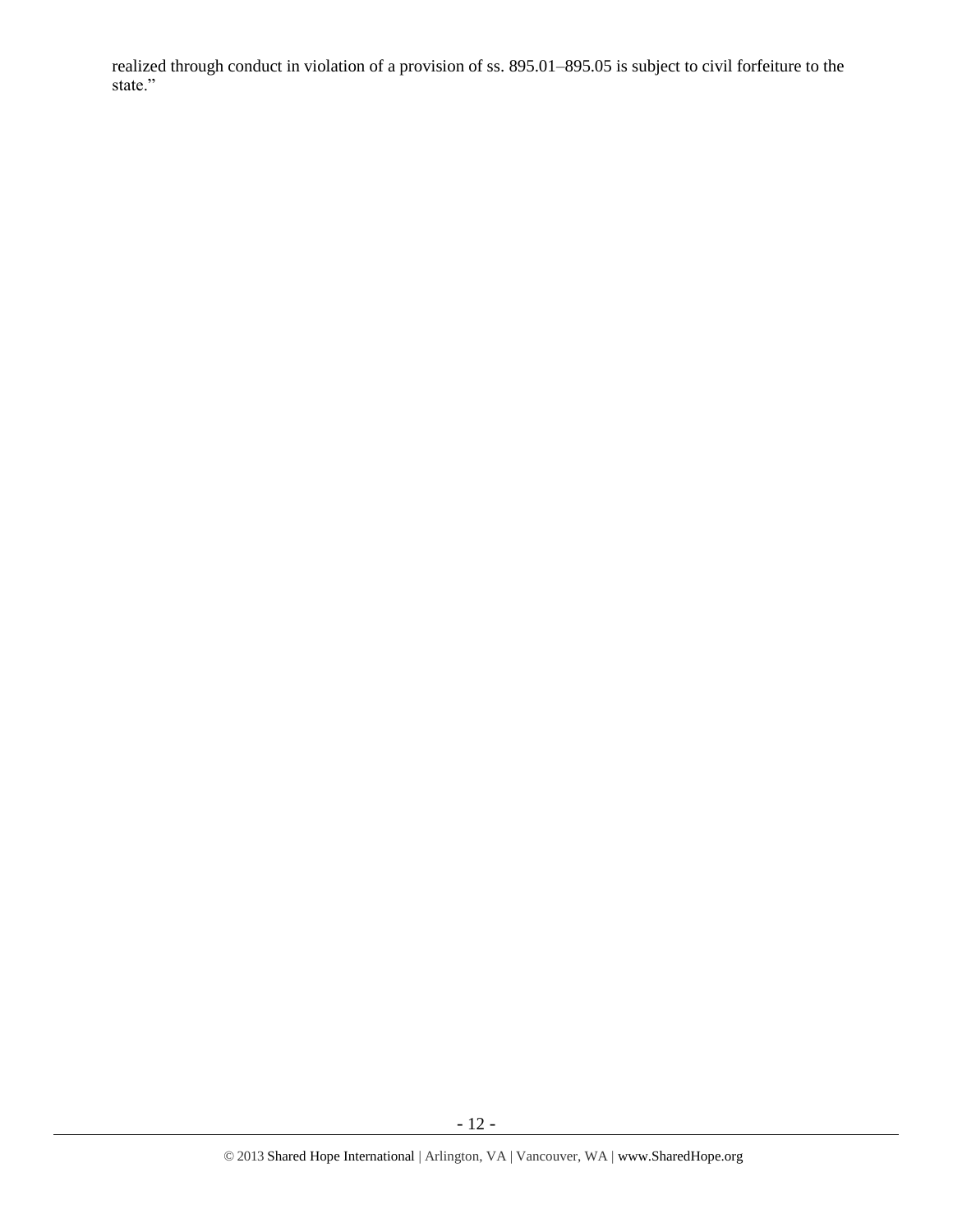#### **FRAMEWORK ISSUE 2: CRIMINAL PROVISIONS FOR DEMAND**

#### *Legal Components:*

- *2.1 The state sex trafficking law can be applied to the buyers of commercial sex acts with a victim of domestic minor sex trafficking.*
- *2.2 Buyers of commercial sex acts with a minor can be prosecuted under commercial sexual exploitation of children (CSEC) laws.*
- *2.3 Solicitation laws differentiate buying sex acts with an adult and buying sex acts with a minor under 18.*
- *2.4 Penalties for buyers of commercial sex acts with minors are as high as federal penalties.*
- *2.5 Using the Internet to lure, entice, or purchase, or attempt to lure, entice, or purchase commercial sex acts with a minor is a separate crime or results in an enhanced penalty for buyers.*
- *2.6 No age mistake defense is permitted for a buyer of commercial sex acts with any minor under 18.*
- *2.7 Base penalties for buying sex acts with a minor under 18 are sufficiently high and not reduced for older minors.*
- *2.8 Financial penalties for buyers of commercial sex acts with minors are sufficiently high to make it difficult for buyers to hide the crime.*
- *2.9 Buying and possessing child pornography carries penalties as high as similar federal offenses.*
- *2.10 Convicted buyers of commercial sex acts with minors and child pornography are required to register as sex offenders.*

\_\_\_\_\_\_\_\_\_\_\_\_\_\_\_\_\_\_\_\_\_\_\_\_\_\_\_\_\_\_\_\_\_\_\_\_\_\_\_\_\_\_\_\_\_\_\_\_\_\_\_\_\_\_\_\_\_\_\_\_\_\_\_\_\_\_\_\_\_\_\_\_\_\_\_\_\_\_\_\_\_\_\_\_\_\_\_\_\_\_\_\_\_\_

#### *Legal Analysis:*

 $\overline{a}$ 

*2.1 The state sex trafficking law can be applied to the buyers of commercial sex acts with a victim of domestic minor sex trafficking.*

Fla. Stat. Ann. § 787.06(3) (Human trafficking) criminalizes the conduct of "[a]ny person who knowingly, or in reckless disregard of the facts, engages in, or attempts to engage in . . . a venture that has subjected a person to human trafficking." Therefore application of the trafficking law to buyers depends initially on whether a person who solicits or buys sex with a minor is considered to engage in a "venture," defined as "any group of two or more individuals associated in fact."<sup>30</sup> If the relationship between buyer and trafficker satisfies the definition of "venture," the trafficking law may apply to buyers through the term "obtain" in the definition of "human trafficking."<sup>31</sup> If a buyer is considered to engage in "a venture that has subjected a person to human trafficking" by "obtaining" a minor for the purpose of commercial sex acts, Fla. Stat. Ann. § 787.06(3)(g) and (h) (Human trafficking) can apply to buyers.  $32^{\circ}$ 

 $30$  Fla. Stat. Ann. § 787.06(2)(k) defines "[v]enture" as "any group of two or more individuals associated in fact, whether or not a legal entity.'

 $31$  Fla. Stat. Ann. § 787.06(2)(d) defines "[h]uman trafficking" as "transporting, soliciting, recruiting, harboring, enticing, maintaining, or obtaining another person for the purpose of exploitation."

 $32$  *See* United States v. Jungers, 702 F.3d 1066 ( $8<sup>th</sup>$  Cir. 2013). In this case, the Eighth Circuit specifically addressed whether the federal sex trafficking law, 18 U.S.C. § 1591 (Sex trafficking of children or by force, fraud, or coercion) applies to buyers when it reversed a District of South Dakota ruling that Congress did not intend the string of verbs constituting criminal conduct under 18 U.S.C. § 1591(a)(1) ("recruits, entices, harbors, transports, provides, obtains, or maintains") to reach the conduct of buyers. United States v. Jungers, 834 F. Supp. 2d 930, 931 (D.S.D. 2011). Holding that the conduct of buyers who obtain a child for commercial sex can violate 18 U.S.C. § 1591(a)(1), the Eighth Circuit illustrated through hypothetical buyer scenarios that, under certain circumstances, most of the terms in the string of verbs constituting criminal conduct under 18 U.S.C. § 1591(a)(1) could apply to buyers. While other terms may apply to buyers' conduct under state law as well, the analysis here focuses on the term "obtains" which is most likely to apply in the majority of buyer cases.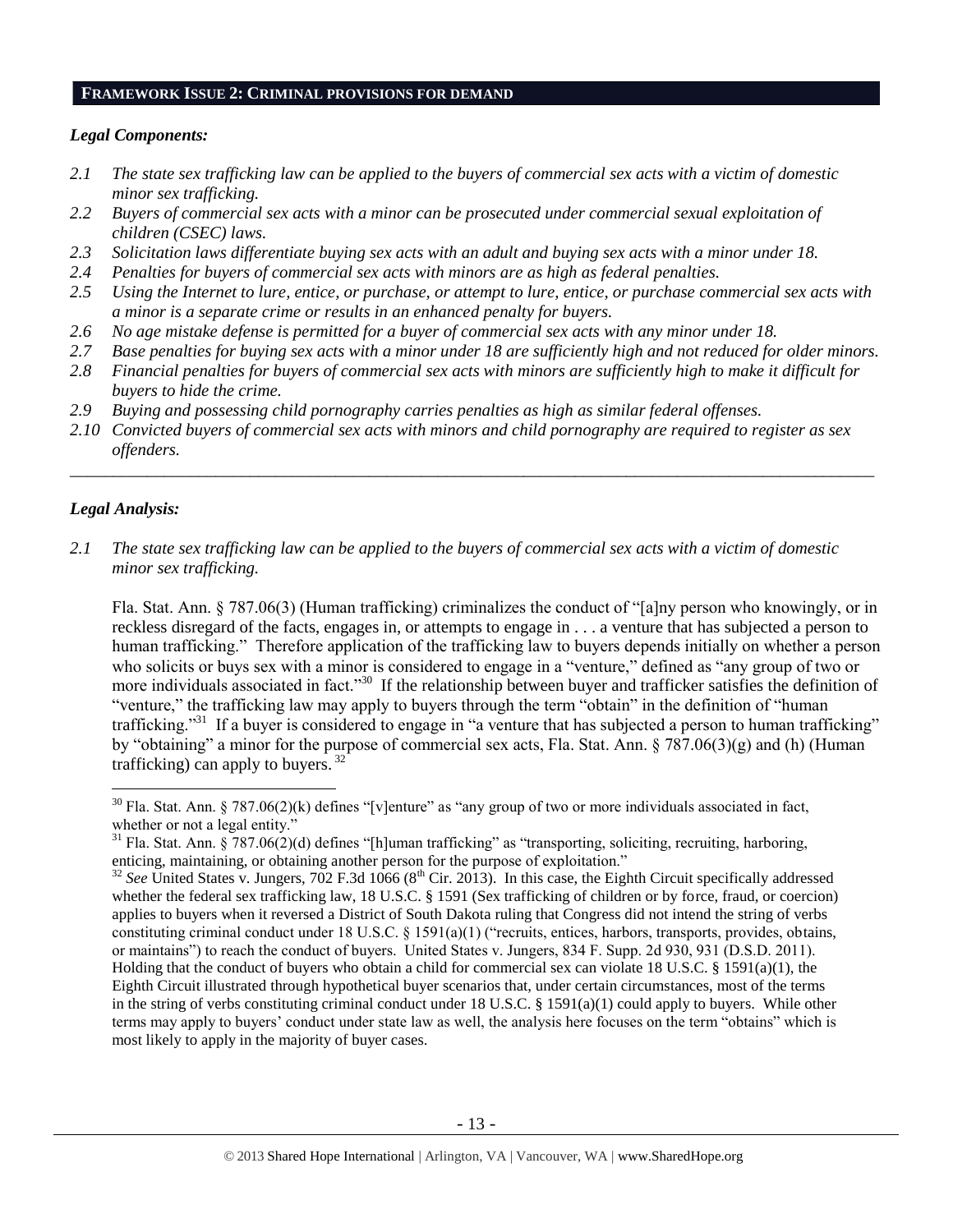## *2.2 Buyers of commercial sex acts with a minor can be prosecuted under commercial sexual exploitation of children (CSEC) laws.*

Fla. Stat. Ann. § 800.04(4)(b) (Lewd or lascivious offenses committed upon or in the presence of persons less than 16 years of age), in part, may reach some buyers, stating,

(4) Lewd or lascivious battery.―A person who:

. . . (b) Encourages, forces, or entices any person less than 16 years of age to engage in sadomasochistic abuse, sexual bestiality, prostitution, or any other act involving sexual activity commits lewd or lascivious battery, a felony of the second degree, punishable as provided in s. 775.082,

A buyer who purchases information about a minor for the purpose of engaging in sexual conduct with the minor may be prosecuted under Fla. Stat. Ann. § 847.0135(2)(d) (Computer pornography; traveling to meet minor; penalties) which makes it a crime if a person "[b]uys, sells, receives, exchanges, or disseminates, any notice, statement, or advertisement of any minor's name, telephone number, place of residence, physical characteristics, or other descriptive or identifying information for purposes of facilitating, encouraging, offering, or soliciting sexual conduct of or with any minor, or the visual depiction of such conduct, commits a felony of the third degree, punishable as provided in s. 775.082, s. 775.083, or s. 775.084." A conviction under Fla. Stat. Ann. § 847.0135(2) is punishable as a third degree felony by imprisonment up to 5 years and a possible fine not to exceed \$5,000. Fla. Stat. Ann. §§ 775.082(3)(d), 775.083(1)(c).

Several other sexual offense statutes could be used to prosecute certain buyers of commercial sex acts with a minor but do not specifically criminalize the commercial sexual exploitation of the child and do not refer to the human trafficking statute. $33$ 

## *2.3 Solicitation laws differentiate buying sex acts with an adult and buying sex acts with a minor under 18.*

Fla. Stat. Ann. § 796.07(2)(f) (Prohibiting prostitution and related acts) does not distinguish between the offense of soliciting a minor and the offense of soliciting an adult for commercial sex acts. Fla. Stat. Ann. §  $796.07(2)$ (f) states, "It is unlawful . . . (f) To solicit, induce, entice, or procure another to commit prostitution, lewdness, or assignation."

Fla. Stat. Ann. § 800.04(4)(b) (Lewd or lascivious offenses committed upon or in the presence of persons less than 16 years of age), in part, may reach solicitation of minors under 16 by buyers, stating, "A person who: . . . (b) Encourages, forces, or entices any person less than 16 years of age to engage in . . . prostitution . . . commits lewd or lascivious battery."

2.3.1 Recommendation: Amend Fla. Stat. Ann. § 796.07(2)(f) (Prohibiting prostitution and related acts) to specify that purchase of sex with a minor is a violation of Fla. Stat. Ann. § 787.06(3) (Human trafficking) to ensure buyers are subject to the more severe penalty associated with child sex trafficking.

s. 775.083, or s. 775.084.

 $\overline{a}$ <sup>33</sup> See supra Section 1.2 for a full description of the sexual offense laws that may be used to prosecute certain buyers.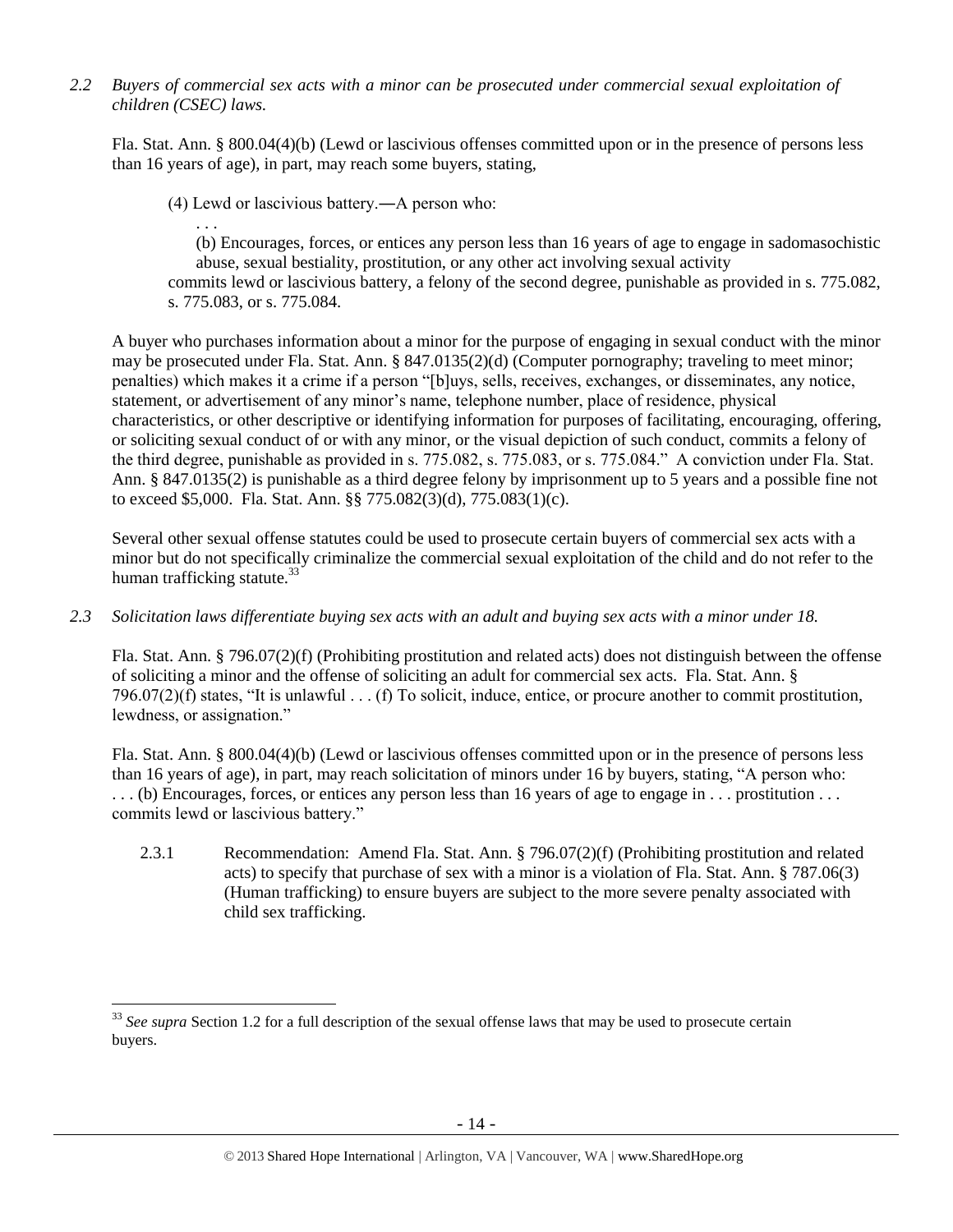## *2.4 Penalties for buyers of commercial sex acts with minors are as high as federal penalties.*

Under Fla. Stat. Ann. § 787.06(3) (Human trafficking)<sup>34</sup>, a conviction under Fla. Stat. Ann. § 787.06(3)(g) is punishable as a first degree felony by up to life imprisonment and a possible fine not to exceed \$10,000 and a conviction under Fla. Stat. Ann. § 787.06(3)(h) is punishable as a life felony by up to life imprisonment and a possible fine not to exceed \$15,000. Fla. Stat. Ann. §§ 787.06(3)(g), 775.082(3)(a)(3.), (3)(b), 775.083(1)(a), (b).

If applicable to buyers, Fla. Stat. Ann. § 800.04(4)(b) (Lewd or lascivious offenses committed upon or in the presence of persons less than 16 years of age) is a second degree felony punishable by imprisonment up to 15 years and a possible fine not to exceed \$10,000. Fla. Stat. Ann. §§ 775.082(3)(c), 775.083(1)(b). Additionally, a conviction under Fla. Stat. Ann. § 847.0135(2) or (3) (Computer pornography; traveling to meet minor; penalties)<sup>35</sup> is punishable as a third degree felony by imprisonment up to 5 years and a possible fine not to exceed \$5,000. Fla. Stat. Ann. §§ 775.082(3)(d), 775.083(1)(c). A conviction under subsection (4) of the previous statute, which addresses traveling to meet a minor, is punishable as a second degree by imprisonment up to 15 years and a possible fine not to exceed \$10,000. Fla. Stat. Ann. §§ 775.082(3)(c), 775.083(1)(b).

Fla. Stat. Ann. § 847.0135(2) (Computer pornography; traveling to meet minor; penalties) may be used to prosecute buyers who buy "any notice, statement, or advertisement of any minor's name, telephone number, place of residence, physical characteristics, or other descriptive or identifying information for purposes of . . . soliciting sexual conduct of or with any minor, or the visual depiction of such conduct." A conviction under Fla. Stat. Ann. § 847.0135(2) is punishable as a third degree felony by imprisonment up to 5 years and a possible fine not to exceed \$5,000. Fla. Stat. Ann. §§ 775.082(3)(d), 775.083(1)(c).

In comparison, if the victim is under the age of 14, a conviction under the TVPA for child sex trafficking is punishable by 15 years to life imprisonment and a fine not to exceed \$250,000. 18 U.S.C. §§ 1591(b)(1), 3559(a)(1), 3571(b)(3). If the victim is between the ages of 14–17, a conviction is punishable by 10 years to life imprisonment and a fine not to exceed \$250,000. 18 U.S.C. §§ 1591(b)(2), 3559(a)(1), 3571(b)(3). A conviction is punishable by mandatory life imprisonment, however, if the buyer has a prior conviction for a federal sex offense<sup>36</sup> against a minor. 18 U.S.C. § 3559(e)(1). To the extent buyers can be prosecuted under other federal CSEC laws,  $37$  a conviction is punishable by penalties ranging from a fine not to exceed \$250,000 to life imprisonment and a fine not to exceed \$250,000.<sup>38</sup>

<sup>35</sup> *See* discussion of relevant provisions *supra* Section 1.2.

<sup>&</sup>lt;sup>36</sup> Pursuant to 18 U.S.C. § 3559(e)(2), "federal sex offense" is defined as

<span id="page-14-0"></span>an offense under section 1591 [18 USCS § 1591] (relating to sex trafficking of children), 2241 [18 USCS § 2241] (relating to aggravated sexual abuse),  $2242$  [18 USCS § 2242] (relating to sexual abuse),  $2244(a)(1)$ [18 USCS  $\S$  2244(a)(1)] (relating to abusive sexual contact), 2245 [18 USCS]

<sup>§ 2245] (</sup>relating to sexual abuse resulting in death), 2251 [18 USCS § 2251] (relating to sexual exploitation of children), 2251A [18 USCS § 2251A] (relating to selling or buying of children), 2422(b) [18 USCS § 2422(b)] (relating to coercion and enticement of a minor into prostitution), or 2423(a) [18 USCS § 2423(a)] (relating to transportation of minors).

<sup>37</sup> 18 U.S.C. §§ 2251A(b) (Selling or buying of children), 2251(a) (Sexual exploitation of children), 2423(a) (Transportation of a minor with intent for minor to engage in criminal sexual activity), 2422(a) (Coercion and enticement), 2252(a)(2), (a)(4) (Certain activities relating to material involving the sexual exploitation of minors).  $38\,18$  U.S.C. §§ 2251A(b) (conviction punishable by imprisonment for 30 years to life and a fine), 2251(e) (conviction punishable by imprisonment for 15–30 years and a fine), 2423(a) (conviction punishable by imprisonment for 10 years to life and a fine), 2422(a) (conviction punishable by a fine, imprisonment up to 20 years, or both),  $2252(a)(2)$ , (4) (stating that a conviction under subsection (a)(2) is punishable by imprisonment for 5–20 years and a fine, while a conviction under subsection (a)(4) is punishable by imprisonment up to 10 years, a fine, or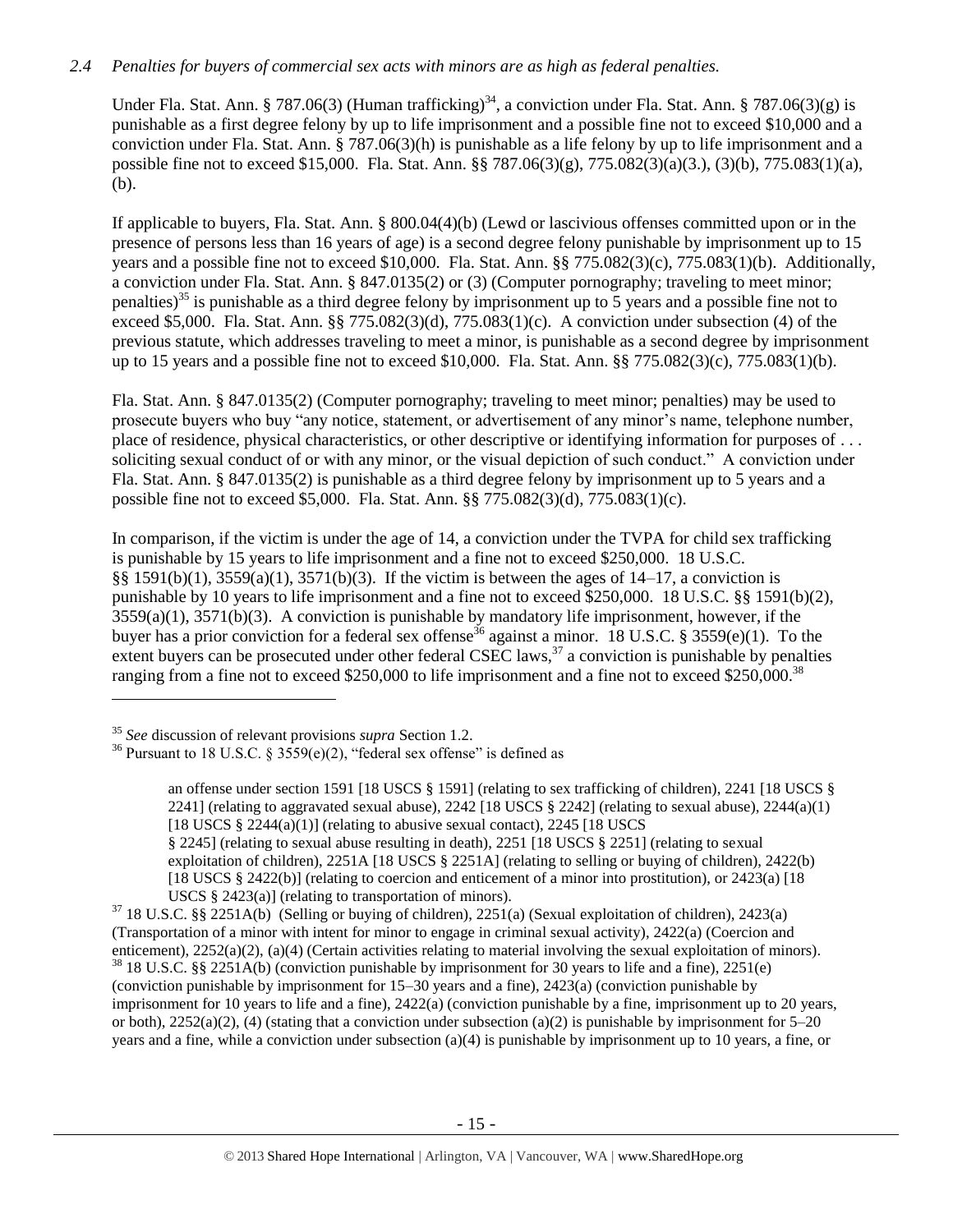*2.5 Using the Internet to lure, entice, or purchase, or attempt to lure, entice, or purchase commercial sex acts with a minor is a separate crime or results in an enhanced penalty for buyers.*

Fla. Stat. Ann. § 847.0135(2)(d) (Computer pornography; traveling to meet minor; penalties),<sup>39</sup> applies to buyers who buy "any notice, statement, or advertisement of any minor's name, telephone number, place of residence, physical characteristics, or other descriptive or identifying information for purposes of facilitating, encouraging, offering, or soliciting sexual conduct of or with any minor. . ." Fla. Stat. Ann. § 847.0135(2)(d) is punishable as a third degree felony by imprisonment up to 5 years and a possible fine not to exceed \$5,000, and is subject to enhanced penalties for repeat offenders pursuant to Fla. Stat. Ann. § 775.084 (Violent career criminals; habitual felony offenders and habitual violent felony offenders; three-time violent felony offenders; definitions; procedure; enhanced penalties or mandatory minimum prison terms). Fla. Stat. Ann. §§ 775.082(3)(d), 775.083(1)(c).

Although not expressly commercial, Fla. Stat. Ann. § 847.0135(3) (Computer pornography; traveling to meet minor; penalties) reaches the conduct of buyers who use the Internet to solicit or purchase sex with minors.<sup>40</sup> Fla. Stat. Ann. § 847.0135(3)(a) states, "Any person who knowingly uses a computer online service [or] Internet service . . . [to] [s]educe, solicit, lure, or entice" or attempt to do the foregoing to secure a child "to commit any illegal act described in chapter 794 [Sexual battery], chapter 800 [Lewdness; Indecent exposure], or chapter 827 [Abuse of children], or to otherwise engage in any unlawful sexual conduct . . . ." A conviction under Fla. Stat. Ann. § 847.0135(3) is punishable as a third degree felony by imprisonment up to 5 years and a possible fine not to exceed \$5,000. Fla. Stat. Ann. §§ 775.082(3)(d), 775.083(1)(c). However, pursuant to Fla. Stat. Ann. § 847.0135(3), "[a]ny person who, in violating this subsection, misrepresents his or her age, commits a felony of the second degree," punishable by imprisonment up to15 years and a possible fine not to exceed \$10,000. Fla. Stat. Ann. §§ 775.082(3)(c), 775.083(1)(b).

Pursuant to Fla. Stat. Ann. § 847.0135(4)(a),<sup>41</sup> it is a second degree felony for a person to travel in or to Florida to engage in certain illegal acts after initially attempting to solicit the child via the Internet or through other specified electronic methods.

*2.6 No age mistake defense is permitted for a buyer of commercial sex acts with any minor under 18.*

If applicable to buyers, Fla. Stat. Ann. § 787.06(3)<sup>42</sup> requires that a person act "knowingly, or in reckless disregard of the facts." However, the provisions applicable to minors, Fla. Stat. Ann. § 787.06(3)(g) and (h) (Human trafficking) both state,

In a prosecution under this paragraph in which the defendant had a reasonable opportunity to observe the person who was subject to human trafficking, the state need not prove that the defendant knew that the person had not attained the age of [18 or 15] years.

While these provisions eliminate proof of the defendant's knowledge regarding the minor's age as an element of the offense, this statute does not specifically preclude the defendant from asserting an affirmative defense based on mistake of age.

both); *see also* 18 U.S.C. §§ 3559(a)(1) (classifying all of the above listed offenses as felonies), 3571(b)(3) (providing a fine up to \$250,000 for any felony conviction).

<sup>40</sup> *See* discussion of relevant provisions *supra* Section 1.2.

<sup>41</sup> *See* discussion of relevant provisions *supra* Section 1.2.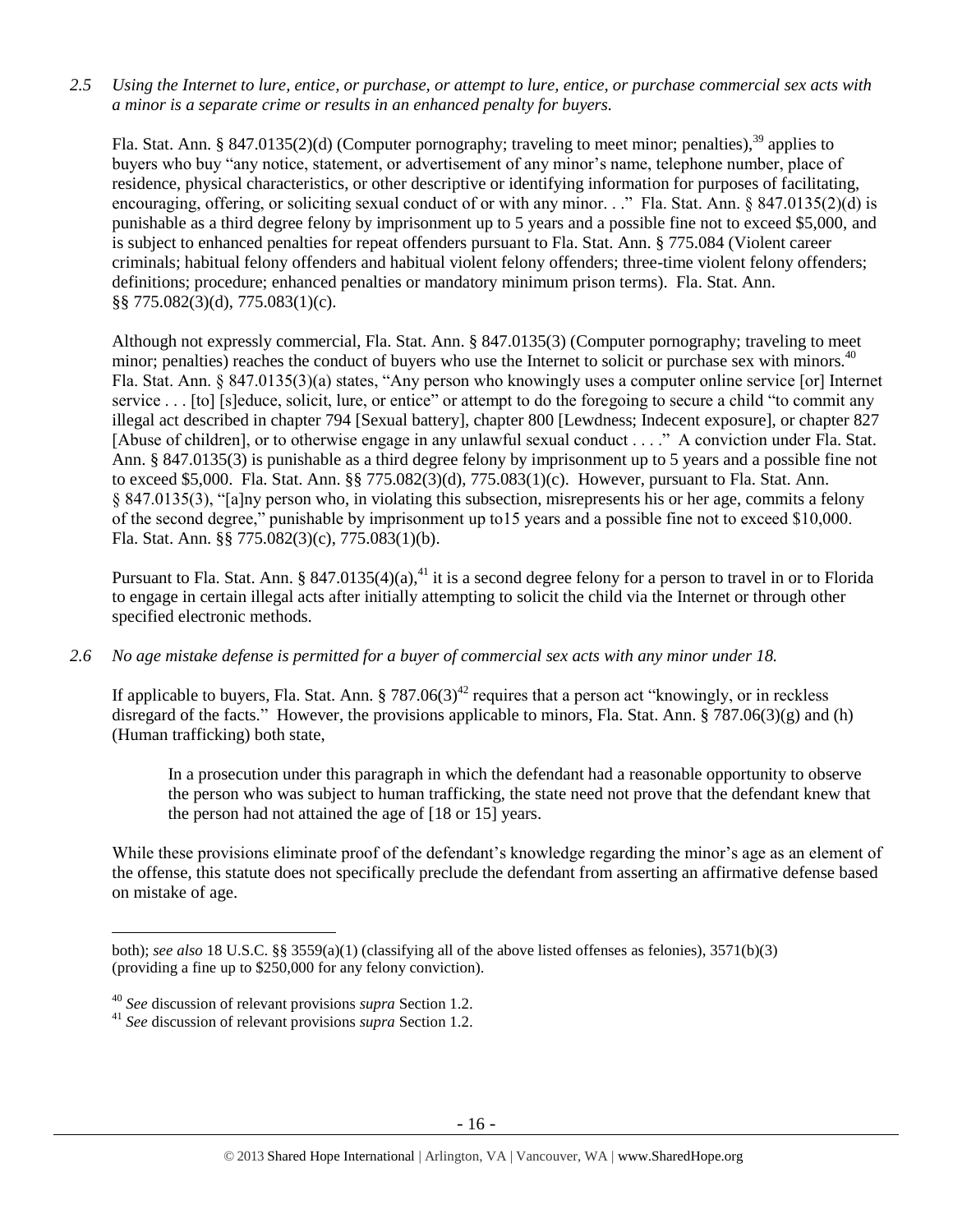If applicable to buyers, Fla. Stat. Ann. § 796.035 (Selling or buying of minors into prostitution; penalties) and § 800.04(4)(b) (Lewd or lascivious offenses committed upon or in the presence of persons less than 16 years of age) also do not expressly prohibit a defense based on mistake of age.

However, a buyer cannot assert a mistake of age defense if charged with a sex offense. Fla. Stat. Ann. § 794.021 (Ignorance or belief as to victim's age no defense) states, "When, in this chapter [Sexual battery], the criminality of conduct depends upon the victim's being below a certain specified age, ignorance of the age is no defense. Neither shall misrepresentation of age by such person nor a bona fide belief that such person is over the specified age be a defense." Fla. Stat. Ann. § 847.011(1)(d) (Prohibition of certain acts in connection with obscene, lewd, etc., materials; penalty) states, "A person's ignorance of a minor's age, a minor's misrepresentation of his or her age, a bona fide belief of a minor's age, or a minor's consent may not be raised as a defense in a prosecution for one or more violations of . . . subsection (2)."

- 2.6.1 Recommendation: Amend Fla. Stat. Ann. § 794.021 (Ignorance or belief as to victim's age no defense) to include Fla. Stat. Ann. § 787.06(3) (Human trafficking) § 796.035 (Selling or buying of minors into prostitution; penalties) and § 800.04(4)(b) (Lewd or lascivious offenses committed upon or in the presence of persons less than 16 years of age) as offenses for which a mistake of age defense is expressly prohibited.
- *2.7 Base penalties for buying sex acts with a minor under 18 are sufficiently high and not reduced for older minors.*

Fla. Stat. Ann. § 800.04(4)(b) (Lewd or lascivious offenses committed upon or in the presence of persons less than 16 years of age) only applies to CSEC crimes against children under 16. Therefore, buyers whose victims are 16 and 17 face a substantially lower penalty under Fla. Stat. Ann. § 796.07(2)(f) (Prohibiting prostitution and related acts), which does not distinguish between the offense of soliciting a minor and the offense of soliciting an adult for commercial sex acts. First violations of Fla. Stat. Ann. § 796.07(2)(f) are second degree misdemeanors while violations of Fla. Stat. Ann. § 800.04(4)(b) are second degree felonies. Fla. Stat. Ann. § 796.07(4)(a), Fla. Stat. Ann. § 800.04(4)(b).

- 2.7.1 Recommendation: Amend Fla. Stat. Ann. § 800.04(4)(b) (Lewd or lascivious offenses committed upon or in the presence of persons less than 16 years of age) to make the penalty applicable to all minors under 18.
- *2.8 Financial penalties for buyers of commercial sex acts with minors are sufficiently high to make it difficult for buyers to hide the crime.*

Buyers are subject to fines, restitution, and asset forfeiture for many of the offenses for which they can be prosecuted. If convicted under Fla. Stat. Ann. § 800.04(4)(b) (Lewd and lascivious offenses committed upon or in the presence of persons less than 16 years of age), the offender faces a possible fine not to exceed \$15,000. Fla. Stat. Ann. §§ 775.083(1)(b), 800.04(4)(b). A violation of Fla. Stat. Ann. § 847.0135(2) (Computer pornography; traveling to meet minors; penalties) is subject to a fine not to exceed \$5,000. Fla. Stat. Ann. § 775.083(1)(b).

Buyers convicted of sexual offenses that are not expressly commercial also may be required to pay fines.<sup>43</sup>

If Fla. Stat. Ann. § 787.06(3) (Human trafficking) is applicable to buyers, a fine of up to \$10,000 or \$15,000 may be imposed, depending on the age of the minor victim. Also, Fla. Stat. Ann. § 787.06(7) states, "[a]ny real

 $\overline{a}$ <sup>43</sup> *See* discussion of relevant provisions *supra* Section 1.2.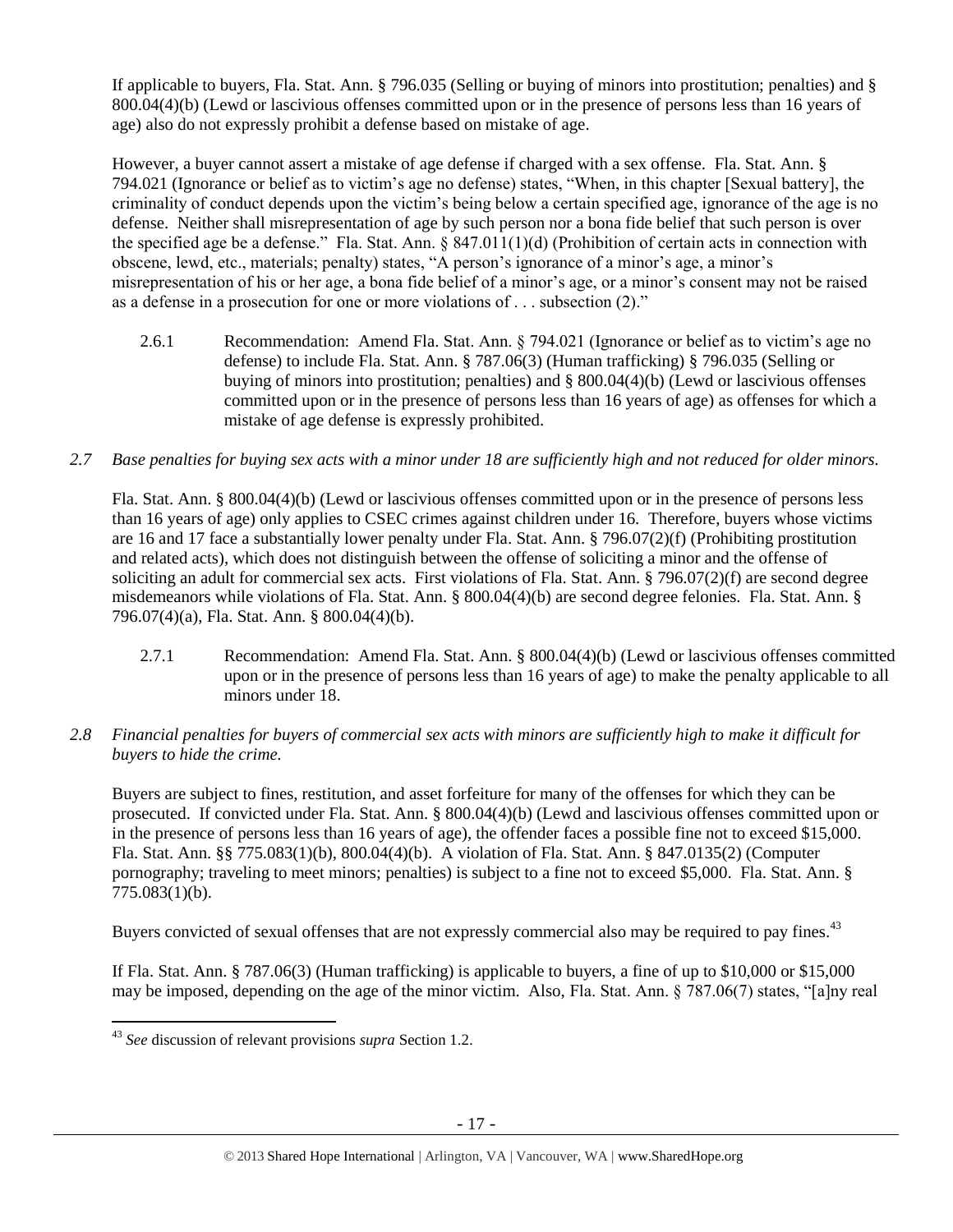property or personal property that was used, attempted to be used, or intended to be used in violation of any provision of this section may be seized and shall be forfeited subject to the provisions of the Florida Contraband Forfeiture Act. However, even if Fla. Stat. Ann. § 787.06(3) is not applicable, Fla. Stat. Ann. §§ 932.701– 932.706 (Florida Contraband Forfeiture Act) can also be used to impose significant penalties on the buyer of commercial sex acts with minors if the buyer is charged with any felony. Fla. Stat. Ann. § 932.701(2)(a) (Short title; definitions) defines "contraband" in part to mean the following:

5. Any personal property, including, but not limited to, any vessel, aircraft, item, object, tool, substance, device, weapon, machine, vehicle of any kind, money, securities, books, records, research, negotiable instruments, or currency, which was used or was attempted to be used as an instrumentality in the commission of, or in aiding or abetting in the commission of, any felony, whether or not comprising an element of the felony, or which is acquired by proceeds obtained as a result of a violation of the Florida Contraband Forfeiture Act.

6. Any real property, including any right, title, leasehold, or other interest in the whole of any lot or tract of land, which was used, is being used, or was attempted to be used as an instrumentality in the commission of, or in aiding or abetting in the commission of, any felony, or which is acquired by proceeds obtained as a result of a violation of the Florida Contraband Forfeiture Act.

. . . .

The procedure for asset forfeiture pursuant to Fla. Stat. Ann. §§ 932.701–932.706 is civil. Forfeiture of the contraband is mandatory. The court "shall order the seized property forfeited to the seizing law enforcement agency. Fla. Stat. Ann. § 932.704(8). Seizure of the forfeitable property is governed by Fla. Stat. Ann § 932.703(2)(a).

Pursuant to Fla. Stat. Ann. § 932.702 (Unlawful to transport, conceal, or possess contraband articles or to acquire real or personal property with contraband proceeds; use of vessel, motor vehicle, aircraft, other personal property, or real property),

It is unlawful:

(1) To transport, carry, or convey any contraband article in, upon, or by means of any vessel, motor vehicle, or aircraft.

(2) To conceal or possess any contraband article.

(3) To use any vessel, motor vehicle, aircraft, other personal property, or real property to facilitate the transportation, carriage, conveyance, concealment, receipt, possession, purchase, sale, barter, exchange, or giving away of any contraband article.

(4) To conceal, or possess, or use any contraband article as an instrumentality in the commission of or in aiding or abetting in the commission of any felony or violation of the Florida Contraband Forfeiture Act.

(5) To acquire real or personal property by the use of proceeds obtained in violation of the Florida Contraband Forfeiture Act.

Subject to the provisions in Fla. Stat. Ann. § 932.703 (Forfeiture of contraband article; exceptions), subsection  $(1)(a)$  states,

Any contraband article, vessel, motor vehicle, aircraft, other personal property, or real property used in violation of any provision of the Florida Contraband Forfeiture Act, or in, upon, or by means of which any violation of the Florida Contraband Forfeiture Act has taken or is taking place, may be seized and shall be forfeited subject to the provisions of the Florida Contraband Forfeiture Act.

Pursuant to Fla. Stat. Ann. § 794.09 (Forfeiture of retirement benefits),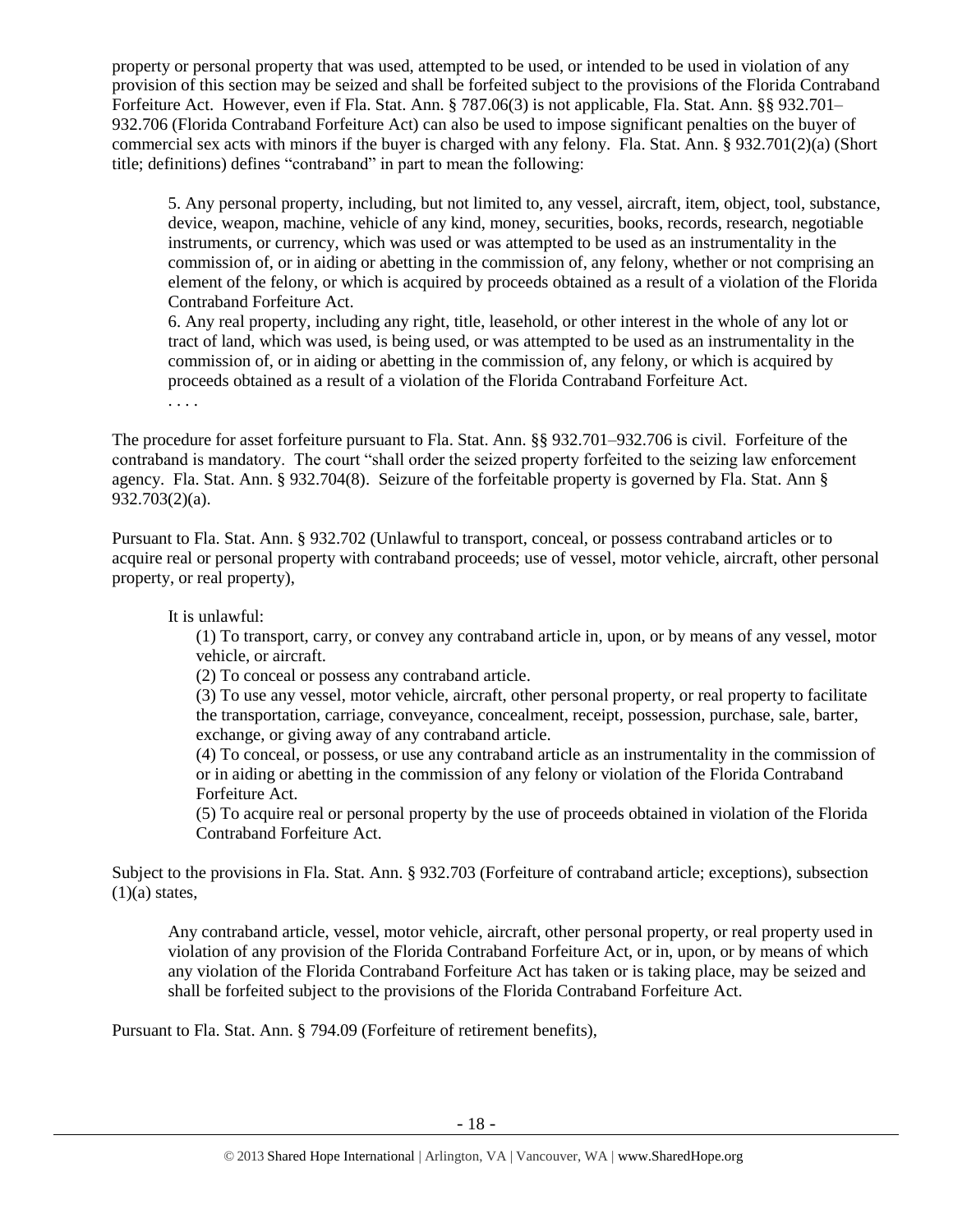The retirement benefits of a person convicted of a felony committed on or after October 1, 2008, under this chapter [sexual battery] are subject to forfeiture in accordance with s. 112.3173 or s. 121.091<sup>44</sup> if the person is a public officer or employee when the offense occurs; the person commits the offense through the use or attempted use of power, rights, privileges, duties, or position of the person's public office or employment position; and the victim is younger than 18 years of age when the offense occurs.

Fla. Stat. Ann. § 775.089(1)(a) (Restitution) states in part,

In addition to any punishment, the court shall order the defendant to make restitution to the victim $45$  for:

- 1. Damage or loss caused directly or indirectly by the defendant's offense; and
- <span id="page-18-0"></span>2. Damage or loss related to the defendant's criminal episode,

unless it finds clear and compelling reasons not to order such restitution. Restitution may be monetary or nonmonetary restitution. The court shall make the payment of restitution a condition of probation in accordance with s. 948.03. . . .

Pursuant to subsection (2),

 $\overline{a}$ 

(a) When an offense has resulted in bodily injury to a victim, a restitution order entered under subsection (1) shall require that the defendant:

1. Pay the cost of necessary medical and related professional services and devices relating to physical, psychiatric, and psychological care, including nonmedical care and treatment rendered in accordance with a recognized method of healing.

2. Pay the cost of necessary physical and occupational therapy and rehabilitation.

3. Reimburse the victim for income lost by the victim as a result of the offense.

4. In the case of an offense which resulted in bodily injury that also resulted in the death of a victim, pay an amount equal to the cost of necessary funeral and related services.

(b) When an offense has not resulted in bodily injury to a victim, a restitution order entered under subsection (1) may require that the defendant reimburse the victim for income lost by the victim as a result of the offense.

Pursuant to Fla. Stat. Ann. § 775.089, restitution is mandatory and may be made directly to the victim. Fla. Stat. Ann. § 775.089(1)(a)(2) states,

"An order requiring the defendant to make restitution to a victim does not remove or diminish the requirement that the court order payment to the Crimes Compensation Trust Fund pursuant to chapter 960. Payment of an award by the Crimes Compensation Trust Fund shall create an order of restitution to the Crimes Compensation Trust Fund . . ."

This language suggests that a restitution order may be made either to the Trust Fund or to the victim. Additionally, pursuant to Fla. Stat. Ann. § 775.089(5), "An order of restitution may be enforced by the state, or

<sup>&</sup>lt;sup>44</sup> Here and elsewhere in this report that Fla. Stat. Ann. § 121.091 is discussed, it has been updated to reflect the amendments added by the passage of Senate Bill 690 during the 2013 regular session of the Florida Legislature, 2013 Fla. Laws ch. 15 (effective July 2, 2013).

 $45$  Fla. Stat. Ann. § 775.089(1)(c) defines "victim" for this section and "any provision of law relating to restitution" as "each person who suffers property damage or loss, monetary expense, or physical injury or death as a direct or indirect result of the defendant's offense or criminal episode, and also includes the victim's estate if the victim is deceased, the victim's next of kin if the victim is deceased as a result of the offense, and the victim's trade association if the offense is a violation of s.  $540.11(3)(a)3$ , involving the sale, or possession for purposes of sale, of physical articles and the victim has granted the trade association written authorization to represent the victim's interests in criminal legal proceedings and to collect restitution on the victim's behalf."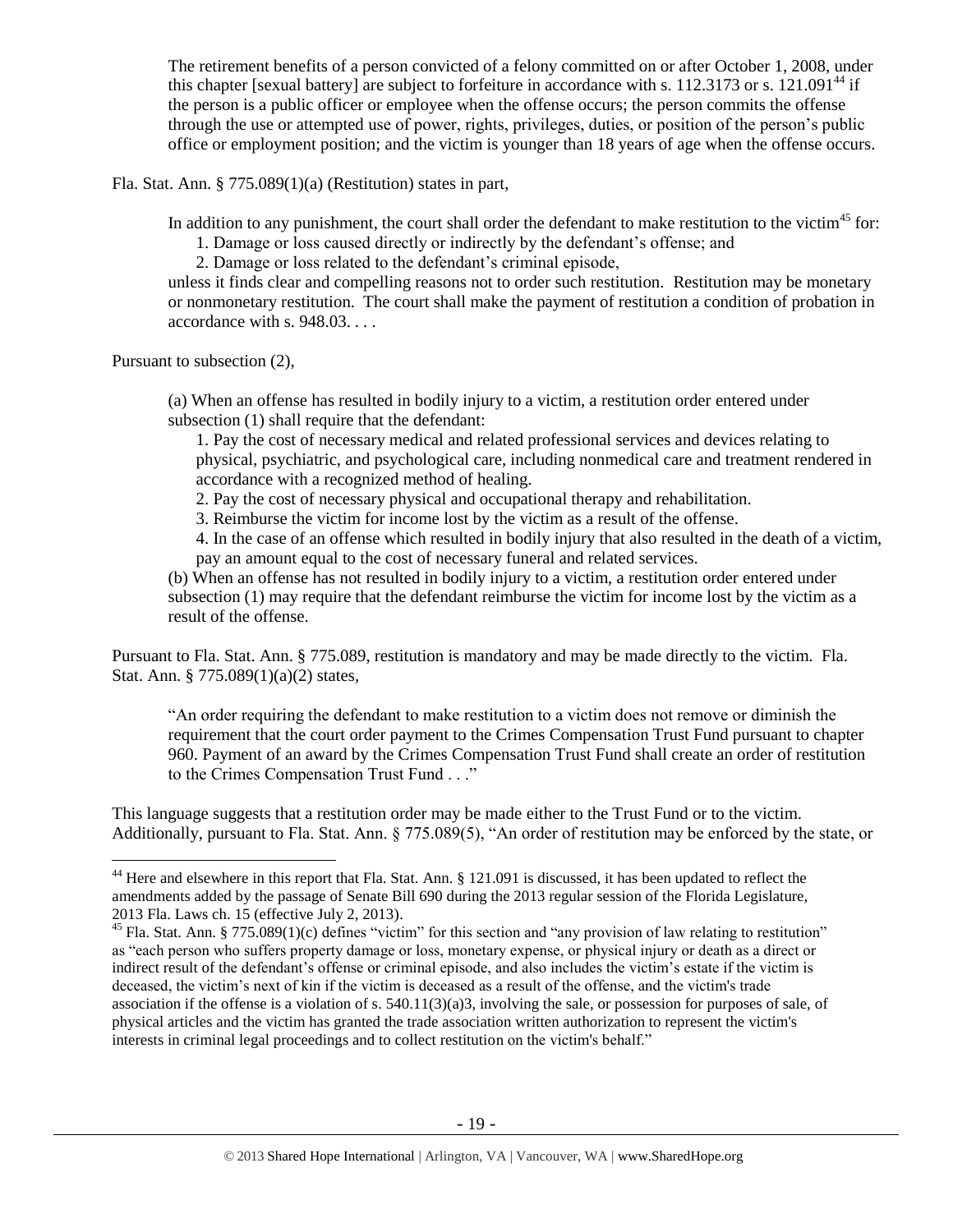by a victim named in the order to receive the restitution, in the same manner as a judgment in a civil action." Thus, a victim may seek to receive restitution directly.

*2.9 Buying and possessing child pornography carries penalties as high as similar federal offenses.*

Fla. Stat. Ann. § 827.071(5) (Sexual performance by a child; penalties) states in part,

It is unlawful for any person to knowingly possess, control, or intentionally view a photograph, motion picture, exhibition, show, representation, image, data, computer depiction, or other presentation which, in whole or in part, he or she knows to include any sexual conduct by a child. The possession, control, or intentional viewing of each such photograph, motion picture, exhibition, show, image, data, computer depiction, representation, or presentation is a separate offense.

A violation of this statute is punishable as a third degree felony by imprisonment up to 5 years and a possible fine not to exceed \$5,000. Fla. Stat. Ann. §§ 775.082(3)(d), 775.083(1)(c).

In addition, Fla. Stat. Ann. § 847.0137(2), (3) (Transmission of pornography by electronic device or equipment prohibited; penalties) states,

(2) Notwithstanding ss.  $847.012^{46}$  [Harmful materials; sale or distribution to minors or using minors in production prohibited; penalty ] and 847.0133 [Protection of minors; prohibition of certain acts in connection with obscenity; penalty], any person in this state who knew or reasonably should have known that he or she was transmitting child pornography, as defined in s.  $847.001$ <sup>47</sup> to another person in this state or in another jurisdiction commits a felony of the third degree, punishable as provided in s. 775.082, s. 775.083, or s. 775.084.

(3) Notwithstanding ss. 847.012 and 847.0133, any person in any jurisdiction other than this state who knew or reasonably should have known that he or she was transmitting child pornography, as defined in s. 847.001, to any person in this state commits a felony of the third degree, punishable as provided in s. 775.082, s. 775.083, or s. 775.084.

A conviction under Fla. Stat. Ann. § 847.0137(2) or (3) is punishable as a third degree felony by imprisonment up to 5 years and a possible fine not to exceed \$5,000. Fla. Stat. Ann. §§ 775.082(3)(d), 775.083(1)(c).

Fla. Stat. Ann. § 775.0847 (Possession or promotion of certain images of child pornography; reclassification), reclassifies violations of Fla. Stat. Ann. § 827.071 (Sexual performance by a child; penalties), § 847.0135 (Computer pornography; traveling to meet minor; penalties), § 847.0137, or § 847.0138 (Transmission of material harmful to minors to a minor by electronic device or equipment prohibited; penalties) to the next highest felony degree if,

(2) (a) The offender possesses 10 or more images of any form of child pornography regardless of content; and

(b) The content of at least one image contains one or more of the following:

- 1. A child who is younger than the age of 5.
- 2. Sadomasochistic abuse involving a child.
- 3. Sexual battery involving a child.
- 4. Sexual bestiality involving a child.

<sup>46</sup> *See supra* note [19.](#page-7-0)

 $47$  Fla. Stat. Ann. § 847.001(3) defines "child pornography" as "any image depicting a minor engaged in sexual conduct."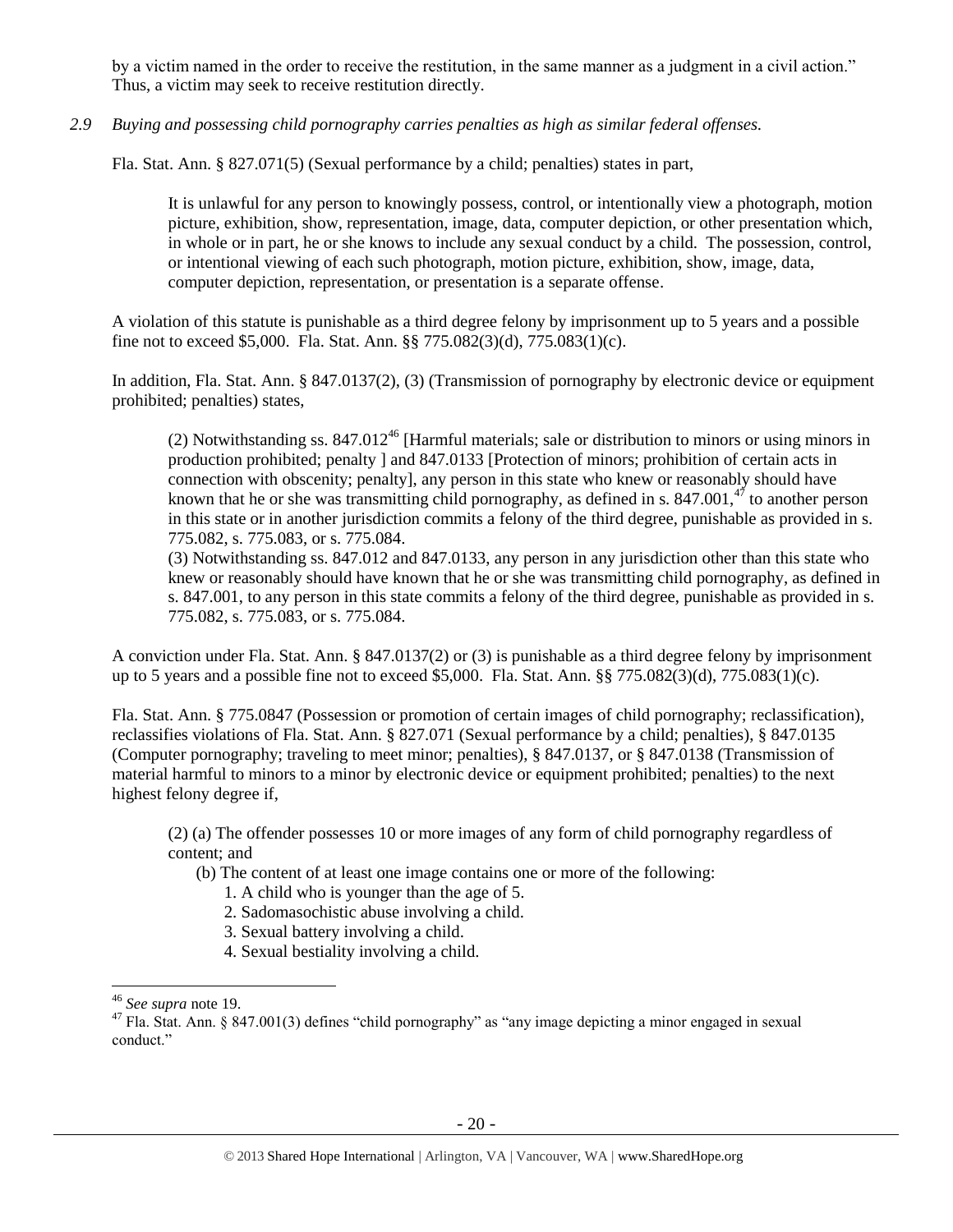5. Any movie involving a child, regardless of length and regardless of whether the movie contains sound.

. . . .

In comparison, a federal conviction for possession of child pornography<sup>48</sup> is generally punishable by imprisonment for 5–20 years and a fine not to exceed  $$250,000.<sup>49</sup>$  Subsequent convictions, however, are punishable by imprisonment up to 40 years and a fine not to exceed  $$250,000.<sup>50</sup>$ 

2.9.1 Recommendation: Amend Fla. Stat. Ann. § 827.071(5) (Sexual performance by a child; penalties) and Fla. Stat. Ann. § 847.0137(2), (3) (Transmission of pornography by electronic device or equipment prohibited; penalties) to enhance the penalties to align with federal penalties and reflect the seriousness of the offenses.

#### *2.10 Convicted buyers of commercial sex acts with minors and child pornography are required to register as sex offenders.*

If Fla. Stat. Ann. § 787.06(g) and (h) (Human trafficking) are applicable to buyers, a buyer convicted under these provisions, or under certain CSEC, child pornography and sex offense provisions, will be required to register as a sexual predator under Fla. Stat. Ann. § 775.21 (The Florida Sexual Predators Act).<sup>51</sup> Pursuant to Fla. Stat. Ann. § 775.21(4)(a),

(a) For a current offense committed on or after October 1, 1993, upon conviction, an offender shall be designated as a "sexual predator" under subsection (5), and subject to registration under subsection (6) and community and public notification under subsection (7) if:

1. The felony is:

<span id="page-20-0"></span>a. A capital, life, or first-degree felony violation, or any attempt thereof, of . . . s. 794.011 [Sexual battery], s. 800.04 [Lewd or lascivious offenses committed upon or in the presence of persons less than 16 years' of age], or a violation of a similar law of another jurisdiction; or b. Any felony violation, or any attempt thereof, of ... s.  $787.025(2)(c)$  [Luring or enticing a child], where the victim is a minor and the defendant is not the victim's parent or guardian; s. 787.06(3)(b)…(g), or (h) [Human trafficking]. . . s. 794.011, excluding s. 794.011(10); s. 794.05 [Unlawful sexual activity with certain minors]; . . . s. 800.04; . . . or a violation of a

 $49$  18 U.S.C. §§ 2252(b) (stating that a conviction under subsection (a)(2) is punishable by imprisonment for 5–20 years and a fine, while a conviction under subsection (a)(4) is punishable by imprisonment up to 10 years, a fine, or both),  $2252A(b)(1)$  (a conviction is punishable by imprisonment for 5–20 years and a fine),  $1466A(a)$ , (b) (stating that a conviction under subsection (a) is "subject to the penalties provided in section  $2252A(b)(1)$ ," imprisonment for 5–20 years and a fine, while a conviction under subsection (b) is "subject to the penalties provided in section 2252A(b)(2)," imprisonment up to 10 years, a fine, or both); *see also* 18 U.S.C. §§ 3559(a)(1) (classifying all of the above listed offenses as felonies), 3571(b)(3) (providing a fine up to \$250,000 for any felony conviction).

 $50$  18 U.S.C. §§ 2252(b) (stating if a person has a prior conviction under subsection (a)(2), or a list of other statutes, a conviction is punishable by a fine and imprisonment for 15–40 years, but if a person has a prior conviction under subsection (a)(4), or a list of other statutes, a conviction is punishable by a fine and imprisonment for  $10-20$  years),  $2252A(b)(1)$  (stating if a person has a prior conviction under subsection (a)(2), (a)(3), or a list of other statutes, a conviction is punishable by a fine and imprisonment for  $15-40$  years),  $1466A(a)$ , (b) (stating that the penalty scheme for section 2252A(b) applies); *see also* 18 U.S.C. §§ 3559(a)(1) (classifying all of the above listed offenses as felonies), 3571(b)(3) (providing a fine up to \$250,000 for any felony conviction).

<sup>51</sup> Here and elsewhere in this report that Fla. Stat. Ann. § 775.21 is discussed, it has been updated to reflect the amendments added by the passage of House Bill 585, 2013 Fla. Laws ch. 166 (effective July 1, 2013).

 $\overline{a}$ <sup>48</sup> 18 U.S.C. §§ 2252(a)(2), (a)(4) (Certain activities relating to material involving the sexual exploitation of minors),  $2252A(a)(2)$ –(3) (Certain activities relating to material constituting or containing child pornography), 1466A(a), (b) (Obscene visual representations of the sexual abuse of children).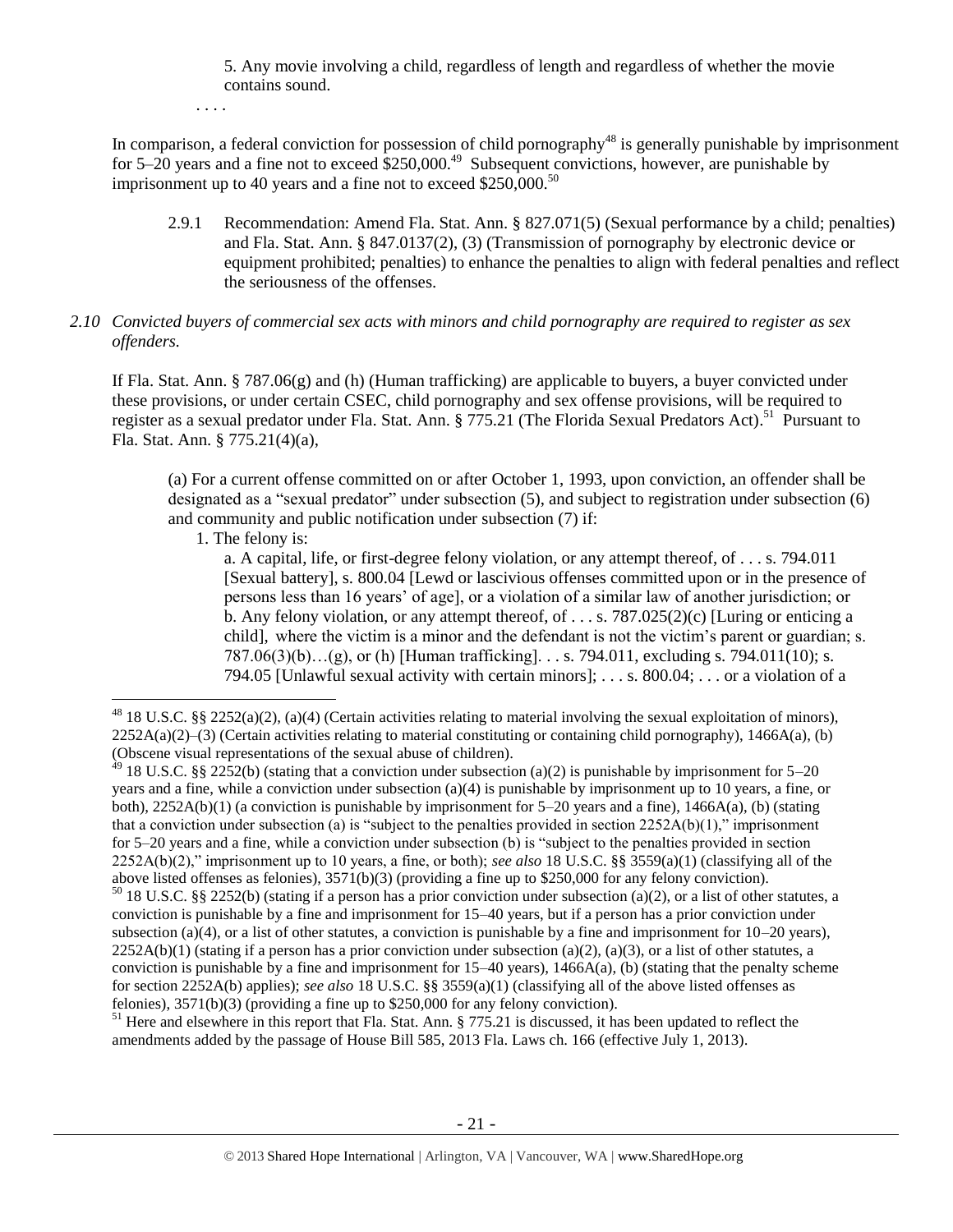similar law of another jurisdiction, and the offender has previously been convicted of or found to have committed, or has pled nolo contendere or guilty to, regardless of adjudication, any violation of ... s. 787.025(2)(c), where the victim is a minor and the defendant is not the victim's parent or guardian; s. 794.011, excluding s. 794.011(10); s. 794.05; . . . s. 800.04; . . . s. 847.0135 [Computer pornography; traveling to meet minor; penalties], excluding s.  $847.0135(6)$ ; ... or a violation of a similar law of another jurisdiction;

2. The offender has not received a pardon for any felony or similar law of another jurisdiction that is necessary for the operation of this paragraph; and

<span id="page-21-0"></span>3. A conviction of a felony or similar law of another jurisdiction necessary to the operation of this paragraph has not been set aside in any postconviction proceeding.

If Fla. Stat. Ann. § 787.06(g) and (h) apply to buyers, a buyer convicted under these provisions, or certain CSEC, pornography and sex offense provisions, will also be required to register as a sex offender under Fla. Stat. Ann. §  $943.0435(2)(a)^{52}$  (Sexual offenders required to register with the department; penalty). Pursuant to Fla. Stat. Ann. § 943.0435(1)(a), a "sexual offender" subject to the registration requirement in subsection (2)(a) is defined as a person who:

a. (I) Has been convicted of committing, or attempting, soliciting, or conspiring to commit, any of the criminal offenses proscribed in the following statutes in this state or similar offenses in another jurisdiction  $\ldots$  787.025(2)(c) [Luring or enticing a child], where the victim is a minor and the defendant is not the victim's parent or guardian; s. 787.06(3)(b) . . . (g) or (h) [Human trafficking]; s. 794.011 [Sexual battery], excluding s. 794.011(10); s. 794.05[Unlawful sexual activity with certain minors] . . . s. 800.04 [Lewd or lascivious offenses committed upon or in the presence of persons less than 16 years' of age]. . . s. 847.0135 [Computer pornography; traveling to meet minor; penalties], excluding s. 847.0135(6) . . . or any similar offense committed in this state which has been redesignated from a former statute number to one of those listed in this sub-sub-subparagraph. . . .

b. Establishes or maintains a residence in this state and who has not been designated as a sexual predator by a court of this state but who has been designated as a sexual predator, as a sexually violent predator, or by another sexual offender designation in another state or jurisdiction and was, as a result of such designation, subjected to registration or community or public notification, or both, or would be if the person were a resident of that state or jurisdiction, without regard to whether the person otherwise meets the criteria for registration as a sexual offender;

. . . .

 $\overline{a}$ 

c. Establishes or maintains a residence in this state who is in the custody or control of, or under the supervision of, any other state or jurisdiction as a result of a conviction for committing, or attempting, soliciting, or conspiring to commit, any of the criminal offenses proscribed in the following statutes or similar offense in another jurisdiction . . . s. 787.025(2)(c) [Computer pornography; traveling to meet minor; penalties], where the victim is a minor and the defendant is not the victim's parent or guardian; s. 787.06(3)(b) . . . (g) or (h) [Human trafficking]; s. 794.011, excluding s. 794.011(10); s. 794.05 [Unlawful sexual activity with certain minors] . . . s. 800.04 [Lewd or lascivious offenses committed upon or in the presence of persons less than 16 years' of age] . . . 847.0135, excluding s. 847.0135(6) [Computer pornography; traveling to meet minor; penalties] . . . or any similar offense committed in this state which has been redesignated from a former statute number to one of those listed in this subsubparagraph. . . .

 $52$  Here and elsewhere in this report that Fla. Stat. Ann. § 943.0435 is discussed, it has been updated to reflect the amendments added by the passage of House Bill 585 during the 2013 regular session of the Florida Legislature, 2013 Fla. Laws ch. 116 (effective July 1, 2013).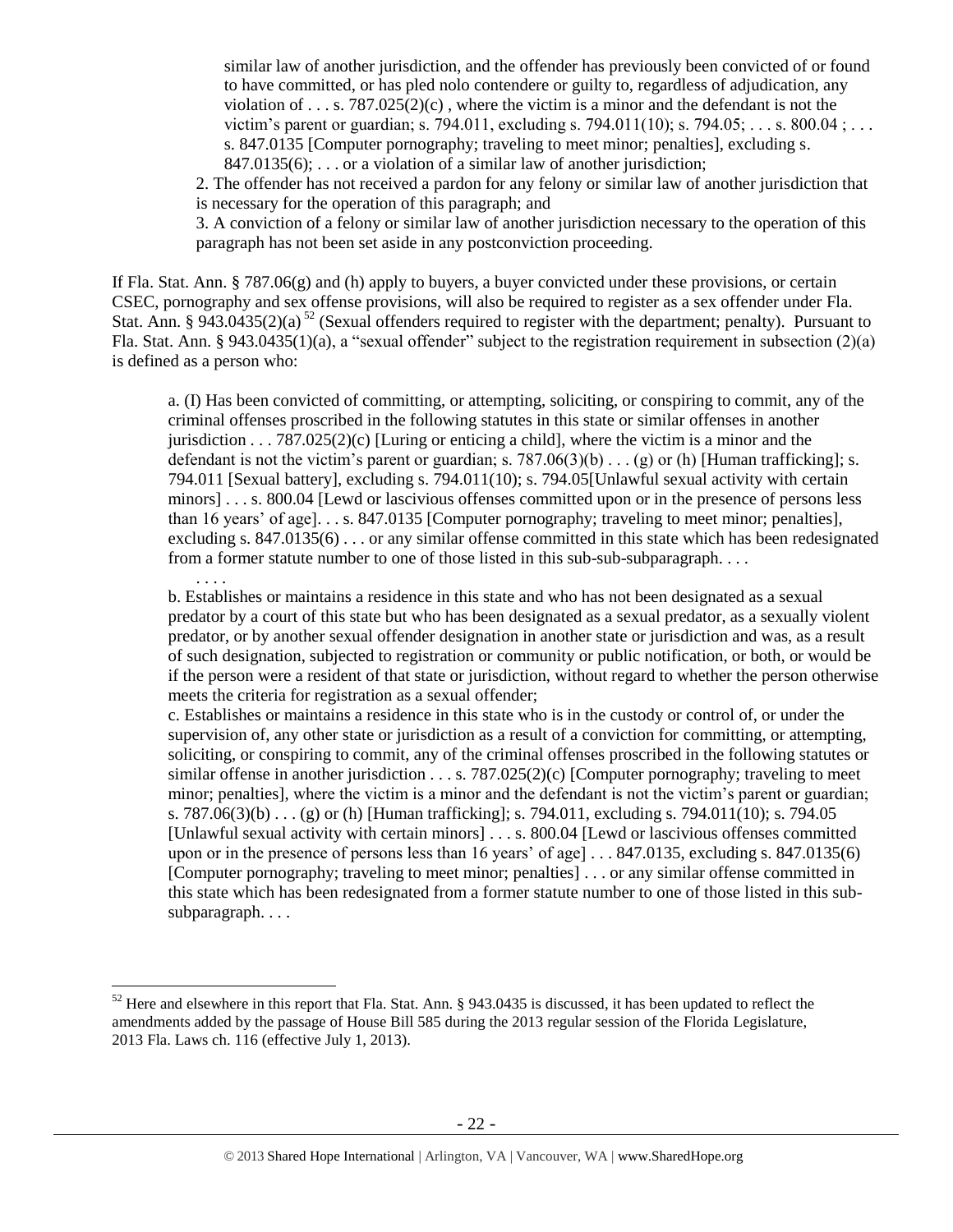#### **FRAMEWORK ISSUE 3: CRIMINAL PROVISIONS FOR TRAFFICKERS**

#### *Legal Components:*

- *3.1 Penalties for trafficking a child for sexual exploitation are as high as federal penalties.*
- *3.2 Creating and distributing child pornography carries penalties as high as similar federal offenses.*
- *3.3 Using the Internet to lure, entice, recruit or sell commercial sex acts with a minor is a separate crime or results in an enhanced penalty for traffickers.*
- *3.4 Financial penalties for traffickers, including asset forfeiture, are sufficiently high.*
- *3.5 Convicted traffickers are required to register as sex offenders.*
- *3.6 Laws relating to termination of parental rights for certain offenses include sex trafficking or commercial sexual exploitation of children (CSEC) offenses in order to remove the children of traffickers from their control and potential exploitation.*

*\_\_\_\_\_\_\_\_\_\_\_\_\_\_\_\_\_\_\_\_\_\_\_\_\_\_\_\_\_\_\_\_\_\_\_\_\_\_\_\_\_\_\_\_\_\_\_\_\_\_\_\_\_\_\_\_\_\_\_\_\_\_\_\_\_\_\_\_\_\_\_\_\_\_\_\_\_\_\_\_\_\_\_\_\_\_\_\_\_\_\_\_\_\_*

#### *Legal Analysis:*

*3.1 Penalties for trafficking a child for sexual exploitation are as high as federal penalties.* 

There are many crimes within the Florida statutes that may be applicable to traffickers. For ease of reading, these criminal provisions and corresponding penalties have been organized into a chart. Many of the crimes are subject to enhanced penalties.<sup>53</sup>

| Offense <sup>54</sup>                                                                                                                   | Crime classification                                             | Penalty (under Fla. Stat. Ann. § 775.082)                                                                                                                                           |
|-----------------------------------------------------------------------------------------------------------------------------------------|------------------------------------------------------------------|-------------------------------------------------------------------------------------------------------------------------------------------------------------------------------------|
| Fla. Stat. Ann. $\S 787.01(3)(a)$<br>(Kidnapping; kidnapping of<br>child under age 13,<br>aggravating circumstances)                    | Life felony                                                      | "a term of imprisonment for life or by<br>imprisonment for a term of years<br>not exceeding life imprisonment"                                                                      |
| Fla. Stat. Ann. $\S 787.02(3)(a)$<br>(False imprisonment; false<br>imprisonment of child under<br>age 13, aggravating<br>circumstances) | <b>First Degree Felony</b><br>punishable by life<br>imprisonment | Imprisonment up to 30 years "or,<br>when specifically provided by<br>statute, by imprisonment for a term<br>of years not exceeding life<br>imprisonment"                            |
| Fla. Stat. Ann. $\S 787.06(3)(g)$<br>(Human trafficking of a<br>minor under 18 for<br>commercial sex)                                   | First Degree Felony punishable<br>by life imprisonment           | Imprisonment up to 30 years "or,<br>when specifically provided by<br>statute, by imprisonment for a term<br>of years not exceeding life imprisonment"<br>if the victim is under 18; |
| Fla. Stat. Ann. $\S 787.06(3)(h)$<br>(Human trafficking of a minor<br>under 15 for commercial sex)                                      | Life felony                                                      | "a term of imprisonment for life or by<br>imprisonment for a term of years<br>not exceeding life imprisonment"                                                                      |
| Fla. Stat. Ann. § 787.06(4)<br>(Human trafficking; sale of minor<br>by parent, legal guardian, person                                   | First degree felony                                              | Imprisonment up to 30 years                                                                                                                                                         |

<sup>53</sup> *See supra* note [6.](#page-1-0)

<sup>54</sup> *See* discussion of relevant provisions *supra* Sections 1.1, 1.2.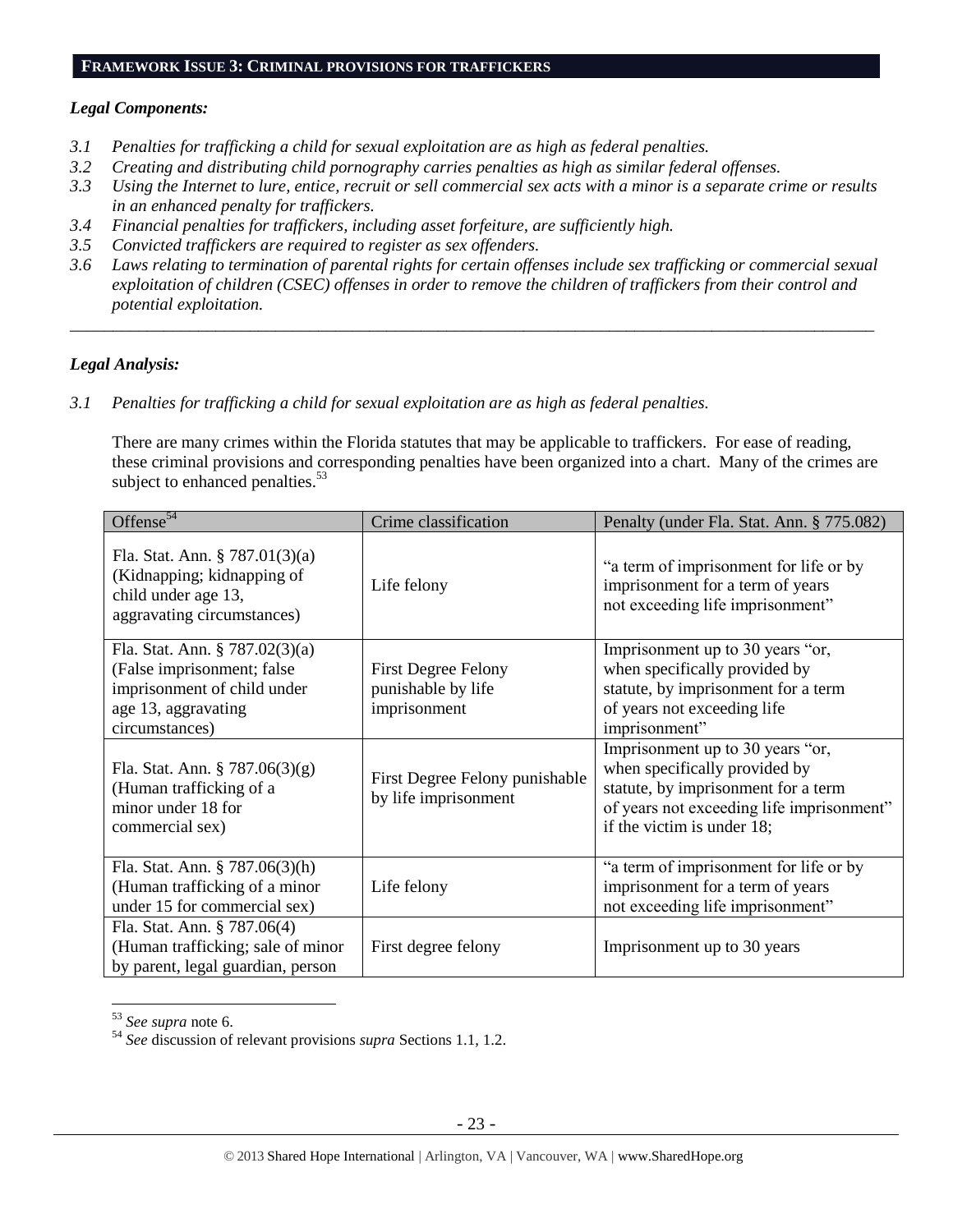| with custody)                            |                            |                                |
|------------------------------------------|----------------------------|--------------------------------|
| Fla. Stat. Ann. § 796.03                 |                            |                                |
| (Procuring person under                  | Second Degree Felony       | Imprisonment up to 15 years    |
| age of 18 for prostitution)              |                            |                                |
| Fla. Stat. Ann. § 796.035                |                            |                                |
| (Selling or buying of                    | <b>First Degree Felony</b> | Imprisonment up to 30 years    |
| minors into prostitution; penalties)     |                            |                                |
| Fla. Stat. Ann. § 800.04(4)(b)           |                            |                                |
| (Lewd or lascivious                      |                            |                                |
| offenses committed upon or               | Second Degree Felony       | Imprisonment up to 15 years    |
| in the presence of persons less          |                            |                                |
| than 16 years of age)                    |                            |                                |
| Fla. Stat. Ann. § 827.071(2)-(4)         |                            |                                |
| (Sexual performance by                   | Second Degree Felony       | Imprisonment up to 15 years    |
| a child; penalties)                      |                            |                                |
| Fla. Stat. Ann. § 847.012(4), $(6)^{55}$ |                            |                                |
| (Harmful materials; sale or              |                            |                                |
| distribution to minors or using          | Third Degree Felony        | Imprisonment up to 5 years     |
| minors in production prohibited;         |                            |                                |
| penalty)                                 |                            |                                |
| Fla. Stat. Ann. § 847.0135(2)-(4)        | 1) Second Degree Felony    | 1) Imprisonment up to 15 years |
| (Computer pornography; traveling         | 2) Third Degree Felony     | 2) Imprisonment up to 5 years  |
| to meet minor; penalties)                |                            |                                |

Traffickers may face additional penalties pursuant to Fla. Stat. Ann. § 896.101(3)<sup>56</sup> (Florida money laundering act; definitions; penalties; injunctions; seizure warrants; immunity) if they engage in money laundering by doing the following:

(3) It is unlawful for a person:

(a) Knowing that the property involved in a financial transaction represents the proceeds of some form of unlawful activity,<sup>57</sup> to conduct or attempt to conduct such a financial transaction which in fact involves the proceeds of specified unlawful activity<sup>58</sup>:

<span id="page-23-0"></span>1. With the intent to promote the carrying on of specified unlawful activity; or

2. Knowing<sup>59</sup> that the transaction is designed in whole or in part:

 $\overline{a}$ 

"Knowing that the property involved in a financial transaction represents the proceeds of some form of unlawful activity" means that the person knew the property involved in the transaction represented proceeds from some form, though not necessarily which form, of activity that constitutes a felony under state or federal law, regardless of whether or not such activity is specified in paragraph (g).

[T]hat a person knew; or, with respect to any transaction or transportation involving more than \$10,000 in U.S. currency or foreign equivalent, should have known after reasonable inquiry, unless the person has a

<sup>55</sup> *See supra* note [19.](#page-7-0)

<sup>&</sup>lt;sup>56</sup> Here and elsewhere in this report that Fla. Stat. Ann. § 896.101 is discussed, it has been updated to reflect the amendments added by the passage of House Bill 155 during the 2013 regular session of the Florida Legislature, 2013 Fla. Laws ch. 2 (effective April 10, 2013).

 $57$  Fla. Stat. Ann. § 896.101(2)(a) provides,

<sup>&</sup>lt;sup>58</sup> Pursuant to Fla. Stat. Ann. § 896.101(2)(g), "specified unlawful activity" means "any 'racketeering activity' as defined in s. 895.02."

<sup>&</sup>lt;sup>59</sup> Pursuant to Fla. Stat. Ann.  $\frac{6}{9}$  896.101(2)(h), "knowing" means,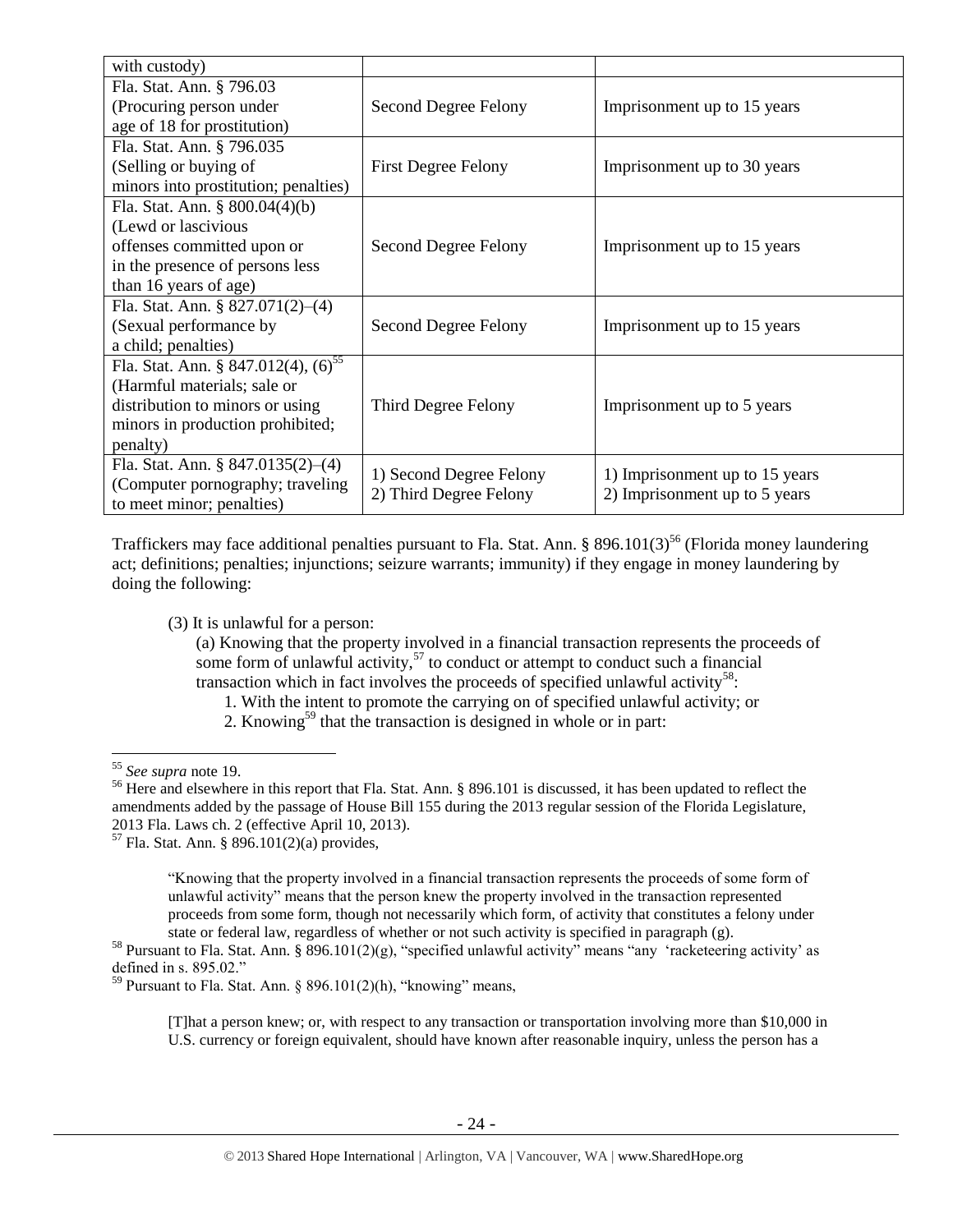a. To conceal or disguise the nature, the location, the source, the ownership, or the control of the proceeds of specified unlawful activity; or

b. To avoid a transaction reporting requirement or money transmitters' registration requirement under state law.

(b) To transport or attempt to transport a monetary instrument or funds:

1. With the intent to promote the carrying on of specified unlawful activity; or

2. Knowing that the monetary instrument $60$  or funds involved in the transportation represent the proceeds of some form of unlawful activity and knowing that such transportation is designed in whole or in part:

a. To conceal or disguise the nature, the location, the source, the ownership, or the control of the proceeds of specified unlawful activity; or

b. To avoid a transaction reporting requirement or money transmitters' registration requirement under state law.

(c) To conduct or attempt to conduct a financial transaction which involves property or proceeds which an investigative or law enforcement officer, or someone acting under such officer's direction, represents as being derived from, or as being used to conduct or facilitate, specified unlawful activity, when the person's conduct or attempted conduct is undertaken with the intent:

1. To promote the carrying on of specified unlawful activity; or

2. To conceal or disguise the nature, the location, the source, the ownership, or the control of the proceeds or property believed to be the proceeds of specified unlawful activity; or

3. To avoid a transaction reporting requirement under state law.

. . . .

 $\overline{a}$ 

Pursuant to Fla. Stat. Ann. § 896.101(5), a conviction of laundering between \$300–\$19,999.99 in the course of a year is punishable as a third degree felony by imprisonment up to 5 years and a possible fine not to exceed \$5,000. Fla. Stat. Ann. §§ 896.101(5)(a), 775.082(3)(d), 775.083(1)(c). A conviction of laundering between \$20,000–\$99,999.99 in the course of a year is punishable as a second degree felony by imprisonment up to 15 years and a possible fine not to exceed \$10,000. Fla. Stat. Ann. §§ 896.101(5)(b), 775.082(3)(c), 775.083(1)(b). A conviction of laundering \$100,000 or more in the course of a year is punishable as a first degree felony by imprisonment up to 30 years and a possible fine not to exceed \$10,000. Fla. Stat. Ann. §§ 896.101(5)(c), 775.082(3)(b), 775.083(1)(b).

In comparison, if the victim is under the age of 14, a conviction under the Trafficking Victims Protection Act (TVPA) for child sex trafficking is punishable by 15 years to life imprisonment and a fine not to exceed \$250,000. 18 U.S.C. §§ 1591(b)(1), 3559(a)(1), 3571(b)(3). If the victim is between the ages of 14–17, a conviction is punishable by 10 years to life imprisonment and a fine not to exceed \$250,000. 18 U.S.C. §§ 1591(b)(2), 3559(a)(1), 3571(b)(3). A conviction is punishable by mandatory life imprisonment, however, if the trafficker has a prior conviction for a federal sex offense<sup>61</sup> against a minor.

duty to file a federal currency transaction report, IRS Form 8300, or a like report under state law and has complied with that reporting requirement in accordance with law.

<sup>&</sup>lt;sup>60</sup> Pursuant to Fla. Stat. Ann.  $\hat{\S}$  896.101(2)(e), "monetary instruments" means "coin or currency of the United States or of any other country, travelers' checks, personal checks, bank checks, money orders, investment securities in bearer form or otherwise in such form that title thereto passes upon delivery, and negotiable instruments in bearer form or otherwise in such form that title thereto passes upon delivery."

<sup>61</sup> *See supra* note [36](#page-14-0) for the definition of "federal sex offense."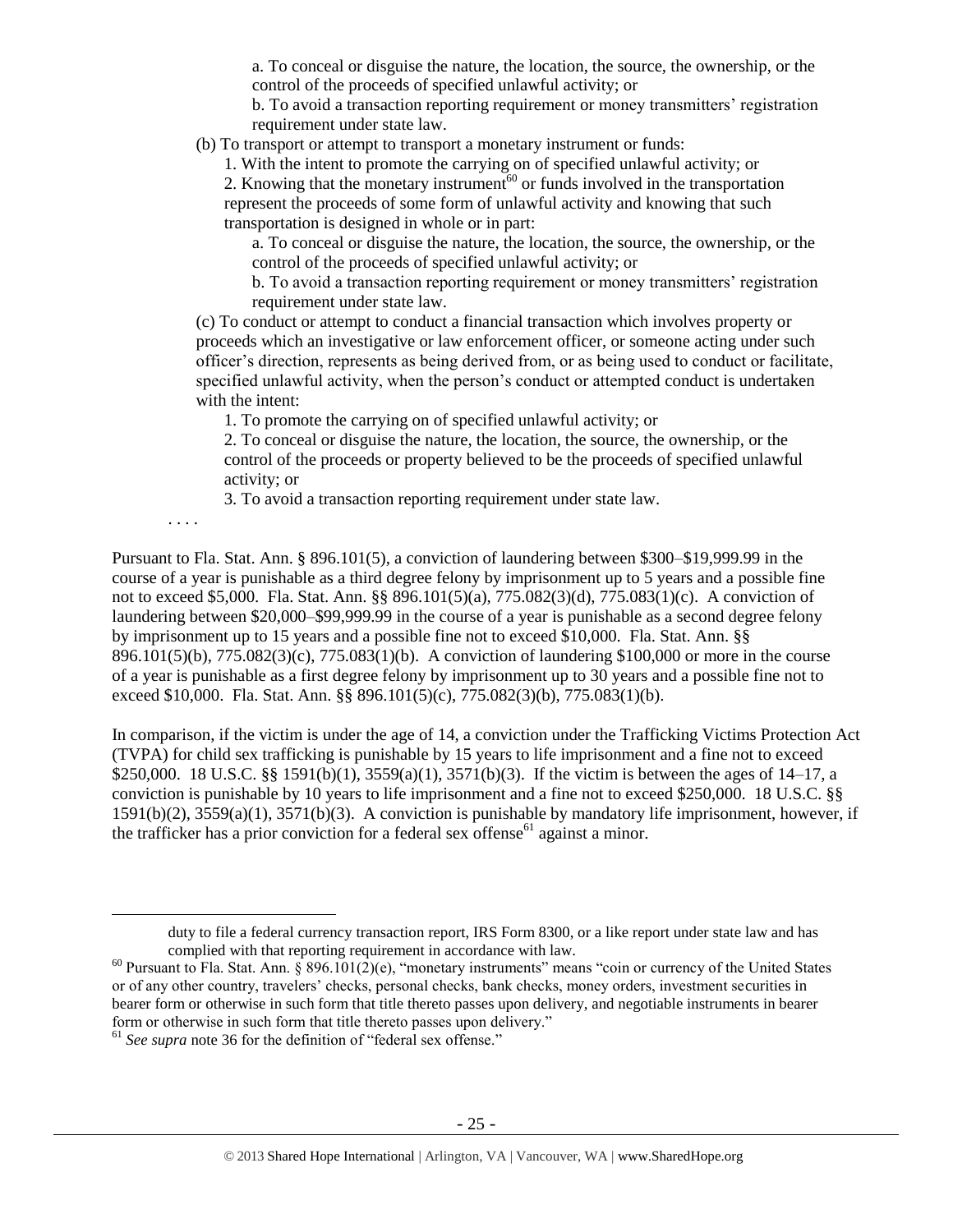### *3.2 Creating and distributing child pornography carries penalties as high as similar federal offenses.*

Creating or distributing child pornography is illegal in Florida under several statutes. Fla. Stat. Ann. § 827.071(2), (Sexual performance by a child; penalties) makes it illegal for a trafficker, "knowing the character and content thereof," to employ, authorize, or induce a child in "to engage in a sexual performance,"<sup>62</sup> or, if the offender is the child's parent, to consent "to the participation by such child in a sexual performance." Fla. Stat. Ann.  $\S 827.071(3)$  additionally criminalizes when a trafficker "produces, directs, or promotes<sup>63</sup> any performance which includes sexual conduct<sup>64</sup> by a child less than 18 years of age," while Fla. Stat. Ann. § 827.071(4) makes it illegal for a person to possess 3 or more copies of child pornography "with the intent to promote the child pornography."<sup> $55$ </sup> A conviction under Fla. Stat. Ann. § 827.071(2)–(4) is punishable as a second degree felony by imprisonment up to 15 years and a possible not to exceed \$10,000. Fla. Stat. Ann. §§ 827.071(2)–(4), 775.082(3)(c), 775.083(1)(b).

Fla. Stat. Ann. § 847.011(1) (Prohibition of certain acts in connection with obscene, lewd, etc., materials; penalty) states in part,

(1) (a) Except as provided in paragraph (c), any person . . . who knowingly designs, copies, draws, photographs, poses for, writes, prints, publishes, or in any manner whatsoever manufactures or prepares any such material, matter, article, or thing of any such character [for obscene use, or purporting to be for obscene use or purpose]; . . . or who in any manner knowingly hires, employs, uses, or permits any person knowingly to do or assist in doing any act or thing mentioned above, commits a misdemeanor of the first degree . . . .

(c) A person who commits a violation of paragraph (a) or subsection  $(2)^{66}$  which is based on materials that depict a minor engaged in any act or conduct that is harmful to minors $67$ 

. . . .

Except as provided in paragraph (1)(c) , a person who knowingly has in his or her possession, custody, or control any obscene book, magazine, periodical, pamphlet, . . . photograph, motion picture film, film, . . . containing obscene descriptions, photographs, or depictions, any figure, image, phonograph record, or wire or tape or other recording, or any written, printed, or recorded matter of any such character which may or may not require mechanical or other means to be transmuted into auditory, visual, or sensory representations of such character, or any article or instrument for obscene use, or purporting to be for obscene use or purpose, without intent to sell, lend, give away, distribute, transmit, show, transmute, or advertise the same, commits a misdemeanor of the second degree, punishable as provided in s. 775.082 or s. 775.083. A person who, after having been convicted of violating this subsection, thereafter violates any of its provisions commits a misdemeanor of the first degree, punishable as provided in s. 775.082 or s. 775.083. In any prosecution for such possession, it is not necessary to allege or prove the absence of such intent.

 $67$  Fla. Stat. Ann. § 847.001(6) (Definitions) states,

"Harmful to minors" means any reproduction, imitation, characterization, description, exhibition, presentation, or representation, of whatever kind or form, depicting nudity, sexual conduct, or sexual excitement when it:

(a) Predominantly appeals to a prurient, shameful, or morbid interest;

(b) Is patently offensive to the prevailing standards in the adult community as a whole or with respect to what is suitable material or conduct for minors; and

 $\overline{a}$ <sup>62</sup> *See supra* note [13.](#page-4-1)

<sup>63</sup> *See supra* note [14.](#page-4-2)

<sup>64</sup> *See supra* note [15.](#page-4-0)

<sup>65</sup> *See* discussion of relevant provisions *supra* Sections 1.2.

<sup>66</sup> Fla. Stat. Ann. § 847.011(2) states,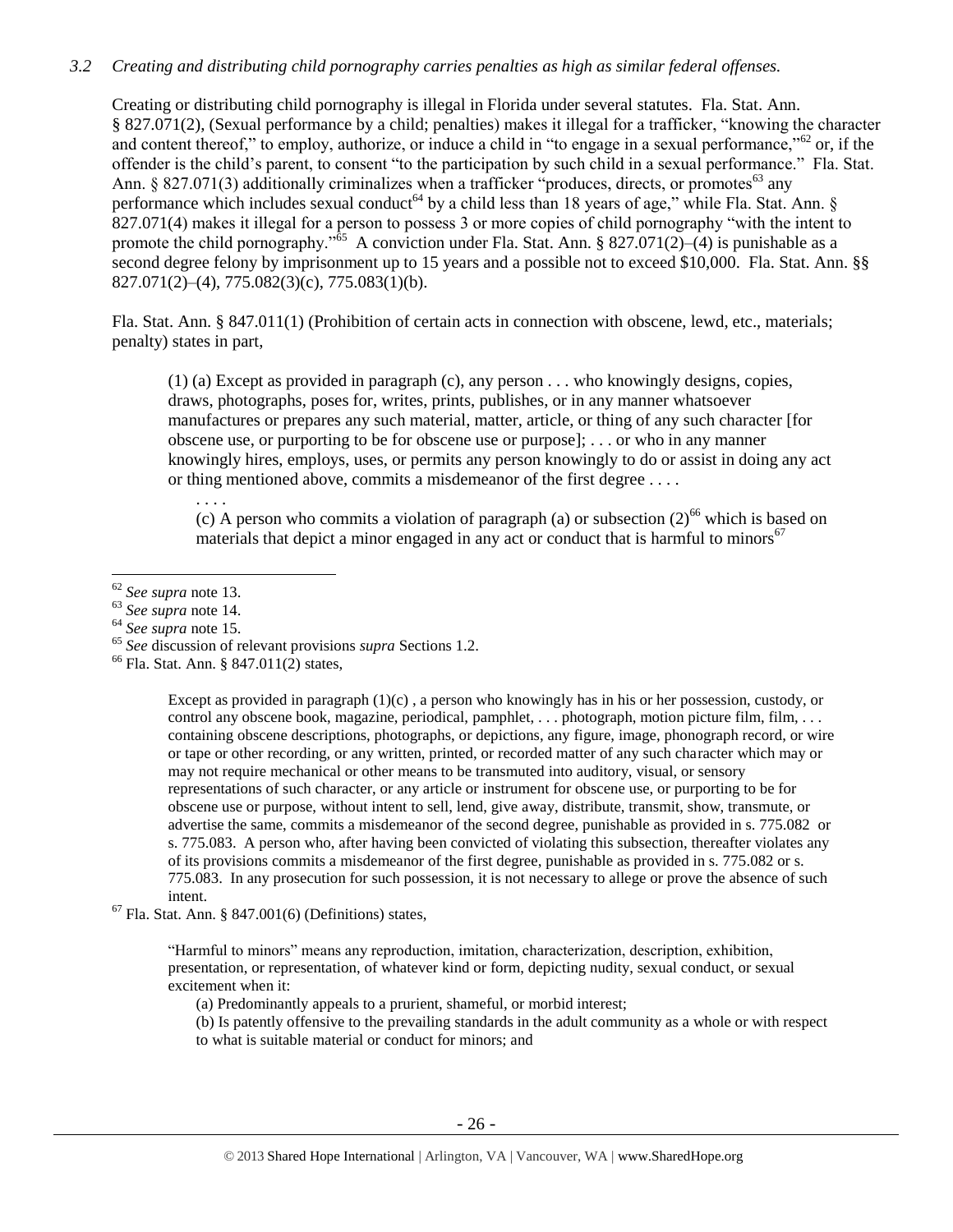commits a felony of the third degree, punishable as provided in s. 775.082, s. 775.083, or s. 775.084.

. . . .

Fla. Stat. Ann. § 847.012(4)<sup>68</sup> (Harmful materials; sale or distribution to minors or using minors in production prohibited) provides, "A person may not knowingly use a minor in the production of any material described in subsection  $(3)$ ,<sup>69</sup> regardless of whether the material is intended for distribution to minors or is actually distributed to minors." A conviction under this section is punishable as a third degree felony by imprisonment up to 5 years and a possible fine not to exceed \$5,000. Fla. Stat. Ann. §§ 847.012(6), 775.082(3)(d), 775.083(1)(c).

Fla. Stat. Ann. § 775.0847 (Possession or promotion of certain images of child pornography; reclassification) states,

- (2) A violation of s. 827.071, s. 847.0135, s. 847.0137. . . shall be reclassified to the next higher degree . . . if:
	- (a) The offender possesses 10 or more images of any form of child pornography regardless of content; and
	- (b) The content of at least one image contains one or more of the following:
		- 1. A child who is younger than the age of 5.
		- 2. Sadomasochistic abuse involving a child.
		- 3. Sexual battery involving a child.
		- 4. Sexual bestiality involving a child.

5. Any movie involving a child, regardless of length and regardless of whether the movie contains sound.

In comparison, if the victim is under the age of 14, a conviction under the TVPA for child sex trafficking is punishable by 15 years to life imprisonment and a fine not to exceed \$250,000. 18 U.S.C. §§ 1591(b)(1),  $3559(a)(1)$ ,  $3571(b)(3)$ . If the victim is between the ages of  $14-17$ , a conviction is punishable by 10 years to life imprisonment and a fine not to exceed \$250,000. 18 U.S.C. §§ 1591(b)(2), 3559(a)(1), 3571(b)(3). A conviction is punishable by mandatory life imprisonment, however, if the trafficker has a prior conviction for a federal sex offense<sup>70</sup> against a minor. Additionally, a federal conviction for distribution of child pornography<sup>71</sup>

(c) Taken as a whole, is without serious literary, artistic, political or scientific value for minors. <sup>68</sup> *See supra* note [19.](#page-7-0)

 $\overline{a}$ 

A person may not knowingly sell, rent or loan for monetary consideration to a minor:

(a) Any picture, photography, drawing, sculpture, motion picture film, videocassette, or similar visual representation or image of a person or portion of the human body which depicts nudity or sexual conduct, sexual excitement, bestiality, or sadomachistic abuse and which is harmful to minors; or (b) Any book pamphlet, magazine, printed matter however reproduced, or sound recording that contains any matter defined in 847.001, explicit and detailed verbal descriptions or narrative accounts of sexual excitement, or sexual conduct that is harmful to minors.

<sup>70</sup> *See supra* note [36](#page-14-0) for the definition of "federal sex offense."

<sup>69</sup> Fla. Stat. Ann. § 847.012(3) states,

<sup>&</sup>lt;sup>71</sup> 18 U.S.C. §§ 2252(a)(1), (a)(2), (a)(3) (Certain activities relating to material involving the sexual exploitation of minors),  $2252A(a)(2)$ ,  $(a)(3)$  (Certain activities relating to material constituting or containing child pornography), 1466A(a) (Obscene visual representations of the sexual abuse of children).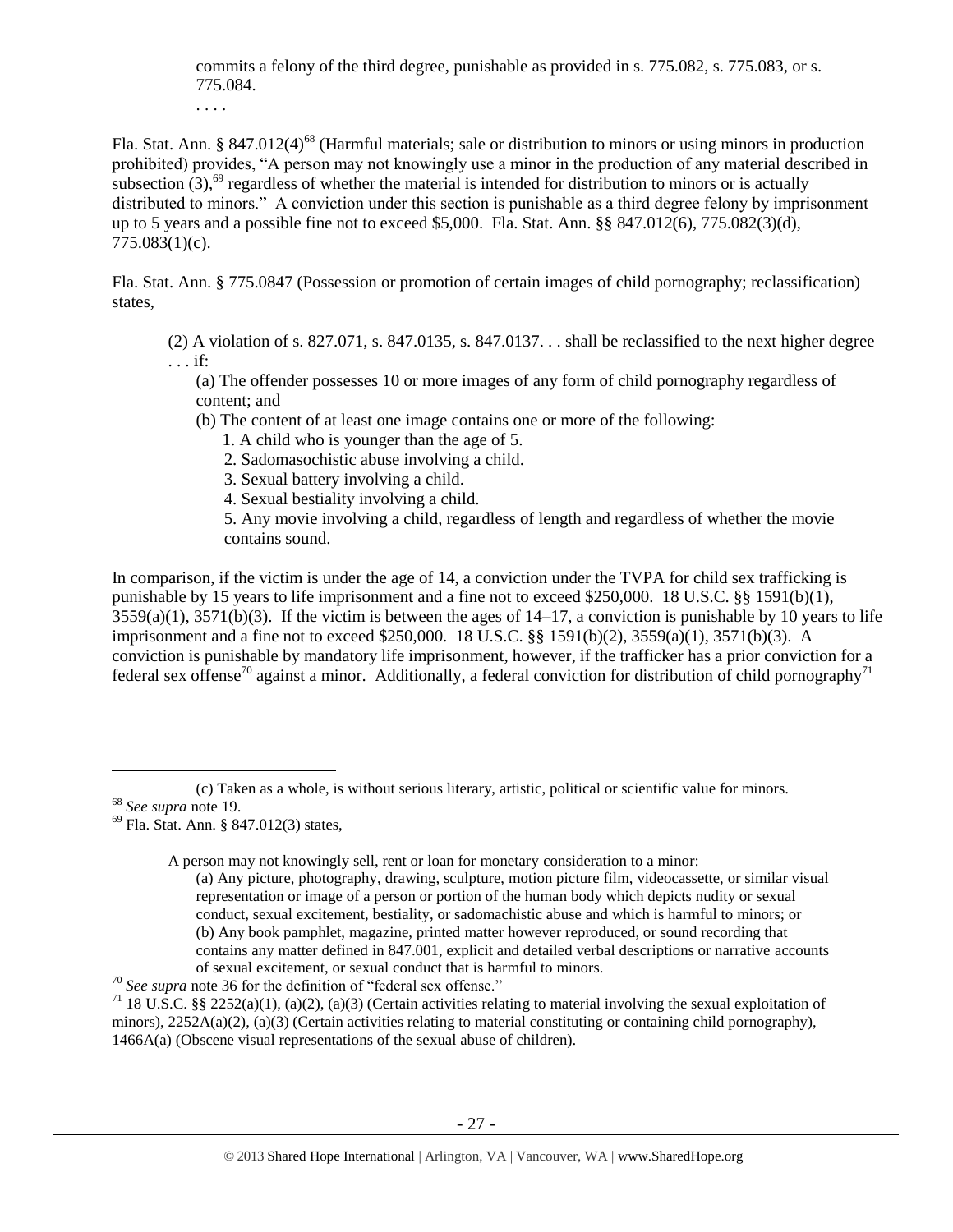is generally punishable by imprisonment for  $5-20$  years and a fine not to exceed \$250,000.<sup>72</sup> Subsequent convictions, however, are punishable by imprisonment up to 40 years and a fine not to exceed \$250,000.<sup>73</sup>

*3.3 Using the Internet to lure, entice, recruit or sell commercial sex acts with a minor is a separate crime or results in an enhanced penalty for traffickers.*

Under Fla. Ann. Stat. § 847.0135(2) (Computer pornography; traveling to meet minor; penalties) it is a crime if

## [a] person who:

- (a) Knowingly compiles, enters into, or transmits by use of computer;
- (b) Makes, prints, publishes, or reproduces by other computerized means;
- (c) Knowingly causes or allows to be entered into or transmitted by use of computer; or
- (d) Buys, sells, receives, exchanges, or disseminates,

any notice, statement, or advertisement of any minor's name, telephone number, place of residence, physical characteristics, or other descriptive or identifying information for purposes of facilitating, encouraging, offering, or soliciting sexual conduct of or with any minor, or the visual depiction of such conduct, commits a felony of the third degree, punishable as provided in s. 775.082 [Penalties; applicability of sentencing structures; mandatory minimum sentences for certain reoffenders previously released from prison], s. 775.083 [Fines], or s. 775.084 [Violent career criminals; habitual felony offenders and habitual violent felony offenders; three-time violent felony offenders; definitions; procedure; enhanced penalties or mandatory minimum prison terms]. . . .

A conviction under Fla. Stat. Ann. § 847.0135(2) is punishable as a third degree felony by imprisonment up to 5 years and a possible fine not to exceed \$5,000. Fla. Stat. Ann. §§ 775.082(3)(d), 775.083(1)(c).

Fla. Stat. Ann. § 847.0135(3)(a), prohibits any person from, among other things, knowingly using a computer or any type of Internet service to do the following:

Seduce, solicit, lure, or entice, or attempt to seduce, solicit, lure, or entice, a child or another person believed by the person to be a child, to commit any illegal act described in chapter 794, chapter 800, or chapter 827, or to otherwise engage in any unlawful sexual conduct with a child or with another person believed by the person to be a child.

A violation of this statute is punishable as a third degree felony. Any person who misrepresents his or her age in the course of violating this subsection may be convicted of a second degree felony punishable by imprisonment up to 15 years and a possible fine not to exceed \$10,000. Fla. Stat. Ann. §§ 775.082(3)(c), 775.083(1)(b).

 $\overline{a}$ <sup>72</sup> 18 U.S.C. §§ 2252(b) (stating that a conviction under subsection (a)(1), (a)(2), or (a)(3) is punishable by imprisonment for 5–20 years and a fine), 2252A(b)(1) (a conviction is punishable by imprisonment for 5–20 years and a fine), 1466A(a), (b) (stating that a conviction under subsection (a) is "subject to the penalties provided in section 2252A(b)(1)," imprisonment for 5–20 years and a fine, while a conviction under subsection (b) is "subject to the penalties provided in section 2252A(b)(2)," imprisonment up to 10 years, a fine, or both); *see also* 18 U.S.C. §§ 3559(a)(1) (classifying all of the above listed offenses as felonies),  $3571(b)(3)$  (providing a fine up to \$250,000 for any felony conviction).

<sup>&</sup>lt;sup>73</sup> 18 U.S.C. §§ 2252(b) (stating if a person has a prior conviction under subsection (a)(1), (a)(2), or (a)(3) or a list of other statutes, a conviction is punishable by a fine and imprisonment for 15–40 years), 2252A(b)(1) (stating if a person has a prior conviction under subsection (a)(2), (a)(3), or a list of other statutes, a conviction is punishable by a fine and imprisonment for  $15-40$  years),  $1466A(a)$ , (b) (stating that the penalty scheme for section  $2252A(b)$ applies); *see also* 18 U.S.C. §§ 3559(a)(1) (classifying all of the above listed offenses as felonies), 3571(b)(3) (providing a fine up to \$250,000 for any felony conviction).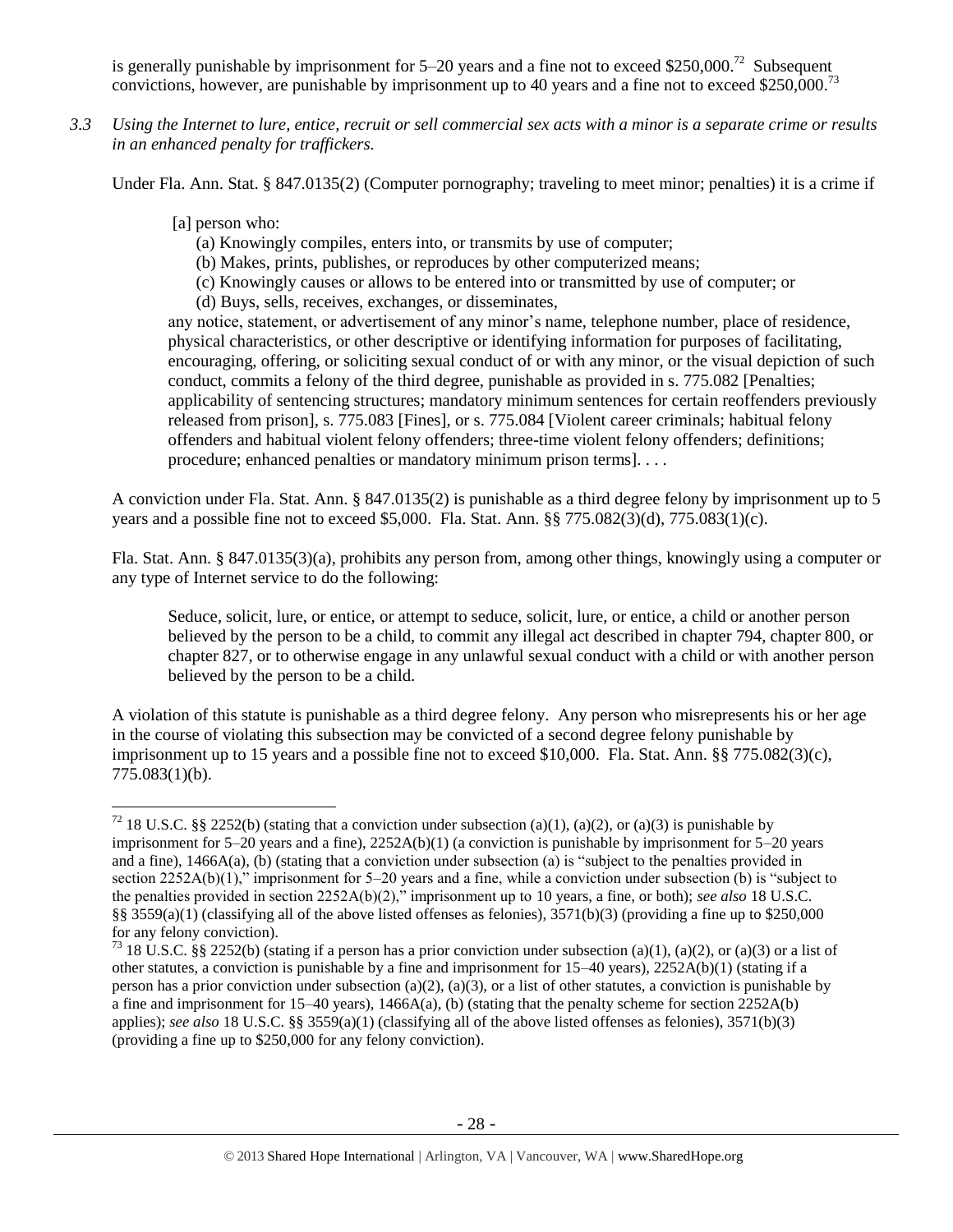## *3.4 Financial penalties for traffickers, including asset forfeiture, are sufficiently high.*

The trafficking, CSEC and sex offense statutes under which traffickers may be prosecuted carry possible fines ranging from \$5,000 to \$15,000.<sup>74</sup>

In addition to the fines set out in Fla. Stat. Ann. § 775.083, if the trafficker is convicted of laundering money in violation of Fla. Stat. Ann. § 896.101<sup>75</sup> (Florida money laundering act; definitions; penalties; injunctions; seizure warrants; immunity), he may be fined up to "\$ 250,000 or twice the value of the financial transactions, whichever is greater" for a first time violation and "up to \$500,000 or quintuple the value of the financial transactions, whichever is greater" for any subsequent violation. Fla. Stat. Ann. § 896.101(6). Also, the trafficker who violates the money laundering statute may be "liable for a civil penalty of not more than the value of the financial transactions involved or \$ 25,000, whichever is greater." Fla. Stat. Ann. § 896.101(7).

Traffickers also face asset forfeiture pursuant to the trafficking law. Fla. Stat. Ann. § 787.06(7) (Human trafficking) states, "[a]ny real property or personal property that was used, attempted to be used, or intended to be used in violation of any provision of this section may be seized and shall be forfeited subject to the provisions of the Florida Contraband Forfeiture Act. Additionally, Fla. Stat. Ann. §§ 932.701–932.706 (Florida Contraband Forfeiture Act) can be used to impose significant penalties including forfeiture of contraband<sup>76</sup> on traffickers charged with other felonies.<sup>77</sup> Subject to certain provisions in Fla. Stat. Ann. § 932.703 (Forfeiture of contraband article; exceptions), subsection (1)(a) states,

Any contraband article, vessel, motor vehicle, aircraft, other personal property, or real property used in violation of any provision of the Florida Contraband Forfeiture Act,<sup>78</sup> or in, upon, or by means of which any violation of the Florida Contraband Forfeiture Act has taken or is taking place, may be seized and shall be forfeited subject to the provisions of the Florida Contraband Forfeiture Act.

The procedure for asset forfeiture pursuant to Fla. Stat. Ann. §§ 932.701–932.706 is civil. Forfeiture of the contraband is mandatory. The court "shall order the seized property forfeited to the seizing law enforcement agency. Fla. Stat. Ann. § 932.704(8). Seizure of the forfeitable property is governed by Fla. Stat. Ann § 932.703(2)(a).

<sup>74</sup> *See supra* penalties chart in Section 3.1.

<sup>75</sup> *See supra* note [56.](#page-23-0)

<sup>&</sup>lt;sup>76</sup> See supra Section 2.8 for the definition of "contraband" pursuant to Fla. Stat. Ann. § 932.701(2)(a) (Short title; definitions).

 $^{77}$  Among the statutes for which a trafficker could be charged with a felony are the following: Fla. Stat. Ann.

<sup>§ 787.06 (</sup>Human trafficking); § 796.035 (Selling or buying of minors into sex trafficking or prostitution; penalties); § 796.03 (Procuring person under age of 18 for prostitution); § 827.071 (Sexual performance by a child; penalties);

<sup>§ 787.01 (</sup>Kidnapping; kidnapping of child under age 13, aggravating circumstances); § 787.02 (False

imprisonment; false imprisonment of child under age 13, aggravating circumstances); § 787.025 (Luring or enticing a child); § 800.04 (Lewd or lascivious offenses committed upon or in the presence of persons less than 16 years of age); § 827.04 (Contributing to the delinquency or dependency of a child; penalty); § 827.071 (Sexual performance by a child; penalties); § 847.0145 (Selling or buying of minors; penalties).

<sup>78</sup> *See supra* Section 2.8 for the text of Fla. Stat. Ann. § 932.702 (Unlawful to transport, conceal, or possess contraband articles or to acquire real or personal property with contraband proceeds; use of vessel, motor vehicle, aircraft, other personal property, or real property), which describes ways that an offender may violate the Florida Contraband Forfeiture Act.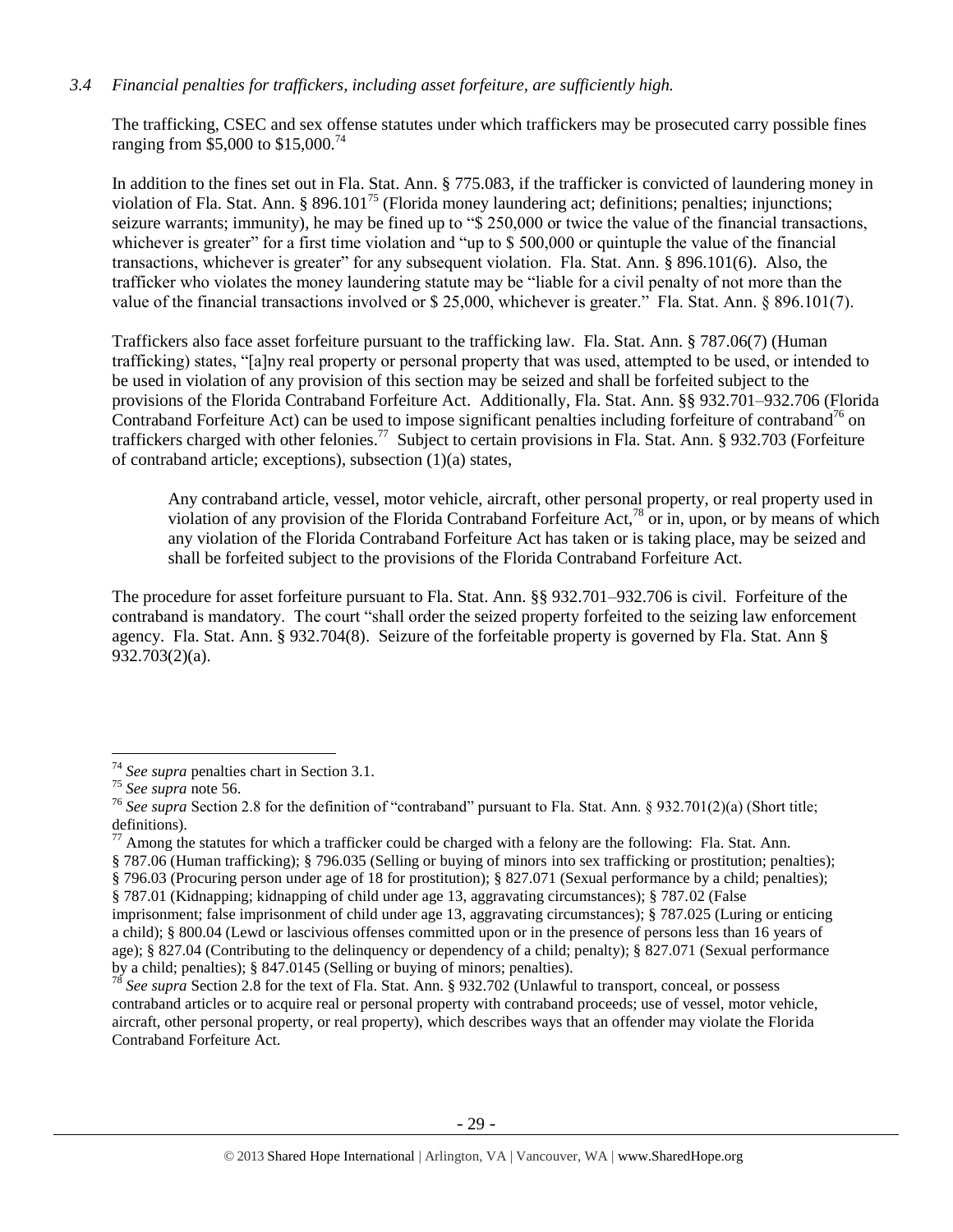Fla. Stat. Ann. § 775.089(1)(a) (Restitution)<sup>79</sup> provides that "the court shall order the defendant to make [monetary or nonmonetary] restitution to the victim<sup>80</sup> for  $\ldots$  " loss or damage caused or related to the trafficker's criminal episode, "unless it finds clear and compelling reasons not to order such restitution. . . ." If the offense "resulted in bodily injury to a victim," the restitution shall include "the cost of necessary medical and related professional services" including services for therapy and rehabilitation, the victim's income lost as a result of the crime, and if the crime resulted in the victim's death, "the cost of necessary funeral and related services." Fla. Stat. Ann. § 775.089(2)(a). If the victim was not physically injured by the offense, the restitution "may require that the defendant reimburse the victim for income lost by the victim as a result of the offense." Fla. Stat. Ann. § 775.089(2)(b).

Pursuant to Fla. Stat. Ann. § 775.089, restitution is mandatory and may be made directly to the victim. Fla. Stat. Ann. § 775.089(1)(a)(2) states,

An order requiring the defendant to make restitution to a victim does not remove or diminish the requirement that the court order payment to the Crimes Compensation Trust Fund pursuant to chapter 960. Payment of an award by the Crimes Compensation Trust Fund shall create an order of restitution to the Crimes Compensation Trust Fund . . .

This language suggests that a restitution order may be made either to the Trust Fund or to the victim. Additionally, pursuant to Fla. Stat. Ann. § 775.089(5), "An order of restitution may be enforced by the state, or by a victim named in the order to receive the restitution, in the same manner as a judgment in a civil action." Thus, a victim may seek to receive restitution directly.

*3.5 Convicted traffickers are required to register as sex offenders.*

Perpetrators of domestic minor sex trafficking are required to register under Fla. Stat. Ann. § 775.21 (The Florida Sexual Predators Act).<sup>81</sup> Pursuant to Fla. Stat. Ann. § 775.21(4),

(a) For a current offense committed on or after October 1, 1993, upon conviction, an offender shall be designated as a "sexual predator" under subsection (5), and subject to registration under subsection (6) and community and public notification under subsection (7) if:

1. The felony is:

a. A capital, life, or first-degree felony violation, or any attempt thereof, of s. 787.01 [Kidnapping; kidnapping of child under age 13, aggravating circumstances] or s. 787.02 [False imprisonment; false imprisonment of child under age 13, aggravating circumstances], where the victim is a minor and the defendant is not the victim's parent or guardian, or . . . s. 800.04 [Lewd or lascivious offenses committed upon or in the presence of persons less than 16 years' of age], or s. 847.0145 [Selling or buying of minors; penalties], or a violation of a similar law of another jurisdiction; or

b. Any felony violation, or any attempt thereof, of s.  $787.01$ , s.  $787.02$ , or s.  $787.025(2)(c)$ [Luring or enticing a child], $^{82}$  where the victim is a minor and the defendant is not the victim's parent or guardian; s.  $787.06(3)(b) \ldots (g)$ , or (h) [Human trafficking] . . . s. 796.03 [Procuring]

 $\overline{a}$ <sup>79</sup> *See* discussion of relevant provisions *supra* Section 2.8.

<sup>80</sup> *See supra* note [45.](#page-18-0) 

<sup>81</sup> *See supra* note [51.](#page-20-0)

<sup>&</sup>lt;sup>82</sup> Fla. Stat. Ann. § 787.025(2)(c) specifies, "A person 18 years of age or older who, having been previously convicted of a violation of chapter 794, s. 800.04, or s. 847.0135(5), or a violation of a similar law of another jurisdiction, intentionally lures or entices, or attempts to lure or entice, a child under the age of 12 into a structure, dwelling, or conveyance for other than a lawful purpose . . . ."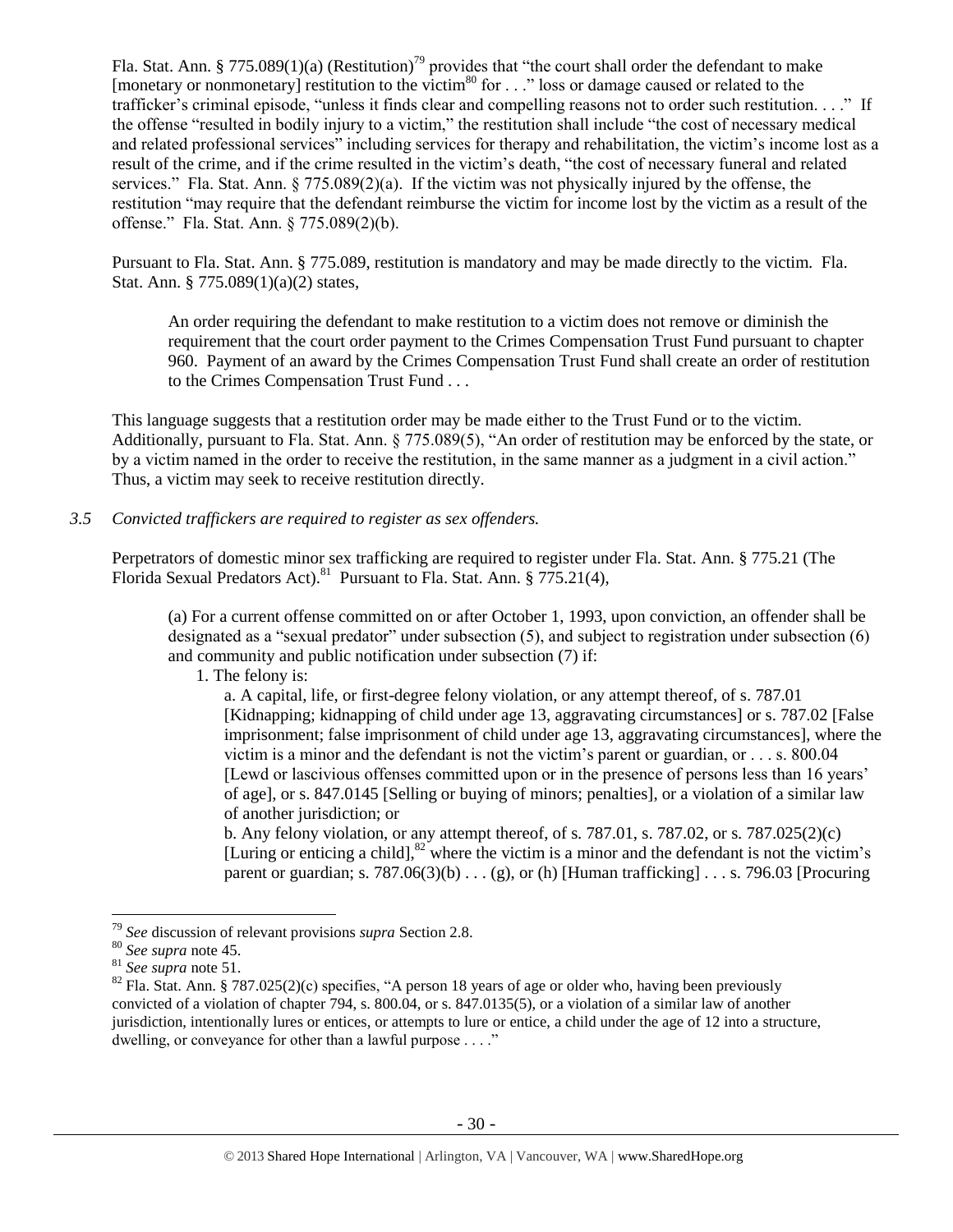person under age of 18 for prostitution]; s. 796.035 [Selling or buying of minors into prostitution; penalties]; s.  $800.04$ ;  $\dots$  s.  $827.071$ ;  $\dots$  s.  $847.0145$ ;  $\dots$  or a violation of a similar law of another jurisdiction, and the offender has previously been convicted of or found to have committed, or has pled nolo contendere or guilty to, regardless of adjudication, any violation of s. 787.01, s. 787.02, or s. 787.025(2)(c), where the victim is a minor and the defendant is not the victim's parent or guardian; . . .s. 796.03; s. 796.035; s. 800.04; . . . s. 827.071 [Sexual performance by a child; penalties]; s. 847.0133 [Protection of minors; prohibition of certain acts in connection with obscenity; penalty]; s. 847.0135 [Computer pornography; traveling to meet minor; penalties], . . . or a violation of a similar law of another jurisdiction;

2. The offender has not received a pardon for any felony or similar law of another jurisdiction that is necessary for the operation of this paragraph; and

3. A conviction of a felony or similar law of another jurisdiction necessary to the operation of this paragraph has not been set aside in any postconviction proceeding.

Traffickers convicted under Fla. Stat. Ann. § 787.06(g) and (h) or certain CSEC, pornography and sex offense provisions, will also be required to register as a sex offender under Fla. Stat. Ann.  $\S 943.0435(2)(a)^{83}$  (Sexual offenders required to register with the department; penalty). Pursuant to Fla. Stat. Ann. § 943.0435(1)(a), a "sexual offender" subject to the registration requirement in subsection  $(2)(a)$  is defined as a person who:

a. (I) Has been convicted of committing, or attempting, soliciting, or conspiring to commit, any of the criminal offenses proscribed in the following statutes in this state or similar offenses in another jurisdiction: s. 787.01 [Kidnapping; kidnapping of child under age 13, aggravating circumstances], s. 787.02 [False imprisonment; false imprisonment of child under age 13, aggravating circumstances] . . . s. 787.06(3)(b)  $\ldots$  (g), or (h) [Human trafficking].  $\ldots$  s. 796.03 [Procuring person under age of 18 for prostitution]; s. 796.035 [Selling or buying of minors into prostitution; penalties]; s. 800.04 [Lewd or lascivious offenses committed upon or in the presence of persons less than 16 years' of age] ... s. 827.071 [Sexual performance by a child; penalties] . . . s. 847.0135 [Computer pornography; traveling to meet minor; penalties], excluding s. 847.0135(6) . . . or any similar offense committed in this state which has been redesignated from a former statute number to one of those listed in this sub-subsubparagraph. . . .

b. Establishes or maintains a residence in this state and who has not been designated as a sexual predator by a court of this state but who has been designated as a sexual predator, as a sexually violent predator, or by another sexual offender designation in another state or jurisdiction and was, as a result of such designation, subjected to registration or community or public notification, or both, or would be if the person were a resident of that state or jurisdiction, without regard to whether the person otherwise meets the criteria for registration as a sexual offender;

c. Establishes or maintains a residence in this state who is in the custody or control of, or under the supervision of, any other state or jurisdiction as a result of a conviction for committing, or attempting, soliciting, or conspiring to commit, any of the criminal offenses proscribed in the following statutes or similar offense in another jurisdiction: s. 787.01 [Kidnapping; kidnapping of child under age 13, aggravating circumstances], s. 787.02 [False imprisonment; false imprisonment of child under age 13, aggravating circumstances  $] \ldots$  s. 787.06(3)(b)  $\ldots$  (g), or (h) [Human trafficking]  $\ldots$  s. 796.03 [Procuring person under age of 18 for prostitution]; s. 796.035 [Selling or buying of minors into prostitution; penalties]; s. 800.04 [Lewd or lascivious offenses committed upon or in the presence of persons less than 16 years' of age] . . . s. 827.071 [Sexual performance by a child; penalties] . . . s. 847.0135 [Computer pornography; traveling to meet minor; penalties], excluding s. 847.0135(6) . . . or

 $\overline{a}$ 

. . . .

<sup>83</sup> *See supra* note [52.](#page-21-0)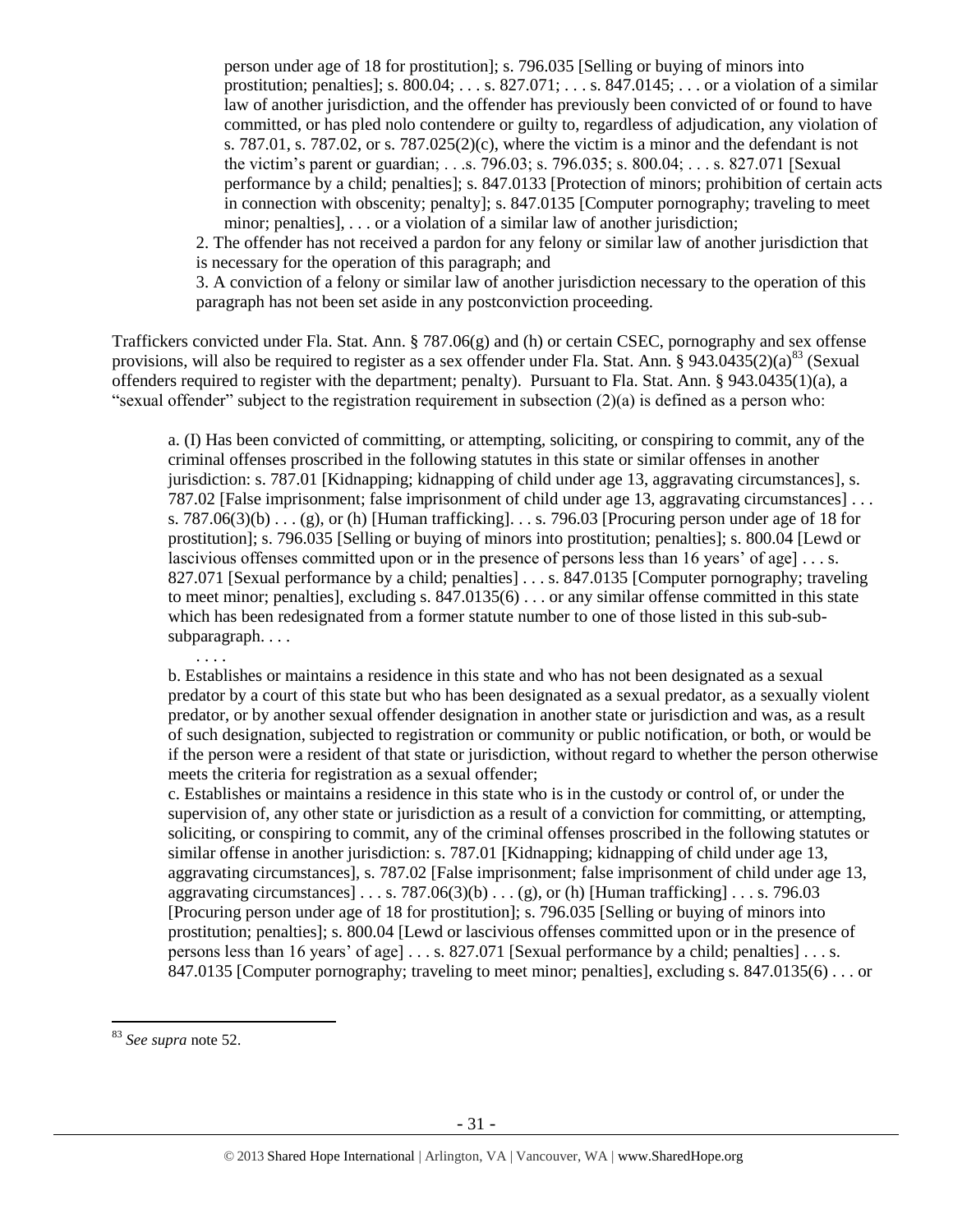any similar offense committed in this state which has been redesignated from a former statute number to one of those listed in this sub-subparagraph. . . .

*3.6 Laws relating to termination of parental rights for certain offenses include sex trafficking or commercial sexual exploitation of children (CSEC) offenses in order to remove the children of traffickers from their control and potential exploitation.* 

Fla. Stat. Ann. § 39.806 $^{84}$  (Grounds for termination of parental rights) states in part,

(1) Grounds for the termination of parental rights may be established under any of the following circumstances:

. . . .

. . .

. . .

 $\overline{a}$ 

(c) When the parent or parents engaged in conduct toward the child or toward other children that demonstrates that the continuing involvement of the parent or parents in the parent-child relationship threatens the life, safety, well-being, or physical, mental, or emotional health of the child irrespective of the provision of services. Provision of services may be evidenced by proof that services were provided through a previous plan or offered as a case plan from a child welfare agency.

(d) When the parent of a child is incarcerated and either:

1. The period of time for which the parent is expected to be incarcerated will constitute a significant portion of the child's minority. When determining whether the period of time is significant, the court shall consider the child's age and the child's need for a permanent and stable home. The period of time begins on the date that the parent enters into incarceration; 2. The incarcerated parent has been determined by the court to be a violent career criminal as defined in s. 775.084, $^{85}$  a habitual violent felony offender as defined in s. 775.084, $^{86}$  or a sexual

1. The defendant has previously been convicted as an adult three or more times for an offense in this state or other qualified offense that is:

c. Aggravated child abuse, as described in s. 827.03(2)(a);

. . . e. Lewd or lascivious battery, lewd or lascivious molestation, lewd or lascivious conduct, or lewd or lascivious exhibition, as described in s. 800.04 or s. 847.0135(5) [Computer pornography; traveling to meet minors; penalties];

2. The defendant has been incarcerated in a state prison or a federal prison.

4. The defendant has not received a pardon for any felony or other qualified offense that is necessary for the operation of this paragraph.

<sup>&</sup>lt;sup>84</sup> Here and elsewhere in this report that Fla. Stat. Ann. § 39.806 is discussed, it has been updated to reflect the amendments added by the passage of Senate Bill 964 during the 2013 regular session of the Florida Legislature, 2013 Fla. Laws ch. 132 (effective July 1, 2013).

 $85$  Pursuant to Fla. Stat. Ann. § 775.084(d), the defendant is a violent career criminal when,

<sup>3.</sup> The primary felony offense for which the defendant is to be sentenced is a felony enumerated in subparagraph 1. and was committed on or after October 1, 1995, and:

a. While the defendant was serving a prison sentence or other sentence, or court-ordered or lawfully imposed supervision that is imposed as a result of a prior conviction for an enumerated felony; or b. Within 5 years after the conviction of the last prior enumerated felony, or within 5 years after the defendant's release from a prison sentence, probation, community control, control release, conditional release, parole, or court-ordered or lawfully imposed supervision or other sentence that is imposed as a result of a prior conviction for an enumerated felony, whichever is later.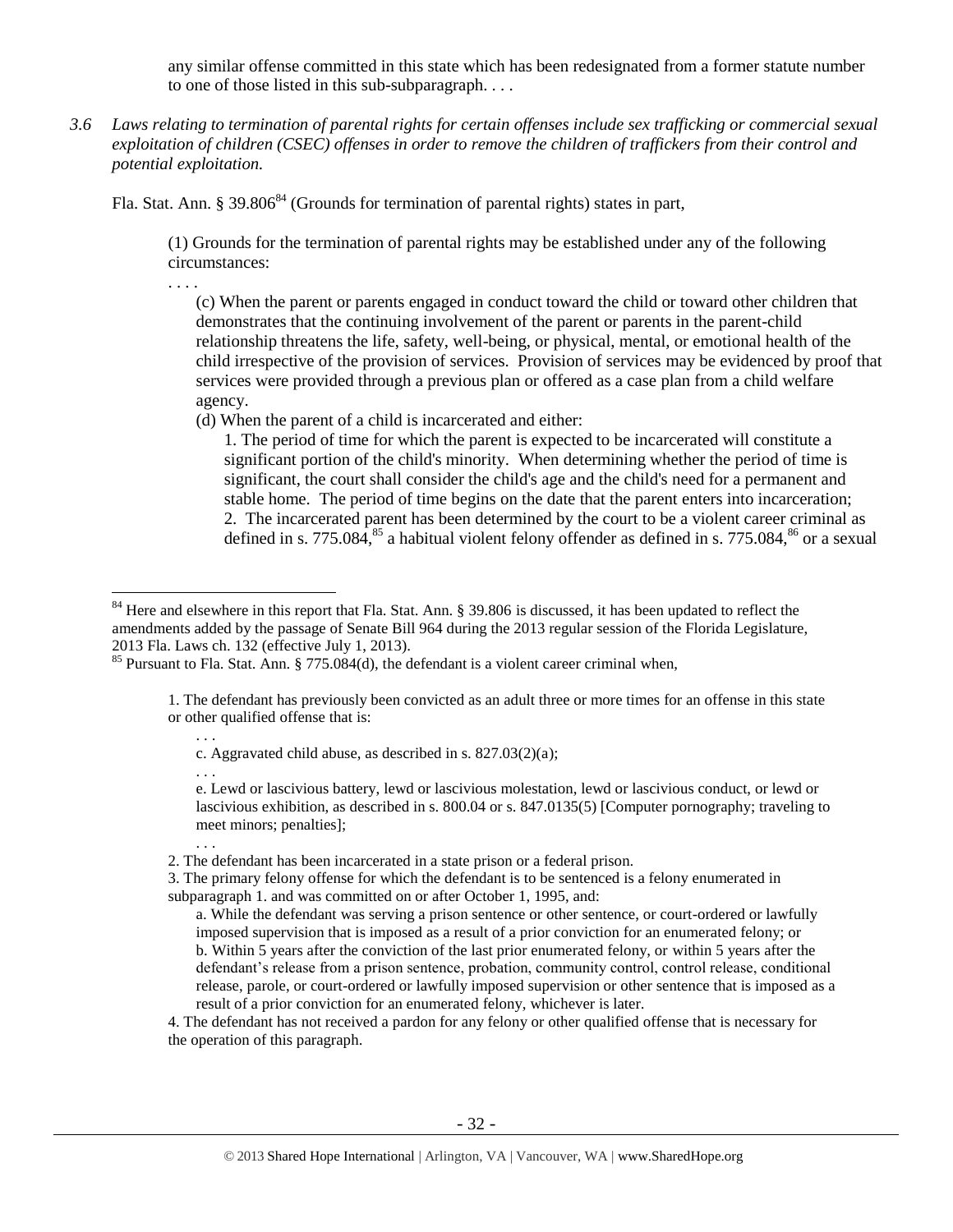predator as defined in s.  $775.21$ ;<sup>87</sup> has been convicted of first degree or second degree murder in violation of s. 782.04 or a sexual battery that constitutes a capital, life, or first degree felony violation of s. 794.011; $^{88}$  or has been convicted of an offense in another jurisdiction which is substantially similar to one of the offenses listed in this paragraph. As used in this section, the term "substantially similar offense" means any offense that is substantially similar in elements and penalties to one of those listed in this subparagraph, and that is in violation of a law of any other jurisdiction, whether that of another state, the District of Columbia, the United States or any possession or territory thereof, or any foreign jurisdiction; or

3. The court determines by clear and convincing evidence that continuing the parental relationship with the incarcerated parent would be harmful to the child and, for this reason, that termination of the parental rights of the incarcerated parent is in the best interest of the child. When determining harm, the court shall consider the following factors:

- a. The age of the child.
- b. The relationship between the child and the parent.

c. The nature of the parent's current and past provision for the child's developmental, cognitive, psychological, and physical needs.

d. The parent's history of criminal behavior, which may include the frequency of incarceration and the unavailability of the parent to the child due to incarceration.

e. Any other factor the court deems relevant.

(e) When a child has been adjudicated dependent, a case plan has been filed with the court, and:

1. The child continues to be abused, neglected, or abandoned by the parent or parents. . . .

2. The parent or parents have materially breached the case plan. . . .

(f) The parent or parents engaged in egregious conduct or had the opportunity and capability to prevent and knowingly failed to prevent egregious conduct that threatens the life, safety, or physical, mental, or emotional health of the child or the child's sibling.

1. The defendant has previously been convicted of a felony or an attempt or conspiracy to commit a felony and one or more of such convictions was for:

. . . b. Sexual battery;

. . .

d. Kidnapping;

e. Aggravated child abuse;

. . .

 $\overline{a}$ 

2. The felony for which the defendant is to be sentenced was committed:

a. While the defendant was serving a prison sentence or other sentence, or court-ordered or lawfully imposed supervision that is imposed as a result of a prior conviction for an enumerated felony; or b. Within 5 years of the date of the conviction of the last prior enumerated felony, or within 5 years of the defendant's release from a prison sentence, probation, community control, control release, conditional release, parole, or court-ordered or lawfully imposed supervision or other sentence that is imposed as a result of a prior conviction for an enumerated felony, whichever is later.

3. The defendant has not received a pardon on the ground of innocence for any crime that is necessary for the operation of this paragraph.

4. A conviction of a crime necessary to the operation of this paragraph has not been set aside in any postconviction proceeding.

<sup>87</sup> See supra Section 3.5 for the criteria that define a sexual predator.

<sup>88</sup> See supra Section 1.2 for details on the sexual batteries that result in capital, life, or first degree felonies.

<sup>5.</sup> A conviction of a felony or other qualified offense necessary to the operation of this paragraph has not been set aside in any postconviction proceeding.

<sup>&</sup>lt;sup>86</sup> Pursuant to Fla. Stat. Ann. § 775.084(b), the defendant is a habitual violent felony offender when,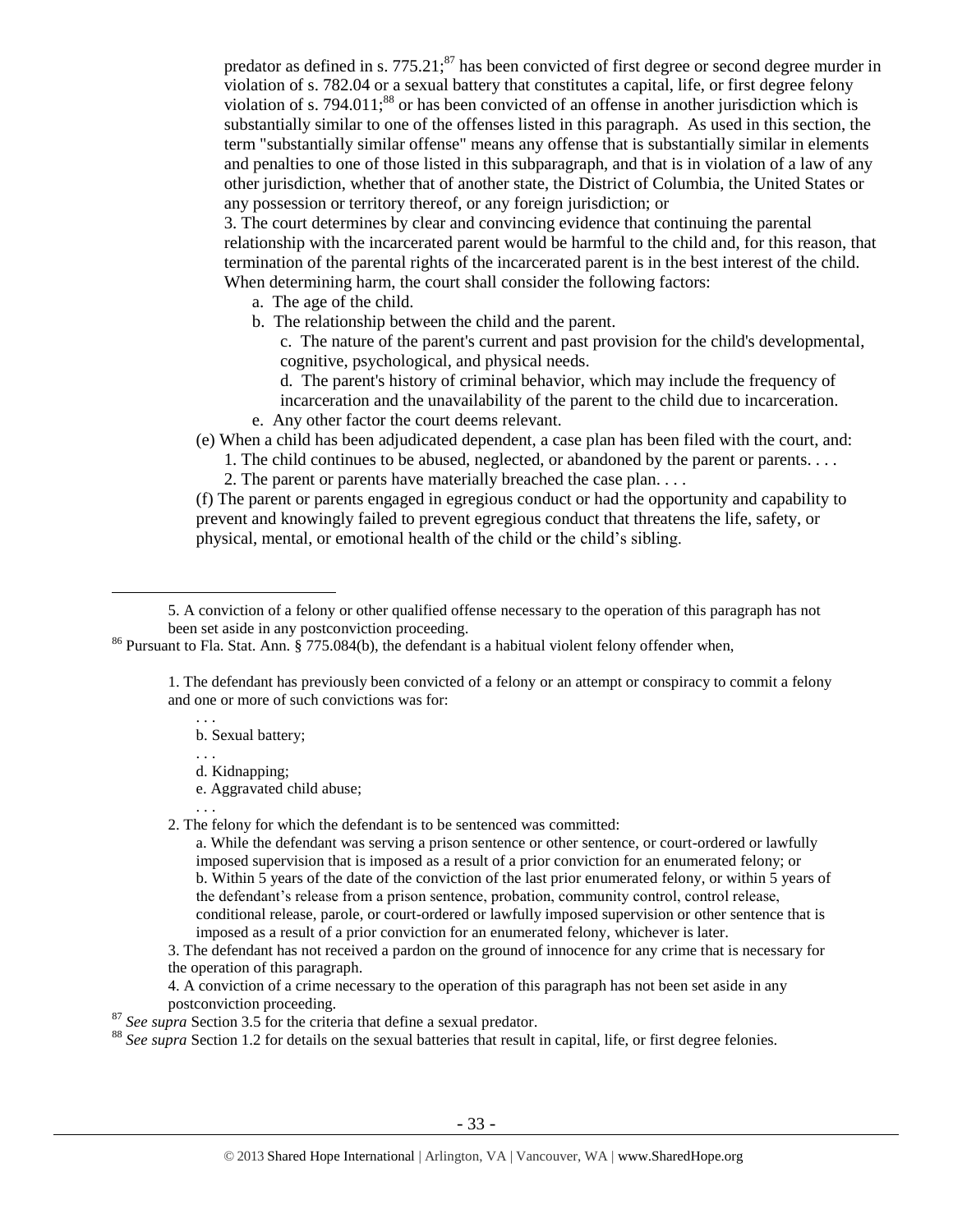. . . .

2. As used in this subsection, the term "egregious conduct" means abuse, abandonment, neglect, or any other conduct that is deplorable, flagrant, or outrageous by a normal standard of conduct. Egregious conduct may include an act or omission that occurred only once but was of such intensity, magnitude, or severity as to endanger the life of the child.

(g) The parent or parents have subjected the child or another child to aggravated child abuse as defined in s. 827.03, sexual battery or sexual abuse<sup>89</sup> as defined in s.  $39.01$ , or chronic abuse. . . . .

(m) The court determines by clear and convincing evidence that the child was conceived as a result of an act of sexual battery<sup>90</sup> made unlawful pursuant to s. 794.011, or pursuant to a similar law of another state, territory, possession, or Native American tribe where the offense occurred. It is presumed that termination of parental rights is in the best interest of the child if the child was conceived as a result of the unlawful sexual battery. A petition for termination of parental rights under this paragraph may be filed at any time. The court must accept a guilty plea or conviction of unlawful sexual battery pursuant to s. 794.011 as conclusive proof that the child was conceived by a violation of criminal law as set forth in this subsection.

**. . . .**

- 1. Solicit for or engage in prostitution; or
- 2. Engage in a sexual performance, as defined by chapter 827; or
- 3. Participate in the trade of sex trafficking as provided in s. 796.035.

<sup>&</sup>lt;sup>89</sup> Fla. Stat. Ann. § 39.01(67)(g) (Definitions) defines "[s]exual abuse of a child for purposes of finding a child to be dependent" to include,

<sup>(</sup>g) The sexual exploitation of a child, which includes the act of a child offering to engage in or engaging in prostitution, provided that the child is not under arrest or is not being prosecuted in a delinquency or criminal proceeding for a violation of any offense in chapter 796 based on such behavior; or allowing, encouraging, or forcing a child to:

<sup>&</sup>lt;sup>90</sup> Under Fla. Stat. Ann. § 794.011(1)(h) (Sexual battery) "'Sexual battery' means oral, anal, or vaginal penetration by, or union with, the sexual organ of another or the anal or vaginal penetration of another by any other object; however, sexual battery does not include an act done for a bona fide medical purpose."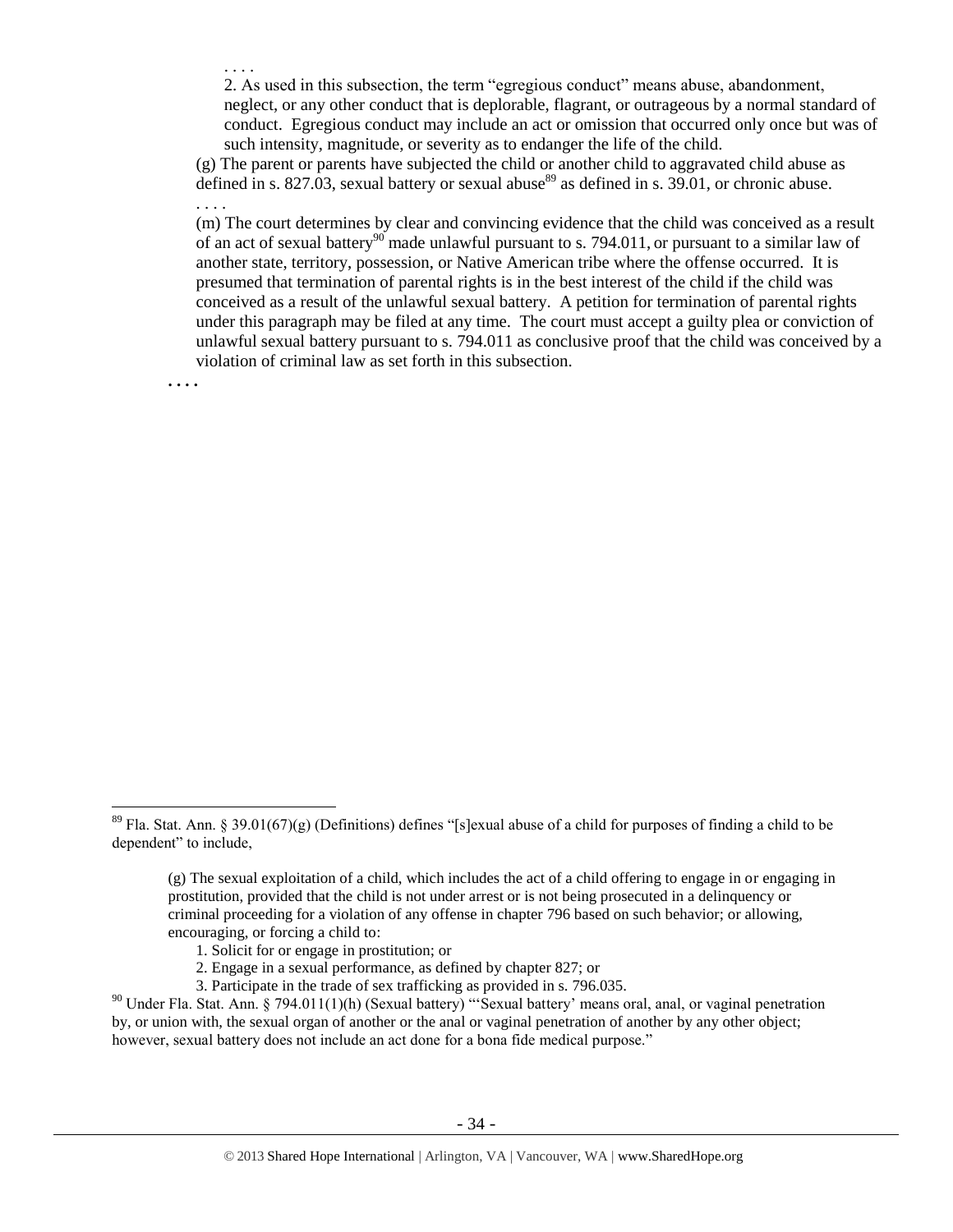#### **FRAMEWORK ISSUE 4: CRIMINAL PROVISIONS FOR FACILITATORS**

#### *Legal Components:*

- *4.1 The acts of assisting, enabling, or financially benefitting from child sex trafficking are included as criminal offenses in the state sex trafficking statute.*
- *4.2 Financial penalties, including asset forfeiture laws, are in place for those who benefit financially from or aid and assist in committing domestic minor sex trafficking.*

*\_\_\_\_\_\_\_\_\_\_\_\_\_\_\_\_\_\_\_\_\_\_\_\_\_\_\_\_\_\_\_\_\_\_\_\_\_\_\_\_\_\_\_\_\_\_\_\_\_\_\_\_\_\_\_\_\_\_\_\_\_\_\_\_\_\_\_\_\_\_\_\_\_\_\_\_\_\_\_\_\_\_\_\_\_\_\_\_\_\_\_\_\_\_*

- *4.3 Promoting and selling child sex tourism is illegal.*
- *4.4 Promoting and selling child pornography is illegal.*

#### *Legal Analysis:*

*4.1 The acts of assisting, enabling, or financially benefitting from child sex trafficking are included as criminal offenses in the state sex trafficking statute.*

The act of assisting or facilitating the crime of sex trafficking is criminalized by the state human trafficking law. Fla. Stat. Ann. § 787.06(3)(g) (Human trafficking) states, "Any person who knowingly, or in reckless disregard of the facts . . . benefits financially by receiving anything of value from participation in a venture that has subjected a person to human trafficking . . . [f]or commercial sexual activity in which any child under the age of 18 is involved commits a felony of the first degree, punishable by imprisonment for a term of years not exceeding life," and a possible fine not to exceed \$10,000. Fla. Stat. Ann.  $\S$   $\frac{8}{3}$   $\frac{787.06(3)(g)}{75.082(3)(b)}$ , 775.083(1)(b). Under Fla. Stat. Ann. § 787.06(3)(h), benefitting or attempting to benefit financially from "participation in a venture that has subjected a person to human trafficking . . . for commercial sexual activity in which any child under the age of 15 is involved commits a life felony. A life felony is punishable by up to life imprisonment and a possible fine not to exceed \$15,000. Fla. Stat. Ann. §§ 787.06(3)(h), 775.082(3)(a)(3.), 775.083(1)(a).

A facilitator may also be guilty of money laundering in violation of Fla. Stat. Ann. § 896.101(3)<sup>91</sup> (Florida money laundering act; definitions; penalties; injunctions; seizure warrants; immunity). Depending on the amount of money the facilitator helped to conceal, the facilitator may be convicted of a first, second, or third degree felony. Fla. Stat. Ann. § 896.101(5). Additional and more substantial fines may be demanded of the facilitator convicted of money laundering. Fla. Stat. Ann. § 896.101(6), (7).<sup>92</sup>

*4.2 Financial penalties, including asset forfeiture laws, are in place for those who benefit financially from or aid and assist in committing domestic minor sex trafficking.*

Facilitators may be subject to fines for convictions related to their activities. A first degree felony conviction under Fla. Stat. Ann. § 787.06(3)(g) (Human trafficking) is punishable by a possible fine of up to \$10,000 and a life felony conviction under Fla. Stat. Ann. § 787.06(3)(h) is punishable by a possible fine up to \$15,000. Fla. Stat. Ann. § 775.083(1)(a), (b).

Facilitators also face asset forfeiture under the human trafficking law. Fla. Stat. Ann. § 787.06(7) (Human trafficking) states, "[a]ny real property or personal property that was used, attempted to be used, or intended to be used in violation of any provision of this section may be seized and shall be forfeited subject to the provisions of the Florida Contraband Forfeiture Act. Additionally, Fla. Stat. Ann. §§ 932.701–932.706 (Florida

<sup>91</sup> *See supra* note [56.](#page-23-0)

<sup>&</sup>lt;sup>92</sup> See supra Section 3.4 for a detailed explanation of the fines specifically applicable to money laundering.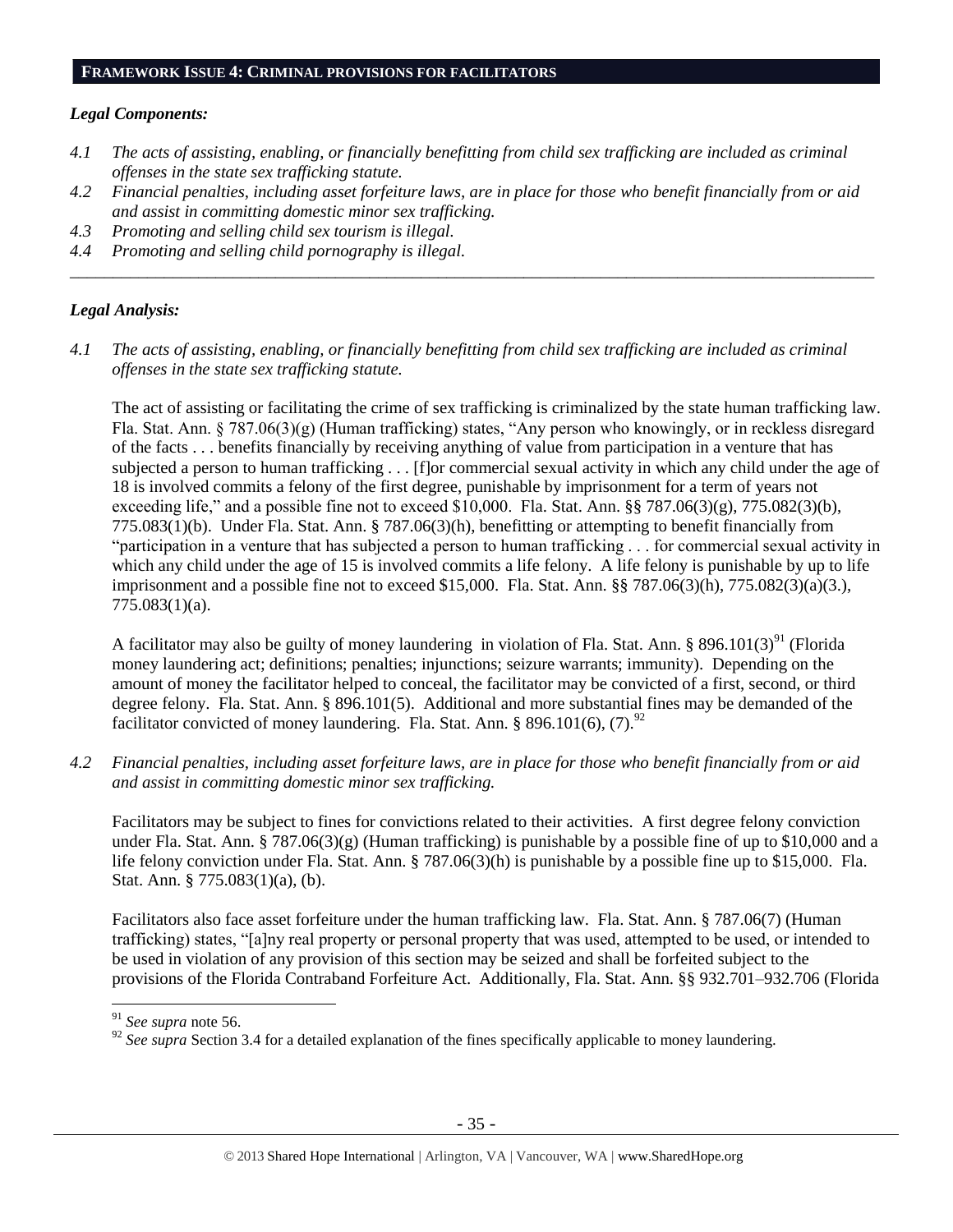Contraband Forfeiture Act) can be used to impose significant penalties including forfeiture of contraband<sup>93</sup> on facilitators charged with felonies. Subject to certain provisions in Fla. Stat. Ann. § 932.703 (Forfeiture of contraband article; exceptions), subsection (1)(a) states,

Any contraband article, vessel, motor vehicle, aircraft, other personal property, or real property used in violation of any provision of the Florida Contraband Forfeiture Act,<sup>94</sup> or in, upon, or by means of which any violation of the Florida Contraband Forfeiture Act has taken or is taking place, may be seized and shall be forfeited subject to the provisions of the Florida Contraband Forfeiture Act.

The procedure for asset forfeiture pursuant to Fla. Stat. Ann. §§ 932.701–932.706 is civil. Forfeiture of the contraband is mandatory. The court "shall order the seized property forfeited to the seizing law enforcement agency. Fla. Stat. Ann. § 932.704(8). Seizure of the forfeitable property is governed by Fla. Stat. Ann § 932.703(2)(a).

Fla. Stat. Ann. § 775.089(1)(a) (Restitution)<sup>95</sup> provides that "the court shall order the defendant to make [monetary or nonmonetary] restitution to the victim<sup>96</sup> for  $\ldots$  " loss or damage caused or related to the trafficker's criminal episode, "unless it finds clear and compelling reasons not to order such restitution. . . ." If the offense "resulted in bodily injury to a victim," the restitution shall include "the cost of necessary medical and related professional services" including services for therapy and rehabilitation, the victim's income lost as a result of the crime, and if the crime resulted in the victim's death, "the cost of necessary funeral and related services." Fla. Stat. Ann. § 775.089(2)(a). If the victim was not physically injured by the offense, the restitution "may require that the defendant reimburse the victim for income lost by the victim as a result of the offense." Fla. Stat. Ann. § 775.089(2)(b).

Pursuant to Fla. Stat. Ann. § 775.089, restitution is mandatory and may be made directly to the victim. Fla. Stat. Ann. § 775.089(1)(a)(2) states,

An order requiring the defendant to make restitution to a victim does not remove or diminish the requirement that the court order payment to the Crimes Compensation Trust Fund pursuant to chapter 960. Payment of an award by the Crimes Compensation Trust Fund shall create an order of restitution to the Crimes Compensation Trust Fund . . .

This language suggests that a restitution order may be made either to the Trust Fund or to the victim. Additionally, pursuant to Fla. Stat. Ann. § 775.089(5), "An order of restitution may be enforced by the state, or by a victim named in the order to receive the restitution, in the same manner as a judgment in a civil action." Thus, a victim may seek to receive restitution directly.

<sup>&</sup>lt;sup>93</sup> See supra Section 2.8 for the definition of "contraband" pursuant to Fla. Stat. Ann. § 932.701(2)(a) (Short title; definitions).

<sup>94</sup> *See supra* Section 2.8 for the text of Fla. Stat. Ann. § 932.702 (Unlawful to transport, conceal, or possess contraband articles or to acquire real or personal property with contraband proceeds; use of vessel, motor vehicle, aircraft, other personal property, or real property), which describes ways that an offender may violate the Florida Contraband Forfeiture Act.

<sup>95</sup> *See* discussion of relevant provisions *supra* Section 2.8.

<sup>96</sup> *See supra* note [45.](#page-18-0)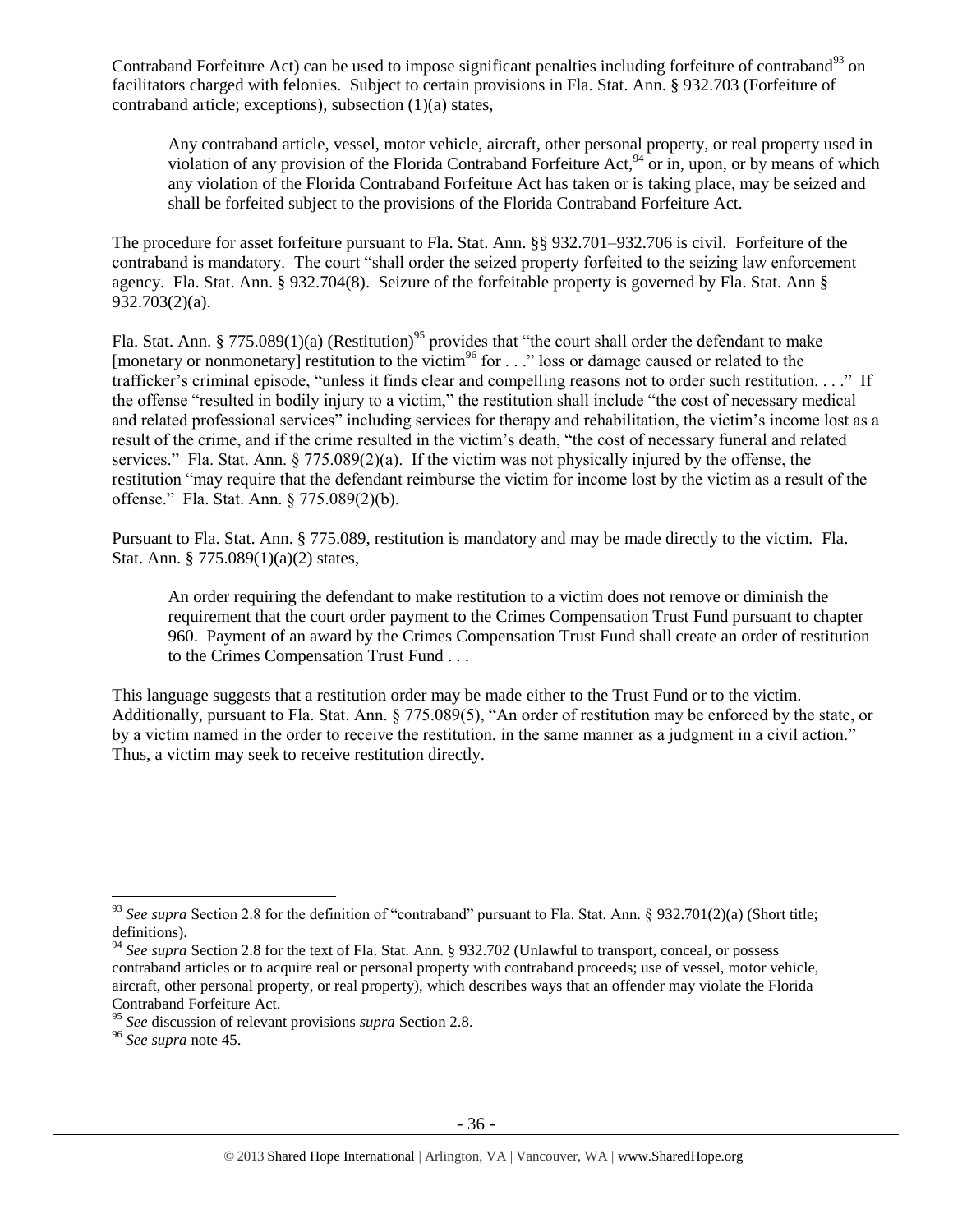Facilitators who allow their premises to be used for sex trafficking face loss of their property if it is declared a nuisance under Fla. Stat. Ann. § 823.05<sup>97</sup> (Places and groups engaged in criminal gang-related activity declared a nuisance; massage establishments engaged in prohibited activity; may be abated and enjoined), which states,

(1) Whoever shall erect, establish, continue, or maintain, own or lease any building, booth, tent or place which tends to annoy the community or injure the health of the community, or become manifestly injurious to the morals or manners of the people as described in s. 823.01, or any house or place of prostitution, assignation, lewdness or place . . . or any place where any law of the state is violated, shall be deemed guilty of maintaining a nuisance, and the building, erection, place, tent or booth and the furniture, fixtures, and contents are declared a nuisance. All such places or persons shall be abated or enjoined as provided in ss.  $60.05^{98}$  and  $60.06^{99}$ 

. . . .

 $\overline{a}$ 

(3) A massage establishment as defined in s.  $480.033(7)^{100}$  that operates in violation of s.  $480.0475^{101}$  or s.  $480.0535(2)^{102}$  is declared a nuisance and may be abated or enjoined as provided in ss. 60.05 and 60.06.

On trial if the existence of a nuisance is shown, the court shall issue a permanent injunction and order the costs to be paid by the persons establishing or maintaining the nuisance and shall adjudge that the costs are a lien on all personal property found in the place of the nuisance and on the failure of the property to bring enough to pay the costs, then on the real estate occupied by the nuisance. No lien shall attach to the real estate of any other than said persons unless 5 days' written notice has been given to the owner or his or her agent who fails to begin to abate the nuisance within said 5 days. In a proceeding abating a nuisance pursuant to s. 823.10 or s. 823.05, if a tenant has been convicted of an offense under chapter 893 or s. 796.07, the court may order the tenant to vacate the property within 72 hours if the tenant and owner of the premises are parties to the nuisance abatement action and the order will lead to the abatement of the nuisance.

 $99$  Fla. Stat. Ann. § 60.06 (Abatement of nuisances; enforcement) states, "The court shall make such orders on proper proof as will abate all nuisances mentioned in s. 823.05, and has authority to enforce injunctions by contempt but the jurisdiction hereby granted does not repeal or alter s. 823.01."

<sup>100</sup> Under Fla. Stat. Ann. § 480.033, "'Establishment'" means a site or premises, or portion thereof, wherein a massage therapist practices massage."

 $101$  Fla. Stat. Ann. § 480.0475 (Massage establishments; prohibited practices) states in part,

(1) A person may not operate a massage establishment between the hours of midnight and  $5$  a.m.  $\dots$ (2) A person operating a massage establishment may not use or permit the establishment to be used as a principal domicile unless the establishment is zoned for residential use under a local ordinance.

. . . .  $102$  Fla. Stat. Ann. § 480.0535(1) (Documents required while working in a massage establishment) states,

In order to provide the department and law enforcement agencies the means to more effectively identify, investigate, and arrest persons engaging in human trafficking, a person employed by a massage establishment and any person performing massage therein must immediately present, upon the request of an investigator of the department or a law enforcement officer, valid government identification while in the establishment. . . .

 $97$  Here and elsewhere in this report that Fla. Stat. Ann. § 823.05 is discussed, it has been updated to reflect the amendments added by the passage of House Bill 7005 during the 2013 regular session of the Florida Legislature, 2013 Fla. Laws ch. 212 (effective October 1, 2013).

 $98$  Fla. Stat. Ann. § 60.05(4) (Abatement of nuisances) states,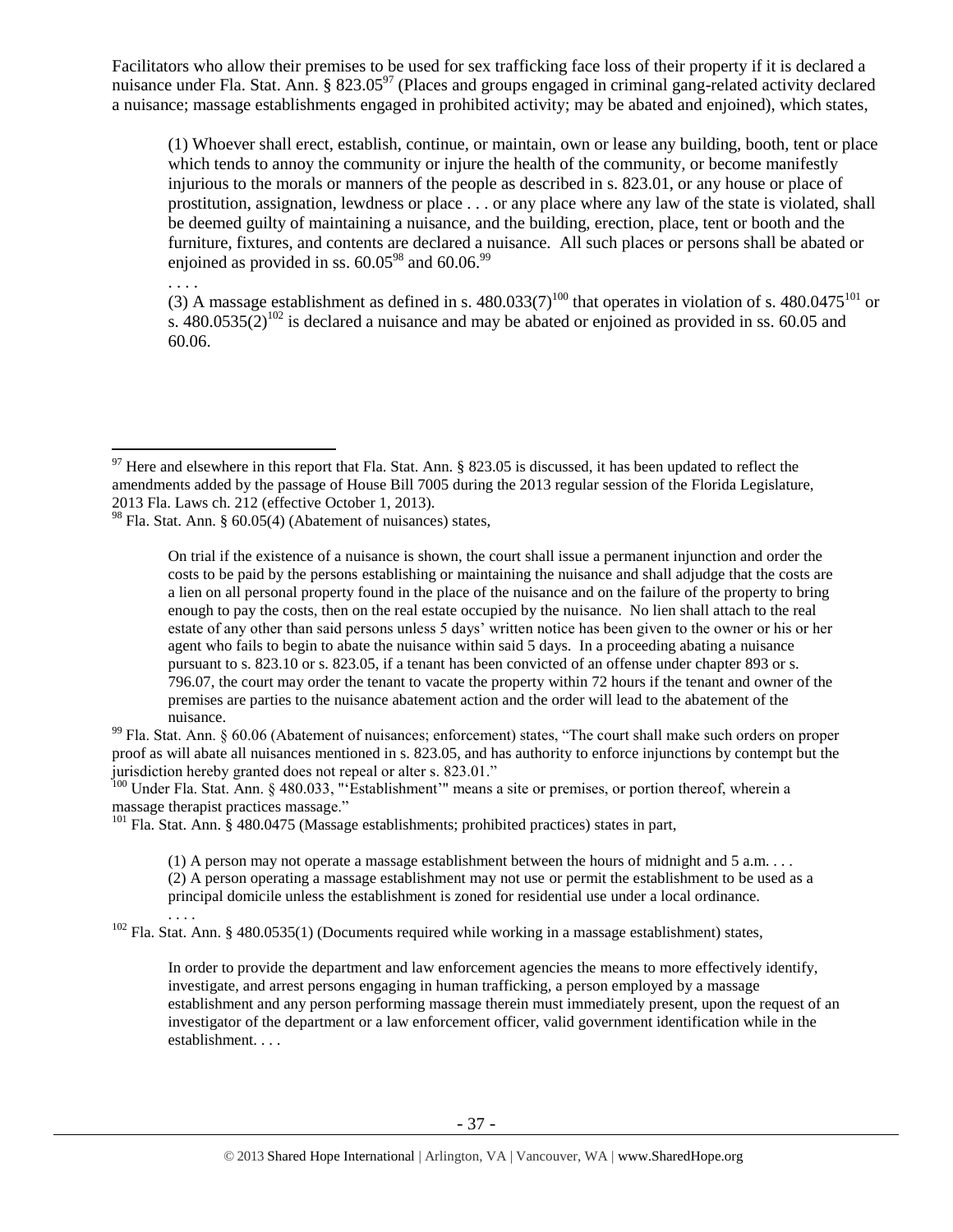## *4.3 Promoting and selling child sex tourism is illegal.*

There is no specific provision in the Florida statutes that prohibits child sex tourism. Fla. Stat. Ann. § 847.0135(4) (Computer pornography; traveling to meet minor) may apply where a person travels to or within Florida for the purpose of engaging in certain illegal sex acts with children, but does not specifically address sex tourism.

4.3.1 Recommendation: Enact a law that specifically prohibits selling or offering to sell travel services that include or facilitate travel for the purpose of engaging in commercial sexual exploitation of a minor or prostitution of a minor, if the travel occurs in Florida.

## *4.4 Promoting and selling child pornography is illegal.*

Promoting or selling child pornography is illegal in Florida under several statutes. Fla. Stat. Ann. § 847.011 (Prohibition of certain acts in connection with obscene, lewd, etc., materials; penalty) states in part,

(1) (a) Except as provided in paragraph (c), any person who knowingly sells, lends, gives away, distributes, transmits, shows, or transmutes, or offers to sell, lend, give away, distribute, transmit, show, or transmute, or has in his or her possession, custody, or control with intent to sell, lend, give away, distribute, transmit, show, transmute, or advertise in any manner, any obscene book, magazine, periodical, pamphlet, newspaper, . . . picture, drawing, photograph, motion picture film, figure, image, phonograph record, or wire or tape or other recording, or any written, printed, or recorded matter of any such character which may or may not require mechanical or other means to be transmuted into auditory, visual, or sensory representations of such character, or any article or instrument for obscene use, or purporting to be for obscene use or purpose; . . . commits a misdemeanor of the first degree . . . .

. . . . (c) A person who commits a violation of paragraph (a) or subsection (2) which is based on materials that depict a minor engaged in any act or conduct that is harmful to minors<sup>103</sup> commits a felony of the third degree, punishable as provided in s. 775.082, s. 775.083, or s. 775.084.

. . . .

(4) Any person who knowingly promotes, conducts, performs, or participates in an obscene show, exhibition, or performance by live persons or a live person before an audience is guilty of a misdemeanor of the first degree, . . . . Any person who, after having been convicted of violating this subsection, thereafter violates any of its provisions and is convicted thereof is guilty of a felony of the third degree, . . . .

A conviction under Fla. Stat. Ann. §  $847.011(1)(a)$ , (4) is punishable as a first degree misdemeanor by imprisonment up to 1 year and a possible fine not to exceed \$1,000. Fla. Stat. Ann. §§ 775.082(4)(a), 775.083(1)(d). A conviction under Fla. Stat. Ann. § 847.011(1)(c), (4) is punishable as a third degree felony by imprisonment up to 5 years and a possible fine not to exceed \$5,000. Fla. Stat. Ann. §§ 775.082(3)(d), 775.083(1)(c).

Facilitators could also be convicted of violating Fla. Stat. Ann. § 847.0135(2)<sup>104</sup> (Computer pornography; traveling to meet minor; penalties), which is punishable as a third degree felony by imprisonment up to 5 years and a possible fine not to exceed \$5,000. Fla. Stat. Ann. §§ 775.082(3)(d), 775.083(1)(c).

<sup>103</sup> *See supra* not[e 67.](#page-25-0)

<sup>104</sup> *See* discussion of relevant provisions *supra* Section 1.2.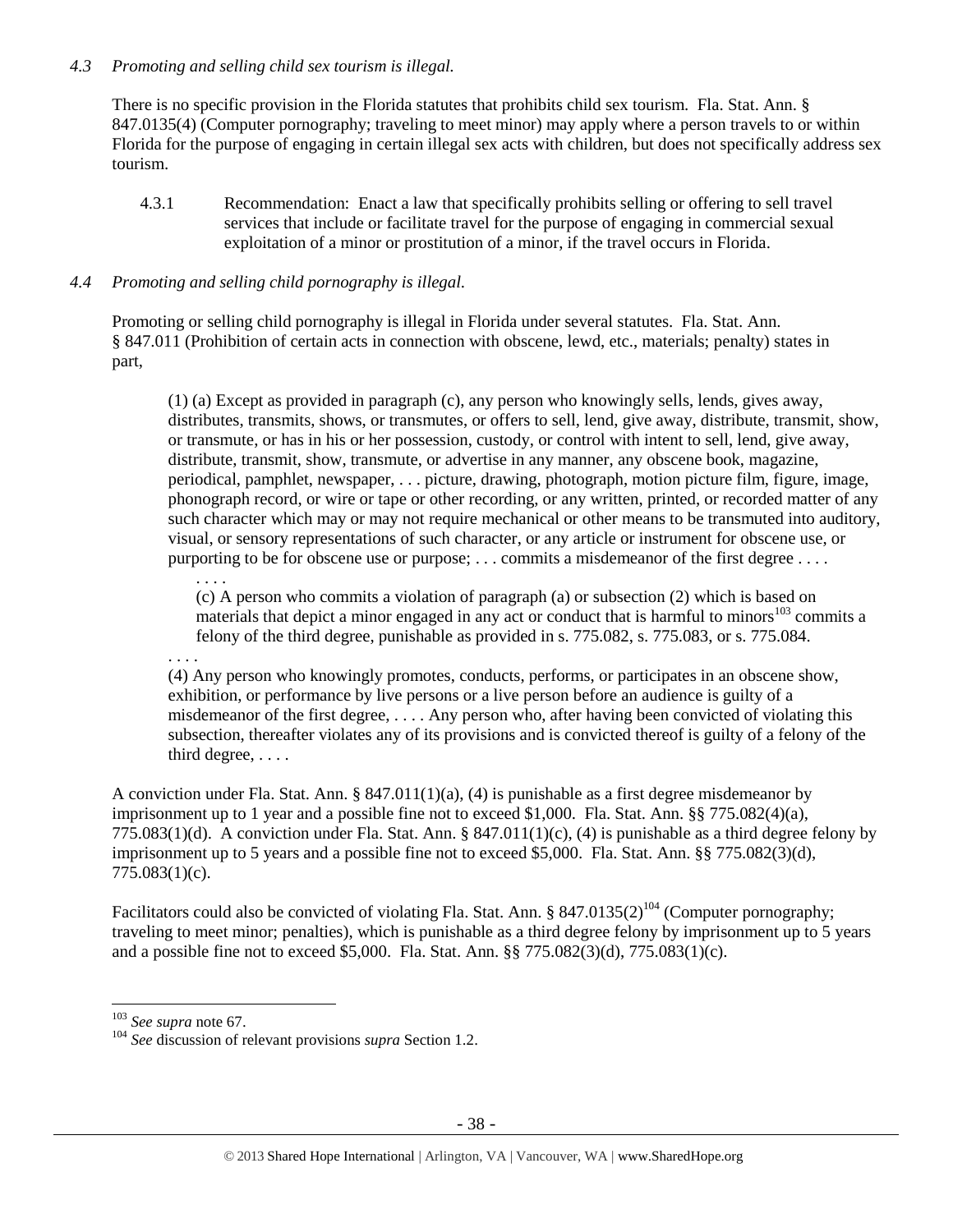Fla. Stat. Ann. § 847.0137 (Transmission of pornography by electronic device or equipment prohibited; penalties), states,

(2) Notwithstanding ss.  $847.012^{105}$  [Harmful materials; sale or distribution to minors or using minors in production prohibited; penalty] and 847.0133 [Protection of minors; prohibition of certain acts in connection with obscenity; penalty], any person in this state who knew or reasonably should have known that he or she was transmitting child pornography, as defined in s.  $847.001$ ,  $^{106}$  to another person in this state or in another jurisdiction commits a felony of the third degree, punishable as provided in s. 775.082, s. 775.083, or s. 775.084.

(3) Notwithstanding ss. 847.012 and 847.0133, any person in any jurisdiction other than this state who knew or reasonably should have known that he or she was transmitting child pornography, as defined in s. 847.001, to any person in this state commits a felony of the third degree, punishable as provided in s. 775.082, s. 775.083, or s. 775.084.

A conviction under Fla. Stat. Ann. § 847.0137(2), (3) is punishable as a third degree felony by imprisonment up to 5 years and a possible fine not to exceed \$5,000. Fla. Stat. Ann. §§ 775.082(3)(d), 775.083(1)(c).

Fla. Stat. Ann. § 775.0847(2) (Possession or promotion of certain images of child pornography; reclassification), reclassifies violations of Fla. Stat. Ann. § 827.071 (Sexual performance by a child; penalties), § 847.0135 (Computer pornography; traveling to meet minor; penalties), § 847.0137, and § 847.0138 (Transmission of material harmful to minors to a minor by electronic device or equipment prohibited; penalties) to the next highest felony degree if,

(2) (a) The offender possesses 10 or more images of any form of child pornography regardless of content; and

(b) The content of at least one image contains one or more of the following:

- 1. A child who is younger than the age of 5.
- 2. Sadomasochistic abuse involving a child.
- 3. Sexual battery involving a child.
- 4. Sexual bestiality involving a child.

5. Any movie involving a child, regardless of length and regardless of whether the movie contains sound.

4.4.1 Recommendation: Amend Fla. Stat. Ann. § 847.011 (Prohibition of certain acts in connection with obscene, lewd, etc., materials; penalty), Fla. Stat. Ann. § 847.0135(2) (Computer pornography; traveling to meet minor; penalties) and Fla. Stat. Ann. § 847.0137 (Transmission of pornography by electronic device or equipment prohibited; penalties) to enhance the penalties for each offense and reflect the seriousness of the crimes.

<sup>105</sup> *See supra* not[e 19.](#page-7-0)

<sup>106</sup> *See supra* not[e 47.](#page-19-0)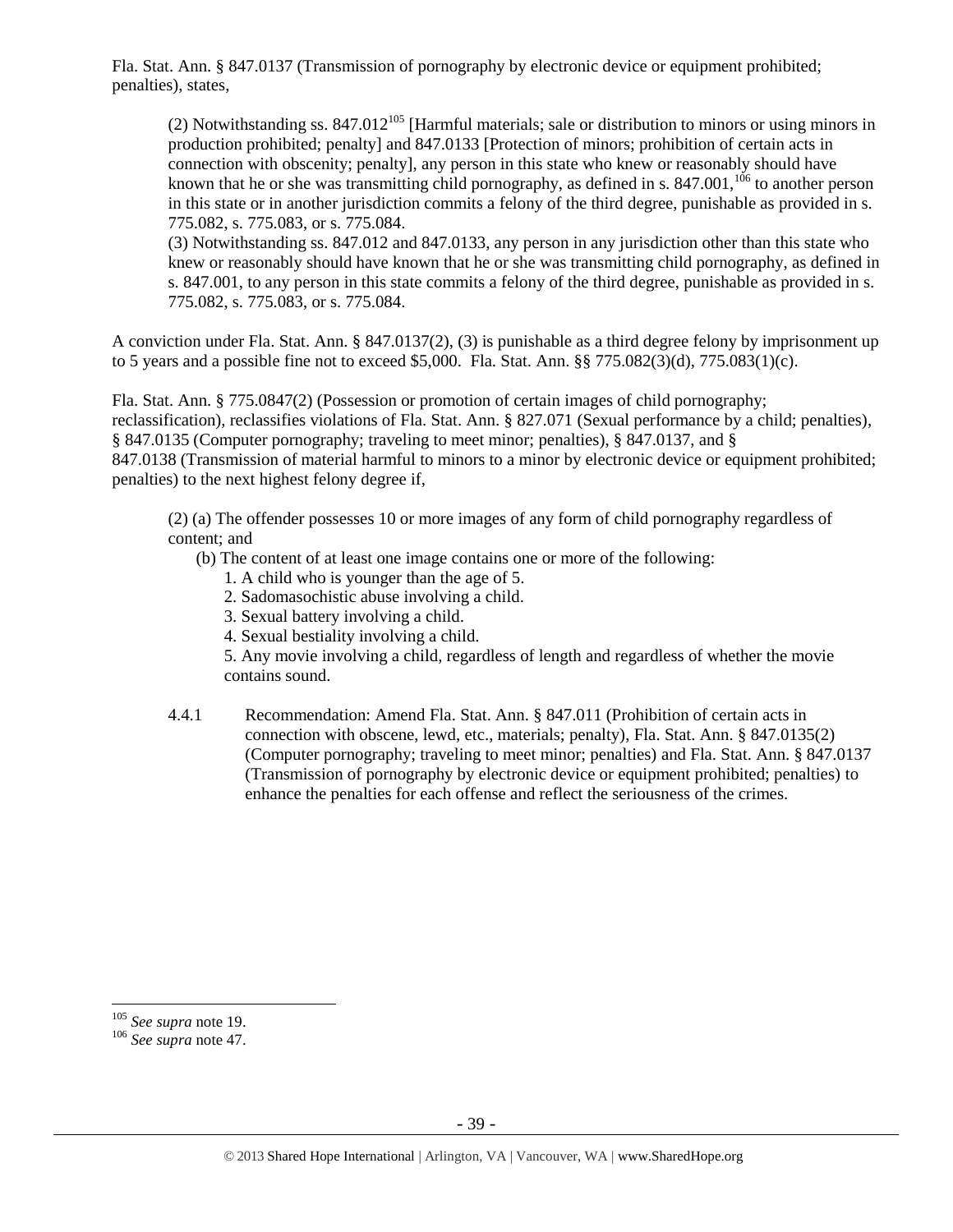## **FRAMEWORK ISSUE 5: PROTECTIVE PROVISIONS FOR THE CHILD VICTIMS**

### *Legal Components:*

- *5.1 Statutorily-mandated victim services define "victim" to specifically include victims of domestic minor sex trafficking or commercial sexual exploitation of children (CSEC) to ensure prompt identification and access to victims' rights and services.*
- *5.2 The state sex trafficking statute expressly prohibits a defendant from raising consent of the minor to the commercial sex acts as a defense.*
- *5.3 Prostitution laws apply only to adults, making minors under 18 specifically immune from this offense.*
- *5.4 Child victims of sex trafficking or commercial sexual exploitation are provided with a child protection response, including specialized shelter and services, and are not detained in juvenile detention facilities.*
- *5.5 Commercial sexual exploitation is identified as a type of abuse and neglect within child protection statutes.*
- *5.6 The definition of "caregiver" (or similar term) in the child welfare statutes is broad enough to include a trafficker who has custody or control of a child in order to bring a trafficked child into protection of child protective services.*
- *5.7 Crime victims' compensation is specifically available to a child victim of sex trafficking or commercial sexual exploitation of children (CSEC) without regard to ineligibility factors.*
- *5.8 Victim-friendly procedures and protections are provided in the trial process for minors under 18.*
- *5.9 Expungement or sealing of juvenile delinquency records resulting from arrests or adjudications for prostitutionrelated offenses committed as a result of, or in the course of, the commercial sexual exploitation of a minor is available within a reasonable time after turning 18.*
- *5.10 Victim restitution and civil remedies for victims of domestic minor sex trafficking or commercial sexual exploitation of children (CSEC) are authorized by law.*
- *5.11 Statutes of limitations for civil and criminal actions for child sex trafficking or commercial sexual exploitation of children (CSEC) offenses are eliminated or lengthened sufficiently to allow prosecutors and victims a realistic opportunity to pursue criminal action and legal remedies.*

*\_\_\_\_\_\_\_\_\_\_\_\_\_\_\_\_\_\_\_\_\_\_\_\_\_\_\_\_\_\_\_\_\_\_\_\_\_\_\_\_\_\_\_\_\_\_\_\_\_\_\_\_\_\_\_\_\_\_\_\_\_\_\_\_\_\_\_\_\_\_\_\_\_\_\_\_\_\_\_\_\_\_\_\_\_\_\_\_\_\_\_\_\_\_*

## *Legal Analysis:*

 $\overline{a}$ 

*5.1 Statutorily-mandated victim services define "victim" to specifically include victims of domestic minor sex trafficking or commercial sexual exploitation of children (CSEC) to ensure prompt identification and access to victims' rights and services.* 

<span id="page-39-0"></span>Fla. Stat. Ann. § 39.01(76) (Definitions) defines "victim" for the chapter on judicial proceedings related to children as "any child who has sustained or is threatened with physical, mental, or emotional injury identified in a report involving child abuse,<sup>107</sup> neglect, or abandonment, or child-on-child sexual abuse." Pursuant to Fla. Stat. Ann. § 39.01 $(67)$ ,<sup>108</sup> "sexual abuse of a child" means, in part,

 $107$  Fla. Stat. Ann. § 39.01(67) also describes non-commercial sexual offenses in its definition of "sexual abuse of a child," including the following:

<sup>(</sup>a) Any penetration, however slight, of the vagina or anal opening of one person by the penis of another person, whether or not there is the emission of semen.

<sup>(</sup>b) Any sexual contact between the genitals or anal opening of one person and the mouth or tongue of another person.

<sup>(</sup>c) Any intrusion by one person into the genitals or anal opening of another person, including the use of any object for this purpose, except that this does not include any act intended for a valid medical purpose.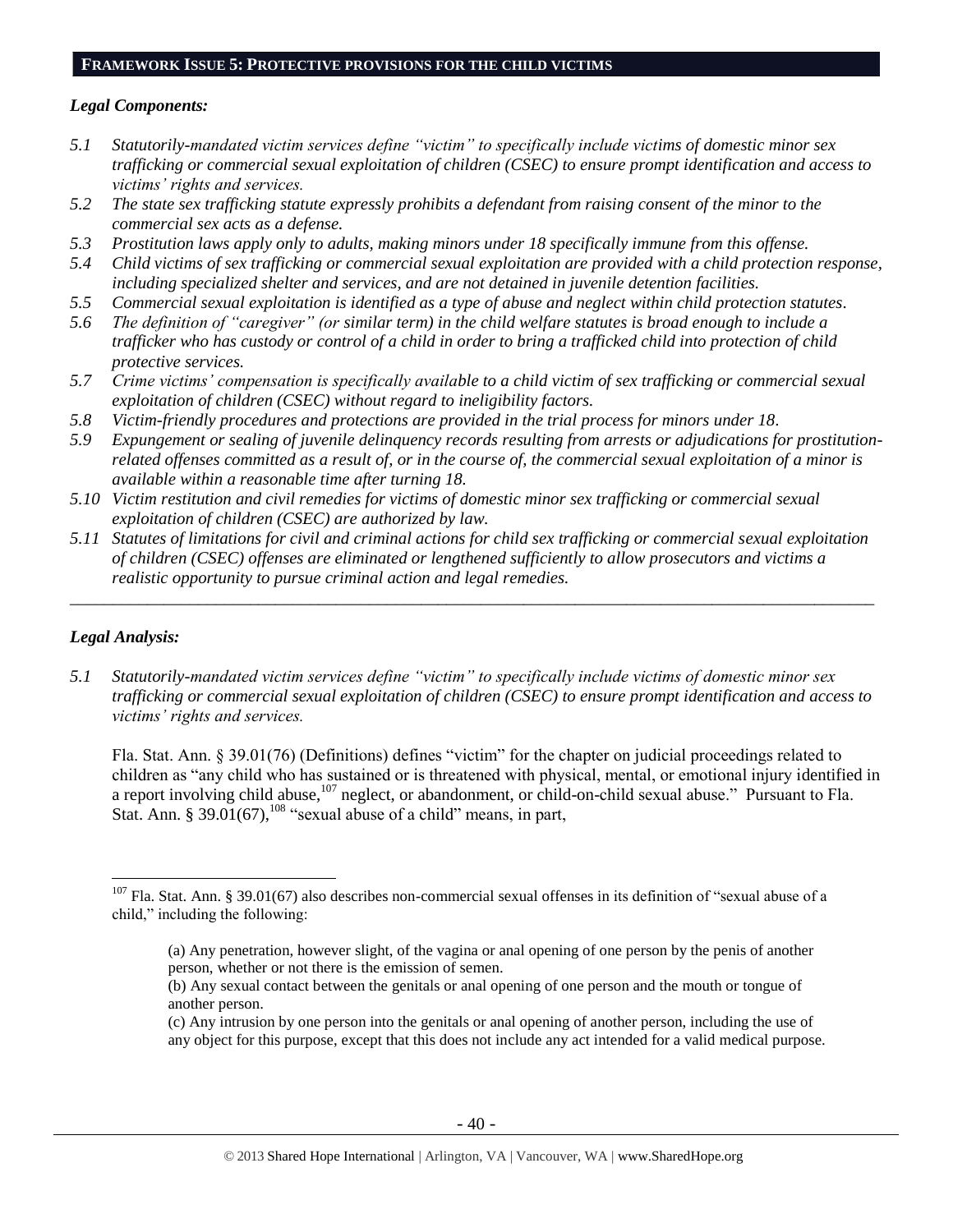(g) The sexual exploitation of a child, which includes the act of a child offering to engage in or engaging in prostitution, provided that the child is not under arrest or is not being prosecuted in a delinquency or criminal proceeding for a violation of any offense in chapter 796 [Prostitution] based on such behavior; or allowing, encouraging, or forcing a child to:

- 1. Solicit for or engage in prostitution;
- 2. Engage in a sexual performance, as defined by chapter 827 [Abuse of children]; or
- 3. Participate in the trade of sex trafficking as provided in s. 796.035.<sup>109</sup>

For the purpose of the Florida Crimes Compensation Act, Fla. Stat. Ann. § 960.03(14) (Definitions) defines "victim" as

(a) A person who suffers personal physical injury or death as a direct result of a crime;

(b) A person younger than 18 years of age who was present at the scene of a crime, saw or heard the crime, and suffered a psychiatric or psychological injury because of the crime, but who was not physically injured;

(c) A person younger than 18 years of age who was the victim of a felony or misdemeanor offense of child abuse that resulted in a mental injury as defined by s. 827.03 but who was not physically injured; or

(d) A person against whom a forcible felony was committed and who suffers a psychiatric or psychological injury as a direct result of that crime but who does not otherwise sustain a personal physical injury or death.

Under Fla. Stat. Ann. § 960.03(3), crime is defined as,

(a) A felony or misdemeanor offense committed by either an adult or a juvenile which results in physical injury or death, or a felony or misdemeanor offense of child abuse<sup>110</sup> committed by an

1. Any act which may reasonably be construed to be a normal caregiver responsibility, any interaction with, or affection for a child; or

2. Any act intended for a valid medical purpose.

- (e) The intentional masturbation of the perpetrator's genitals in the presence of a child.
- (f) The intentional exposure of the perpetrator's genitals in the presence of a child, or any other sexual act intentionally perpetrated in the presence of a child, if such exposure or sexual act is for the purpose of sexual arousal or gratification, aggression, degradation, or other similar purpose.

<sup>108</sup> *See supra* not[e 107.](#page-39-0)

 $\overline{a}$ 

<sup>109</sup> Fla. Stat. Ann. § 796.035 (Selling or buying minors into prostitution; penalties) makes it first degree felony for

"[a]ny parent, legal guardian, or other person having custody or control of a minor who sells or otherwise transfers custody or control of such minor, or offers to sell or otherwise transfer custody of such minor, with knowledge or in reckless disregard of the fact that, as a consequence of the sale or transfer, the minor will engage in prostitution."

<sup>110</sup> Pursuant to Fla. Stat. Ann. § 827.03(1)(b) (Abuse, aggravated abuse, and neglect of a child; penalties),

"Child abuse" means:

- 1. Intentional infliction of physical or mental injury upon a child;
- 2. An intentional act that could reasonably be expected to result in physical or mental injury to a child; or

<sup>(</sup>d) The intentional touching of the genitals or intimate parts, including the breasts, genital area, groin, inner thighs, and buttocks, or the clothing covering them, of either the child or the perpetrator, except that this does not include: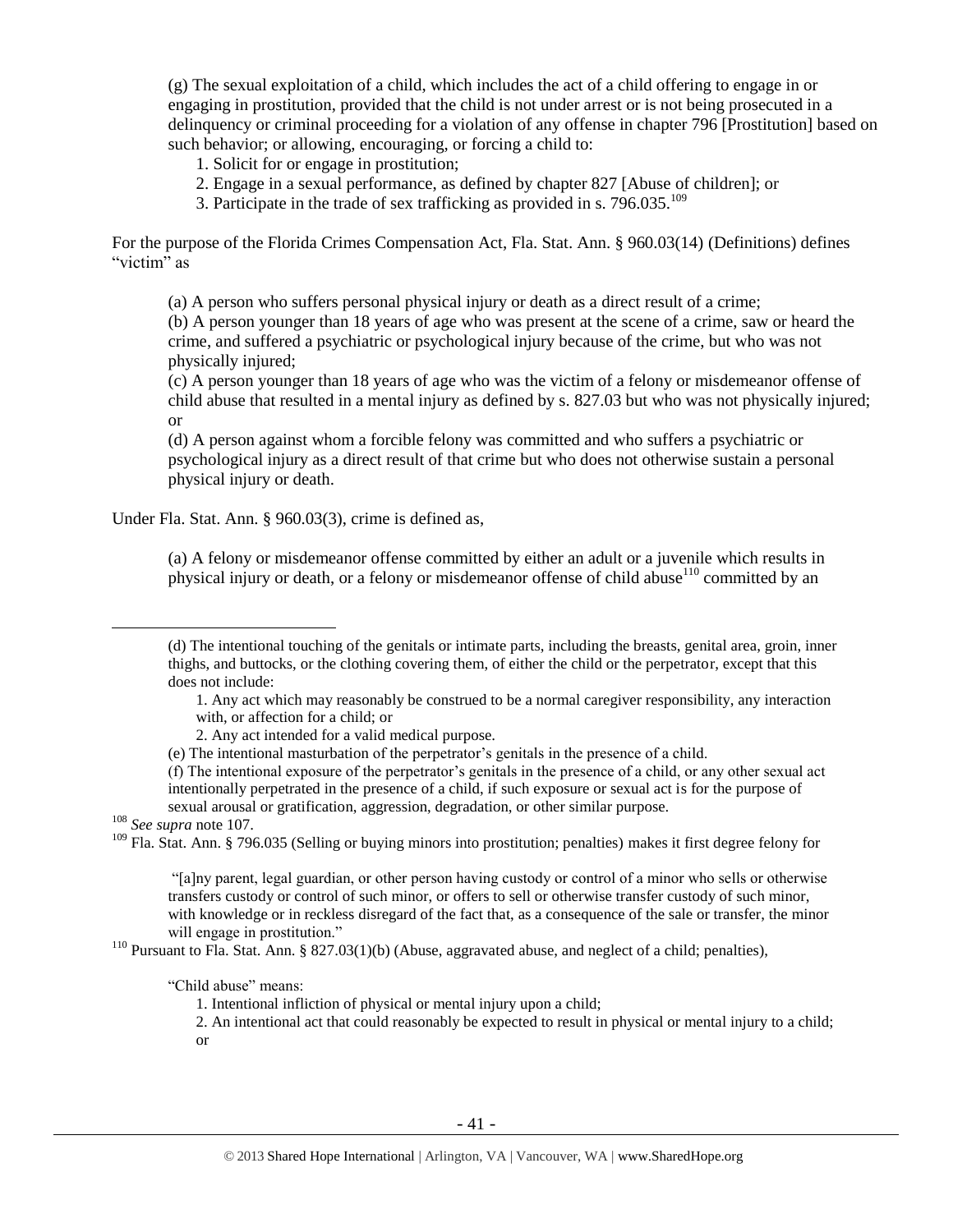adult or a juvenile which results in a mental injury, as defined in s. 827.03 [Abuse, aggravated abuse, and neglect of a child; penalties], to a person younger than 18 years of age who was not physically injured by the criminal act. The mental injury to the minor must be verified by a psychologist licensed under chapter 490, by a physician licensed in this state under chapter 458 or chapter 459 who has completed an accredited residency in psychiatry, or by a physician who has obtained certification as an expert witness pursuant to s. 458.3175. The term also includes a criminal act that is committed within this state but that falls exclusively within federal jurisdiction.

. . . .

 $\overline{a}$ 

(d) A violation of s. 827.071 [Sexual performance by a child; penalties], s. 847.0135 [Computer pornography; traveling to meet minor; penalties], s. 847.0137 [Transmission of pornography by electronic device or equipment prohibited; penalties], or s. 847.0138 [Transmission of material harmful to a minor by electronic device or equipment prohibited; penalties], related to online sexual exploitation and child pornography.

Furthermore, Fla. Stat. Ann. § 960.03(10) defines "identified victim of child pornography" as "any person who, while under the age of 18, is depicted in any image or movie of child pornography and who is identified through a report generated by a law enforcement agency and provided to the National Center for Missing and Exploited Children's Child Victim Identification Program."

For purposes of restitution orders under Fla. Stat. Ann. § 775.089 (Restitution), a broad definition of "victim" is used, covering any crime but requiring some type of physical or pecuniary injury. "The term 'victim' as used in this section and in any provision of law relating to restitution means each person who suffers property damage or loss, monetary expense, or physical injury or death as a direct or indirect result of the defendant's offense or criminal episode . . . ." Fla. Stat. Ann. § 775.089(1)(c).

Other services are made explicitly available to victims of human trafficking and CSEC under Fla. Stat. Ann. § 787.06(1)(d), which requires "the Department of Children and Family Services and other state agencies [to] cooperate with other state and federal agencies to ensure that victims of human trafficking can access social services and benefits to alleviate their plight." Victims of human trafficking are defined by Fla. Stat. Ann. § 787.06(1)(a) as follows:

Victims of human trafficking are young children, teenagers, and adults. Thousands of victims are trafficked annually across international borders worldwide. Many of these victims are trafficked into this state. Victims of human trafficking also include citizens of the United States and those persons trafficked domestically within the borders of the United States. The Legislature finds that victims of human trafficking are subjected to force, fraud, or coercion for the purpose of sexual exploitation or forced labor.

*5.2 The state sex trafficking statute expressly prohibits a defendant from raising consent of the minor to the commercial sex acts as a defense.*

Fla. Stat. Ann. § 787.06(3)(g) and (h) (Human trafficking) does not expressly bar the defendant from raising consent of the minor as a defense. In contrast, Fla. Stat. Ann. § 800.04(2) (Lewd or lascivious offenses committed upon or in the presence of persons less than 16 years of age) explicitly precludes consent as a defense and states, "[n]either the victim's lack of chastity nor the victim's consent is a defense to the crimes proscribed by" the statute.

<sup>3.</sup> Active encouragement of any person to commit an act that results or could reasonably be expected to result in physical or mental injury to a child.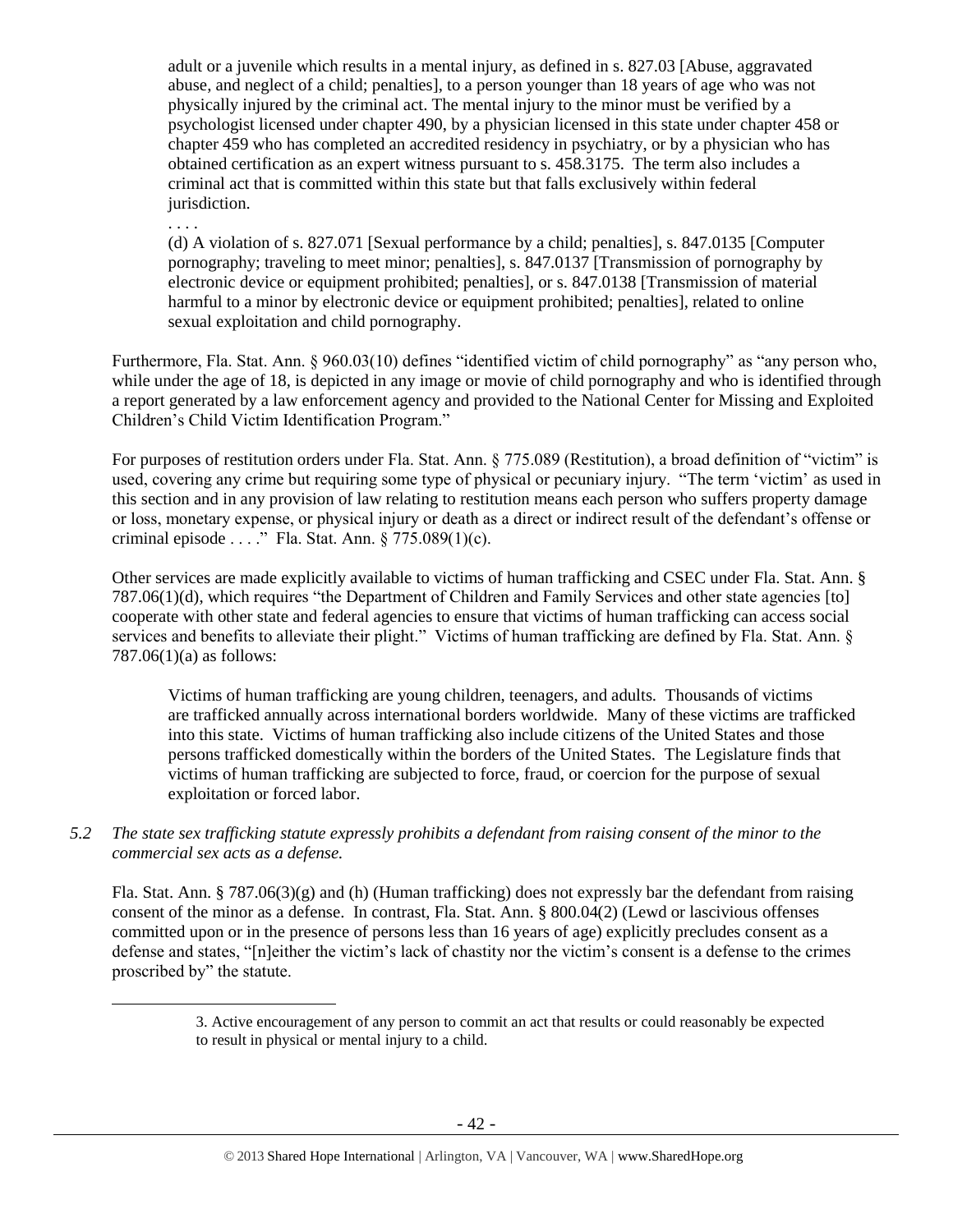- 5.2.1 Recommendation: Enact a provision, within Fla. Stat. Ann. § § 787.06 (Human trafficking), as well as CSEC laws, § 796.035 (Selling or buying of minors into prostitution) and § 847.0145 (Selling or buying of minors), and the pornography offenses, § 847.011(d) (Prohibition of certain acts in connection with obscene, lewd, etc., materials),  $\S 847.012(2)^{111}$  (Harmful materials; sale or distribution to minors or using minors in production prohibited), and § 847.013(2) (Exposing minors to harmful motion pictures, exhibitions, shows, presentations, or representations) to specifically prohibit a defense to any commercial sexual offense against a minor under 18 based on the child's consent to the sex act.
- *5.3 Prostitution laws apply only to adults, making minors under 18 specifically immune from this offense.*

Fla. Stat. Ann. § 796.07 (Prohibiting prostitution and related acts) does not exclude minors from prosecution for prostitution offenses.

- 5.3.1 Recommendation: Amend Fla. Stat. Ann. § 796.07 (Prohibiting prostitution and related acts) to exclude minors under 18 and to refer to minors under 18 used in prostitution as victims of sex trafficking under Fla. Stat. Ann. § 787.06 (Human trafficking).
- *5.4 Child victims of sex trafficking or commercial sexual exploitation are provided with a child protection response, including specialized shelter and services, and are not detained in juvenile detention facilities.*

# **Child Initially Identified as Dependent-Neglected**

Pursuant to Fla. Stat. Ann. § 39.01(2) (Definitions),<sup>112</sup> a sexually exploited child is likely to be identified as abused or neglected. Pursuant to Fla. Stat. Ann. § 39.01(15)(g), "'Child who is found to be dependent'" means a child who, pursuant to this chapter, is found by the court . . . [t]o have been sexually exploited and to have no parent, legal custodian, or responsible adult relative currently known and capable of providing the necessary and appropriate supervision and care." Fla. Stat. Ann. § 39.01(67)(g) provides in part:

"Sexual abuse of a child" for purposes of finding a child to be dependent means one or more of the following acts:

(g) The sexual exploitation of a child, which includes the act of a child offering to engage in or engaging in prostitution, provided that the child is not under arrest or is not being prosecuted in a delinquency or criminal proceeding for a violation of any offense in chapter 796 based on such behavior; or allowing, encouraging, or forcing a child to:

- 1. Solicit for or engage in prostitution;
- 2. Engage in a sexual performance, as defined by chapter 827; or
- 3. Participate in the trade of sex trafficking as provided in s. 796.035.

Because this definition specifically excludes a "child [who] is [] under arrest or is [] being prosecuted in a delinquency or criminal proceeding for a violation of any offense in chapter 796 based on such behavior," a minor victim charged with prostitution as a delinquent offense cannot be treated as a dependent child.

<sup>111</sup> *See supra* not[e 19.](#page-7-0)

<sup>&</sup>lt;sup>112</sup> *See infra* section 5.5 for a full analysis of the definition of "abuse" as it relates to identification of sexually exploited children.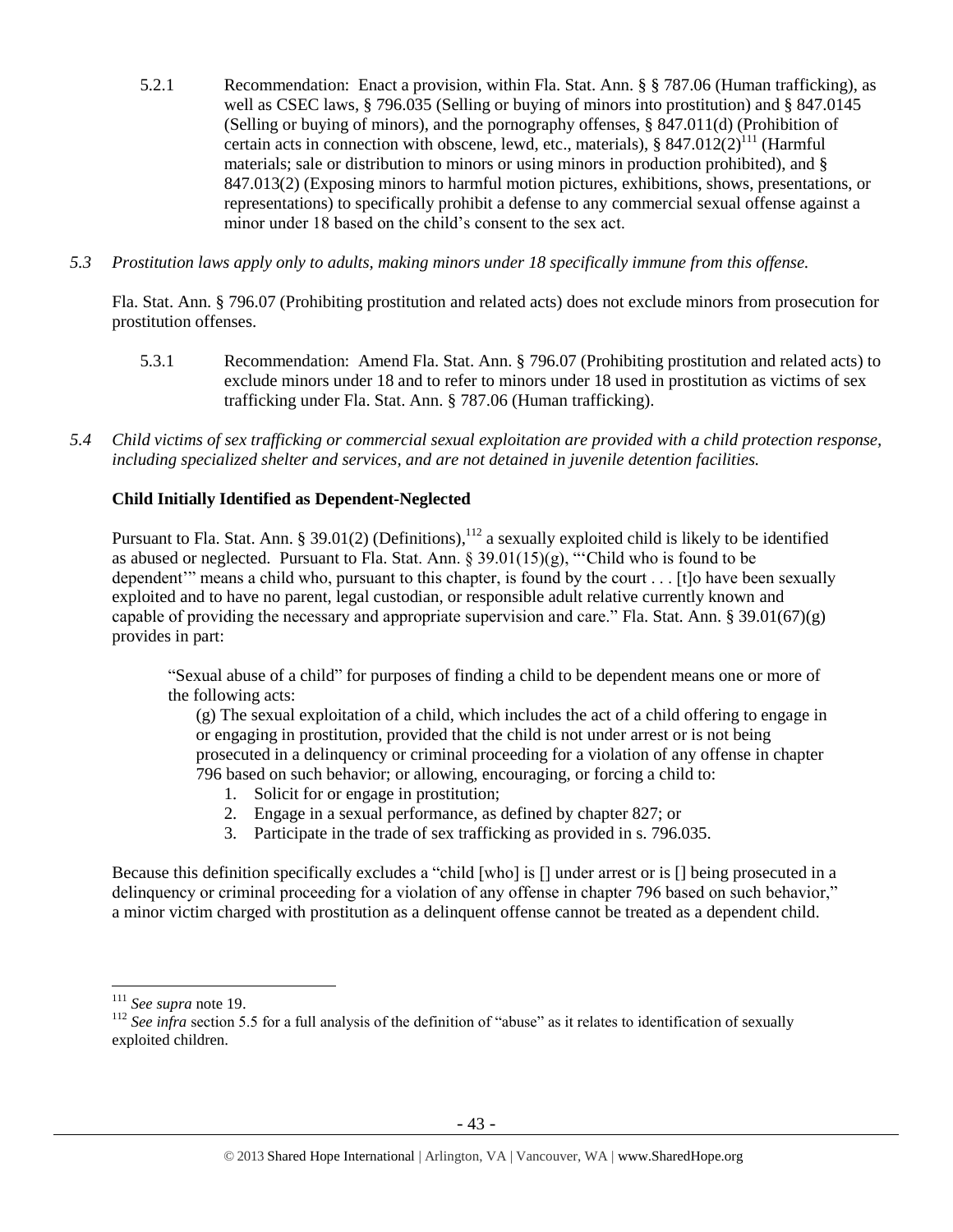Even where a child is identified as dependent under Fla. Stat. Ann. § 39.01(2), the definition of "caregiver" under Fla. Stat. Ann. § 39.01(10) (Definitions)<sup>113</sup> may be too narrow to involve the Department of Child Protective Services in investigations where the child is in the custody or control of a non-family trafficker.

To the extent that a victim of child sex trafficking is identified as dependent-neglected, the child may initially come to the attention of law enforcement through the filing of a mandatory report of abuse pursuant to Fla. Stat. Ann. § 39.201(1)(a)-(c) (Mandatory reports of child abuse, abandonment, or neglect; mandatory reports of death; central abuse hotline)<sup>114</sup> or the child may be taken into temporary protective custody pursuant to Fla. Stat. Ann. § 39.401(1)(b)(1) (Taking a child alleged to be a dependent into custody; law enforcement officers and authorized agents of the department) or Fla. Stat. Ann. § 39.395 (Detaining a child; medical or hospital personnel).

## *I. Initial Custody*

. . .

## *a.* Authority for Initial Custody

A child may be taken into custody by law enforcement, an agent of the department, or medical personnel. Pursuant to Fla. Stat. Ann. § 39.401(1)(b)(1) (Taking a child alleged to be a dependent into custody; law enforcement officers and authorized agents of the department),

A child may only be taken into custody:

(b) By a law enforcement officer, or an authorized agent of the department, if the officer or authorized agent has probable cause to support a finding:

1. That the child has been abused, neglected, or abandoned, or is suffering from or is in imminent danger of illness or injury as a result of abuse, neglect, or abandonment.

Additionally, pursuant to Fla. Stat. Ann. § 39.395 (Detaining a child; medical or hospital personnel),

Any person in charge of a hospital or similar institution, or any physician or licensed health care professional treating a child may detain that child without the consent of the parents, caregiver, or legal custodian, whether or not additional medical treatment is required, if the circumstances are such, or if the condition of the child is such that returning the child to the care or custody of the parents, caregiver, or legal custodian presents an imminent danger to the child's life or physical or mental health. Any such person detaining a child shall immediately notify the department, whereupon the department shall immediately begin a child protective investigation in accordance with the provisions of this chapter and shall make every reasonable effort to immediately notify the parents or legal custodian that such child has been detained. . . .

b. Placement

 $\overline{a}$ 

Pursuant to Fla. Stat. Ann. § 39.401(2),

If the law enforcement officer takes the child into custody, that officer shall:

- (a) Release the child to:
	- 1. The parent or legal custodian of the child;

<sup>&</sup>lt;sup>113</sup> See infra section 5.6 for a full analysis of the definition of "caregiver."

<sup>114</sup> *See infra* section 5.5 for a full analysis of mandatory reporting.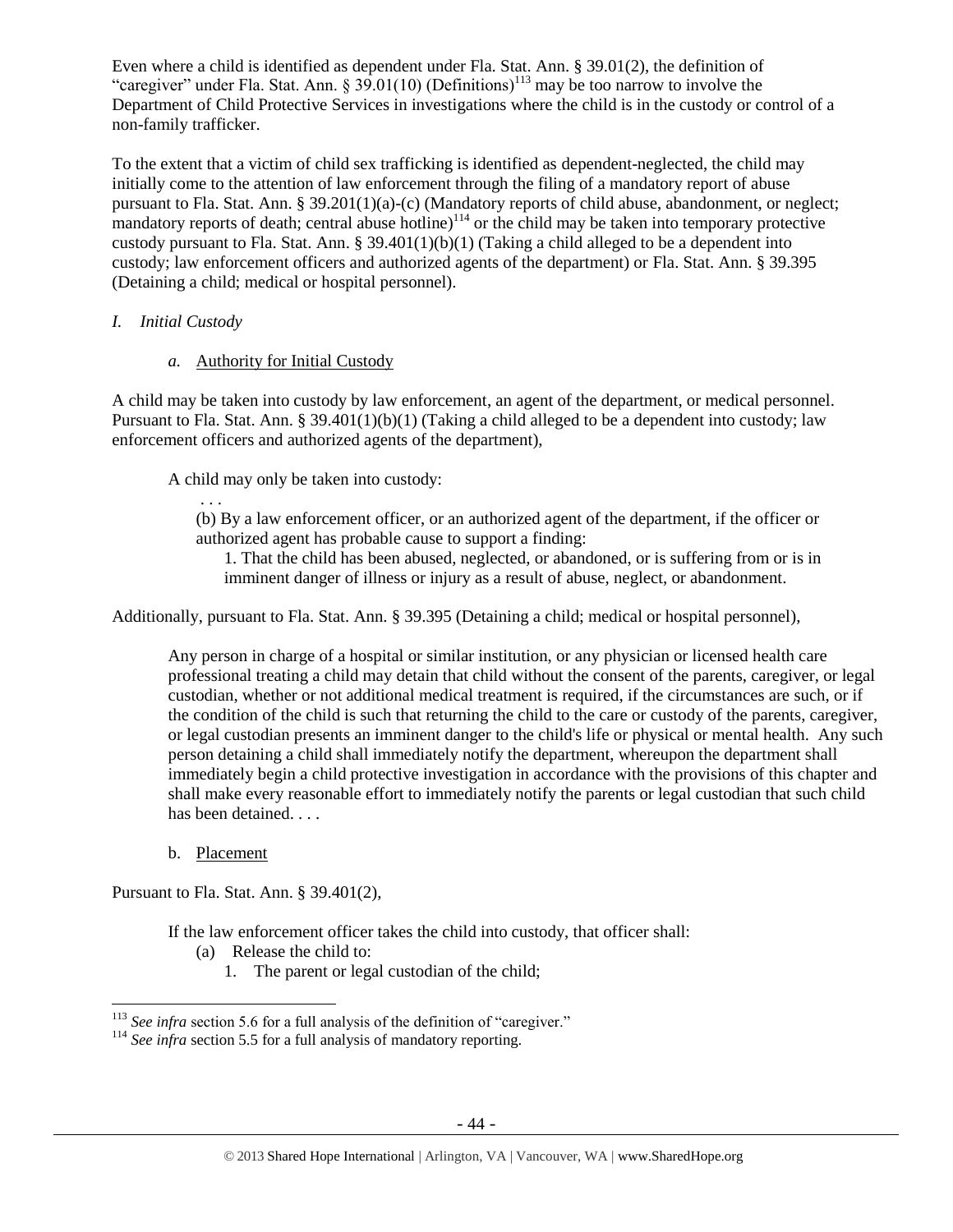2. A responsible adult approved by the court when limited to temporary emergency situations;

3. A responsible adult relative or the adoptive parent of the child's sibling who shall be given priority consideration over a nonrelative placement when this is in the best interests of the child; or

<span id="page-44-0"></span>4. A responsible adult approved by the department; or

(b) Deliver the child to an authorized agent of the department, stating the facts by reason of which the child was taken into custody and sufficient information to establish probable cause that the child is abandoned, abused, or neglected, or otherwise dependent.<sup>115</sup> For such a child for whom there is also probable cause to believe he or she has been sexually exploited, the law enforcement officer shall deliver the child to the department. The department may place the child in an appropriate short-term safe house<sup>116</sup> as provided for in s.  $409.1678^{117}$  if a short-term safe house is available.

Pursuant to Fla. Stat. Ann. § 39.401(3),

. . . .

If the child is taken into custody by, or is delivered to, an authorized agent of the department, the agent shall review the facts supporting the removal with an attorney representing the department . . . to determine whether there is probable cause for the filing of a shelter petition.

(b) If the facts are sufficient and the child has not been returned to the custody of the parent or legal custodian, the department shall file the petition and schedule a hearing, and the attorney representing the department shall request that a shelter hearing be held within 24 hours after the removal of the child. While awaiting the shelter hearing, the authorized agent of the department may place the child in licensed shelter care, or in a short-term safe house if the child is a sexually

<sup>115</sup> *See supra* not[e 89.](#page-33-0)

 $\overline{a}$ 

<sup>116</sup> Pursuant to Fla. Stat. Ann. § 409.1678(1)(b) (Safe harbor for children who are victims of sexual exploitation),

Safe house means a living environment that has set aside gender-specific, separate, and distinct living quarters for sexually exploited children who have been adjudicated dependent or delinquent and need to reside in a secure residential facility with staff members who are awake 24 hours a day . . . A safe house serving children who have been sexually exploited must have available staff or contract personnel who have the clinical expertise, credentials, and training to provide services identified in paragraph (2)(b).

Pursuant to Fla. Stat. Ann. § 409.1678(1)(e),

Short term safe house' means a shelter operated by a licensed residential child-caring agency as defined in s. 409.175, including a runaway youth center as defined in s. 409.441, that has set aside gender-specific, separate, and distinct living quarters for sexually exploited children. In addition to shelter, the house shall provide services and care to sexually exploited children, including food, clothing, medical care, counseling, and appropriate crisis-intervention services at the time they are taken into custody by law enforcement officials or department personnel.

<sup>117</sup> Pursuant to Fla. Stat. Ann. § 409.1678(2)(b) (Safe harbor for children who are victims of sexual exploitation), "The lead agency, not-for-profit agency, or local governmental entity providing safe-house services is responsible for security, crisis-intervention services, general counseling and victim-witness counseling, a comprehensive assessment, residential care, transportation, access to behavioral health services, recreational activities, food, clothing, supplies, infant care, and miscellaneous expenses associated with caring for these children; for necessary arrangement for or provision of educational services, including life skills services and planning services for the successful transition of residents back to the community; and for ensuring necessary and appropriate health care and dental care. *See supra* not[e 116.](#page-44-0)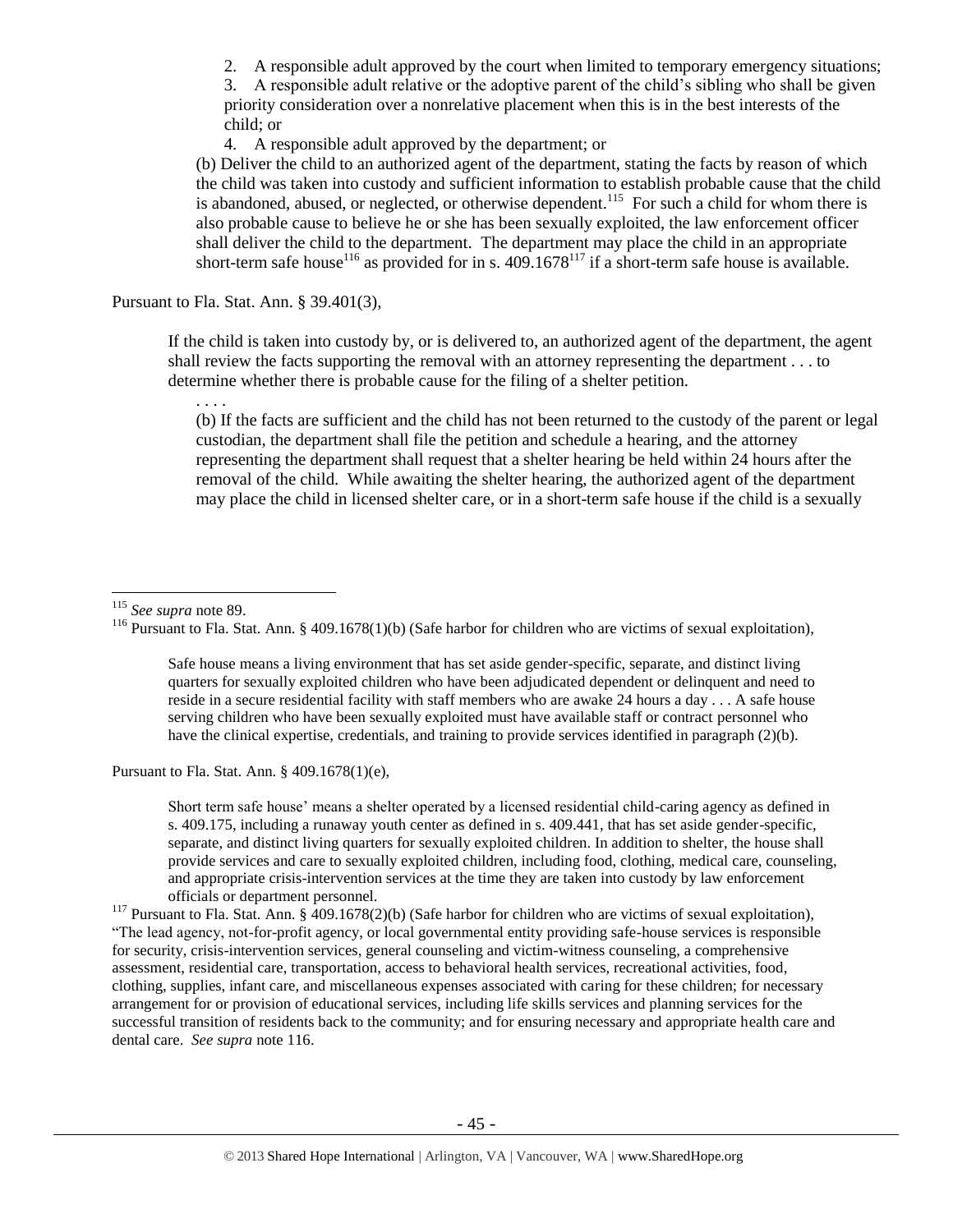exploited child,  $118$  or may release the child to a parent or legal custodian or responsible adult relative or the adoptive parent of the child's sibling who shall be given priority consideration over a licensed placement, or a responsible adult approved by the department if this is in the best interests of the child. Placement of a child which is not in a licensed shelter must be preceded by a criminal history records check as required under s. 39.0138. In addition, the department may authorize placement of a housekeeper/homemaker in the home of a child alleged to be dependent until the parent or legal custodian assumes care of the child. A child may also be temporarily placed in a shelter following detainment by medical or hospital personnel. Pursuant to Fla. Stat. Ann. § 39.395 (Detaining a child; medical or hospital personnel),

If the department determines, according to the criteria set forth in this chapter, that the child should be detained longer than 24 hours, it shall petition the court through the attorney representing the Department of Children and Family Services as quickly as possible and not to exceed 24 hours, for an order authorizing such custody in the same manner as if the child were placed in a shelter. The department shall attempt to avoid the placement of a child in an institution whenever possible.

Alternatively, Fla. Stat. Ann. § 39.402(1)(a) (Placement in a shelter) allows a child taken into custody to be placed in a shelter prior to a hearing when there is probable cause to believe that "(a) The child has been abused, neglected, or abandoned, or is suffering from or is in imminent danger of illness or injury as a result of abuse, neglect, or abandonment . . . ." Fla. Stat. Ann. § 39.01(2) (Definitions)<sup>119</sup> defines "abuse" in part as "any willful act or threatened act that results in any physical, mental, or sexual abuse, injury, or harm<sup>120</sup> that causes or is likely to cause the child's physical, mental, or emotional health to be significantly impaired." Pursuant to Fla. Stat. Ann. § 39.01(67),

Sexual abuse of a child for purposes of finding a child to be dependent means one or more of the following acts:

. . . .

. . .

 $\overline{a}$ 

(g) The sexual exploitation of a child, which includes the act of a child offering to engage in or engaging in prostitution, provided that the child is not under arrest or is not being prosecuted in a delinquency or criminal proceeding for a violation of any offense in chapter 796 based on such behavior; or allowing, encouraging, or forcing a child to:

- 1. Solicit for or engage in prostitution; or
- 2. Engage in a sexual performance, as defined by chapter 827; or

"Harm" to a child's health or welfare can occur when any person:

- 1. Solicit for or engage in prostitution; or
- 2. Engage in a sexual performance, as defined by chapter 827 [Abuse of children].

<sup>&</sup>lt;sup>118</sup> Pursuant to Fla. Stat. Ann.  $\S$  409.1678(1)(d), "Sexually exploited child' means a dependent child who has suffered sexual exploitation as defined in s.  $39.01(67)(g)$  and is ineligible for relief and benefits under the federal Trafficking Victims Protection Act, 22 U.S.C. ss. 7101 et seq." *See supra* note [116.](#page-44-0) <sup>119</sup> *See supra* not[e 89.](#page-33-0)

<sup>&</sup>lt;sup>120</sup> "Harm" is defined in Fla. Stat. Ann. § 39.402(32) in part as the following:

<sup>(</sup>b) Commits, or allows to be committed, sexual battery, as defined in chapter 794 [Sexual battery], or lewd or lascivious acts, as defined in chapter 800 [Lewdness; indecent exposure], against the child. (c) Allows, encourages, or forces the sexual exploitation of a child, which includes allowing, encouraging, or forcing a child to:

<sup>. . .</sup> . (j) Negligently fails to protect a child in his or her care from inflicted physical, mental, or sexual injury caused by the acts of another.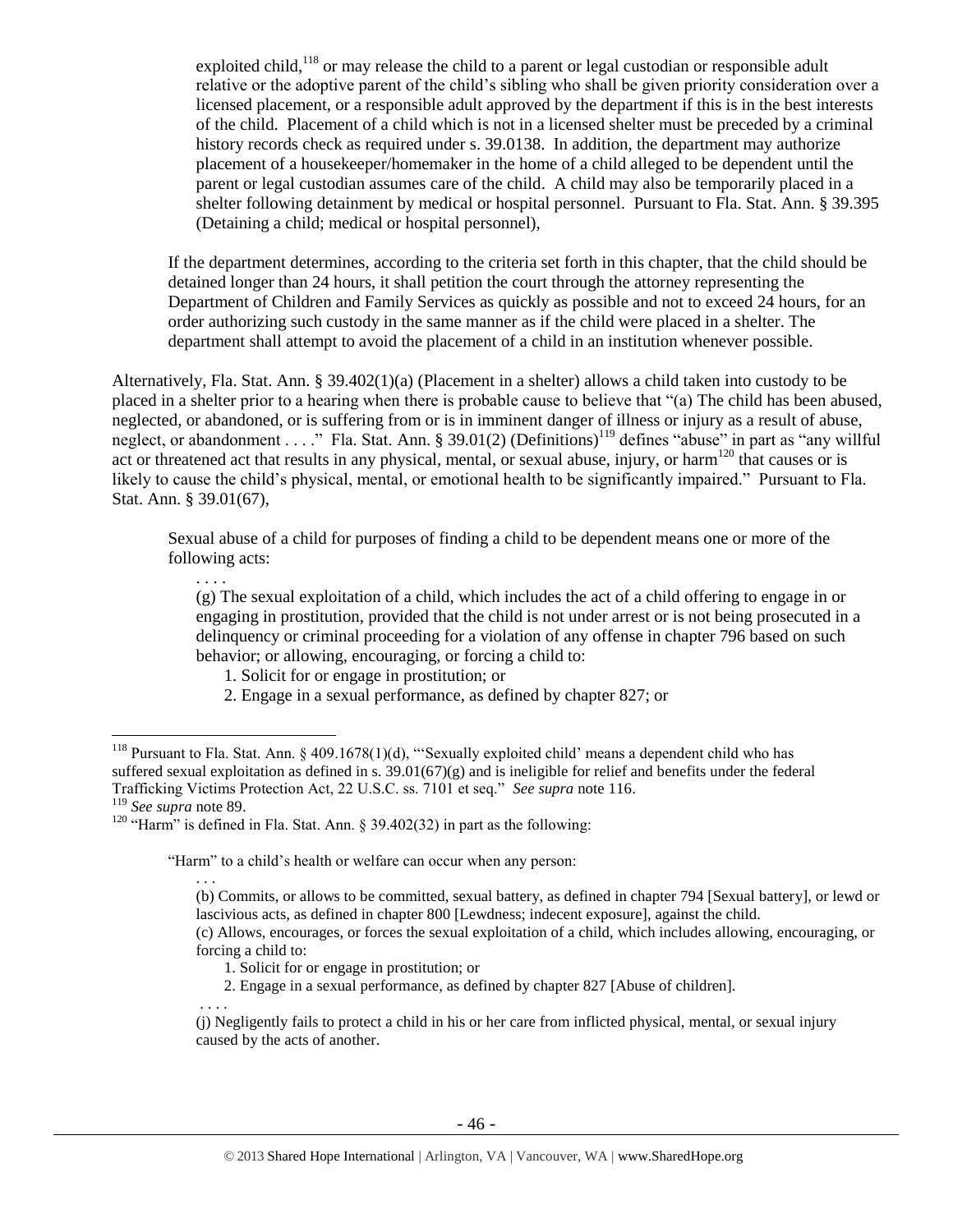3. Participate in the trade of sex trafficking as provided in s. 796.035.

## *II. Process following initial custody of abused/neglected child*

I. Where is the child referred after initial custody?

Pursuant to Fla. Stat. Ann. § 39.301 (Initiation of protective investigations),

(1) Upon receiving a report of known or suspected child abuse, abandonment, or neglect, or that a child is in need of supervision and care and has no parent, legal custodian, or responsible adult relative immediately known and available to provide supervision and care, the central abuse hotline shall determine if the report requires an immediate onsite protective investigation. . . . (2)(a) The department shall immediately forward allegations of criminal conduct<sup>121</sup> to the municipal or county law enforcement agency of the municipality or county in which the alleged conduct has occurred.

Further, Fla. Stat. Ann. §39.395 (Detaining a child; medical or hospital personnel) that any person detaining a child suspected of being abused or neglected:

[S]hall immediately notify the department, whereupon the department shall immediately begin a child protective investigation in accordance with the provisions of this chapter and shall make every reasonable effort to immediately notify the parents or legal custodian that such child has been detained. If the department determines, according to the criteria set forth in this chapter, that the child should be detained longer than 24 hours, it shall petition the court through the attorney representing the Department of Children and Family Services as quickly as possible and not to exceed 24 hours, for an order authorizing such custody in the same manner as if the child were placed in a shelter. The department shall attempt to avoid the placement of a child in an institution whenever possible.

### II. When and how does the court assume jurisdiction?

Pursuant to Fla. Stat. Ann. §39.501 (Petition for dependency),

. . . .

. . . .

 $\overline{a}$ 

(1) All proceedings seeking an adjudication that a child is dependent shall be initiated by the filing of a petition by an attorney for the department, or any other person who has knowledge of the facts alleged or is informed of them and believes that they are true.

(2) The purpose of a petition seeking the adjudication of a child as a dependent child is the protection of the child and not the punishment of the person creating the condition of dependency.

<sup>&</sup>lt;sup>121</sup> Pursuant to Fla. Stat. Ann. § 39.301(2)(b), "criminal conduct" means:

<sup>1.</sup> A child is known or suspected to be the victim of child abuse, as defined in s. 827.03, or of neglect of a child, as defined in s. 827.03.

<sup>2.</sup> A child is known or suspected to have died as a result of abuse or neglect.

<sup>3.</sup> A child is known or suspected to be the victim of aggravated child abuse, as defined in s. 827.03.

<sup>4.</sup> A child is known or suspected to be the victim of sexual battery, as defined in s. 827.071, or of sexual abuse, as defined in s. 39.01.

<sup>5.</sup> A child is known or suspected to be the victim of institutional child abuse or neglect, as defined in s. 39.01, and as provided for in s. 39.302(1).

<sup>6.</sup> A child is known or suspected to be a victim of human trafficking, as provided in s. 787.06.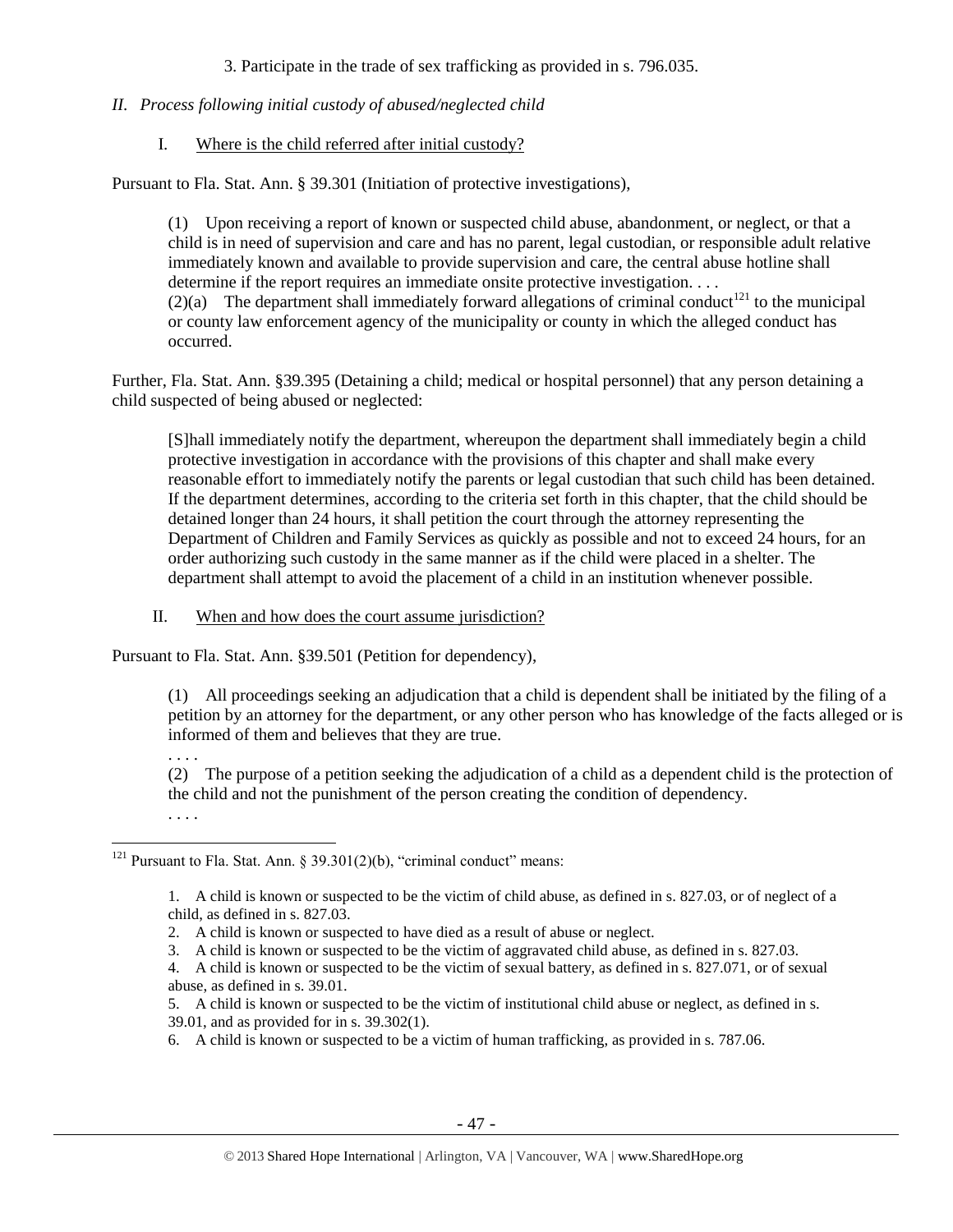(4) When a child has been placed in shelter status by order of the court, a petition alleging dependency must be filed within 21 days after the shelter hearing, or within 7 days after any party files a demand for the early filing of a dependency petition, whichever comes first. In all other cases, the petition must be filed within a reasonable time after the date the child was referred to protective investigation. The child's parent or legal custodian must be served with a copy of the petition at least 72 hours before the arraignment hearing.

## *III. Placement process pending adjudication/ investigation:*

## a. When must placement hearing be held after initial custody?

Pursuant to Fla. Stat. Ann. § 39.402(8)(a), "in the interval until the shelter hearing is held, the decision to place the child in a shelter or release the child from a shelter lies with the protective investigator."<sup>122</sup> Once a child is sheltered, the child may only be held for 24 hours pending a placement hearing. Fla. Stat. Ann. § 39.402(8)(a).

## b. What are the placement options?

Pursuant to Fla. Stat. Ann § 39.402 (Placement in a shelter), a child may be placed or continued in shelter care only if,

## There is probable cause to believe that:

(a) The child has been abused, neglected, or abandoned, or is suffering from or is in imminent danger of illness or injury as a result of abuse, neglect, or abandonment;

(b) The parent or legal custodian of the child has materially violated a condition of placement imposed by the court; or

(c) The child has no parent, legal custodian, or responsible adult relative immediately known and available to provide supervision and care.

Further, a shelter is an option only if, at the shelter hearing the court makes, "a specific finding of fact regarding the necessity for removal of the child from the home and has made a determination that the provision of appropriate and available services will not eliminate the need for placement." Fla. Stat. Ann § 39.402(2).

Florida defines the location where a child may be placed pending the shelter care hearing. Specifically, pursuant to Fla. Stat. Ann. § 39.401(3)(b),

While awaiting the shelter hearing, the authorized agent of the department may place the child in licensed shelter care, or in a short-term safe house if the child is a sexually exploited child, or may release the child to a parent or legal custodian or responsible adult relative or the adoptive parent of the child's sibling who shall be given priority consideration over a licensed placement, or a responsible adult approved by the department if this is in the best interests of the child . . . .

At a shelter hearing, if the court finds that:

 $\overline{a}$ 

(a) The child has been abused, neglected, or abandoned, or is suffering from or is in imminent danger of illness or injury as a result of abuse, neglect, or abandonment;

<sup>&</sup>lt;sup>122</sup> Protective investigator is defined as, " $\dots$  an authorized agent of the department who receives and investigates reports of child abuse, abandonment, or neglect; who, as a result of the investigation, may recommend that a dependency petition be filed for the child; and who performs other duties necessary to carry out the required actions of the protective investigation function." Fla. Stat. Ann. § 39.01 (Definitions).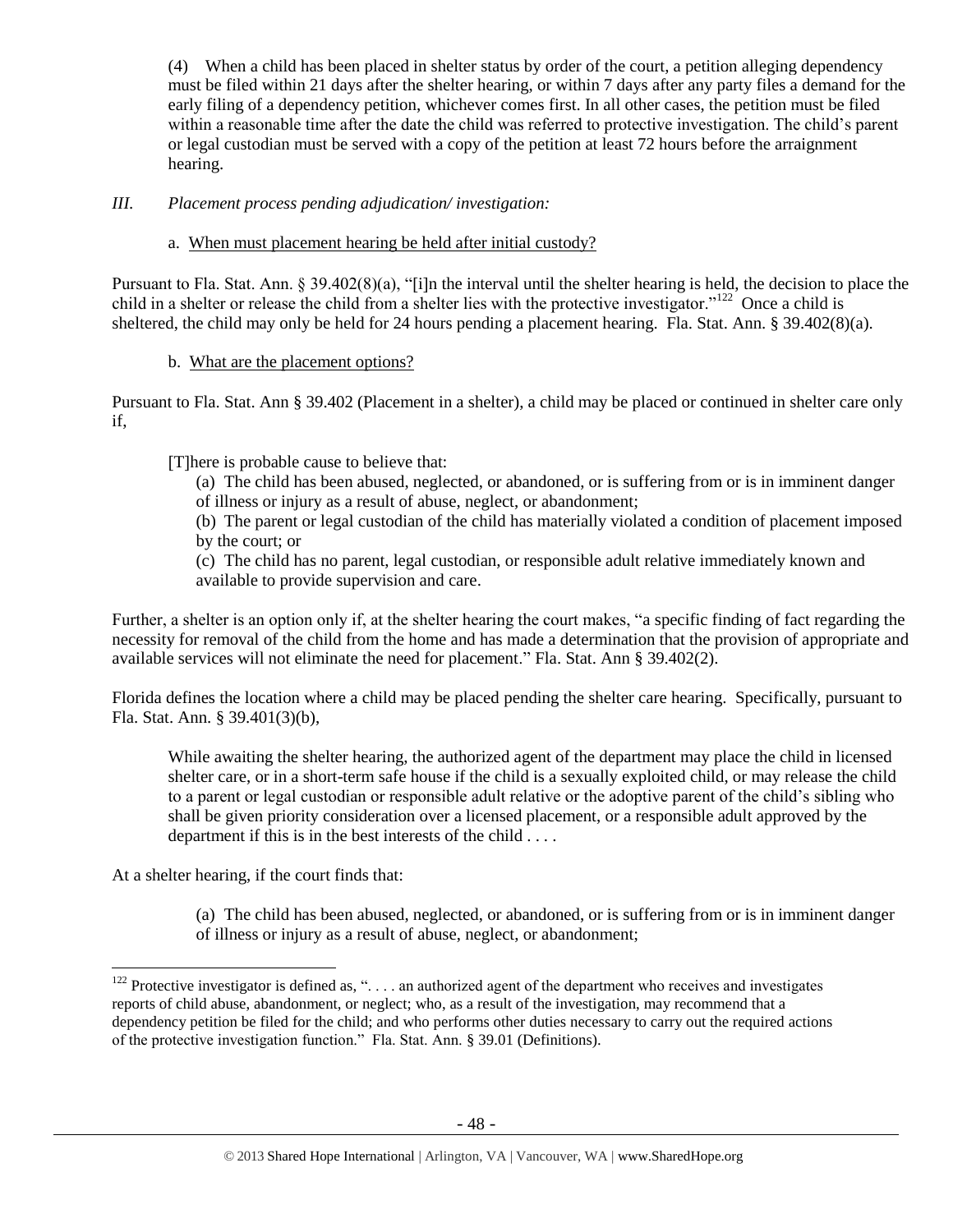(b) The parent or legal custodian of the child has materially violated a condition of placement imposed by the court; or

(c) The child has no parent, legal custodian, or responsible adult relative immediately known and available to provide supervision and care

. . . .

Additionally, "a specific finding of fact regarding the necessity for removal of the child from the home and . . . a determination that the provision of appropriate and available services will not eliminate the need for placement," and the court may continue to shelter the child until the adjudication hearing. Fla. Stat. Ann. § 39.402.

Statutorily, Florida legislation does not specify the types of services a child should receive during shelter care pending adjudication; however, Fla. Stat. Ann. § 39.402(7) dictates that

A child may not be removed from the home or continued out of the home pending disposition if, with the provision of appropriate and available early intervention or preventive services, including services provided in the home, the child could safely remain at home. If the child's safety and well-being are in danger, the child shall be removed from danger and continue to be removed until the danger has passed. If the child has been removed from the home and the reasons for his or her removal have been remedied, the child may be returned to the home. If the court finds that the prevention or reunification efforts of the department will allow the child to remain safely at home, the court shall allow the child to remain in the home.

### *IV. Adjudication*

. . .

## a. Adjudication of Dependency-Neglect

Pursuant to Fla. Stat. Ann § 39.507 (Adjudicatory hearings; orders of adjudication),

(1) (a) The adjudicatory hearing shall be held as soon as practicable after the petition for dependency is filed and in accordance with the Florida Rules of Juvenile Procedure, but no later than 30 days after the arraignment.

(b) Adjudicatory hearings shall be conducted by the judge without a jury, applying the rules of evidence in use in civil cases and adjourning the hearings from time to time as necessary. In a hearing on a petition in which it is alleged that the child is dependent, a preponderance of evidence will be required to establish the state of dependency. . . .

(4) If the court finds at the adjudicatory hearing that the child named in a petition is not dependent, it shall enter an order so finding and dismissing the case.

(5) If the court finds that the child named in the petition is dependent, but finds that no action other than supervision in the child's home is required, it may enter an order briefly stating the facts upon which its finding is based, but withholding an order of adjudication and placing the child's home under the supervision of the department. If the court later finds that the parents of the child have not complied with the conditions of supervision imposed, the court may, after a hearing to establish the noncompliance, but without further evidence of the state of dependency, enter an order of adjudication and shall thereafter have full authority under this chapter to provide for the child as adjudicated. If the child is to remain in an outof-home placement by order of the court, the court must adjudicate the child dependent. (6) If the court finds that the child named in a petition is dependent, but chooses not to withhold adjudication or is prohibited from withholding adjudication, it shall incorporate that finding in an order of adjudication entered in the case, briefly stating the facts upon which the finding is made, and the court shall thereafter have full authority under this chapter to provide for the child as adjudicated.

. . .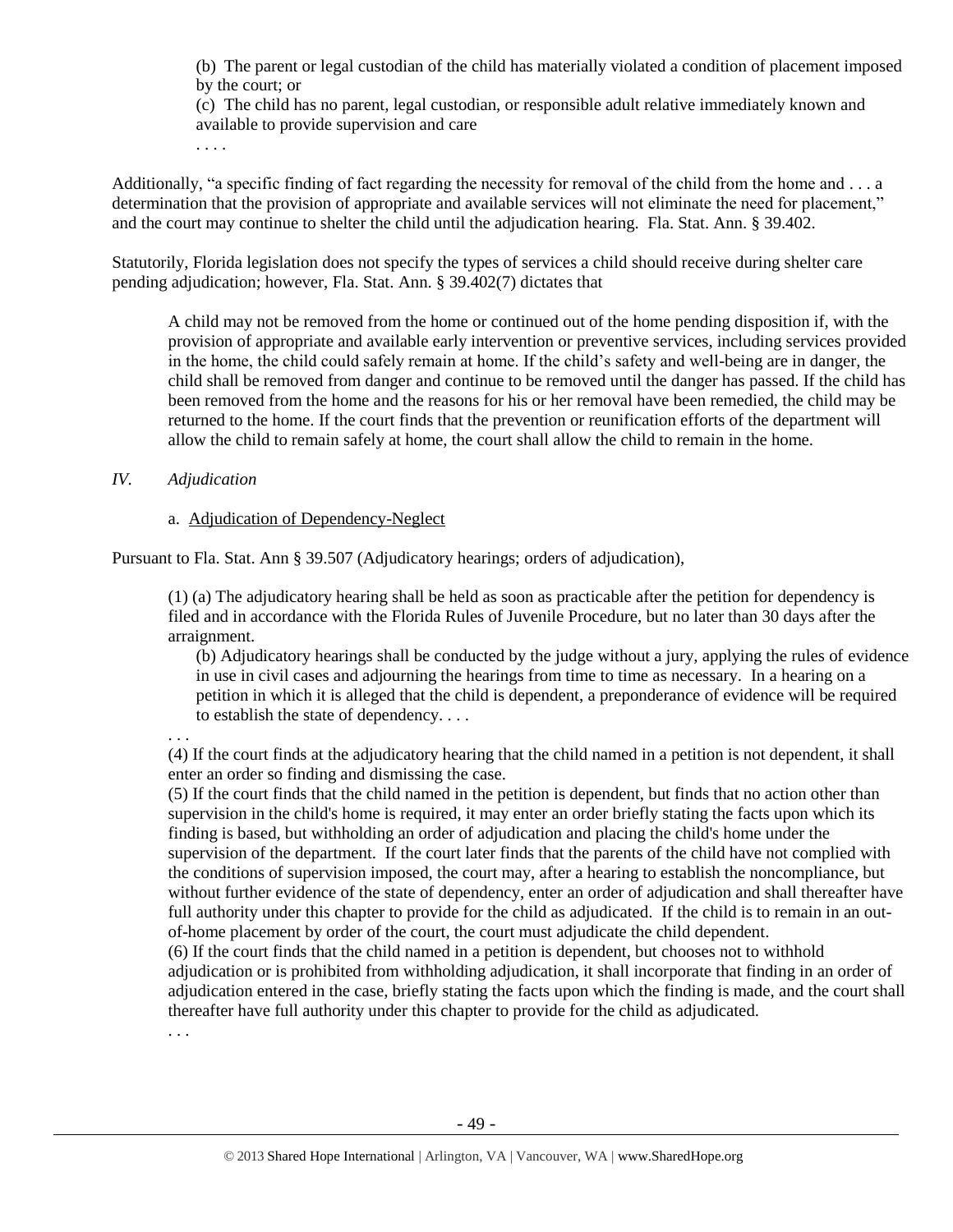(8) At the conclusion of the adjudicatory hearing, if the child named in the petition is found dependent, the court shall schedule the disposition hearing within 30 days after the last day of the adjudicatory hearing. All parties shall be notified in writing at the conclusion of the adjudicatory hearing by the clerk of the court of the date, time, and location of the disposition hearing.

(9) An order of adjudication by a court that a child is dependent shall not be deemed a conviction, nor shall the child be deemed to have been found guilty or to be a criminal by reason of that adjudication, nor shall that adjudication operate to impose upon the child any of the civil disabilities ordinarily imposed by or resulting from conviction or disqualify or prejudice the child in any civil service application or appointment.

# b. Alternative Process – Dependency Mediation

As an alternative to adjudication, Fla. Stat. Ann. § 39.4075 (Referral of a dependency case to mediation), permits the court to refer the parties to a dependency mediation process:

(1) At any stage in a dependency proceeding, any party may request the court to refer the parties to mediation in accordance with chapter 44 and rules and procedures developed by the Supreme Court.

(2) A court may refer the parties to mediation. When such services are available, the court must determine whether it is in the best interests of the child to refer the parties to mediation.

(3) The department shall advise the parties that they are responsible for contributing to the cost of the dependency mediation.

(4) This section applies only to courts in counties in which dependency mediation programs have been established and does not require the establishment of such programs in any county.

## *V. Process outcomes*

Various options are available to the court during a disposition hearing. Pursuant to Fla. Stat. Ann. § 39.521(b) (Disposition hearings; power of disposition), the court may

1. Require the parent and, when appropriate, the legal custodian and the child to participate in treatment and services identified as necessary. The court may require the person who has custody or who is requesting custody of the child to submit to a substance abuse assessment or evaluation.

2. Require, if the court deems necessary, the parties to participate in dependency mediation.

3. Require placement of the child either under the protective supervision of an authorized agent of the department in the home of one or both of the child's parents or in the home of a relative of the child or another adult approved by the court, or in the custody of the department. Protective supervision continues until the court terminates it or until the child reaches the age of 18, whichever date is first.

Additionally, specialized services and placement are available for victims of domestic minor sex trafficking. Fla. Stat. Ann. § 39.524 (Safe harbor placement) states,

Except as provided in s. 39.407 [Medical, psychiatric, and psychological examination and treatment of child; physical, mental, or substance abuse examination of person with or requesting child custody] or s. 985.801 [Interstate Compact on Juveniles; implementing legislation; legislative findings and policy], a dependent<sup>123</sup> child 6 years of age or older who has been found to be a victim of sexual exploitation as defined in s. 39.01(67)(g)<sup>124</sup> must be assessed for placement in a safe house as provided in s. 409.1678.

<sup>123</sup> *See supra* not[e 89.](#page-33-0)

<sup>&</sup>lt;sup>124</sup> Pursuant to Fla. Stat. Ann. § 39.01(67)(g),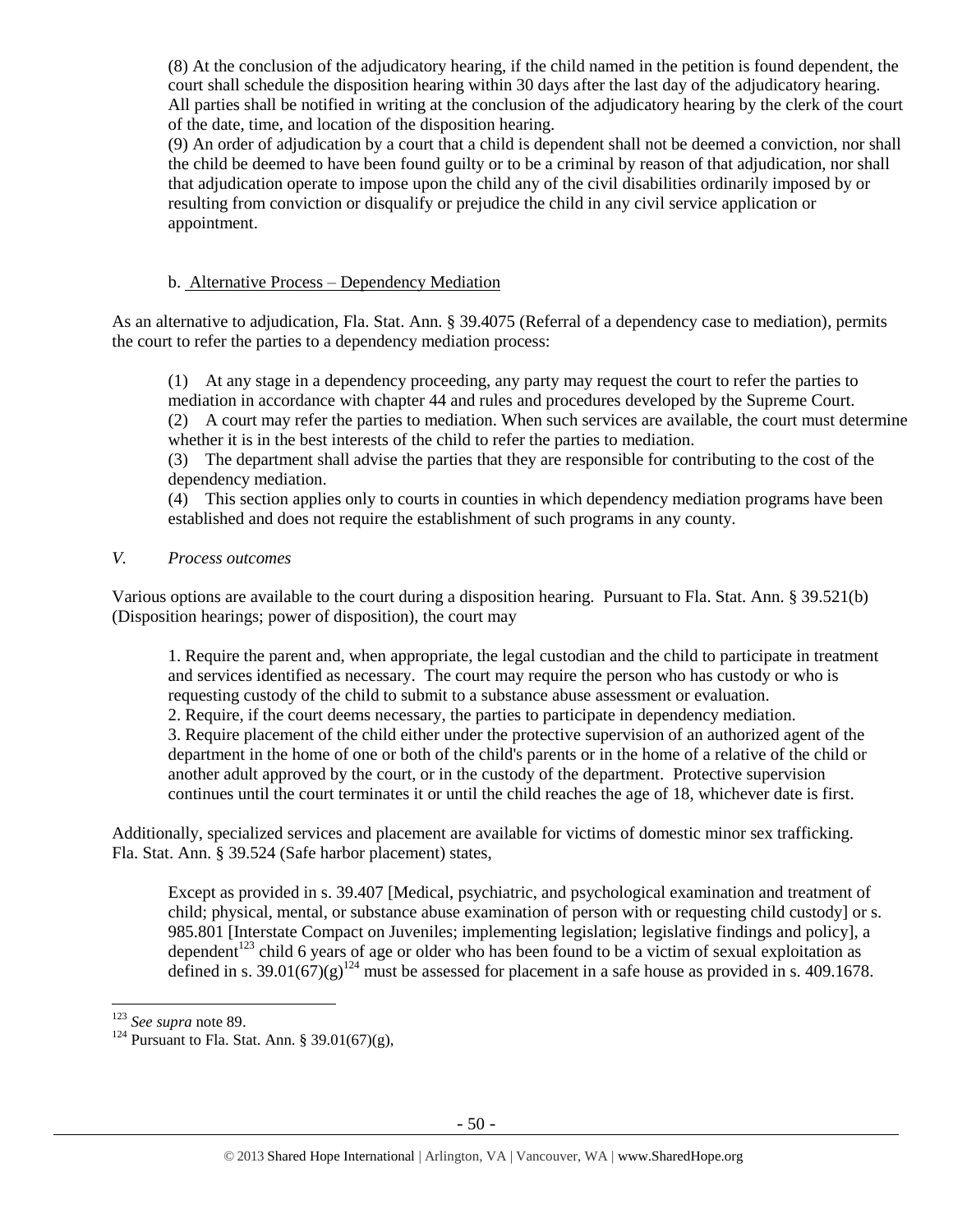The assessment shall be conducted by the department or its agent and shall incorporate and address current and historical information from any law enforcement reports; psychological testing or evaluation that has occurred; current and historical information from the guardian ad litem, if one has been assigned; current and historical information from any current therapist, teacher, or other professional who has knowledge of the child and has worked with the child; and any other information concerning the availability and suitability of safe-house placement. If such placement is determined to be appropriate as a result of this assessment, the child may be placed in a safe house, if one is available. As used in this section, the term "available" as it relates to a placement means a placement that is located within the circuit or otherwise reasonably accessible.

Pursuant to Fla. Stat. Ann. § 409.1678(2) (Safe harbor for children who are victims of sexual exploitation),

(a) Notwithstanding any other provision of law, pursuant to rules of the department, each circuit of the department shall address the child welfare service needs of sexually exploited children as a component of the circuit's master plan. This determination shall be made in consultation with local law enforcement officials, runaway and homeless youth program providers, local probation departments, local community-based care and social services, local guardians ad litem, public defenders, state attorney's offices, and child advocates<sup>125</sup> and services providers who work directly with sexually exploited youth.

(b) The lead agency, not-for-profit agency, or local governmental entity providing safe-house<sup>126</sup> services is responsible for security, crisis-intervention services, general counseling and victim-witness counseling, a comprehensive assessment, residential care, transportation, access to behavioral health services, recreational activities, food, clothing, supplies, infant care, and miscellaneous expenses associated with caring for these children; for necessary arrangement for or provision of educational services, including

life skills services and planning services for the successful transition of residents back to the community; and for ensuring necessary and appropriate health care and dental care.

. . . .

 $\overline{a}$ 

(e) All of the services specified in this section may, to the extent possible provided by law and with funding authorized, be available to all sexually exploited children whether they are accessed voluntarily, as a condition of probation, through a diversion program, through a proceeding under chapter 39, or through a referral from a local community-based care or social service agency.

#### **Child Initially Identified as a Child In Need Of Services**

A victim of domestic minor sex trafficking might also be brought into custody and placed through the "[c]hild in need of services" procedures. Flat. Stat. Ann. § 984.03(9) (Definitions) defines a "child in need of services"

<sup>126</sup> *See supra* not[e 116.](#page-44-0)

<sup>[</sup>S]exual exploitation of a child . . . includes the act of a child offering to engage in or engaging in prostitution, provided that the child is not under arrest or is not being prosecuted in a delinquency or criminal proceeding for a violation of any offense in chapter 796 [Prostitution] based on such behavior; or allowing, encouraging, or forcing a child to:

<sup>1.</sup> Solicit for or engage in prostitution; or

<sup>2.</sup> Engage in a sexual performance, as defined by chapter 827; or

<sup>3.</sup> Participate in the trade of sex trafficking as provided in s. 796.035.

<sup>&</sup>lt;sup>125</sup> Pursuant to Fla. Stat. Ann. § 409.1678(1)(a), "'Child advocate' means an employee of a short-term safe house who has been trained to work with and advocate for the needs of sexually exploited children. The advocate shall accompany the child to all court appearances, meetings with law enforcement officials, and the state attorney's office and shall serve as a liaison between the short-term safe house and the court."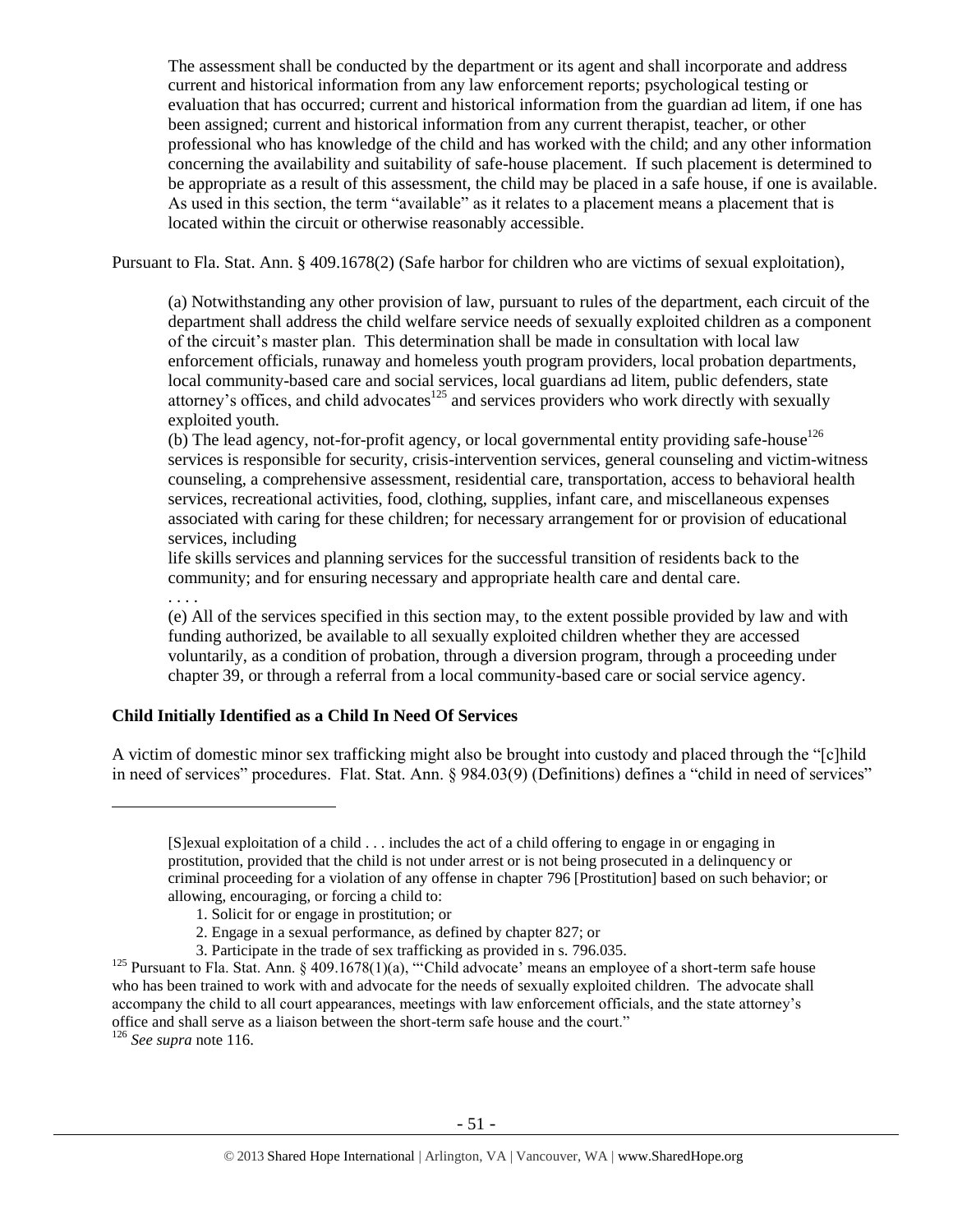as one who is found by the court to have persistently run away from home, habitually absent from school, or consistently disobedient to the reasonable demands of the parent or guardian. A "child in need of services" may not be the subject of an investigation regarding "abuse, neglect, or abandonment," may not have a pending referral that the child is delinquent, and cannot be under supervision "for an adjudication of dependency or delinquency." Fla. Stat. Ann. § 984.03(9).

## *I. Initial Custody*

# a. Authority for Initial Custody

Pursuant to Fla. Stat. Ann. § 984.13 (Taking into custody a child alleged to be from a family in need of services or to be a child in need of services),

(1) A child may be taken into custody:

(a) By a law enforcement officer when the officer has reasonable grounds to believe that the child has run away from his or her parents, guardian, or other legal custodian.

(b) By a law enforcement officer when the officer has reasonable grounds to believe that the child is absent from school without authorization or is suspended or expelled and is not in the presence of his or her parent or legal guardian, for the purpose of delivering the child without unreasonable delay to the appropriate school system site.  $\ldots$ <sup>127</sup>

(c) Pursuant to an order of the circuit court based upon sworn testimony before or after a petition is filed under s. 984.15.

(d) By a law enforcement officer when the child voluntarily agrees to or requests services pursuant to this chapter or placement in a shelter.

b. Placement:

Under subsection (2),

The person taking the child into custody shall:

(a) Release the child to a parent, guardian, legal custodian, or responsible adult relative or to a department-approved family-in-need-of-services and child-in-need-of-services provider if the person taking the child into custody has reasonable grounds to believe the child has run away from a parent, guardian, or legal custodian; is truant; or is beyond the control of the parent, guardian, or legal custodian; . . . or

(b) Deliver the child to the department, stating the facts by reason of which the child was taken into custody and sufficient information to establish probable cause that the child is from a family in need of services.

 $\overline{a}$  $127$  Fla. Stat. Ann. § 984.13(1)(b) states further, "For the purpose of this paragraph, 'school system site' includes, but is not limited to, a center approved by the superintendent of schools for the purpose of counseling students and referring them back to the school system or an approved alternative to a suspension or expulsion program. If a student is suspended or expelled from school without assignment to an alternative school placement, the law enforcement officer shall deliver the child to the parent or legal guardian, to a location determined by the parent or guardian, or to a designated truancy interdiction site until the parent or guardian can be located."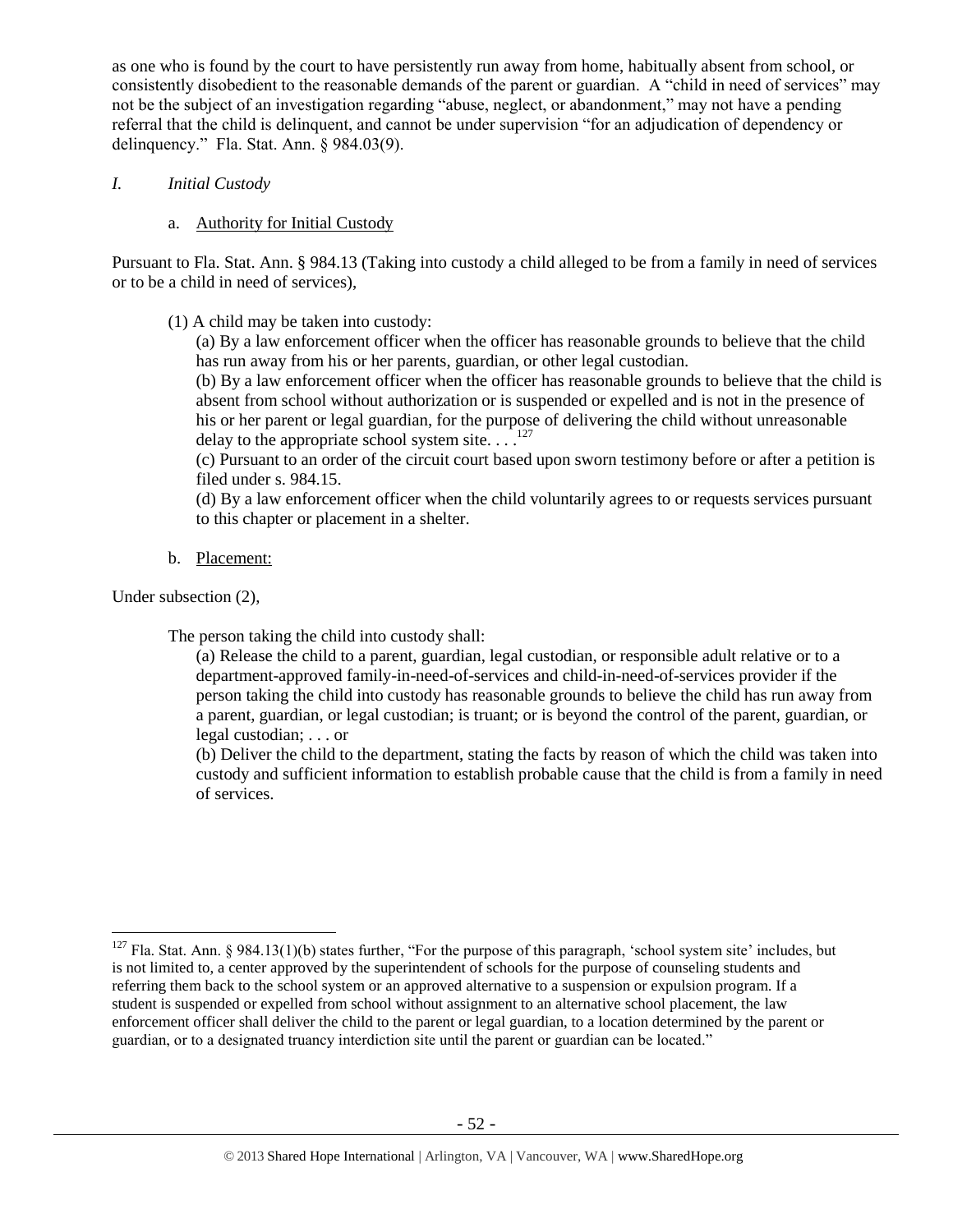## *II. Process following initial custody of a Child In Need Of Services*

# a. Where is the child referred after initial custody?

Fla. Stat. Ann. § 984.03(28) (Definitions—Child in need of services) states,

"Intake" means the initial acceptance and screening by the Department of Juvenile Justice of a complaint or a law enforcement report or probable cause affidavit of delinquency, family in need of services, or child in need of services to determine the recommendation to be taken in the best interests of the child, the family, and the community. The emphasis of intake is on diversion and the least restrictive available services. Consequently, intake includes such alternatives as:

(a) The disposition of the complaint, report, or probable cause affidavit without court or public agency action or judicial handling when appropriate.

(b) The referral of the child to another public or private agency when appropriate.

(c) The recommendation by the juvenile probation officer of judicial handling when appropriate and warranted.

Pursuant to Fla. Stat. Ann. § 984.13(3),

If the child is taken into custody by, or is delivered to, the department, the appropriate representative of the department shall review the facts and make such further inquiry as necessary to determine whether the child shall remain in custody or be released. Unless shelter is required as provided in s. 984.14(1), the department shall:

(a) Release the child to his or her parent, guardian, or legal custodian . . . or to a departmentapproved family-in-need-of-services and child-in-need-of-services provider; or

(b) Authorize temporary services and treatment that would allow the child alleged to be from a family in need of services to remain at home.

b. When and how does the court assume jurisdiction?

Pursuant to § 984.15 (Petition for a child in need of services), "[a]ll proceedings seeking an adjudication that a child is a child in need of services shall be initiated by the filing of a petition," which can be filed by a representative of the department or the child's parent, legal custodian, or guardian as set out in the statute.

- *III. Placement process pending adjudication/ investigation*
	- a. When must the placement hearing be held after initial custody?

If the shelter placement is involuntary, a shelter hearing must be held within 24 hours. Fla. Stat. Ann. § 984.14(3). Additionally, a child may only be placed in a shelter pending adjudication for 35 days. Fla. Stat. Ann. § 984.14(5).

# b. What are the placement options?

Pursuant to Fla. Stat. Ann. § 984.14(1), children are not ordinarily placed in shelters prior to a hearing. However, placement in a shelter without a hearing is appropriate when it is determined that placement in a shelter is necessary because the "parent, custodian, or guardian is unavailable" or to give time to the child and family to agree to "conditions for the child's return home, when immediate placement in the home would result in a substantial likelihood that the child and family would not reach an agreement . . . ." Fla. Stat. Ann. § 984.14(1)(a). The child will be placed in a shelter "specifically for runaways and troubled youth . . . ." Fla. Stat. Ann. § 984.14(2).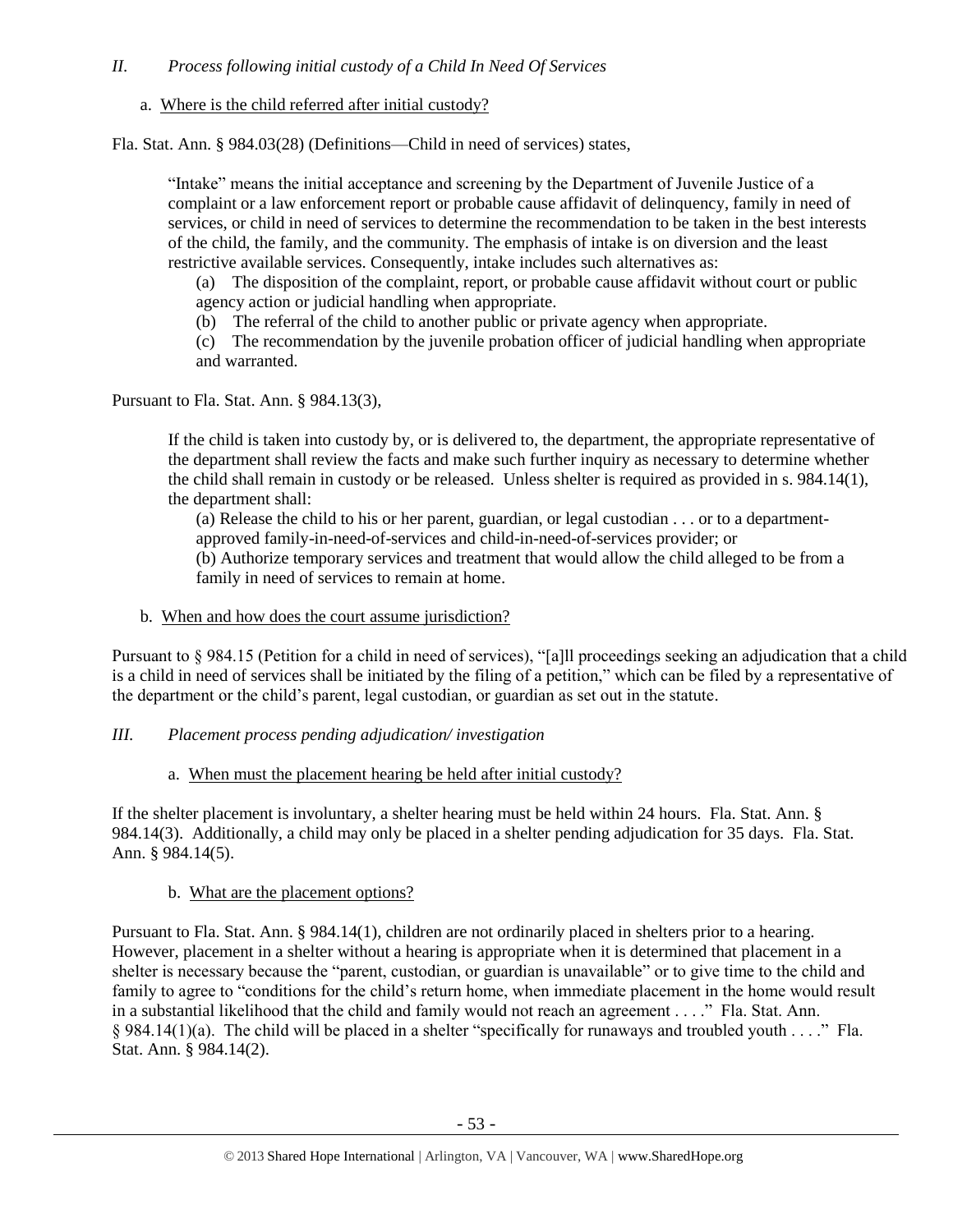A child who has been involuntarily placed in a shelter must be given a hearing within 24 hours after being taken into custody, Fla. Stat. Ann. § 984.14(3), and must be released after 24 hours "unless an order so directing is made by the court after a shelter hearing finding that placement in a shelter is necessary based on the criteria in subsection (1) and that the department has made reasonable efforts to prevent or eliminate the need for removal of the child from the home." Fla. Stat. Ann. § 984.14(4). The child may not stay in the shelter longer than 35 days, unless permitted by Fla. Stat. Ann. § 984.225 (Powers of disposition; placement in a staff-secure shelter).<sup>128</sup> Fla. Stat. Ann. § 984.14(5).

Pursuant to Fla. Stat. Ann. § 984.14(1) (Shelter placement; hearing), a child may be sheltered prior to a hearing either by court order or voluntary placement. However, Fla. Stat. Ann. § 984.14(1) also states that

A child taken into custody shall not be placed in a shelter prior to a court hearing unless a determination has been made that the provision of appropriate and available services will not eliminate the need for placement and that such placement is required:

(a) To provide an opportunity for the child and family to agree upon conditions for the child's return home, when immediate placement in the home would result in a substantial likelihood that the child and family would not reach an agreement; or

(b) Because a parent, custodian, or guardian is unavailable to take immediate custody of the child.

Florida has not codified what, if any, services are provided during shelter placement. However, there are statutes that dictate where a child in need of services may be placed. Specifically, pursuant to Fla. Stat. Ann. § 984.14(7),

A child who is adjudicated a child in need of services or alleged to be from a family in need of services or a child in need of services may not be placed in a secure detention facility or jail or any other commitment program for delinquent children under any circumstances.

### *IV. Adjudication of Child In Need Of Services*

Pursuant to Fla. Stat. Ann. § 984.21 (Orders of Adjudication),

(1) If the court finds that the child named in a petition is not a child in need of services, it shall enter an order so finding and dismissing the case.

(2) If the court finds that the child named in the petition is a child in need of services, but finds that no action other than supervision in the home is required, it may enter an order briefly stating the facts upon

<sup>&</sup>lt;sup>128</sup> Fla. Stat. Ann. § 984.225 states,

<sup>(1)</sup> Subject to specific legislative appropriation, the court may order that a child adjudicated as a child in need of services be placed for up to 90 days in a staff-secure shelter if:

<sup>(</sup>a) The child's parent, guardian, or legal custodian refuses to provide food, clothing, shelter, and necessary parental support for the child and the refusal is a direct result of an established pattern of significant disruptive behavior of the child in the home of the parent, guardian, or legal custodian; (b) The child refuses to remain under the reasonable care and custody of his or her parent, guardian, or legal custodian, as evidenced by repeatedly running away and failing to comply with a court order; or (c) The child has failed to successfully complete an alternative treatment program or to comply with a court-ordered sanction and the child has been placed in a residential program on at least one prior occasion pursuant to a court order under this chapter.

<sup>(2)</sup> This section applies after other alternative, less-restrictive remedies have been exhausted. . . .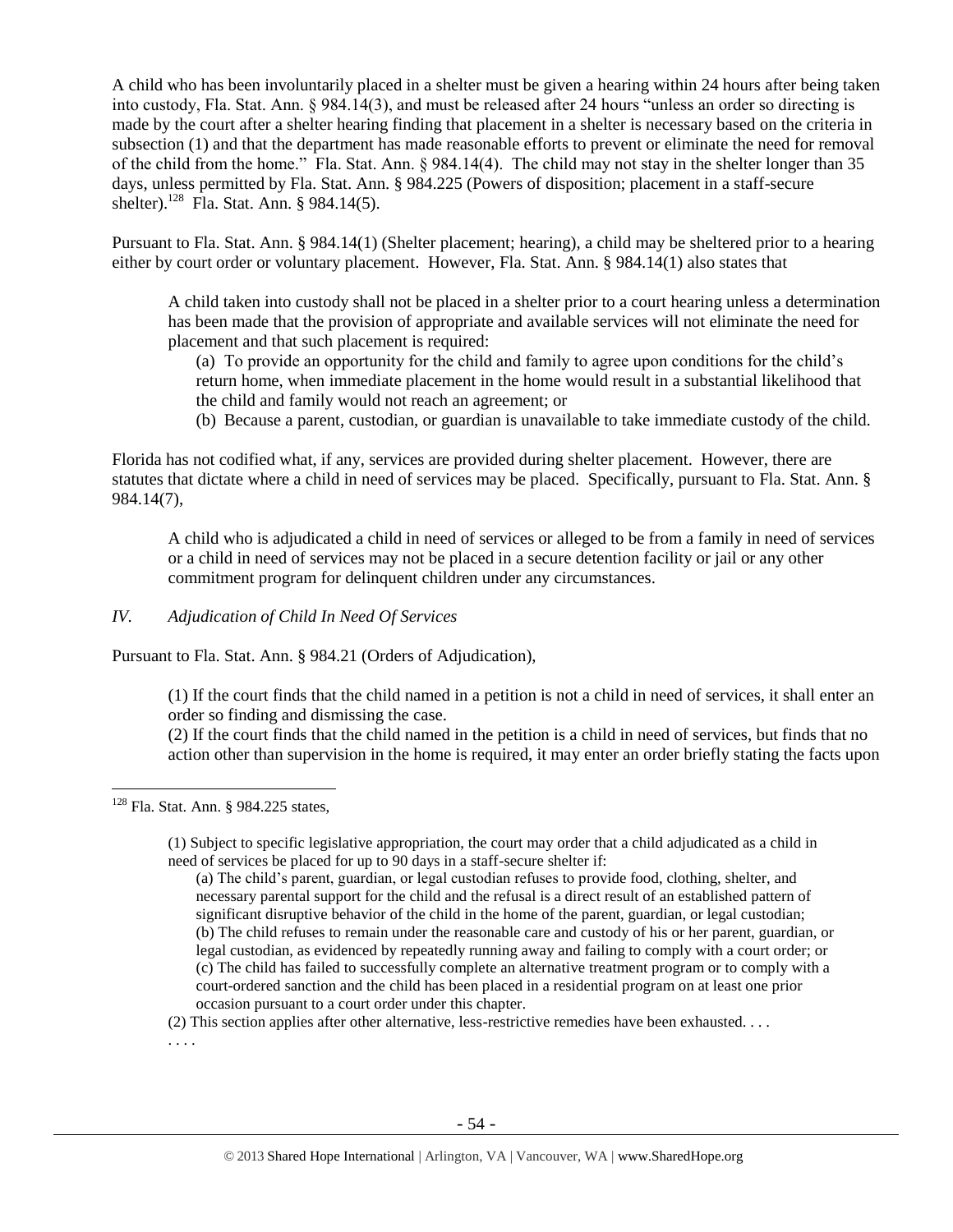which its finding is based, but withholding an order of adjudication and placing the child and family under the supervision of the department. If the court later finds that the parent, guardian, or custodian of the child have not complied with the conditions of supervision imposed, the court may, after a hearing to establish the noncompliance, but without further evidence of the state of the child in need of services, enter an order of adjudication and shall thereafter have full authority under this chapter to provide for the child as adjudicated.

(3) If the court finds that the child named in a petition is a child in need of services, but elects not to proceed under subsection (2), it shall incorporate that finding in an order of adjudication entered in the case, briefly stating the facts upon which the finding is made, and the court shall thereafter have full authority under this chapter to provide for the child as adjudicated.

(4) An order of adjudication by a court that a child is a child in need of services shall not be deemed a conviction, nor shall the child be deemed to have been found guilty or to be a criminal by reason of that adjudication, nor shall that adjudication operate to impose upon the child any of the civil disabilities ordinarily imposed by or resulting from conviction or disqualify or prejudice the child in any civil service application or appointment.

## *V. Process outcomes*

When the court adjudicates a child to be in need of services, the court may place the child under the supervision of the department and its program providers, "in the temporary legal custody of an adult willing to care for the child," or with a licensed childcare agency. Fla. Stat. Ann. § 984.22. The court may even order community service. Fla. Stat. Ann. § 984.22(2)(d). When a child in need of services must be placed "with an adult willing to care for the child, a licensed child-caring agency, [or] the Department of Juvenile Justice, or the Department of Children and Family Services" pursuant to Fla. Stat. Ann. § 984.22(3) (Powers of disposition), "the court shall order the natural or adoptive parents of such child . . . to pay child support to the adult relative caring for the child, the licensed child-caring agency, the Department of Juvenile Justice, or the Department of Children and Family Services."

Pursuant to Fla. Stat. Ann. § 984.225 (Powers of disposition; placement in a staff-secure shelter), a court may order that a child found to be in need of services be placed in a staff-secure shelter for up to 90 days if other less restrictive means have been exhausted and the parent or guardian will not provide for the needs of the child because of the child's disruptive behavior, the child refuses to stay at home and repeatedly runs away, or the child "failed to successfully complete an alternative treatment program or comply with a court-ordered sanction  $\cdot \cdot \cdot$ <sup>"</sup>

The court may order an adjudicated child in need of services to be placed in a physically secure setting for up to 90 days when the child has failed to be present for placement in a shelter, failed to comply with a court order related to placement, been found in contempt of court, or has run away from a shelter. Fla. Stat. Ann. § 984.226(3).

However, Fla. Stat. Ann. § 409.1678(2)(e) (Safe harbor for children who are victims of sexual exploitation) provides that, "All of the services specified in this section may, to the extent possible provided by law and with funding authorized, be available to all sexually exploited children whether they are accessed voluntarily, as a condition of probation, through a diversion program, through a proceeding under chapter 39, or through a referral from a local community-based care or social service agency." Fla. Stat. Ann. § 409.1678(2)(a) requires "each circuit of the department [to] address the child welfare service needs of sexually exploited children as a component of the circuit's master plan," and subsection (b) makes agencies providing safe house services responsible for "security, crisis-intervention services, general counseling and victim-witness counseling, a comprehensive assessment, residential care, transportation, access to behavioral health services, recreational activities, food, clothing, supplies, infant care, and miscellaneous expenses associated with caring for these children; for necessary arrangement for or provision of educational services, including life skills services and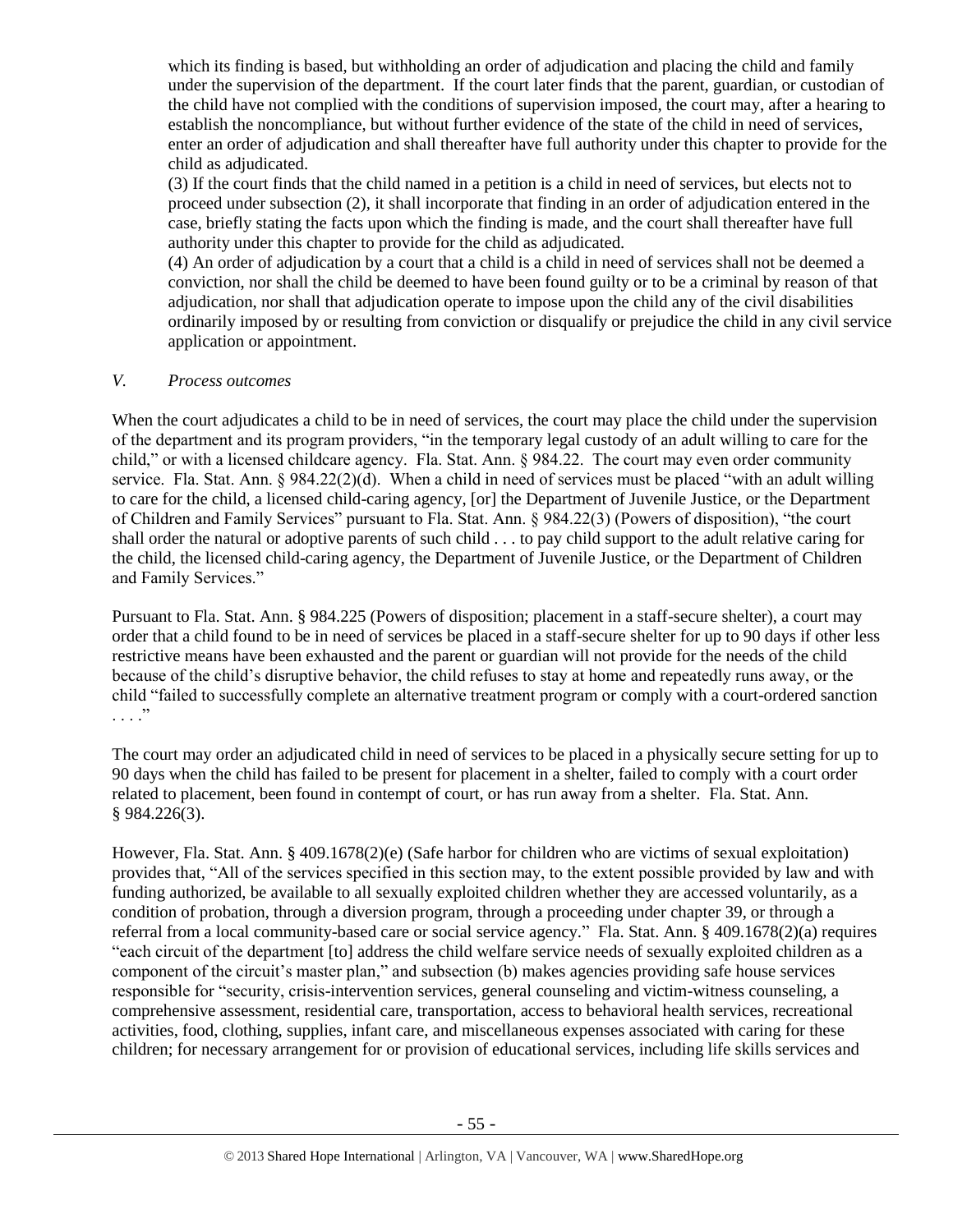planning services for the successful transition of residents back to the community; and for ensuring necessary and appropriate health care and dental care."

(a) Notwithstanding any other provision of law, pursuant to rules of the department, each circuit of the department shall address the child welfare service needs of sexually exploited children as a component of the circuit's master plan. This determination shall be made in consultation with local law enforcement officials, runaway and homeless youth program providers, local probation departments, local community-based care and social services, local guardians ad litem, public defenders, state attorney's offices, and child advocates<sup>129</sup> and services providers who work directly with sexually exploited youth.

(b) The lead agency, not-for-profit agency, or local governmental entity providing safe-house<sup>130</sup> services is responsible for security, crisis-intervention services, general counseling and victim-witness counseling, a comprehensive assessment, residential care, transportation, access to behavioral health services, recreational activities, food, clothing, supplies, infant care, and miscellaneous expenses associated with caring for these children; for necessary arrangement for or provision of educational services, including life skills services and planning services for the successful transition of residents back to the community; and for ensuring necessary and appropriate health care and dental care.

. . . .

(e) All of the services specified in this section may, to the extent possible provided by law and with funding authorized, be available to all sexually exploited children whether they are accessed voluntarily, as a condition of probation, through a diversion program, through a proceeding under chapter 39, or through a referral from a local community-based care or social service agency.

## **Child Initially Identified as Delinquent**

A "child who has been found to have committed a delinquent act" means a child while who

is found by a court to have committed a violation of law or to be in direct or indirect contempt of court, except that this definition does not include an act constituting contempt of court arising out of a dependency proceeding or a proceeding concerning a child or family in need of services.

- *I. Initial custody*
	- a. Authority for initial custody

Where a child is not identified as abused and neglected or as a child in need of services, and is instead taken into custody by law enforcement for a status offense or delinquency offense pursuant to Fla. Stat. Ann. § 985.101(1)–(3) (Taking a child into custody),

- (1) A child may be taken into custody under the following circumstances:
	- (a) Pursuant to an order of the circuit court issued under this chapter, based upon sworn testimony, either before or after a petition is filed.
	- (b) For a delinquent act or violation of law, pursuant to Florida law pertaining to a lawful arrest. . . . . . . .

<sup>&</sup>lt;sup>129</sup> Pursuant to Fla. Stat. Ann. § 409.1678(1)(a), "Child advocate' means an employee of a short-term safe house who has been trained to work with and advocate for the needs of sexually exploited children. The advocate shall accompany the child to all court appearances, meetings with law enforcement officials, and the state attorney's office and shall serve as a liaison between the short-term safe house and the court."

<sup>130</sup> *See supra* not[e 116.](#page-44-0)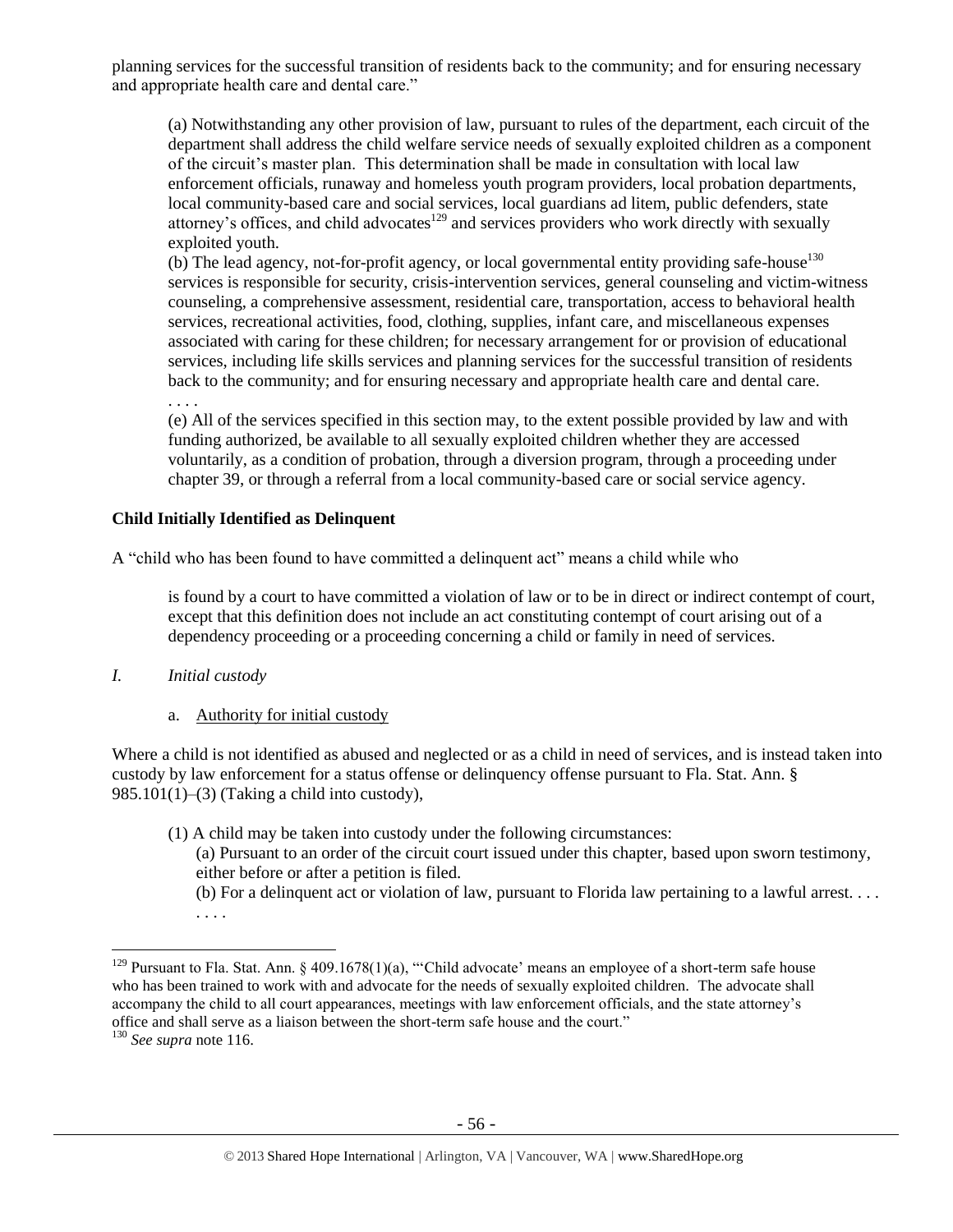b. Placement

Nothing in this subsection shall be construed to allow the detention of a child who does not meet the detention criteria in part V.

(2) Except in emergency situations, a child may not be placed into or transported in any police car or similar vehicle that at the same time contains an adult under arrest, unless the adult is alleged or believed to be involved in the same offense or transaction as the child.

(3) When a child is taken into custody as provided in this section, the person taking the child into custody shall attempt to notify the parent, guardian, or legal custodian of the child. The person taking the child into custody shall continue such attempt until the parent, guardian, or legal custodian of the child is notified or the child is delivered to a juvenile probation officer under ss. 985.14 and 985.145, whichever occurs first. If the child is delivered to a juvenile probation officer before the parent, guardian, or legal custodian is notified, the juvenile probation officer shall continue the attempt to notify until the parent, guardian, or legal custodian of the child is notified. . . .

Fla. Stat. Ann. § 985.101(4) states, "Taking a child into custody is not an arrest except for the purpose of determining whether the taking into custody or the obtaining of any evidence in conjunction therewith is lawful."

## *II. Process following initial custody of delinquent child*

## a. Where is child referred after initial custody?

 $\overline{a}$ 

Initially, a child that is arrested is taken before a juvenile probation officer who, "review[s] the facts in the law enforcement report or probable cause affidavit and make[s] such further inquiry as may be necessary to determine whether detention care is required." Fla. Stat. Ann. § 985.25(1) (Detention intake).

Fla. Stat. Ann. § 985.125 (Prearrest or postarrest diversion programs) provides an opportunity for a child arrested for a delinquent act to avoid a record of delinquency by participating in a "prearrest or postarrest diversion program," that "may, upon agreement of the agencies that establish the program, provide for the expunction of the nonjudicial arrest record of a minor who successfully completes such a program pursuant to s. 943.0582." Fla. Stat. Ann. § 985.125(3).

Pursuant to Fla. Stat. Ann. § 985.135(2) (Juvenile assessment centers),

The department shall work cooperatively with substance abuse programs, mental health providers, law enforcement agencies, schools, health service providers, state attorneys, public defenders, and other agencies serving youth to establish juvenile assessment centers. Each current and newly established center<sup>131</sup> shall be developed and modified through the local initiative of community agencies and local governments and shall provide a broad array of youth-related services appropriate to the needs of the community where the center is located.

Pursuant to Fla. Stat. Ann. § 985.115 (2)(b), "Unless otherwise ordered by the court under s. 985.255 [Detention criteria; detention hearing] or s. 985.26 [Length of detention], and unless there is a need to hold the child, a person

<sup>&</sup>lt;sup>131</sup> Pursuant to Fla. Stat. Ann. § 985.135(1), ""center' means a juvenile assessment center comprising community operated facilities and programs which provide collocated central intake and screening services for youth referred to the department."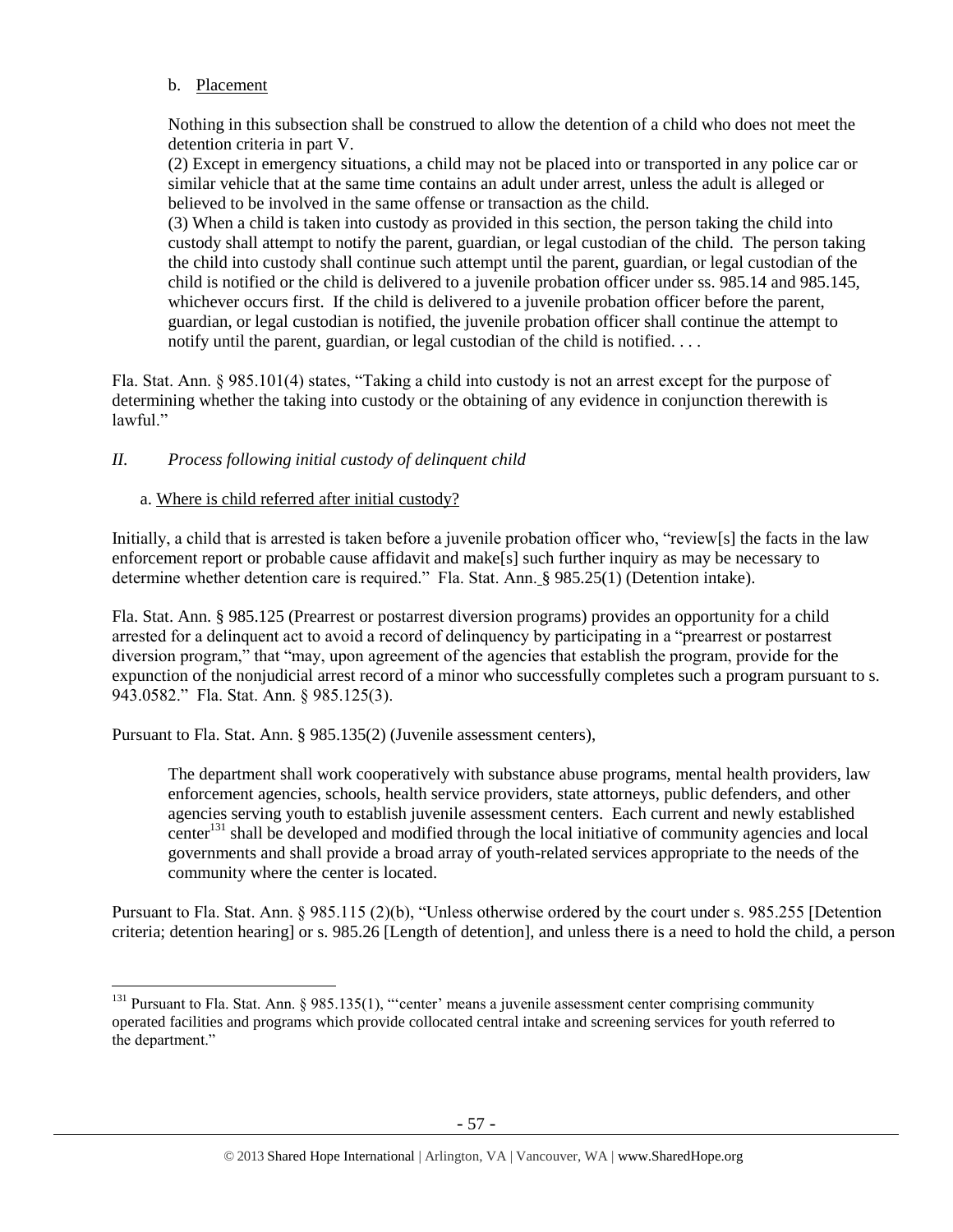taking a child into custody shall attempt to release the child . . . [c]ontingent upon specific appropriation, to a shelter approved by the department or to an authorized agent or short-term safe house under s.  $39.401(2)(b)$ ."

Pursuant to Fla. Stat. Ann. § 985.318(1) all proceedings seeking a finding that a child has committed a delinquent act or violation of law shall be initiated by the state by the filing of a petition for delinquency by the state attorney and (4) When a petition has been filed and the child or his or her counsel has advised the state attorney that the truth of the allegations is admitted and that no contest is to be made of the allegations in the petition, the state attorney may request that the case be set for an adjudicatory hearing. If the child changes the plea at the adjudicatory hearing, the court shall continue the hearing to permit the state attorney to prepare and present the case for the state.

## *III. Placement process pending adjudication/ investigation*

. . .

Pursuant to Fla. Stat. Ann. § 985.25(1) (Detention intake), the juvenile probation officer also decides the type of placement that is appropriate pending a detention hearing. Pursuant to Fla. Stat. Ann. §§ 985.25 (1)(a) and (b), the officer may consider "secure detention care, nonsecure detention care, or home detention care," based on the findings of "risk instrument assessment."<sup>132</sup>

Pursuant to Fla. Stat. Ann. § 985.25(2), "[t]he arresting law enforcement agency shall complete and present its investigation of an offense to the appropriate state attorney's office within 8 days after placement of the child in secure detention." However, the child may not be detained for a period exceeding 24 hours without a court order. Fla. Stat. Ann. § 985.26. The court order is a result of hearing required by Fla. Stat. Ann. § 985.25(3)(a), which defines that, "[t]he purpose of the detention hearing is to determine the existence of probable cause that the child has committed the delinquent act or violation of law that he or she is charged with and the need for continued detention." Pursuant to Fla. Stat. Ann. § 985.25(2), the considerations for whether a child needs continued detention include,

(a) The child is alleged to be an escapee from a residential commitment program; or an absconder from a nonresidential commitment program, a probation program, or conditional release supervision; or is alleged to have escaped while being lawfully transported to or from a residential commitment program.

(c) The child is charged with a delinquent act or violation of law and requests in writing through legal counsel to be detained for protection from an imminent physical threat to his or her personal safety. . . . .

Additionally, pursuant to Fla. Stat. Ann § 985.24 (Use of detentions; prohibitions),

All determinations and court orders regarding the use of secure, nonsecure, or home detention shall be based primarily upon findings that the child:

 $\overline{a}$  $132$  Pursuant to Fla. Stat. Ann. § 985.245 (Risk assessment instrument), the risk assessment instrument must take into consideration, but is not limited to:

<sup>. . . . [</sup>P]rior history of failure to appear, prior offenses, offenses committed pending adjudication, any unlawful possession of a firearm, theft of a motor vehicle or possession of a stolen motor vehicle, and probation status at the time the child is taken into custody. The risk assessment instrument shall also take into consideration appropriate aggravating and mitigating circumstances . . . The risk assessment instrument shall also include any information concerning the child's history of abuse and neglect. The risk assessment shall indicate whether detention care is warranted, and, if detention care is warranted, whether the child should be placed into secure, nonsecure, or home detention care.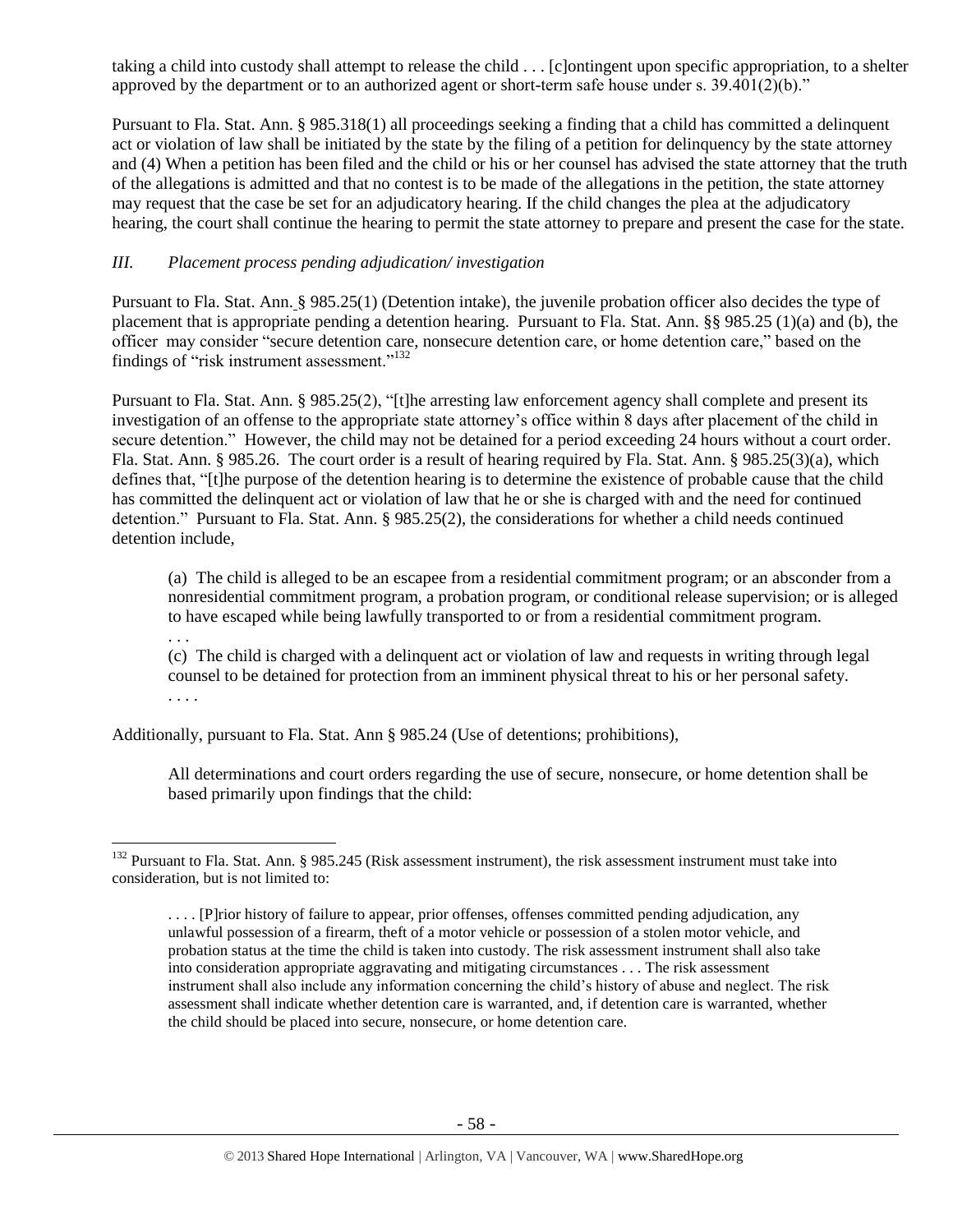- (a) Presents a substantial risk of not appearing at a subsequent hearing;
- (b) Presents a substantial risk of inflicting bodily harm on others as evidenced by recent behavior;
- (c) Presents a history of committing a property offense prior to adjudication, disposition, or placement;
- (d) Has committed contempt of court by:
	- 1. Intentionally disrupting the administration of the court;
	- 2. Intentionally disobeying a court order; or
	- 3. Engaging in a punishable act or speech in the court's presence which shows disrespect for the authority and dignity of the court; or
- (e) Requests protection from imminent bodily harm.<sup>133</sup>

Generally, the programs and services a child may receive during detention is not codified, Fla. Stat. Ann. § 985.265 does state that

(4)(a) While a child who is currently enrolled in school is in nonsecure or home detention care, the child shall continue to attend school unless otherwise ordered by the court.

(b) While a child is in secure detention care, the child shall receive education commensurate with his or her grade level and educational ability.

*IV. Adjudication of delinquent child*

Pursuant to Fla. Stat. Ann. § 985.35 (Adjudicatory hearings; withheld adjudications; orders of adjudication),

(1) The adjudicatory hearing must be held as soon as practicable after the petition alleging that a child has committed a delinquent act or violation of law is filed and in accordance with the Florida Rules of Juvenile Procedure; but reasonable delay for the purpose of investigation, discovery, or procuring counsel or witnesses shall be granted. If the child is being detained, the time limitations in s. 985.26(2) and (3) apply. (2) Adjudicatory hearings shall be conducted without a jury by the court, applying in delinquency cases the rules of evidence in use in criminal cases; adjourning the hearings from time to time as necessary; and conducting a fundamentally fair hearing in language understandable, to the fullest extent practicable, to the child before the court.

Additionally, under subsection (4),

 $\overline{a}$ 

If the court finds that the child named in the petition has committed a delinquent act or violation of law, it may, in its discretion, enter an order stating the facts upon which its finding is based but withholding adjudication of delinquency.

(a) Upon withholding adjudication of delinquency, the court may place the child in a probation program under the supervision of the department or under the supervision of any other person or agency specifically authorized and appointed by the court. The court may, as a condition of the program, impose as a penalty component restitution in money or in kind, community service, a curfew, urine

- (a) To allow a parent to avoid his or her legal responsibility.
- (b) To permit more convenient administrative access to the child.
- (c) To facilitate further interrogation or investigation.
- (d) Due to a lack of more appropriate facilities.

<sup>&</sup>lt;sup>133</sup> Additionally, Fla. Stat. Ann § 985.24 imposes restrictions on considerations for placements. Specifically, a child may not be detained for an allegedly delinquent act for the following reasons: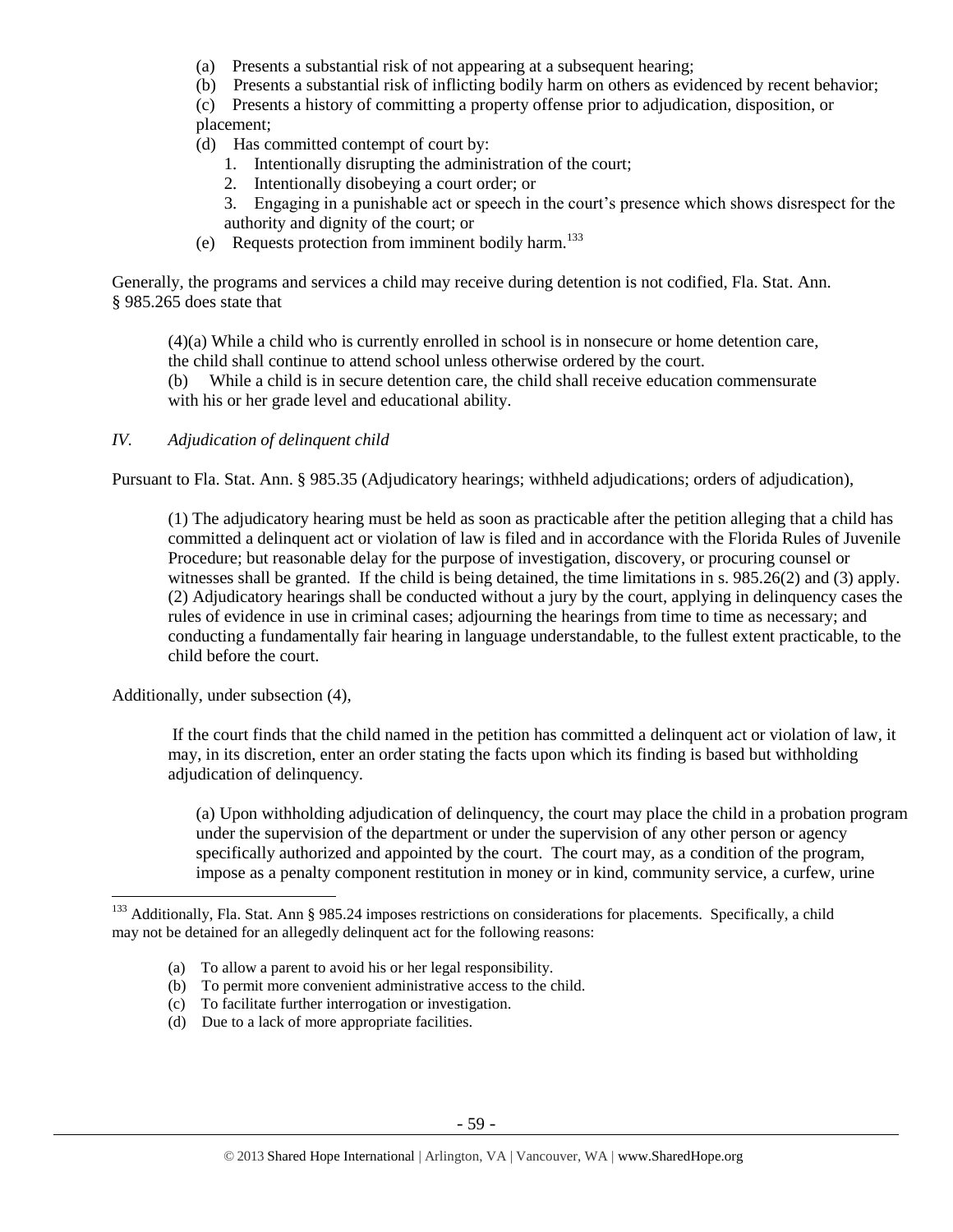monitoring, revocation or suspension of the driver's license of the child, or other nonresidential punishment appropriate to the offense, and may impose as a rehabilitative component a requirement of participation in substance abuse treatment, or school or other educational program attendance. (b) If the child is attending public school and the court finds that the victim or a sibling of the victim in the case was assigned to attend or is eligible to attend the same school as the child, the court order shall include a finding pursuant to the proceedings described in s. 985.455, regardless of whether adjudication is withheld.

(c) If the court later finds that the child has not complied with the rules, restrictions, or conditions of the community-based program, the court may, after a hearing to establish the lack of compliance, but without further evidence of the state of delinquency, enter an adjudication of delinquency and shall thereafter have full authority under this chapter to deal with the child as adjudicated.

#### *V. Process outcomes*

. . . .

When a child is adjudicated delinquent pursuant to Fla. Stat. Ann § 985.35 (Adjudicatory hearings; withheld adjudications; orders of adjudication), several dispositional outcomes are possible, including physically secure custody in a juvenile correctional facility or juvenile prison pursuant to Fla. Stat. Ann. § 985.465 (Juvenile correctional facilities or juvenile prison). Fla. Stat. Ann. § 985.433 (Disposition hearings in delinquency cases) states,

When a child has been found to have committed a delinquent act, the following procedures shall be applicable to the disposition of the case:

(7) If the court determines that the child should be adjudicated as having committed a delinquent act and should be committed to the department . . .

(a) The juvenile probation officer shall recommend to the court the most appropriate placement and treatment plan, specifically identifying the restrictiveness level<sup>134</sup> most appropriate for the child. . . .

(b) The court shall commit the child to the department at the restrictiveness level identified or may order placement at a different restrictiveness level. . . .

(c) The court may also require that the child be placed in a probation program following the child's discharge from commitment. . . .

(8) If the court determines not to adjudicate and commit to the department, then the court shall determine what community-based sanctions it will impose in a probation program for the child. Community-based sanctions may include, but are not limited to, participation in substance abuse treatment, a day-treatment probation program, restitution in money or in kind, a curfew, revocation or suspension of the driver's license of the child, community service, and appropriate educational programs as determined by the district school board.

. . . .

<sup>&</sup>lt;sup>134</sup> Under Fla. Stat. Ann. § 985.03(45) restrictiveness levels vary and could be minimum-risk nonresidential, lowrisk residential, moderate-risk residential, high-risk residential, and maximum-risk residential. All of these programs vary in the level of access to the outside community that the juvenile receives and style of program. Here and elsewhere in this report that Fla. Stat. Ann. § 985.03 is discussed, it has been updated to reflect the amendments added by the passage of Senate Bill 690 during the 2013 regular session of the Florida Legislature, 2013 Fla. Laws ch. 162 (effective July 2, 2013).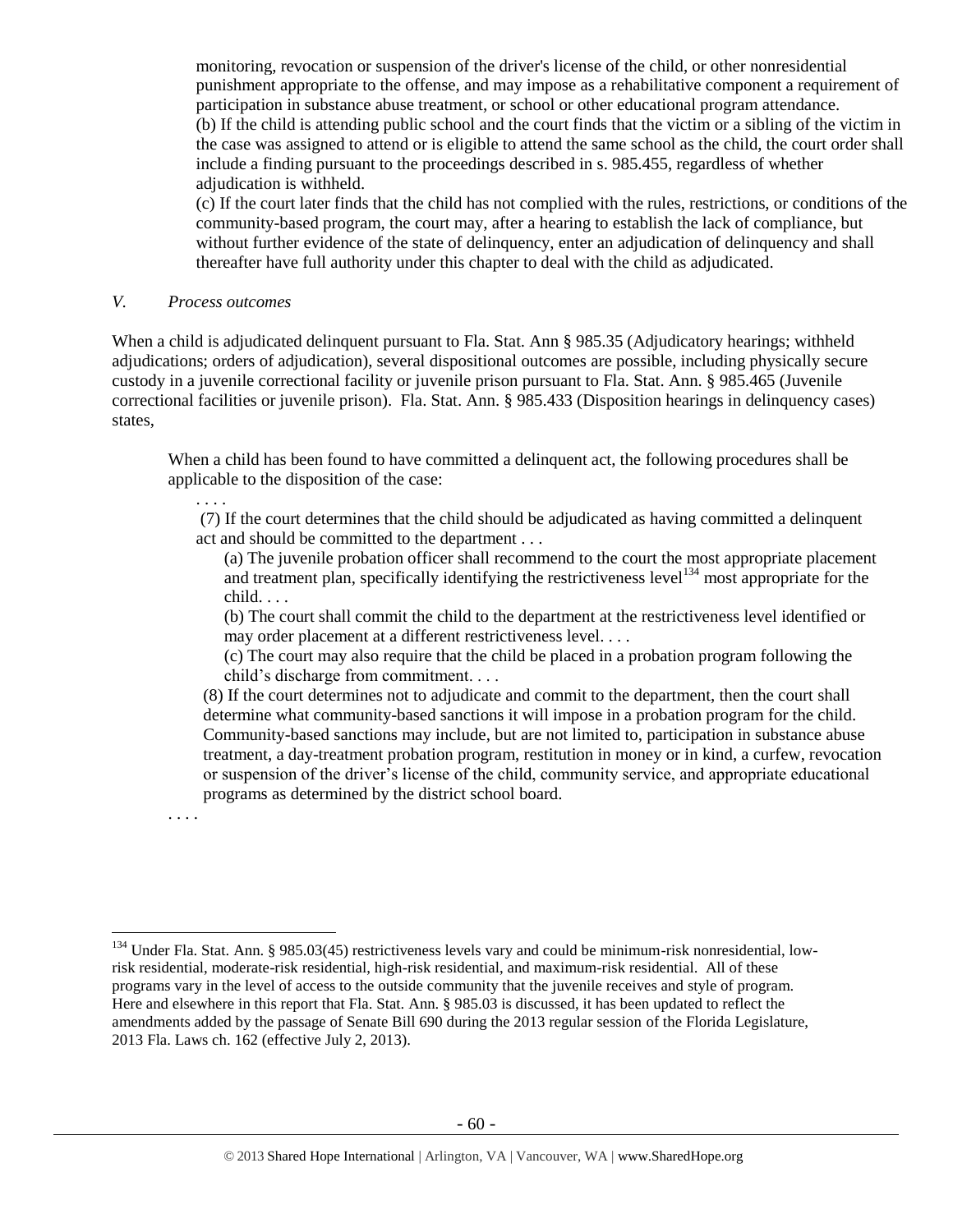## *5.5 Commercial sexual exploitation is identified as a type of abuse and neglect within child protection statutes.*

Fla. Stat. Ann. § 39.01(2) (Definitions) defines "abuse" within the general provisions on judicial proceedings involving children, which includes provisions related to child protective investigations and abuse and neglect, as "any willful act or threatened act that results in any physical, mental, or sexual injury or harm that causes or is likely to cause the child's physical, mental, or emotional health to be significantly impaired . . . ." Additionally, "harm" is defined in subsection (32) in part as the following:

"Harm" to a child's health or welfare can occur when any person:

. . . . (b) Commits, or allows to be committed, sexual battery, as defined in chapter 794 [Sexual battery], or lewd or lascivious acts, as defined in chapter 800 [Lewdness; indecent exposure], against the child.

(c) Allows, encourages, or forces the sexual exploitation of a child, which includes allowing, encouraging, or forcing a child to:

1. Solicit for or engage in prostitution; or

2. Engage in a sexual performance, as defined by chapter 827 [Abuse of children].

. . . .

(j) Negligently fails to protect a child in his or her care from inflicted physical, mental, or sexual injury caused by the acts of another.

. . . .

Moreover, Fla. Stat. Ann. § 39.01(67)(g) defines "sexual abuse of a child" to include

the act of a child offering to engage in or engaging in prostitution, provided that the child is not under arrest or is not being prosecuted in a delinquency or criminal proceeding for a violation of any offense in chapter 796 [Prostitution] based on such behavior; or allowing, encouraging, or forcing a child to:

1. Solicit for or engage in prostitution; or

2. Engage in a sexual performance, as defined by chapter 827 [Abuse of children]; or

3. Participate in the trade of sex trafficking as provided in s. 796.035 [Selling or buying of minors into prostitution].

Fla. Stat. Ann. § 984.03(2) (Definitions) similarly defines "abuse" for the purposes of the chapter on families and children in need of services in part as "any willful act that results in any physical, mental, or sexual injury that causes or is likely to cause the child's physical, mental, or emotional health to be significantly impaired."

To the extent that a victim of child sex trafficking is identified as abused or neglected, the child may initially come to the attention of law enforcement through the filing of a mandatory report of abuse pursuant to Fla. Stat. Ann. § 39.201(1)(a)-(c) (Mandatory reports of child abuse, abandonment, or neglect; mandatory reports of death; central abuse hotline), which provides,

(1)(a)Any person who knows, or has reasonable cause to suspect, that a child is abused, abandoned, or neglected by a parent, legal custodian, caregiver, or other person responsible for the child's welfare, as defined in this chapter, or that a child is in need of supervision and care and has no parent, legal custodian, or responsible adult relative immediately known and available to provide supervision and care shall report such knowledge or suspicion to the department in the manner prescribed in subsection  $(2).$ 

(b) Any person who knows, or who has reasonable cause to suspect, that a child is abused by an adult other than a parent, legal custodian, caregiver, or other person responsible for the child's welfare, as defined in this chapter, shall report such knowledge or suspicion to the department in the manner prescribed in subsection (2).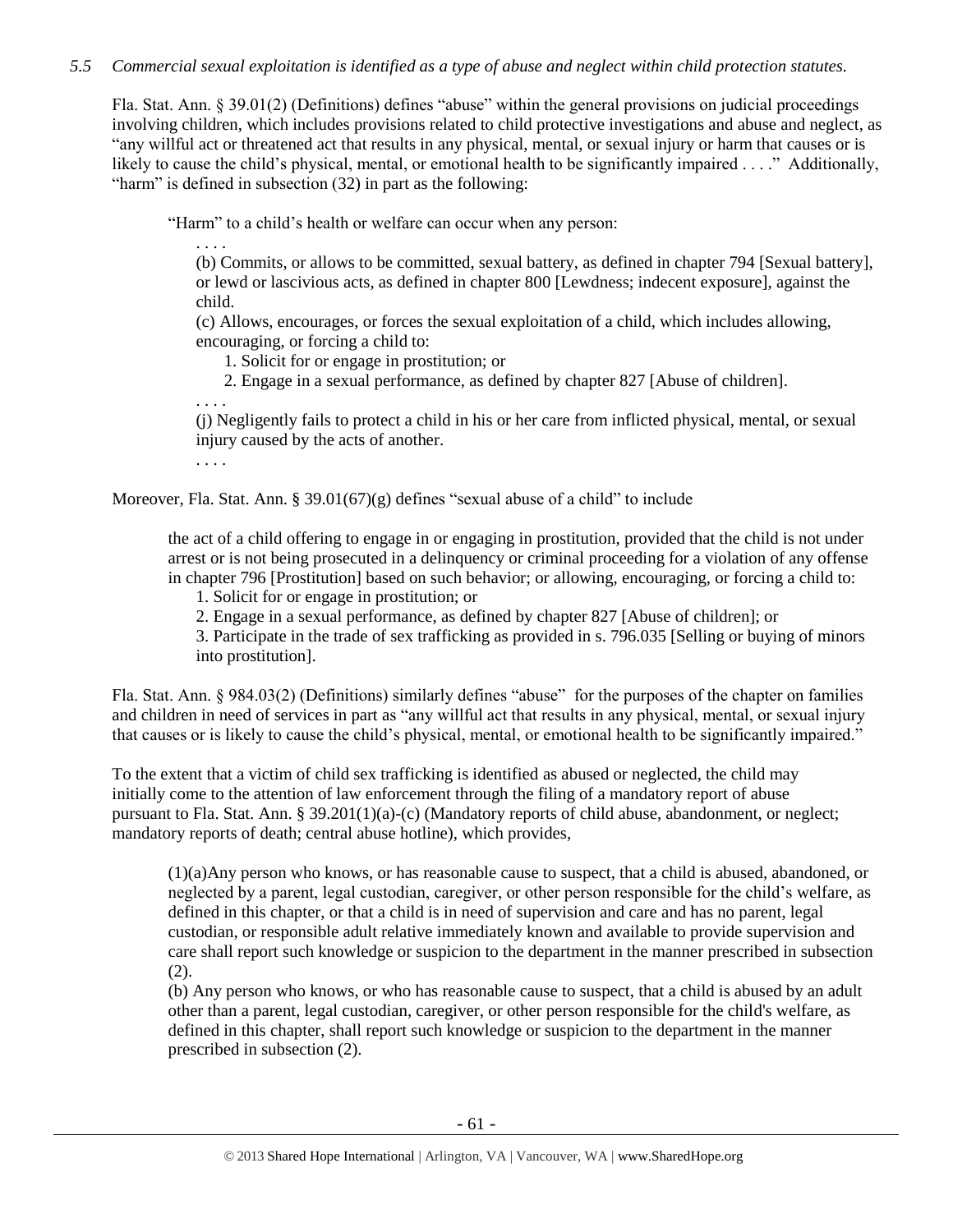(c) Any person who knows, or has reasonable cause to suspect, that a child is the victim of childhood sexual abuse or the victim of a known or suspected juvenile sexual offender,  $^{135}$  as defined in this chapter, shall report such knowledge or suspicion to the department in the manner prescribed in subsection (2).

- 5.5.1 Recommendation: Amend the definition of sexual abuse of a child under Fla. Stat. Ann. §  $39.01(67)(g)(3)$  (Definitions for proceedings related to children) to refer to Fla. Stat. Ann. § 787.06 (Human trafficking) rather than § 796.035 (Selling or buying of minors in prostitution) to ensure that all minor victims of sex trafficking may be identified as dependent children.
- *5.6 The definition of "caregiver" (or similar term) in the child welfare statutes is broad enough to include a trafficker who has custody or control of a child in order to bring a trafficked child into protection of child protective services.*

Fla. Stat. Ann. § 39.01(10) (Definitions)<sup>136</sup> defines "caregiver" for the purposes of judicial proceedings related to children as a "parent, legal custodian, permanent guardian, adult household member, or other person responsible for a child's welfare as defined in subsection (47)." Subsection (47) defines "other person responsible for a child's welfare" in part as

the child's legal guardian or foster parent; an employee of any school, public or private child day care center, residential home, institution, facility, or agency; a law enforcement officer employed in any facility, service, or program for children that is operated or contracted by the Department of Juvenile Justice; or any other person legally responsible for the child's welfare in a residential setting; and also includes an adult sitter or relative entrusted with a child's care. . . .

5.6.1 Recommendation: Amend the definition of "other person responsible for a child's welfare" in Fla. Stat. Ann. § 39.01(47) to include persons in control or custody of a minor, which would allow Child Protective Services to act on allegations of abuse perpetrated by a trafficker.

 $135$  Pursuant to Fla. Stat. Ann. § 39.201(2)(c),

<sup>(</sup>c) Reports involving a known or suspected juvenile sexual offender or a child who has exhibited inappropriate sexual behavior shall be made and received by the department.

<sup>1.</sup> The department shall determine the age of the alleged offender, if known.

<sup>2.</sup> If the alleged offender is 12 years of age or younger, the central abuse hotline shall immediately electronically transfer the report or call to the county sheriff's office. The department shall conduct an assessment and assist the family in receiving appropriate services pursuant to s. 39.307, and send a written report of the allegation to the appropriate county sheriff's office within 48 hours after the initial report is made to the central abuse hotline.

<sup>&</sup>lt;sup>136</sup> The Department of Children and Families does have operating procedure allowing child abuse investigations for minor victims of human trafficking when the alleged perpetrator is not a caregiver. These procedures, however, are not codified in Florida law. *See Intakes and Investigative Response to Human Trafficking of Children*, FLORIDA DEPARTMENT OF CHILDREN AND FAMILIES (May 1, 2009), http://www.dcf.state.fl.us/admin/publications/cfops/175% 20Family%20Safety%20(CFOP%20175-XX)/CFOP%20175-14,%20Intakes%20and%20Investigative%20 Response%20to%20the%20Human%20Trafficking%20of%20Children.pdf (stating CF Operating Procedure No. 175-14).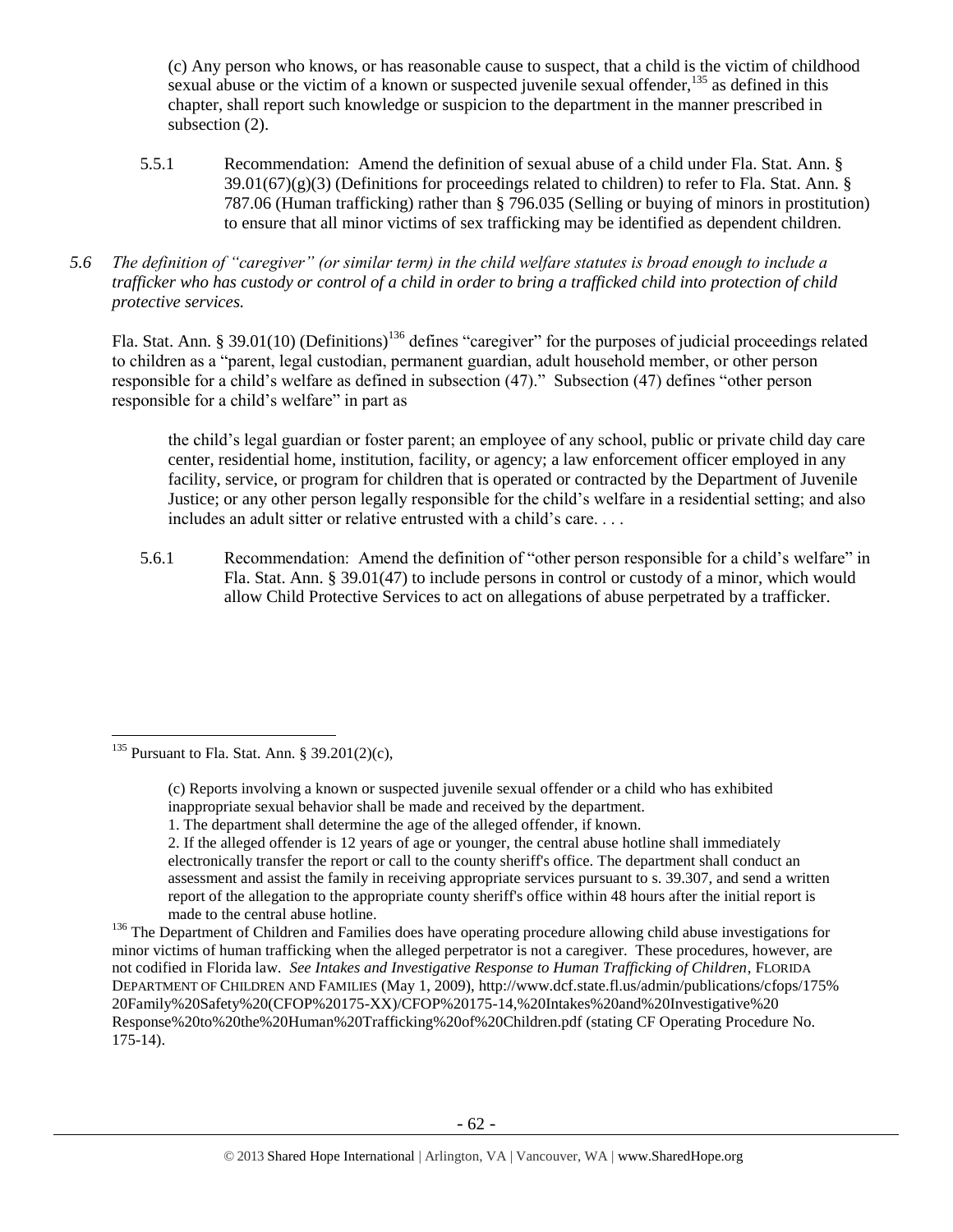*5.7 Crime victims' compensation is specifically available to a child victim of sex trafficking or commercial sexual exploitation of children (CSEC) without regard to ineligibility factors.*

The Florida Crimes Compensation Act in Fla. Stat. Ann. §§ 960.01–960.28 authorizes the payment of compensation to victims of crime. Under Fla. Stat. Ann. § 960.03(3), "crime" is defined in part as the following:

(a) A felony or misdemeanor offense committed by either an adult or a juvenile which results in physical injury or death, or a felony or misdemeanor offense of child abuse<sup>137</sup> committed by an adult or a juvenile which results in a mental injury, as defined in s. 827.03 [Abuse, aggravated abuse, and neglect of a child; penalties], to a person younger than 18 years of age who was not physically injured by the criminal act. The mental injury to the minor must be verified by a psychologist licensed under chapter 490, by a physician licensed in this state under chapter 458 or chapter 459 who has completed an accredited residency in psychiatry, or by a physician who has obtained certification as an expert witness pursuant to s. 458.3175. The term also includes a criminal act that is committed within this state but that falls exclusively within federal jurisdiction.

. . . .

(d) A violation of s. 827.071 [Sexual performance by a child; penalties], s. 847.0135 [Computer pornography; traveling to meet minor; penalties], s. 847.0137 [Transmission of pornography by electronic device or equipment prohibited; penalties] or s. 847.0138 [Transmission of material harmful to minors to a minor by electronic device or equipment prohibited; penalties], related to online sexual exploitation and child pornography.

. . . .

For the purposes of the Florida Crimes Compensation Act, a "victim" is defined in §960.03(14) as

(a) A person who suffers personal physical injury or death as a direct result of a crime; (b) A person younger than 18 years of age who was present at the scene of a crime, saw or heard the crime, and suffered a psychiatric or psychological injury because of the crime, but who was not physically injured;

(c) A person younger than 18 years of age who was the victim of a felony or misdemeanor offense of child abuse that resulted in a mental injury as defined by s. 827.03 but who was not physically injured; or

(d) A person against whom a forcible felony was committed and who suffers a psychiatric or psychological injury as a direct result of that crime but who does not otherwise sustain a personal physical injury or death.

Pursuant to Fla. Stat. Ann. § 960.065(2) (Eligibility for awards), certain persons are ineligible for awards, including any person who

(a) Committed or aided in the commission of the crime upon which the claim for compensation was based;

<sup>&</sup>lt;sup>137</sup> Pursuant to Fla. Stat. Ann. § 827.03(1)(b) (Abuse, aggravated abuse, and neglect of a child; penalties),

<sup>&</sup>quot;Child abuse" means:

<sup>1.</sup> Intentional infliction of physical or mental injury upon a child;

<sup>2.</sup> An intentional act that could reasonably be expected to result in physical or mental injury to a child; or

<sup>3.</sup> Active encouragement of any person to commit an act that results or could reasonably be expected to result in physical or mental injury to a child.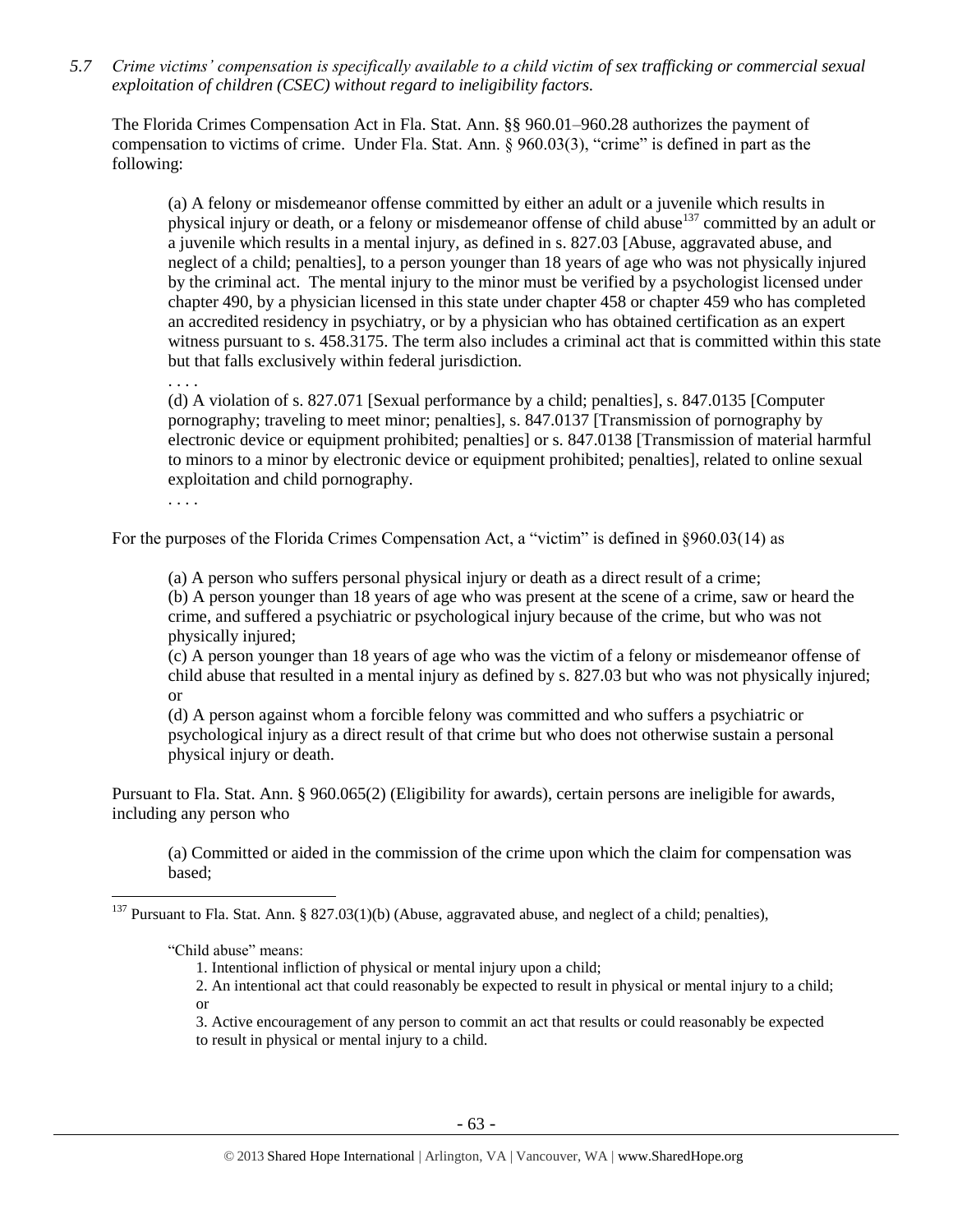(b) Was engaged in an unlawful activity at the time of the crime upon which the claim for compensation is based;

(c) Was in custody or confined, regardless of conviction, in a county or municipal detention facility, a state or federal correctional facility, or a juvenile detention or commitment facility at the time of the crime upon which the claim for compensation is based;

. . . .

However, pursuant to Fla. Stat. Ann. § 960.065(5), "A person is not ineligible for an award pursuant to paragraph (2)(a), paragraph (2)(b), or paragraph (2)(c) if that person is a victim of sexual exploitation as defined in s.  $39.01(67)(g)$ ." Fla. Stat. Ann. §  $39.01(67)(g)$  defines sexual exploitation of child to include

the act of a child offering to engage or engaging in prostitution, provided that the child is not under arrest or is not being prosecuted in a delinquency or criminal proceeding for a violation of any offense in chapter 796 based on such behavior; or allowing, encouraging, or forcing a child to:

1. Solicit for or engage in prostitution; or

2. Engage in a sexual performance, as defined by chapter 827 [Abuse of children]; or

3. Participate in the trade of sex trafficking as provided in s. 796.035 [Selling or buying of minors into prostitution].

Fla. Stat. Ann. § 960.13(1)(a)(2)–(3) (Awards) require that before compensation may be awarded, that the "crime directly resulted in personal injury to, psychiatric or psychological injury to, or death of, the victim or intervenor," and the "crime was promptly reported to the proper authorities." Fla. Stat. Ann. § 960.13(b) provides,

In no case may an award be made when the record shows that such report was made more than 72 hours after the occurrence of such crime unless the department, for good cause shown, finds the delay to have been justified. The department, upon finding that any claimant or award recipient has not duly cooperated with the state attorney, all law enforcement agencies, and the department, may deny, reduce, or withdraw any award, as the case may be.

However, victims of child pornography receive special protection under Fla. Stat. Ann. § 960.03(10) and Fla. Stat. Ann. § 960.197 (Assistance to victims of online sexual exploitation and child pornography), which ensures that they receive compensation as victims of crime. Fla. Stat. Ann. § 960.03(10) defines "identified victim of child pornography" as "any person who, while under the age of 18, is depicted in any image or movie of child pornography and who is identified through a report generated by a law enforcement agency and provided to the National Center for Missing and Exploited Children's Child Victim Identification Program." Pursuant to Fla. Stat. Ann. § 960.197,

(1) Notwithstanding the criteria set forth in s. 960.13 for crime victim compensation awards, the department may award compensation for counseling and other mental health services to treat psychological injury or trauma to:

(a) A child younger than 18 years of age who suffers psychiatric or psychological injury as a direct result of online sexual exploitation under any provision of s. 827.071, s. 847.0135, s. 847.0137, or s. 847.0138, and who does not otherwise sustain a personal injury or death; or

(b) Any person who, while younger than age 18, was depicted in any image or movie, regardless of length, of child pornography as defined in s.  $847.001$  [Definitions],<sup>138</sup> who has been identified by a law enforcement agency or the National Center for Missing and Exploited Children as an identified

<sup>138</sup> *See supra* not[e 47.](#page-19-0)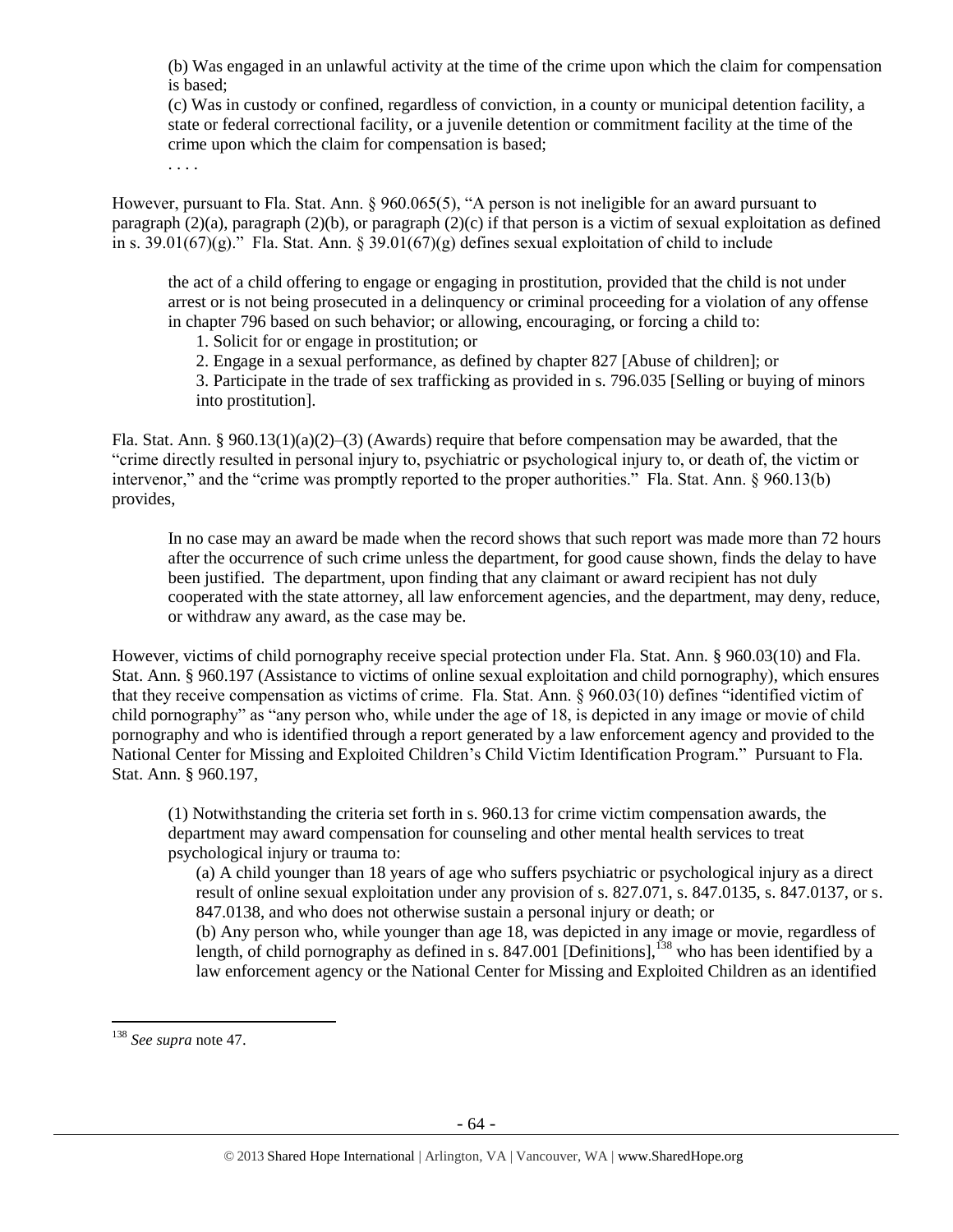victim of child pornography, who suffers psychiatric or psychological injury as a direct result of the crime, and who does not otherwise sustain a personal injury or death.

(2) Compensation under this section is not contingent upon pursuit of a criminal investigation or prosecution.

Also, Fla. Stat. Ann. § 960.07(2) states in part that claims "must be filed not later than 1 year after: (a) The occurrence of the crime upon which the claim is based. . . [or] (b) The death of the victim or intervenor," but that "for good cause the department may extend the time for filing for a period not exceeding 2 years after such occurrence." This limit, however, can be extended under subsection (3)(b), which states,

Notwithstanding the provisions of subsection (2) and regardless of when the crime occurred, if the victim or intervenor was under the age of 18 at the time the crime upon which the claim is based occurred, a claim may be filed in accordance with this subsection.

. . . (b)When a victim or intervenor who was under the age of 18 at the time the crime occurred reaches the age of 18, the victim or intervenor has 1 year within which to file a claim.

. . . .

 $\overline{a}$ 

Additionally, "[f]or good cause, the department may extend the time period allowed for filing a claim under paragraph (b) for an additional period not to exceed 1 year." Fla. Stat. Ann. § 960.07(3).

## *5.8 Victim-friendly procedures and protections are provided in the trial process for minors under 18.*

Child victim witnesses are provided with certain protections throughout the judicial process. Pursuant to Fla. Stat. Ann. § 39.822 (Appointment of guardian ad litem for abused, abandoned, or neglected child), a guardian ad litem shall be appointed "by the court at the earliest possible time to represent the child in any child abuse, abandonment, or neglect judicial proceeding, whether civil or criminal."

As an additional protection, the court may order that the testimony of a witness under the age of 16 be videotaped and shown in open court or taken outside of the courtroom and shown over the television, instead of live testimony, if the court finds that there is a "substantial likelihood" that testifying in open court, in the presence of the defendant, would cause the minor "at least moderate emotional or mental harm." Fla. Stat. Ann.  $\frac{1}{8}$ § 92.53(1),<sup>139</sup> 92.54(1).<sup>140</sup>

In determining whether to permit the witness or victim to testify outside of the courtroom by video feed or prerecorded video, the court considers, "[t]he age of the child, the nature of the offense or act, the relationship of the child to the parties in the case or to the defendant in a criminal action, the degree of emotional trauma that will result to the child as a consequence of the defendant's presence, and any other fact that the court deems relevant . . . ." Fla. Stat. Ann. §  $92.55(2)(a)$ .<sup>141</sup> The court may also limit the number of interviews, prohibit depositions, require advance submission of questions, set conditions for the interview location, and determine who will attend the proceeding. Fla. Stat. Ann. § 92.55(3).

<sup>&</sup>lt;sup>139</sup> Here and elsewhere in this report that Fla. Stat. Ann. § 92.53 is discussed, it has been updated to reflect the amendments added by the passage of Senate Bill 142 during the 2013 regular session of the Florida Legislature, 2013 Fla. Laws ch. 162 (effective July 1, 2013).

<sup>&</sup>lt;sup>140</sup> Here and elsewhere in this report that Fla. Stat. Ann. § 92.54 is discussed, it has been updated to reflect the amendments added by the passage of Senate Bill 142 during the 2013 regular session of the Florida Legislature, 2013 Fla. Laws ch. 162 (effective July 1, 2013).

<sup>&</sup>lt;sup>141</sup> Here and elsewhere in this report that Fla. Stat. Ann. § 92.55 is discussed, it has been updated to reflect the amendments added by the passage of Senate Bill 142 during the 2013 regular session of the Florida Legislature, 2013 Fla. Laws ch. 162 (effective July 1, 2013).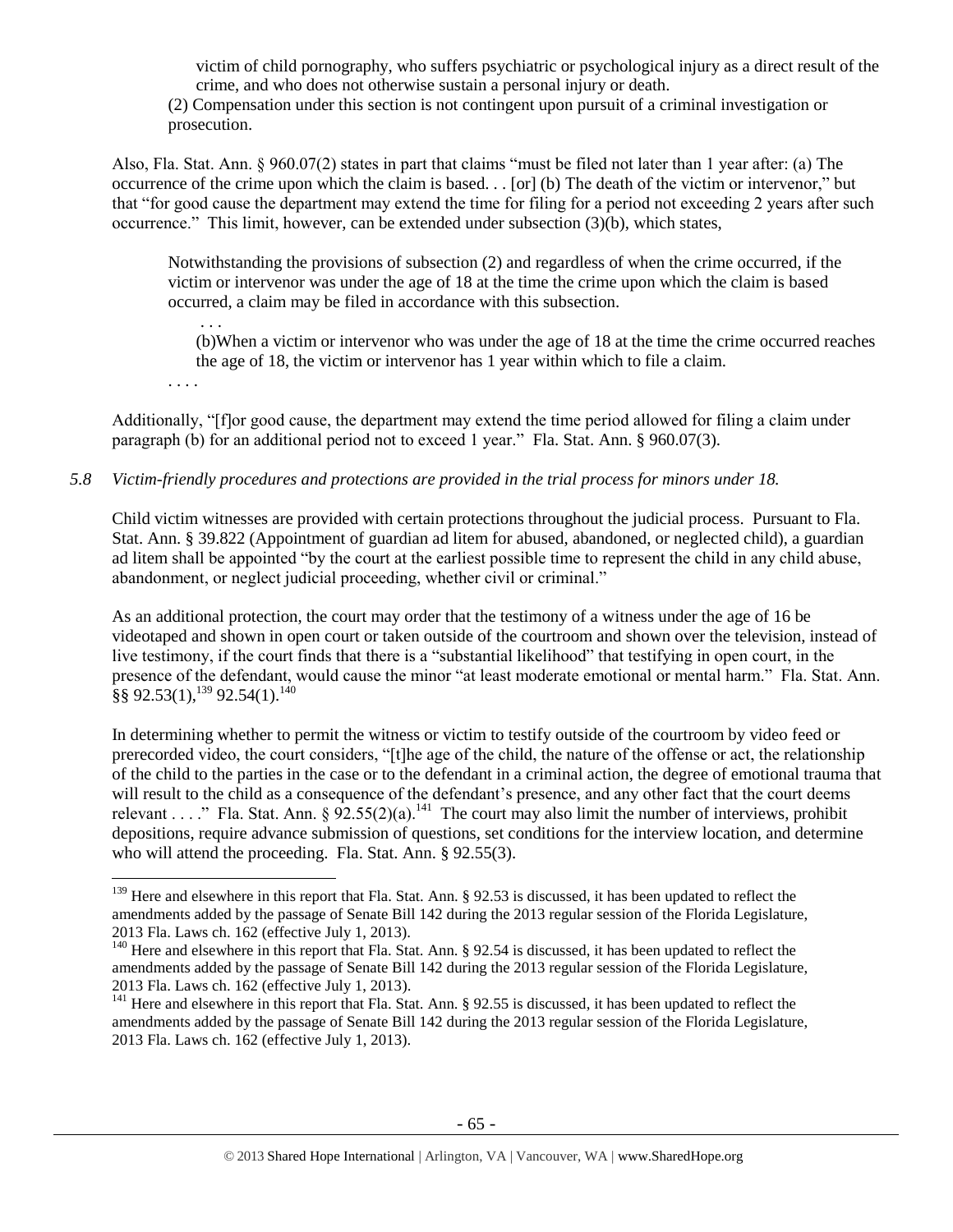Under Fla. Stat. Ann. § 92.56(3) (Judicial proceedings and court records involving sexual offenses), the state may use a pseudonym to protect the victim's identity in court proceeding involving a "victim of a crime described in chapter 794 [Sexual battery] or chapter 800 [Lewdness; indecent exposure], or of child abuse, aggravated child abuse, or sexual performance by a child under chapter 827 [Abuse of children], or any crime involving the production, possession, or promotion of child pornography as described in chapter 847 [Obscenity] . . . ."

In the event a minor is charged with prostitution, Fla. Stat. Ann. § 796.07(3)(a) (Prohibiting prostitution and related acts) states, "[i]n the trial of a person charged with a violation of this section, . . . testimony concerning the reputation of the defendant is admissible in evidence in support of the charge."

However, if the buyer or trafficker is prosecuted under Fla. Stat. Ann. § 794.011 (Sexual battery), "[n]otwithstanding any other provision of law, reputation evidence relating to a victim's prior sexual conduct or evidence presented for the purpose of showing that manner of dress of the victim at the time of the offense incited the sexual battery shall not be admitted into evidence in a prosecution under s. 794.011." Fla. Stat. Ann. § 794.022(3). The victim of sexual battery receives additional protection pursuant to Fla. Stat. Ann. § 794.022 as "the testimony of the victim need not be corroborated." Fla. Stat. Ann. § 794.022(1). Fla. Stat. Ann. § 794.022(2) states,

Specific instances of prior consensual sexual activity between the victim and any person other than the offender shall not be admitted into evidence in a prosecution under s. 794.011. However, such evidence may be admitted if it is first established to the court in a proceeding in camera that such evidence may prove that the defendant was not the source of the semen, pregnancy, injury, or disease; or, when consent by the victim is at issue, such evidence may be admitted if it is first established to the court in a proceeding in camera that such evidence tends to establish a pattern of conduct or behavior on the part of the victim which is so similar to the conduct or behavior in the case that it is relevant to the issue of consent.

*5.9 Expungement or sealing of juvenile delinquency records resulting from arrests or adjudications for prostitutionrelated offenses committed as a result of, or in the course of, the commercial sexual exploitation of a minor is available within a reasonable time after turning 18.*

Florida law allows expungement specifically for victims of human trafficking. Under Fla. Stat. Ann. §  $943.0583(3)^{142}$  (Human trafficking victim expunction),

A person who is a victim of human trafficking<sup>143</sup> may petition for the expunction of any conviction for an offense committed while he or she was a victim of human trafficking, which offense was committed as a part of the human trafficking scheme of which he or she was a victim or at the direction of an operator of the scheme, including, but not limited to, violations under chapters 796 [Prostitution] and 847 [Obscenity]. However, this section does not apply to any offense listed in s. 775.084(1)(b)1 [Violent career criminals] $144$ ...

<sup>&</sup>lt;sup>142</sup> Here and elsewhere in this report that Fla. Stat. Ann. § 943.0583 is discussed, it has been updated to reflect the amendments added by the passage of House Bill 1325 during the 2013 regular session of the Florida Legislature, 2013 Fla. Laws ch. 98 (effective January 1, 2014) and House Bill 1327 during the 2013 regular session of the Florida Legislature, 2013 Fla. Laws ch. 99 (effective January 1, 2014).

<sup>&</sup>lt;sup>143</sup> Pursuant to Fla. Stat. Ann. § 943.0583(1)(c), "Victim of human trafficking' means a person subjected to coercion, as defined in s. 787.06, for the purpose of being used in human trafficking, a child under 18 years of age subjected to human trafficking, or an individual subjected to human trafficking as defined by federal law." <sup>144</sup> Fla. Stat. Ann. § 775.084(1)(b)1 states: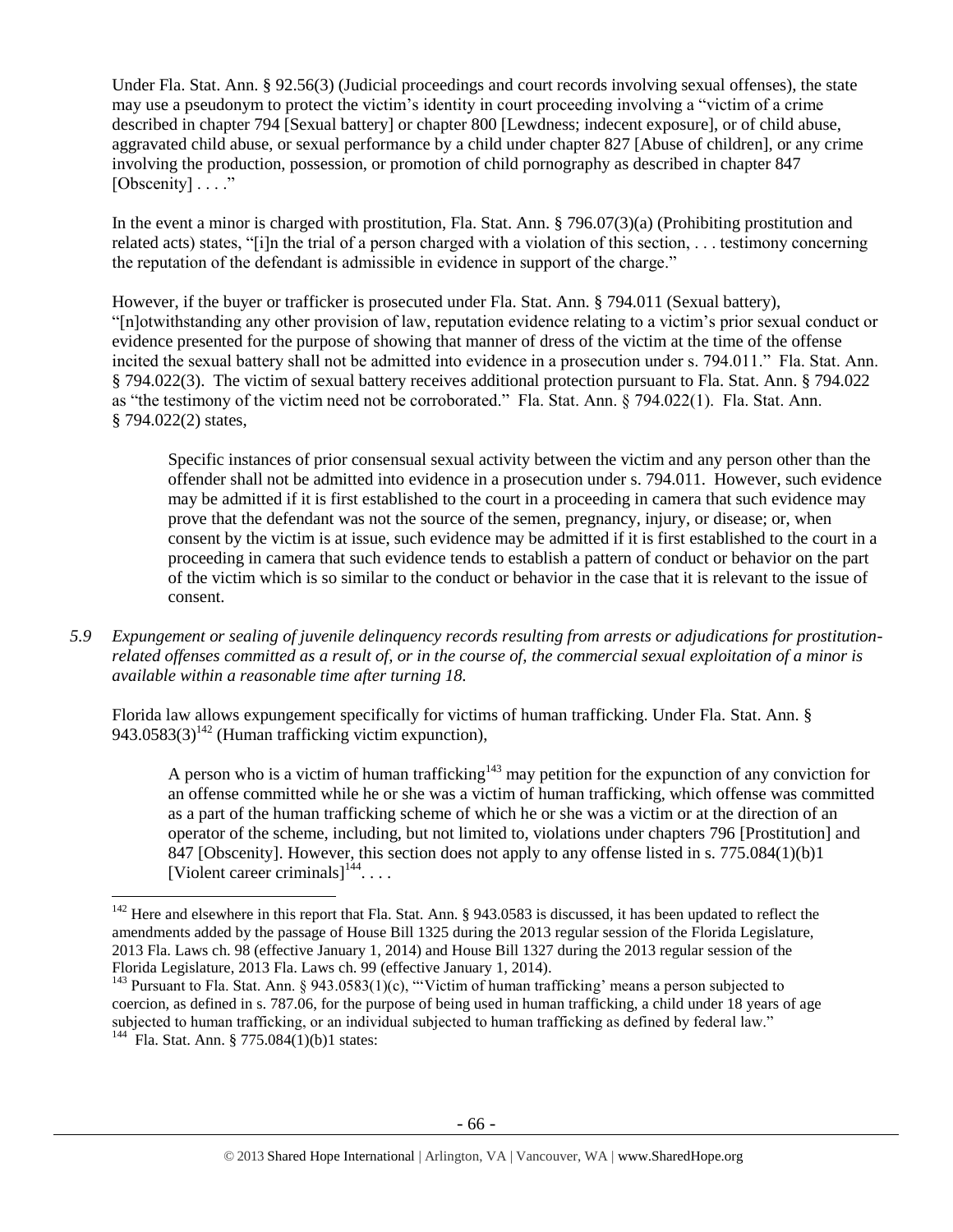Furthermore, "Official documentation of the victim's status creates a presumption that his or her participation in the offense was a result of having been a victim of human trafficking but is not required for granting a petition under this section. . . ." Fla. Stat. Ann. § 943.0583(5).

In addition, Florida law provides other methods to expunge or seal criminal records and allows petitions to be filed either concurrently or subsequently. Fla. Stat. Ann.  $\S$ § 943.0582,<sup>145</sup> 943.0585<sup>146</sup> and 943.059.<sup>147</sup> Pursuant to Fla. Stat. Ann. § 943.0582(1) (Prearrest, postarrest, or teen court diversion program expunction), "the department [Department of Law Enforcement] may provide . . . for the expunction of any non-judicial record of the arrest of a minor who has successfully completed a prearrest or postarrest diversion program for minors as authorized by Fla. Stat. Ann. § 985.125 [Prearrest or postarrest diversion programs]."

Expunctions are available for adults and minors who comply with the requirements set forth in Fla. Stat. Ann. § 943.0585 (Court-ordered expunction of criminal history records). An important prerequisite for expunction is obtaining a certificate of eligibility. Fla. Stat. Ann. § 943.0585(2)(a) provides that the department must issue a certificate of eligibility for expunction to a person who is the subject of a criminal history record if that person:

(a) Has obtained, and submitted to the department, a written, certified statement from the appropriate state attorney or statewide prosecutor which indicates . . . [t]hat the criminal history record does not relate to a violation of . . . § 787.025 [Luring or enticing a child], chapter 794 [Sexual battery], § 796.03 [Procuring person under age of 18 for prostitution], § 800.04 [Lewd or lascivious offenses committed

a. Arson;

 $\overline{a}$ 

- b. Sexual battery;
- c. Robbery;
- d. Kidnapping:
- e. Aggravated child abuse;
- f. Aggravated abuse of an elderly person or disabled adult;
- g. Aggravated assault with a deadly weapon;
- h. Murder;
- i. Manslaughter;
- j. Aggravated manslaughter of an elderly person or disabled adult;
- k. Aggravated manslaughter of a child;
- l. Unlawful throwing, placing, or discharging of a destructive device or bomb;
- m. Armed burglary;
- n. Aggravated battery; or
- o. Aggravated stalking.

<sup>145</sup> Here and elsewhere in this report that Fla. Stat. Ann. § 943.0582 is discussed, it has been updated to reflect the amendments added by the passage of House Bill 585 during the 2013 regular session of the Florida Legislature, 2013 Fla. Laws ch. 116 (effective July 1, 2013) and House Bill 1325 during the 2013 regular session of the Florida Legislature, 2013 Fla. Laws ch. 98 (effective January 1, 2014).

<sup>146</sup> Here and elsewhere in this report that Fla. Stat. Ann. § 943.0585 is discussed, it has been updated to reflect the amendments added by the passage of House Bill 585 during the 2013 regular session of the Florida Legislature, 2013 Fla. Laws ch. 116 (effective July 1, 2013) and House Bill 1325 during the 2013 regular session of the Florida Legislature, 2013 Fla. Laws ch. 98 (effective January 1, 2014).

<sup>147</sup> Here and elsewhere in this report that Fla. Stat. Ann. § 943.059 is discussed, it has been updated to reflect the amendments added by the passage of House Bill 585 during the 2013 regular session of the Florida Legislature, 2013 Fla. Laws ch. 116 (effective July 1, 2013) and House Bill 1325 during the 2013 regular session of the Florida Legislature, 2013 Fla. Laws ch. 98 (effective January 1, 2014).

The defendant has previously been convicted of a felony or an attempt or conspiracy to commit a felony and one or more of such convictions was for: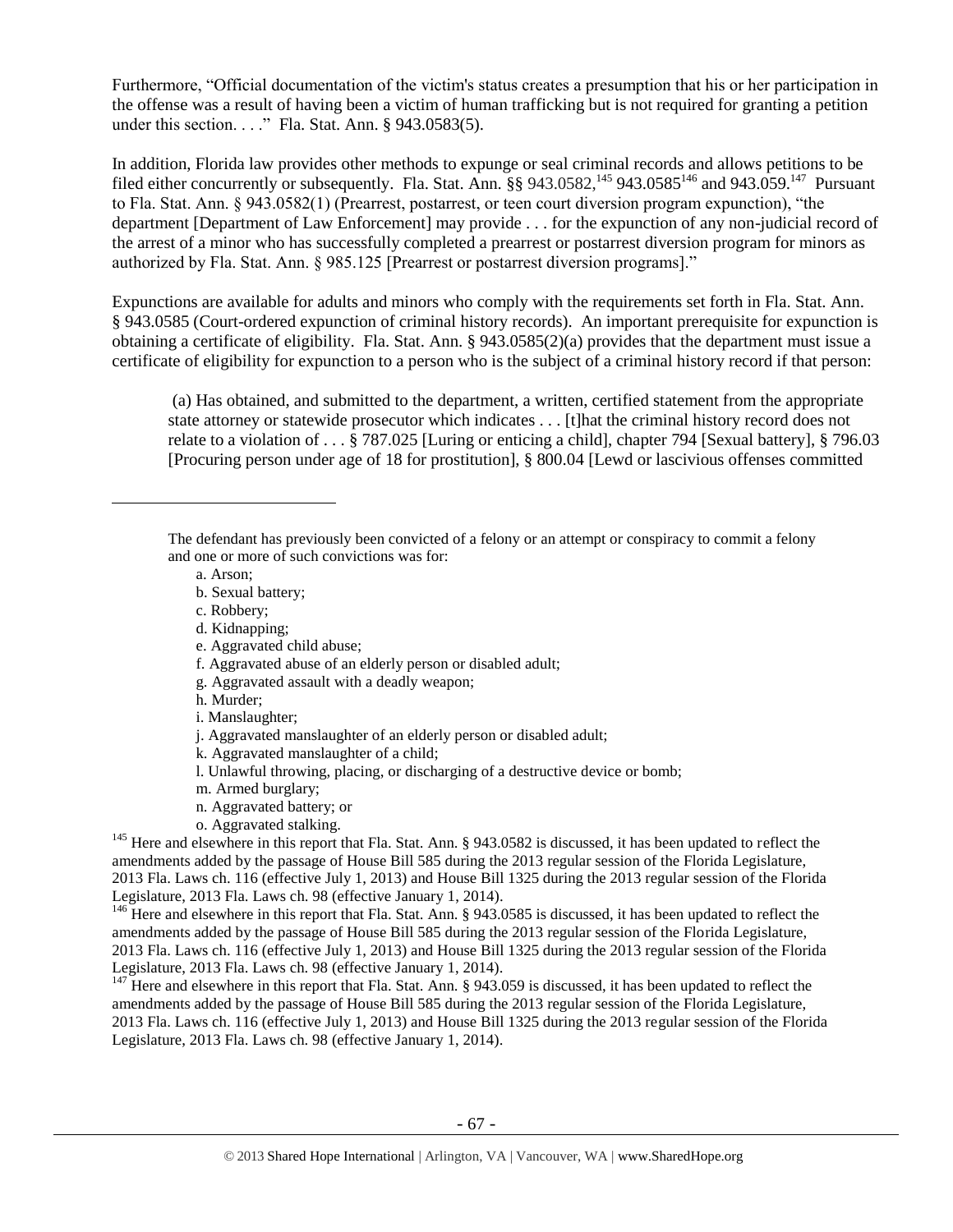upon or in the presence of persons less than 16 years of age], . . . [or] § 847.0145[Selling or buying of minors; penalties] . . . .

Adults and minors that comply with the requirements of Fla. Stat. Ann. § 943.059 (Court-ordered sealing of criminal history records) become eligible to have their criminal record sealed. Similar to the process of expunction, an important prerequisite for sealing the criminal record is obtaining a certificate of eligibility. Fla. Stat. Ann. § 943.059(2) reads,

The department shall issue a certificate of eligibility for sealing to a person who is the subject of a criminal history record provided that such person:

(d) Has not been adjudicated guilty of or adjudicated delinquent for committing any of the acts stemming from the arrest or alleged criminal activity to which the petition to seal pertains. . . . .

*5.10 Victim restitution and civil remedies for victims of domestic minor sex trafficking or commercial sexual exploitation of children (CSEC) are authorized by law.* 

Fla. Stat. Ann. § 772.102(1)(a)(15) (Definitions) defines "criminal activity" to include the offense of human trafficking for the purpose of allowing victims of trafficking to obtain civil remedies for criminal offenses under Fla. Stat. Ann. § 772.104 (Civil cause of action).

Fla. Stat. Ann. § 772.104(2) provides,

. . . .

[A]ny person who proves by clear and convincing evidence that he or she has been injured by reason of any violation of the provisions of s. 772.103 [Prohibited activities]<sup>148</sup> due to sex trafficking or human trafficking shall have a cause of action for threefold the amount gained from the sex trafficking or human trafficking and in any such action is entitled to minimum damages in the amount of \$ 200 and reasonable attorney's fees and court costs in the trial and appellate courts.

However, Fla. Stat. Ann. § 772.104(3) prohibits an award of punitive damages.

Another remedy is provided in Fla. Stat. Ann. § 796.09(1) (Coercion; civil cause of action; evidence; defenses; attorney's fees), which states,

(1) A person has a cause of action for compensatory and punitive damages against:

(2) Through a pattern of criminal activity or through the collection of an unlawful debt, to acquire or maintain, directly or indirectly, any interest in or control of any enterprise or real property. (3) Employed by, or associated with, any enterprise to conduct or participate, directly or indirectly, in

 $\overline{a}$ <sup>148</sup> Fla. Stat. Ann. § 772.103 (Prohibited activities) provides,

It is unlawful for any person:

<sup>(1)</sup> Who has with criminal intent received any proceeds derived, directly or indirectly, from a pattern of criminal activity or through the collection of an unlawful debt to use or invest, whether directly or indirectly, any part of such proceeds, or the proceeds derived from the investment or use thereof, in the acquisition of any title to, or any right, interest, or equity in, real property or in the establishment or operation of any enterprise.

such enterprise through a pattern of criminal activity or the collection of an unlawful debt. (4) To conspire or endeavor to violate any of the provisions of subsection (1), subsection (2), or subsection (3).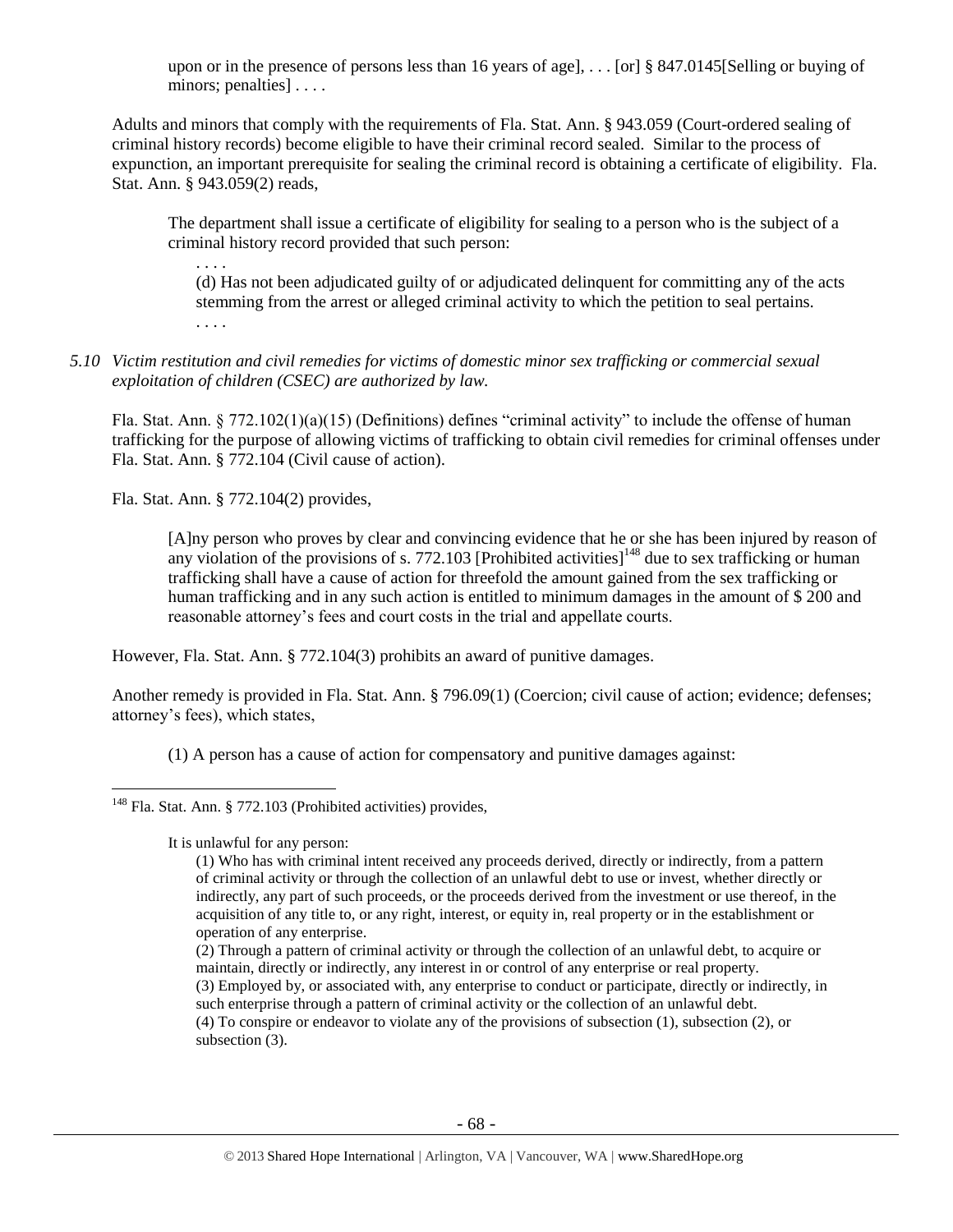(a) A person who coerced that person into prostitution;

(b) A person who coerces that person to remain in prostitution; or

(c) A person who uses coercion to collect or receive any part of that person's earnings derived from prostitution. $149$ 

In any civil action for damages, Fla. Stat. Ann. § 796.09(5) prohibits defenses asserting that the plaintiff was paid for the prostitution, that the plaintiff committed prostitution before knowing the defendant, or that the plaintiff did not attempt to leave or stop associating with the defendant.

Furthermore, "[e]vidence of convictions for prostitution or prostitution-related offenses are inadmissible in a proceeding brought under this section for purposes of attacking the plaintiff's credibility." Fla. Stat. Ann. § 796.09(6).

Under Fla. Stat. Ann. § 796.09(4), victims and witnesses are protected from self-incrimination for the evidence or testimony they produce in the course of litigation. The victims and witnesses will face criminal prosecution only in the event that they perjure themselves during the proceeding.

A specific remedy is provided in Fla. Stat. Ann. § 847.01357 (Exploited children's civil remedy) for certain victims of exploitation through child pornography. This provision states,

(1) Any person who, while under the age of 18, was a victim of a sexual abuse crime listed in chapter 794 [Sexual Battery], chapter 800 [Lewdness; indecent exposure], chapter 827 [Abuse of children], or chapter 847 [Obscenity], where any portion of such abuse was used in the production of child pornography, and who suffers personal or psychological injury as a result of the production, promotion, or possession of such images or movies, may bring an action in an appropriate state court against the producer, promoter, or possessor of such images or movies, regardless of whether the victim is now an adult. In any action brought under this section, a prevailing plaintiff shall recover the actual damages such person sustained and the cost of the suit, including reasonable attorney's fees. Any victim who is awarded damages under this section shall be deemed to have sustained damages of at least \$ 150,000.<sup>150</sup>

Pursuant to Fla. Stat. Ann. § 847.01357(5), the Attorney General's office may pursue the lawsuit on behalf of the victim at the victim's request and all damages awarded will go to the victim. An action under Fla. Stat. Ann. § 847.01357 (Exploited children's civil remedy), must be filed within 3 years "of: (a) The conclusion of a related criminal case; (b) The notification to the victim by a member of a law enforcement agency of the creation, possession, or promotion of pornographic images; or (c) In the case of a victim younger than 18, within 3 years after the person reaches the age of 18." Fla. Stat. Ann. § 847.01357(2).

 $\overline{a}$ 

. . . .

<sup>&</sup>lt;sup>149</sup> According to Fla. Stat. Ann. § 796.09(2), "prostitution" has the same meaning as in Fla. Stat. Ann. § 796.07(1)(a) (Prohibiting prostitution and related acts), which states, "'Prostitution' means the giving or receiving of the body for sexual activity for hire but excludes sexual activity between spouses." Pursuant to Fla. Stat. Ann. § 796.09(3), "[c]oercion" is defined as

<sup>[</sup>A]ny practice of domination, restraint, or inducement for the purpose of or with the reasonably foreseeable effect of causing another person to engage in or remain in prostitution or to relinquish earnings derived from prostitution, and includes, but is not limited to:

<sup>(</sup>o) Exploitation of human needs for food, shelter, safety, or affection. <sup>150</sup> Fla. Stat. Ann. § 847.01357(4) states, "It is not a defense to a civil cause of action under this section that the respondent did not know the victim or commit the abuse depicted in any image of child pornography."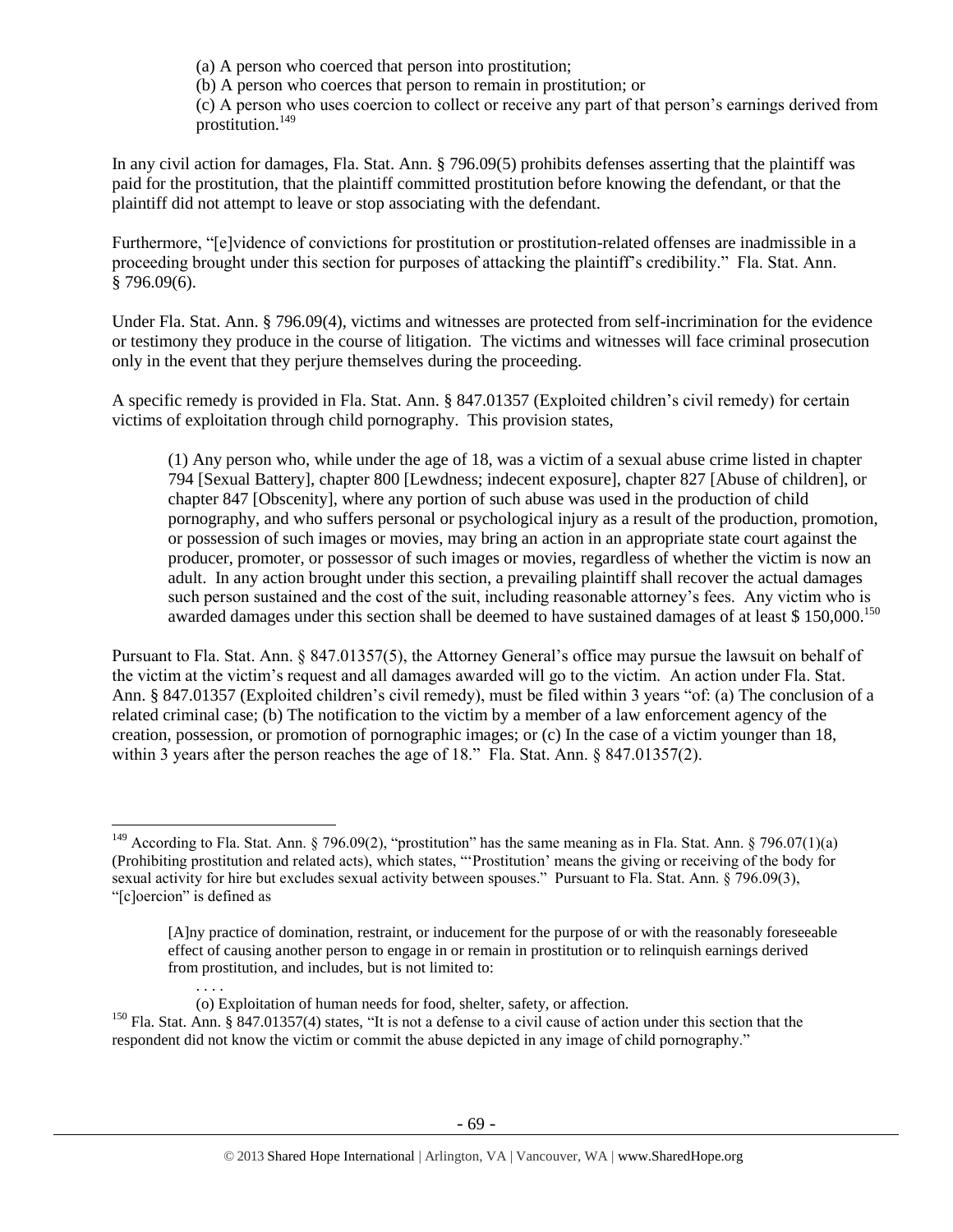Fla. Stat. Ann. § 775.089(1)(a) (Restitution)<sup>151</sup> provides that "the court shall order the defendant to make [monetary or nonmonetary] restitution to the victim<sup>152</sup> for  $\ldots$  " loss or damage caused or related to the trafficker's criminal episode, "unless it finds clear and compelling reasons not to order such restitution. . . ." If the offense "resulted in bodily injury to a victim," the restitution shall include "the cost of necessary medical and related professional services" including services for therapy and rehabilitation, the victim's income lost as a result of the crime, and if the crime resulted in the victim's death, "the cost of necessary funeral and related services." Fla. Stat. Ann. § 775.089(2)(a). If the victim was not physically injured by the offense, the restitution "may require that the defendant reimburse the victim for income lost by the victim as a result of the offense." Fla. Stat. Ann. § 775.089(2)(b).

Additionally, where a human trafficking victim is also a victim of a racketeering crime, the victim may seek injunctive relief. Fla. Stat. Ann. § 895.05(6) (Civil remedies) vests any aggrieved person with standing to seek "injunctive relief from threatened loss or damage in other civil cases," under subsection (1) and grants the circuit court authority to enjoin a defendant's racketeering violations without a "showing of special or irreparable damage."

*5.11 Statutes of limitations for civil and criminal actions for child sex trafficking or commercial sexual exploitation of children (CSEC) offenses are eliminated or lengthened sufficiently to allow prosecutors and victims a realistic opportunity to pursue criminal action and legal remedies.*

Pursuant to Fla. Stat. Ann. § 775.15 (Time limitations; general time limitations; exceptions), prosecutions under Fla. Stat. Ann. § 787.06(3)(h) (Human trafficking), a life felony involving a trafficking victim under 15 years of age, may be commenced at any time, but prosecutions under Fla. Stat. Ann. § 787.06(3)(g), a first degree felony involving a trafficking victim between 15 and 17 years of age must be commenced within 4 years after commission of the offense. Fla. Stat. Ann. § 775.15 (Time limitations; general time limitations; exceptions) allows for a criminal prosecution to be commenced as follows:

(1) A prosecution for a capital felony, a life felony, or a felony that resulted in a death may be commenced at any time. If the death penalty is held to be unconstitutional by the Florida Supreme Court or the United States Supreme Court, all crimes designated as capital felonies shall be considered life felonies for the purposes of this section, and prosecution for such crimes may be commenced at any time.

(2) Except as otherwise provided in this section, prosecutions for other offenses are subject to the following periods of limitation:

(a) A prosecution for a felony of the first degree must be commenced within 4 years after it is committed.

(b) A prosecution for any other felony must be commenced within 3 years after it is committed.

(c) A prosecution for a misdemeanor of the first degree must be commenced within 2 years after it is committed.

(d) A prosecution for a misdemeanor of the second degree or a noncriminal violation must be commenced within 1 year after it is committed.

. . . .

(13)(a) If the victim of a violation of s. 794.011 [Sexual battery], . . . s. 800.04 [Lewd or lascivious offenses committed upon or in the presence of persons less than 16 years of age], . . . or s. 847.0135(5) [Computer pornography; traveling to meet minor; penalties] is under the age of 18, the applicable period of limitation, if any, does not begin to run until the victim has reached the age of 18 or the

<sup>151</sup> *See* discussion of relevant provisions *supra* Section 2.8.

<sup>152</sup> *See supra* not[e 45.](#page-18-0)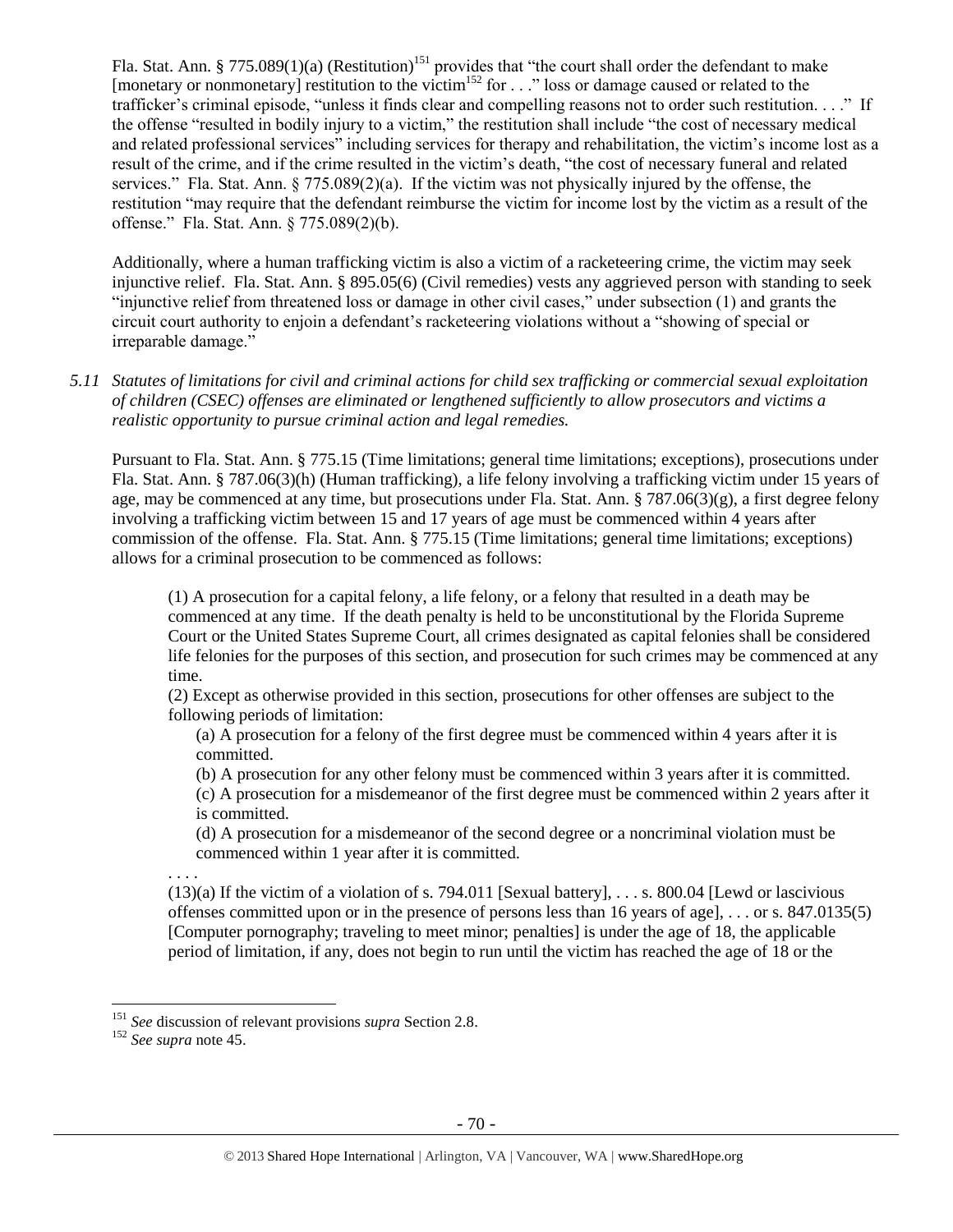violation is reported to a law enforcement agency or other governmental agency, whichever occurs earlier. . . .

(b) If the offense is a first degree felony violation of s. 794.011 [Sexual battery] and the victim was under 18 years of age at the time the offense was committed, a prosecution of the offense may be commenced at any time. This paragraph applies to any such offense except an offense the prosecution of which would have been barred by subsection (2) on or before October 1, 2003. (c) If the offense is a violation of s. 794.011 [Sexual battery] and the victim was under 16 years of age at the time the offense was committed, a prosecution of the offense may be commenced at any time. This paragraph applies to any such offense except an offense the prosecution of which would have been barred by subsection (2) on or before July 1, 2010.

. . . .

(16)(a) In addition to the time periods prescribed in this section, a prosecution for any of the following offenses may be commenced at any time after the date on which the identity of the accused is established, or should have been established by the exercise of due diligence, through the analysis of deoxyribonucleic acid (DNA) evidence . . . ."

For civil remedies pursued under Fla. Stat. Ann. § 847.01357 (Exploited children's civil remedy), Fla. Stat. Ann. § 847.01357(2) provides,

Notwithstanding any other provisions of law, any action commenced under this section must be filed within 3 years after the later of:

(a) The conclusion of a related criminal case;

(b) The notification to the victim by a member of a law enforcement agency of the creation, possession, or promotion of pornographic images; or

(c) In the case of a victim younger than 18, within 3 years after the person reaches the age of 18.

Fla. Stat. Ann. § 95.11(3)(o)<sup>153</sup> (Limitations other than for the recovery of real property), states that there is a four year limitation on asserting "[a]n action for assault, battery, . . . false imprisonment, or any other intentional tort, except as provided in subsections (4), (5), and (7)" or "[a]ny action not specifically provided for in these statutes." Specifically, subsection 7 establishes the tolling procedure for abuse based intentional torts, stating, "An action founded on alleged abuse, as defined in s. 39.01 [Definitions],. . . or s. 984.03 [Definitions],<sup>154</sup> . . . may be commenced at any time within 7 years after the age of majority, or within 4 years after the injured person leaves the dependency of the abuser, or within 4 years from the time of discovery by the injured party of both the injury and the causal relationship between the injury and the abuse, whichever occurs later." Fla. Stat. Ann. § 95.11(7). However, for victims of Fla. Stat. Ann. § 794.011 (Sexual battery), Fla. Stat. Ann. § 95.11(9) states, "An action related to an act constituting a violation of s. 794.011 involving a victim who was under the age of 16 at the time of the act may be commenced at any time. This subsection applies to any such action other than one which would have been time barred on or before July 1, 2010."

Fla. Stat. Ann. § 95.051 (When limitations tolled) provides circumstances when the statute of limitations may be tolled. For example, when the person entitled to sue is a minor or incapacitated and lacks the aid of the parent or guardian to sue, the statue is tolled for a maximum of seven years from the occurrence giving rise to the suit. Fla. Stat. Ann. § 95.051(i).

<sup>&</sup>lt;sup>153</sup> Here and elsewhere in this report that Fla. Stat. Ann. § 95.11 is discussed, it has been updated to reflect the amendments added by the passage of House Bill 87 during the 2013 regular session of the Florida Legislature, 2013 Fla. Laws ch. 137 (effective June 7, 2013).

<sup>&</sup>lt;sup>154</sup> See supra Section 5.5 for the definition of "abuse."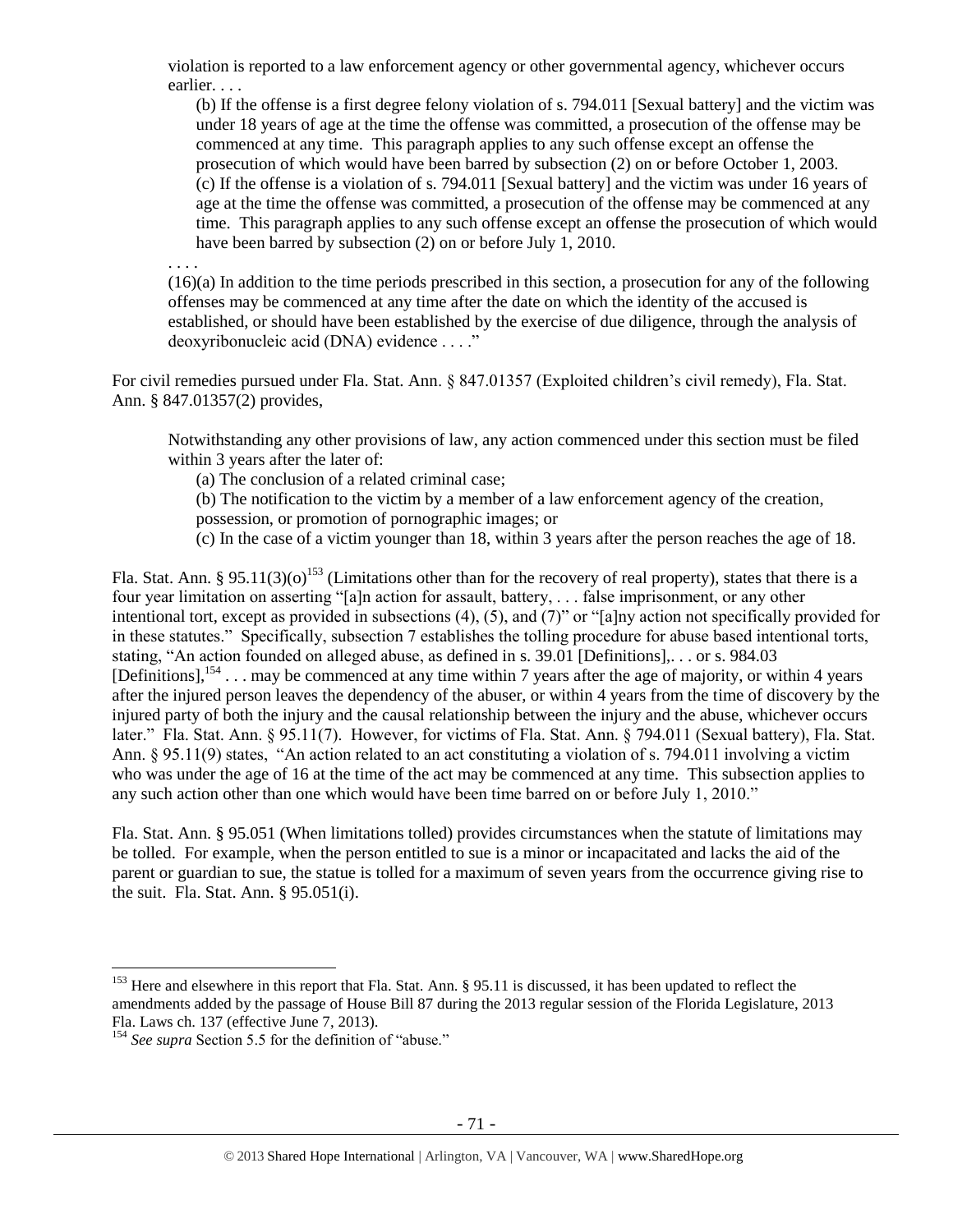5.11.1 Recommendation: Amend Fla. Stat. Ann. § 775.15 (Time limitations; general time limitations; exceptions) to permit prosecution of offenses committed under Fla. Stat. Ann. § 787.06(3)(g) (Human trafficking) to be commenced at any time.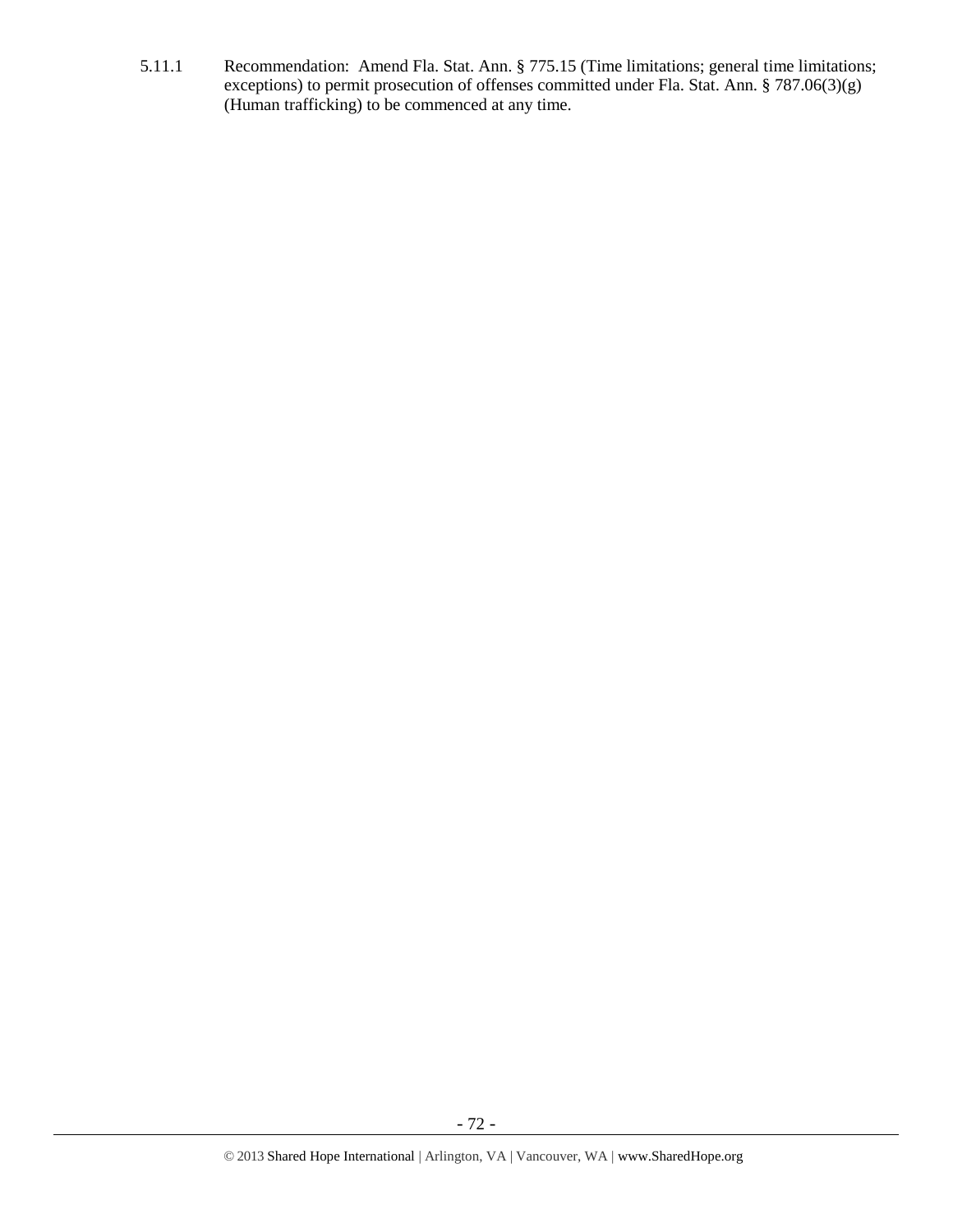#### **FRAMEWORK ISSUE 6: CRIMINAL JUSTICE TOOLS FOR INVESTIGATION AND PROSECUTIONS**

#### *Legal Components:*

- *6.1 Training on human trafficking and domestic minor sex trafficking for law enforcement is statutorily mandated or authorized.*
- *6.2 Single party consent to audio-taping is permitted in law enforcement investigations.*
- *6.3 Wiretapping is an available tool to investigate domestic minor sex trafficking.*
- *6.4 Using a law enforcement posing as a minor to investigate buying or selling of commercial sex acts is not a defense to soliciting, purchasing, or selling sex with a minor.*
- *6.5 Using the Internet to investigate buyers and traffickers is a permissible investigative technique.*
- *6.6 Law enforcement and child welfare agencies are mandated to promptly report missing and recovered children. \_\_\_\_\_\_\_\_\_\_\_\_\_\_\_\_\_\_\_\_\_\_\_\_\_\_\_\_\_\_\_\_\_\_\_\_\_\_\_\_\_\_\_\_\_\_\_\_\_\_\_\_\_\_\_\_\_\_\_\_\_\_\_\_\_\_\_\_\_\_\_\_\_\_\_\_\_\_\_\_\_\_\_\_\_\_\_\_\_\_\_\_\_\_*

## *Legal Analysis:*

 $\overline{a}$ 

*6.1 Training on human trafficking and domestic minor sex trafficking for law enforcement is statutorily mandated or authorized.*

Pursuant to Fla. Stat. Ann. § 787.06(5) (Human Trafficking), "[t]he Criminal Justice Standards and Training Commission shall establish standards for basic and advanced training programs for law enforcement officers in the subjects of investigating and preventing human trafficking crimes." Also, "[a]fter January 1, 2007, every basic skills course required for law enforcement officers to obtain initial certification must include training on human trafficking crime prevention and investigation." Fla. Stat. Ann. § 787.06(5). In addition, pursuant to Fla. Stat. Ann. § 943.041 (Crimes against children criminal profiling program) the legislature created a program within the law enforcement department to "perform investigative, intelligence, research, and training activities related to crimes against children."

Additionally, pursuant to Fla. Stat. Ann. § 409.1678(3),

The local circuit administrator may, to the extent that funds are available, in conjunction with local law enforcement officials, contract with an appropriate not-for-profit agency having experience working with sexually exploited children to train law enforcement officials who are likely to encounter sexually exploited children in the course of their law enforcement duties on the provisions of this section and how to identify and obtain appropriate services for sexually exploited children. Circuits may work cooperatively to provide such training, and such training may be provided on a regional basis. The department shall assist circuits in obtaining any available funds for the purposes of conducting law enforcement training from the Office of Juvenile Justice and Delinquency Prevention of the United States Department of Justice.

*6.2 Single party consent to audio-taping is permitted in law enforcement investigations.*

Under Fla. Stat. Ann. § 934.03(1)(a)<sup>155</sup> (Interception and disclosure of wire, oral, or electronic communications prohibited) it is a crime to "[i]ntentionally intercepts, endeavors to intercept, or procures any other person to intercept or endeavor to intercept any wire, oral, or electronic communication," unless the chapter provides an exception.

<sup>&</sup>lt;sup>155</sup> Here and elsewhere in this report that Fla. Stat. Ann. § 934.03 is discussed, it has been updated to reflect the amendments added by the passage of Senate Bill 1410 during the 2013 regular session of the Florida Legislature, 2013 Fla. Laws ch. 183 (effective July 1, 2013).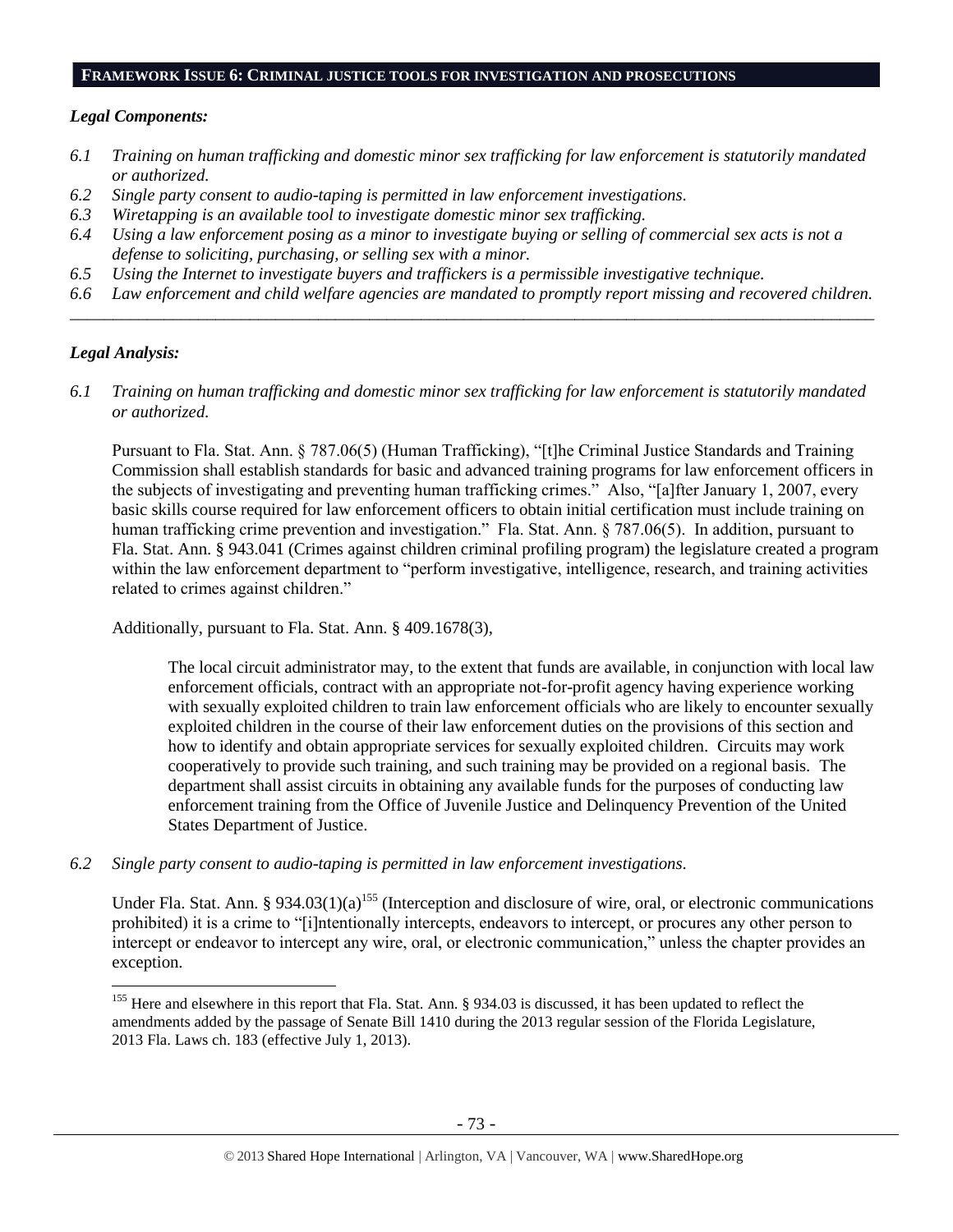However, Fla. Stat. Ann. § 934.03(2)(c) states,

 $\overline{a}$ 

It is lawful under ss. 934.03–934.09 for an investigative or law enforcement officer or a person acting under the direction of an investigative or law enforcement officer to intercept a wire, oral, or electronic communication when such person is a party to the communication or one of the parties to the communication has given prior consent to such interception and the purpose of such interception is to obtain evidence of a criminal act.<sup>156</sup>

Under (2)(d), "It is lawful under ss. 934.03–934.09 for a person to intercept a wire, oral, or electronic communication when all of the parties to the communication have given prior consent to such interception."

## *6.3 Wiretapping is an available tool to investigate domestic minor sex trafficking.*

Fla. Stat. Ann. § 934.03(1) (Interception and disclosure of wire, oral or, electronic communications prohibited) prohibits wiretaps performed by private parties acting outside of a police investigation unless, pursuant to subsection (2)(d), both parties consent.

Exceptions are located in Fla. Stat. Ann. § 934.07(1) (Authorization for interception of wire, oral, or electronic communications).<sup>157</sup> Pursuant to Fla. Stat. Ann. § 934.07(1)(a), certain specified persons "may authorize an application to a judge of competent jurisdiction for, and such judge may grant in conformity with ss. 934.03– 934.09 an order authorizing or approving the interception of, wire, oral, or electronic communications" by law enforcement for the purpose of investigating the commission of certain crimes, including "any violation of s. 787.06 [Human trafficking] . . . any violation of chapter 895 [Offenses concerning racketeering and illegal debts]; any violation of chapter 896 [Offenses related to financial transactions]; any violation of chapter 815 [Computer-related crimes]; any violation of chapter 847 [Obscenity]; any violation of s. 827.071 [Sexual performance by a child; penalties]; . . . or any conspiracy or solicitation to commit any violation of the laws of this state relating to the crimes specifically enumerated in this paragraph."

## *6.4 Using a law enforcement posing as a minor to investigate buying or selling of commercial sex acts is not a defense to soliciting, purchasing, or selling sex with a minor.*

Under Fla. Stat. Ann. § 796.07(2) (Prohibiting prostitution and related acts), it is unlawful to, among other things, "offer, or to offer or agree to secure, another for the purpose of prostitution or for any other lewd or indecent act," "[t]o solicit, induce, entice, or procure another to commit prostitution, lewdness, or assignation," or "[t]o purchase the services of any person engaged in prostitution." Fla. Stat. Ann. § 796.07(3)(b) states, "Notwithstanding any other provision of law, a police officer may testify as an offended party in an action regarding charges filed pursuant to this section." Additionally, Fla. Stat. Ann. § 847.0135(2) (Computer pornography; traveling to meet minor; penalties), states, "The fact that an undercover operative or law enforcement officer was involved in the detection and investigation of an offense under this section shall not constitute a defense to a prosecution under this section." To the extent decoys use the Internet to investigate suspected offenders, use of a decoy is permissible in investigating many potential offenses under subsection (3), which criminalizes use of the following:

<sup>&</sup>lt;sup>156</sup> The Florida Supreme Court has held, however, that "insofar as [Fla. Stat. Ann. § 934.03] authorizes the warrantless interception of a private conversation *conducted in the home,* it is unconstitutional and unenforceable." State v. Sarmiento, 397 So. 2d 643, 645 (Fla. 1981). <sup>157</sup> *Id.*.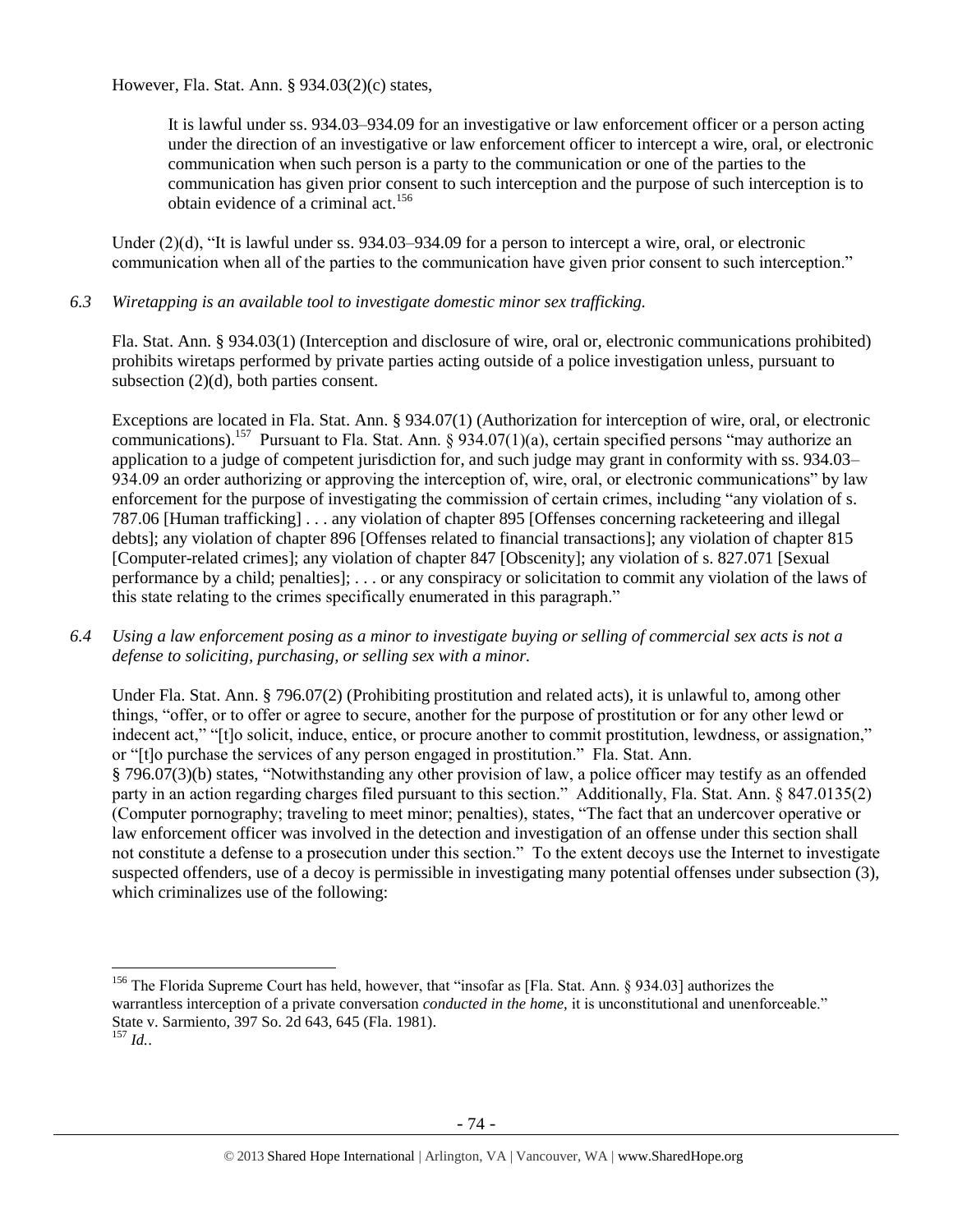[A] computer online service, Internet service, local bulletin board service, or any other device capable of electronic data storage or transmission to . . . [s]educe, solicit, lure, or entice, or attempt to seduce, solicit, lure, or entice, a child or another person believed by the person to be a child, to commit any illegal act described in chapter 794, chapter 800, or chapter 827.

Fla. Stat. Ann. § 847.0135(3)(a). Additionally, subsection (4) (Travelling to meet a minor) uses the phrase "another person believed by the person to be a child," indicating that decoys can be used. Similarly, under Fla. Stat. Ann. § 847.0138 (Transmission of material harmful to minors to a minor by electronic device or equipment prohibited; penalties) the offender need only transmit material to a person "known by the defendant to be a minor" meaning that "the defendant had actual knowledge or believed that the recipient of the communication was a minor." Fla. Stat. Ann. § 847.0138(1)(a). A decoy may also be used to obtain a conviction under Fla. Stat. Ann. § 800.04 (Lewd or lascivious offenses committed upon or in the presence of persons less than 16 years of age).<sup>158</sup>

# *6.5 Using the Internet to investigate buyers and traffickers is a permissible investigative technique.*

Fla. Stat. Ann. § 847.0135(2) (Computer pornography; traveling to meet minor; penalties), criminalizes buying, selling, receiving, exchanging or disseminating a "minor's name, telephone number, place of residence, physical characteristics, or other descriptive or identifying information for the purposes of facilitating . . . or soliciting sexual conduct of or with any minor . . . ." The statute specifies that an undercover law enforcement officer involved in the detection and investigation of an offense of this statute is not a defense to a charge under this law. Additionally, subsections (3) and (4) use the phrase "another person believed by the person to be a child," indicating that decoys can be used.

*6.6 Law enforcement and child welfare agencies are mandated to promptly report missing and recovered children.* 

Under Fla. Stat. Ann. § 39.0141 (Missing children; report required),

 $\overline{a}$ 

Whenever the whereabouts of a child involved with the department become unknown, the department, the community-based care provider, or the sheriff's office providing investigative services for the department shall make reasonable efforts, as defined by rule, to locate the child. If, pursuant to criteria established by rule, the child is determined to be missing, the department, the community-based care provider, or the sheriff's office shall file a report that the child is missing in accordance with s.  $937.021<sup>159</sup>$  [Missing child and missing adult reports].

Fla. Stat. Ann. § 937.025(5)<sup>160</sup> (Missing children; student records; reporting requirements; penalties) requires any "employee of the state or a local governmental agency, a person who is employed under a contract with the state or a local governmental agency, or an employee of a public or private school within the state" to "promptly report to the local law enforcement agency and the Department of Law Enforcement any information received or possessed that could assist in . . ." finding the missing child, determining the identity of the person who has the missing child, or ascertaining "whether a missing child is in danger of physical injury or death." Fla. Stat.

<sup>158</sup> *See* Hudson v. Florida, 745 So. 2d 997 (Fla. Dist. Ct. App. 1999) (denying motion to dismiss charge of attempting to commit a lewd and lascivious act even though the victim was actually an adult police officer posing as a 14 year old boy).

<sup>&</sup>lt;sup>159</sup> Here and elsewhere in this report that Fla. Stat. Ann. § 937.021 is discussed, it has been updated to reflect the amendments added by the passage of House Bill 585 during the 2013 regular session of the Florida Legislature, 2013 Fla. Laws ch. 116 (effective July 1, 2013).

<sup>&</sup>lt;sup>160</sup> Here and elsewhere in this report that Fla. Stat. Ann. § 937.025 is discussed, it has been updated to reflect the amendments added by the passage of House Bill 585 during the 2013 regular session of the Florida Legislature, 2013 Fla. Laws ch. 116 (effective July 1, 2013).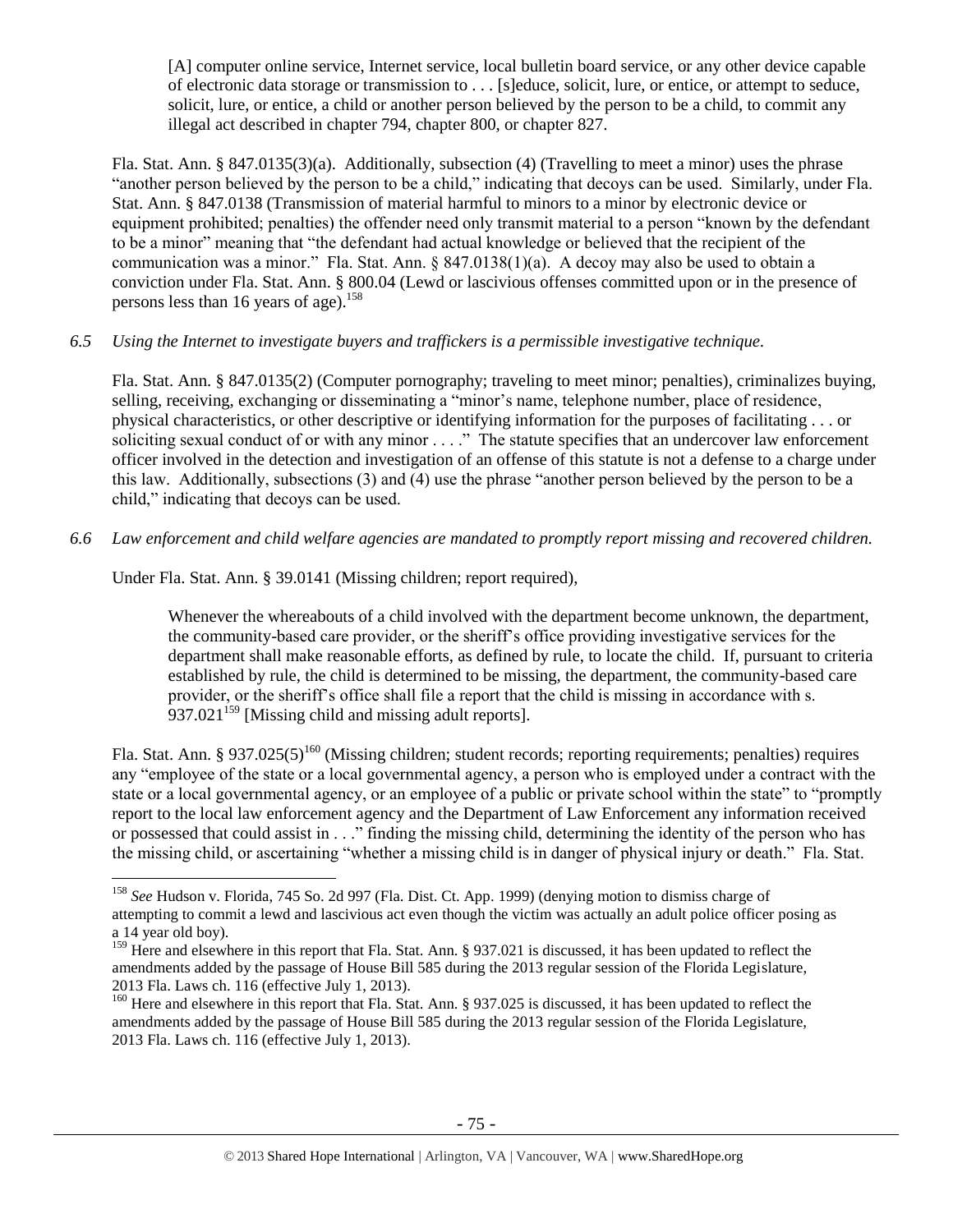Ann. § 937.025(5).

Under Fla. Stat. Ann. § 937.021(1) (Missing child and missing adult reports) law enforcement agencies are directed to adopt policies and procedures to be used to promptly investigate missing children reports. Specifically, Fla. Stat. Ann. § 937.021(1) states,

(1) Law enforcement agencies in this state shall adopt written policies that specify the procedures to be used to investigate reports of missing children and missing adults. The policies must ensure that cases involving missing children and adults are investigated promptly using appropriate resources. The policies must include:

(a) Requirements for accepting missing child and missing adult reports;

(b) Procedures for initiating, maintaining, closing, or referring a missing child or missing adult investigation; and

(c) Standards for maintaining and clearing computer data of information concerning a missing child or missing adult which is stored in the Florida Crime Information Center and the National Crime Information Center. The standards must require, at a minimum, a monthly review of each case and a determination of whether the case should be maintained in the database.

Pursuant to Fla. Stat. Ann. § 937.021(4)(a)–(b), once a missing child report has been filed, within two hours all on-duty police officers will be notified and the report will be transmitted to "the Florida Crime Information Center and the National Crime Information Center databases."

Fla. Stat. Ann. § 937.022 (Missing Endangered Persons Information Clearinghouse) creates a central repository for information regarding missing endangered persons.

Under Fla. Stat. Ann. § 937.023(1) (Department of education to compile list of missing Florida school children; forms; notification) the Department of Education must identify and locate missing Florida children who are enrolled in the public school districts.<sup>161</sup> "Missing Florida school child" is defined as "a child 18 years of age or younger whose whereabouts are unknown." Fla. Stat. Ann. § 937.023(1).

Florida also has several mechanisms in place to help find missing children. Pursuant to Fla. Stat. Ann. § 937.025(1),

[U]pon notification by the Department of Law Enforcement that a child is listed or reported as a missing child, the school in which the [missing] child is currently enrolled, or was previously enrolled, shall flag the student records in such a manner that whenever a copy of or information concerning the

 $\overline{a}$ <sup>161</sup> Pursuant to Fla. Stat. Ann. § 937.023(1), the school must do the following:

<sup>(</sup>a) Collect each month a list of missing Florida school children as provided by the Florida Crime Information Center. The list shall be designed to include such information as the department deems necessary for the identification of the missing school child.

<sup>(</sup>b) Compile from the information collected pursuant to paragraph (a) a list of missing Florida school children, which list shall be distributed monthly to all public school districts admitting children to kindergarten through grade 12. The list shall include the names of all such missing children, together with such other information as the department deems necessary. Each school district shall distribute this information to the public schools in the district by whatever manner it deems appropriate. (c) Notify the appropriate local, state, or federal law enforcement authority as soon as any additional information is obtained or contact is made with respect to a missing Florida school child.